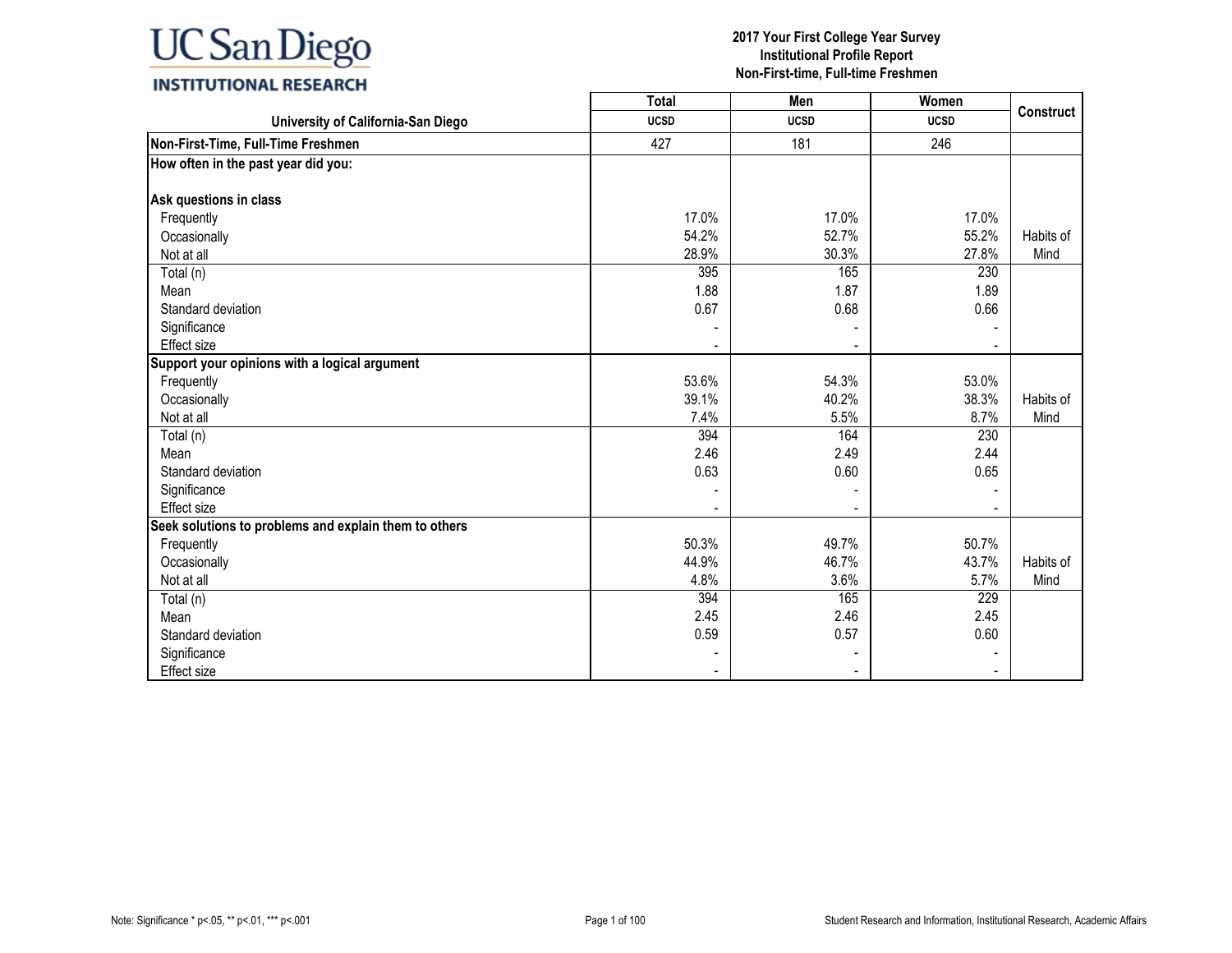

|                                                                 | <b>Total</b> | Men         | Women                    |                  |
|-----------------------------------------------------------------|--------------|-------------|--------------------------|------------------|
| University of California-San Diego                              | <b>UCSD</b>  | <b>UCSD</b> | <b>UCSD</b>              | <b>Construct</b> |
| How often in the past year did you:                             |              |             |                          |                  |
|                                                                 |              |             |                          |                  |
| Evaluate the quality or reliability of information you received |              |             |                          |                  |
| Frequently                                                      | 58.0%        | 64.6%       | 53.3%                    |                  |
| Occasionally                                                    | 36.4%        | 30.5%       | 40.6%                    | Habits of        |
| Not at all                                                      | 5.6%         | 4.9%        | 6.1%                     | Mind             |
| Total (n)                                                       | 393          | 164         | 229                      |                  |
| Mean                                                            | 2.52         | 2.60        | 2.47                     |                  |
| Standard deviation                                              | 0.60         | 0.58        | 0.61                     |                  |
| Significance                                                    |              |             |                          |                  |
| Effect size                                                     |              |             | $\overline{\phantom{a}}$ |                  |
| Take a risk because you felt you had more to gain               |              |             |                          |                  |
| Frequently                                                      | 31.3%        | 34.1%       | 29.3%                    |                  |
| Occasionally                                                    | 51.1%        | 50.0%       | 52.0%                    | Habits of        |
| Not at all                                                      | 17.6%        | 15.9%       | 18.8%                    | Mind             |
| Total (n)                                                       | 393          | 164         | 229                      |                  |
| Mean                                                            | 2.14         | 2.18        | 2.10                     |                  |
| Standard deviation                                              | 0.69         | 0.69        | 0.69                     |                  |
| Significance                                                    |              |             |                          |                  |
| Effect size                                                     |              |             |                          |                  |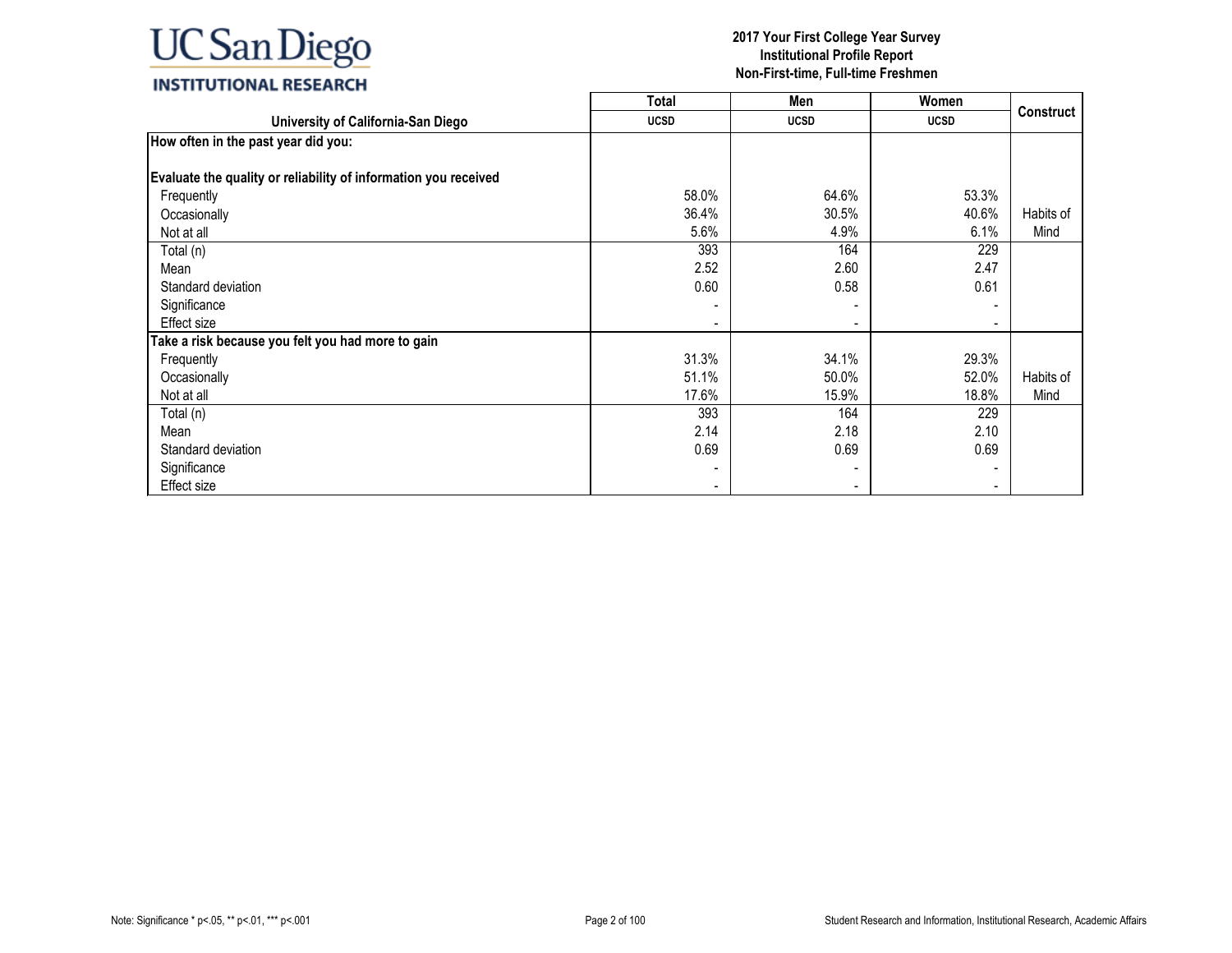|                                                                         | <b>Total</b> | Men         | <b>Women</b> | <b>Construct</b> |
|-------------------------------------------------------------------------|--------------|-------------|--------------|------------------|
| University of California-San Diego                                      | <b>UCSD</b>  | <b>UCSD</b> | <b>UCSD</b>  |                  |
| How often in the past year did you:                                     |              |             |              |                  |
|                                                                         |              |             |              |                  |
| Seek alternative solutions to a problem                                 |              |             |              |                  |
| Frequently                                                              | 45.5%        | 44.5%       | 46.3%        |                  |
| Occasionally                                                            | 48.9%        | 51.2%       | 47.2%        | Habits of        |
| Not at all                                                              | 5.6%         | 4.3%        | 6.6%         | Mind             |
| Total (n)                                                               | 393          | 164         | 229          |                  |
| Mean                                                                    | 2.40         | 2.40        | 2.40         |                  |
| Standard deviation                                                      | 0.59         | 0.57        | 0.61         |                  |
| Significance                                                            |              |             |              |                  |
| Effect size                                                             |              |             |              |                  |
| Look up scientific research articles and resources                      |              |             |              |                  |
| Frequently                                                              | 42.6%        | 40.2%       | 44.3%        |                  |
| Occasionally                                                            | 42.6%        | 42.7%       | 42.6%        | Habits of        |
| Not at all                                                              | 14.7%        | 17.1%       | 13.0%        | Mind             |
| Total (n)                                                               | 394          | 164         | 230          |                  |
| Mean                                                                    | 2.28         | 2.23        | 2.31         |                  |
| Standard deviation                                                      | 0.70         | 0.72        | 0.69         |                  |
| Significance                                                            |              |             |              |                  |
| <b>Effect size</b>                                                      |              |             |              |                  |
| Explore topics on your own, even though it was not required for a class |              |             |              |                  |
| Frequently                                                              | 42.9%        | 46.3%       | 40.4%        |                  |
| Occasionally                                                            | 42.1%        | 41.5%       | 42.6%        | Habits of        |
| Not at all                                                              | 15.0%        | 12.2%       | 17.0%        | Mind             |
| Total (n)                                                               | 394          | 164         | 230          |                  |
| Mean                                                                    | 2.28         | 2.34        | 2.23         |                  |
| Standard deviation                                                      | 0.71         | 0.69        | 0.72         |                  |
| Significance                                                            |              |             |              |                  |
| Effect size                                                             |              |             |              |                  |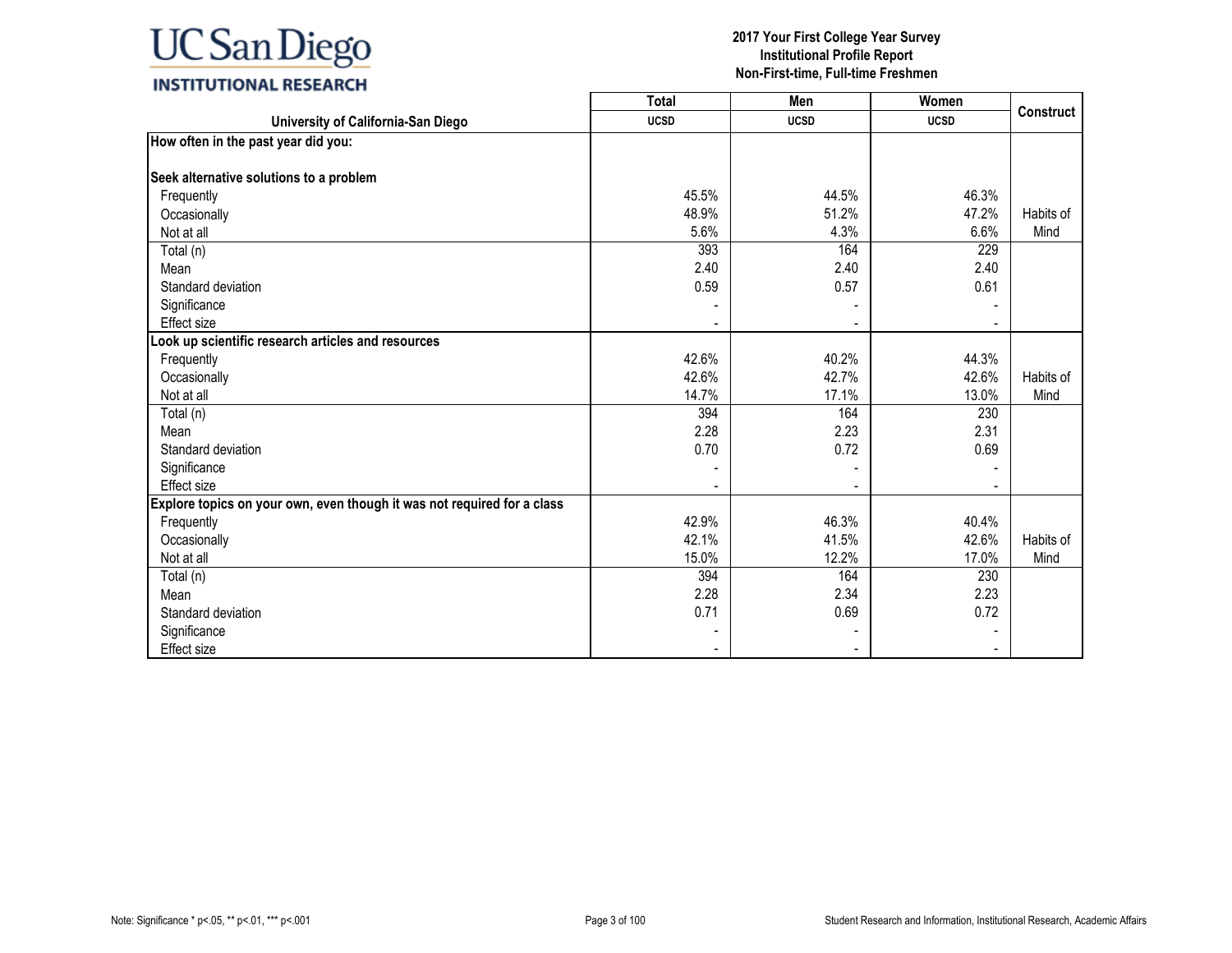

|                                                                       | <b>Total</b> | Men         | Women       | <b>Construct</b> |
|-----------------------------------------------------------------------|--------------|-------------|-------------|------------------|
| University of California-San Diego                                    | <b>UCSD</b>  | <b>UCSD</b> | <b>UCSD</b> |                  |
| How often in the past year did you:                                   |              |             |             |                  |
|                                                                       |              |             |             |                  |
| Accept mistakes as part of the learning process                       |              |             |             |                  |
| Frequently                                                            | 61.5%        | 66.3%       | 58.1%       |                  |
| Occasionally                                                          | 34.4%        | 29.4%       | 38.0%       | Habits of        |
| Not at all                                                            | 4.1%         | 4.3%        | 3.9%        | Mind             |
| Total (n)                                                             | 392          | 163         | 229         |                  |
| Mean                                                                  | 2.57         | 2.62        | 2.54        |                  |
| Standard deviation                                                    | 0.57         | 0.57        | 0.57        |                  |
| Significance                                                          |              |             |             |                  |
| <b>Effect size</b>                                                    |              |             |             |                  |
| Analyze multiple sources of information before coming to a conclusion |              |             |             |                  |
| Frequently                                                            | 56.2%        | 57.7%       | 55.2%       |                  |
| Occasionally                                                          | 41.2%        | 38.7%       | 43.0%       | Habits of        |
| Not at all                                                            | 2.5%         | 3.7%        | 1.7%        | Mind             |
| Total (n)                                                             | 393          | 163         | 230         |                  |
| Mean                                                                  | 2.54         | 2.54        | 2.53        |                  |
| Standard deviation                                                    | 0.55         | 0.57        | 0.53        |                  |
| Significance                                                          |              |             |             |                  |
| Effect size                                                           |              |             |             |                  |
| Take on a challenge that scares you                                   |              |             |             |                  |
| Frequently                                                            | 36.5%        | 35.4%       | 37.4%       |                  |
| Occasionally                                                          | 54.1%        | 53.7%       | 54.3%       |                  |
| Not at all                                                            | 9.4%         | 11.0%       | 8.3%        |                  |
| Total (n)                                                             | 394          | 164         | 230         |                  |
| Mean                                                                  | 2.27         | 2.24        | 2.29        |                  |
| Standard deviation                                                    | 0.62         | 0.64        | 0.61        |                  |
| Significance                                                          |              |             |             |                  |
| Effect size                                                           |              |             |             |                  |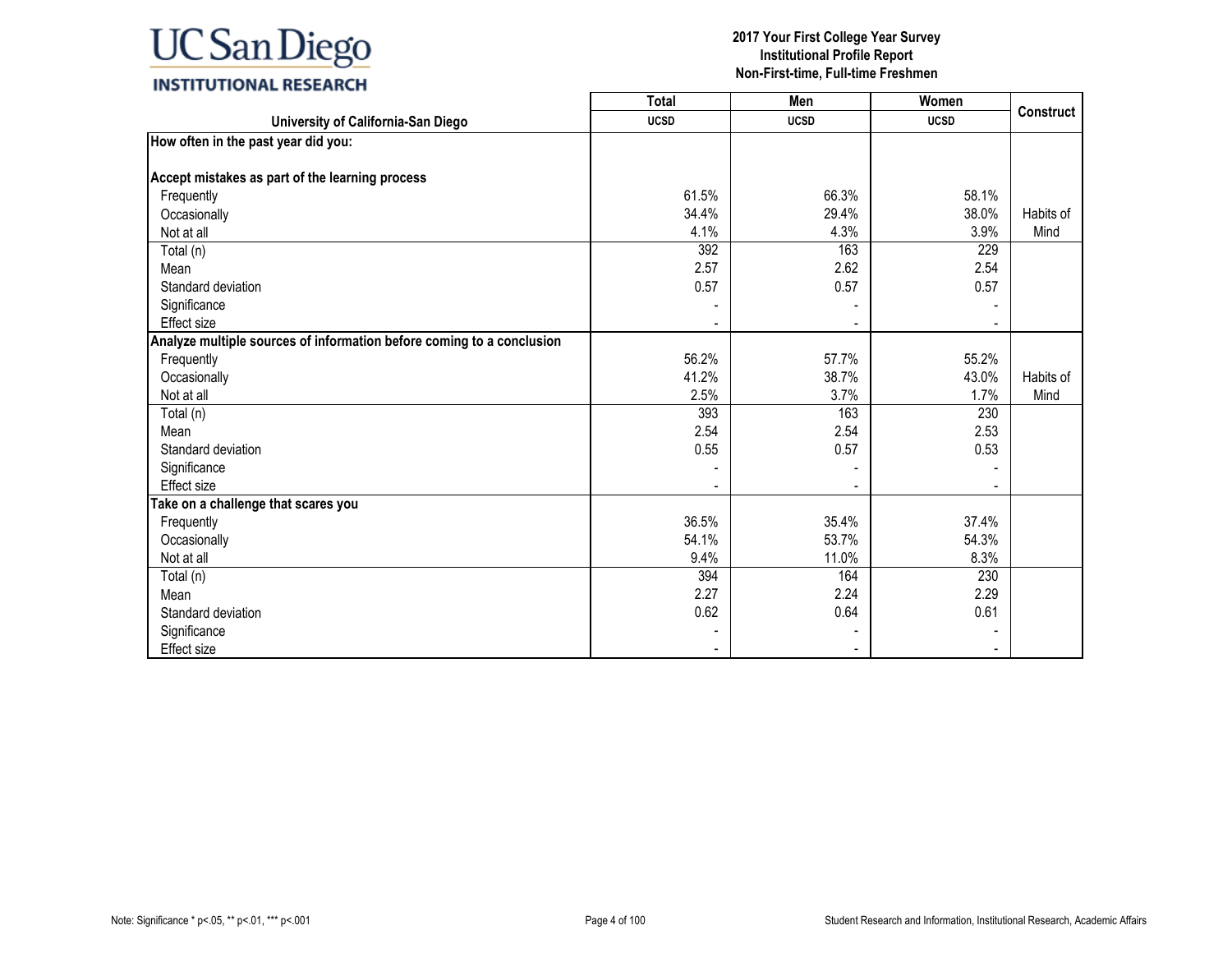|                                                                                                                                       | <b>Total</b> | Men         | Women       |                  |
|---------------------------------------------------------------------------------------------------------------------------------------|--------------|-------------|-------------|------------------|
| University of California-San Diego                                                                                                    | <b>UCSD</b>  | <b>UCSD</b> | <b>UCSD</b> | <b>Construct</b> |
| Since entering this college, how often have you interacted with the<br>following people (e.g., by phone, e-mail, text, or in person): |              |             |             |                  |
| Faculty during office hours                                                                                                           |              |             |             |                  |
| Daily                                                                                                                                 | 1.0%         | 2.5%        | 0.0%        | Faculty          |
| 2 or 3 times per week                                                                                                                 | 6.7%         | 7.4%        | 6.3%        | Interaction      |
| Once a week                                                                                                                           | 13.0%        | 8.6%        | 16.1%       |                  |
| 1 or 2 times per month                                                                                                                | 23.3%        | 29.0%       | 19.2%       |                  |
| 1 or 2 times per term                                                                                                                 | 37.3%        | 34.0%       | 39.7%       |                  |
| Never                                                                                                                                 | 18.7%        | 18.5%       | 18.8%       |                  |
| Total (n)                                                                                                                             | 386          | 162         | 224         |                  |
| Mean                                                                                                                                  | 2.55         | 2.60        | 2.51        |                  |
| Standard deviation                                                                                                                    | 1.19         | 1.24        | 1.15        |                  |
| Significance                                                                                                                          |              |             |             |                  |
| Effect size                                                                                                                           |              |             |             |                  |
| Faculty outside of class or office hours                                                                                              |              |             |             |                  |
| Daily                                                                                                                                 | 0.3%         | 0.6%        | $0.0\%$     |                  |
| 2 or 3 times per week                                                                                                                 | 2.1%         | 2.5%        | 1.8%        | Faculty          |
| Once a week                                                                                                                           | 6.2%         | 6.2%        | 6.2%        | Interaction      |
| 1 or 2 times per month                                                                                                                | 16.3%        | 15.4%       | 16.9%       |                  |
| 1 or 2 times per term                                                                                                                 | 27.4%        | 30.9%       | 24.9%       |                  |
| Never                                                                                                                                 | 47.8%        | 44.4%       | 50.2%       |                  |
| Total (n)                                                                                                                             | 387          | 162         | 225         |                  |
| Mean                                                                                                                                  | 1.88         | 1.93        | 1.84        |                  |
| Standard deviation                                                                                                                    | 1.05         | 1.08        | 1.03        |                  |
| Significance                                                                                                                          |              |             |             |                  |
| <b>Effect size</b>                                                                                                                    |              |             |             |                  |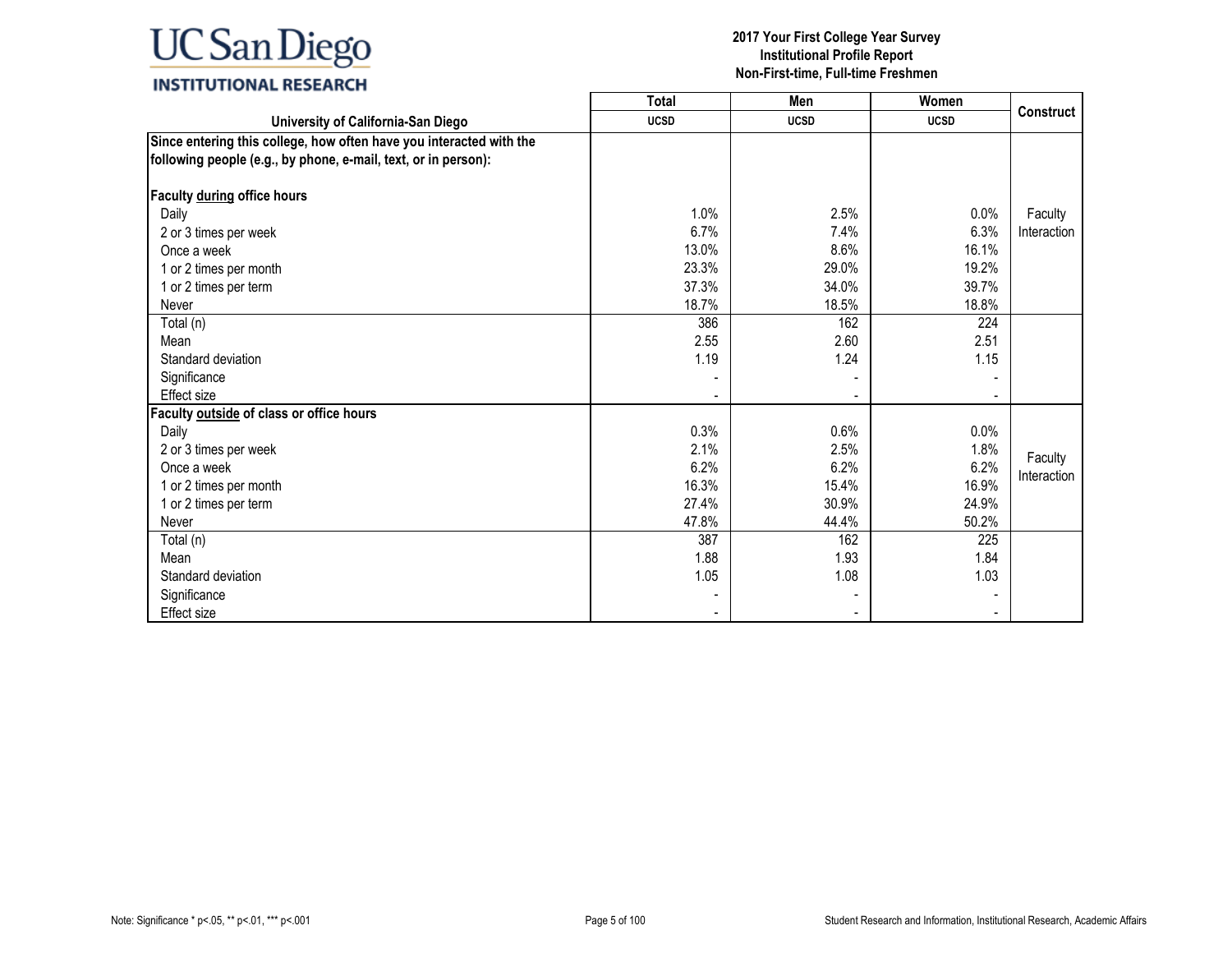|                                                                                                                                       | <b>Total</b> | Men         | Women            |                  |
|---------------------------------------------------------------------------------------------------------------------------------------|--------------|-------------|------------------|------------------|
| University of California-San Diego                                                                                                    | <b>UCSD</b>  | <b>UCSD</b> | <b>UCSD</b>      | <b>Construct</b> |
| Since entering this college, how often have you interacted with the<br>following people (e.g., by phone, e-mail, text, or in person): |              |             |                  |                  |
| Academic advisors/counselors                                                                                                          |              |             |                  |                  |
| Daily                                                                                                                                 | 0.3%         | 0.0%        | 0.4%             |                  |
| 2 or 3 times per week                                                                                                                 | 1.0%         | 1.2%        | 0.9%             |                  |
| Once a week                                                                                                                           | 2.6%         | 3.1%        | 2.2%             |                  |
| 1 or 2 times per month                                                                                                                | 18.9%        | 16.0%       | 20.9%            |                  |
| 1 or 2 times per term                                                                                                                 | 65.9%        | 65.4%       | 66.2%            |                  |
| Never                                                                                                                                 | 11.4%        | 14.2%       | 9.3%             |                  |
| Total (n)                                                                                                                             | 387          | 162         | $\overline{225}$ |                  |
| Mean                                                                                                                                  | 2.17         | 2.12        | 2.20             |                  |
| Standard deviation                                                                                                                    | 0.72         | 0.73        | 0.71             |                  |
| Significance                                                                                                                          |              |             |                  |                  |
| <b>Effect size</b>                                                                                                                    |              |             |                  |                  |
| <b>Graduate students/teaching assistants</b>                                                                                          |              |             |                  |                  |
| Daily                                                                                                                                 | 2.9%         | 5.0%        | 1.3%             |                  |
| 2 or 3 times per week                                                                                                                 | 13.8%        | 9.9%        | 16.5%            |                  |
| Once a week                                                                                                                           | 20.5%        | 21.1%       | 20.1%            |                  |
| 1 or 2 times per month                                                                                                                | 22.1%        | 24.8%       | 20.1%            |                  |
| 1 or 2 times per term                                                                                                                 | 30.6%        | 28.0%       | 32.6%            |                  |
| Never                                                                                                                                 | 10.1%        | 11.2%       | 9.4%             |                  |
| Total (n)                                                                                                                             | 385          | 161         | 224              |                  |
| Mean                                                                                                                                  | 3.06         | 3.06        | 3.06             |                  |
| Standard deviation                                                                                                                    | 1.31         | 1.34        | 1.30             |                  |
| Significance                                                                                                                          |              |             |                  |                  |
| Effect size                                                                                                                           |              |             |                  |                  |
| <b>Close friends at this institution</b>                                                                                              |              |             |                  |                  |
| Daily                                                                                                                                 | 42.9%        | 40.4%       | 44.6%            |                  |
| 2 or 3 times per week                                                                                                                 | 20.8%        | 21.1%       | 20.5%            |                  |
| Once a week                                                                                                                           | 15.1%        | 15.5%       | 14.7%            |                  |
| 1 or 2 times per month                                                                                                                | 7.5%         | 9.9%        | 5.8%             |                  |
| 1 or 2 times per term                                                                                                                 | 3.9%         | 1.9%        | 5.4%             |                  |
| Never                                                                                                                                 | 9.9%         | 11.2%       | 8.9%             |                  |
| Total (n)                                                                                                                             | 385          | 161<br>4.55 | 224<br>4.67      |                  |
| Mean<br>Standard deviation                                                                                                            | 4.62         |             |                  |                  |
|                                                                                                                                       | 1.63         | 1.65        | 1.62             |                  |
| Significance                                                                                                                          |              |             |                  |                  |
| Effect size                                                                                                                           |              |             |                  |                  |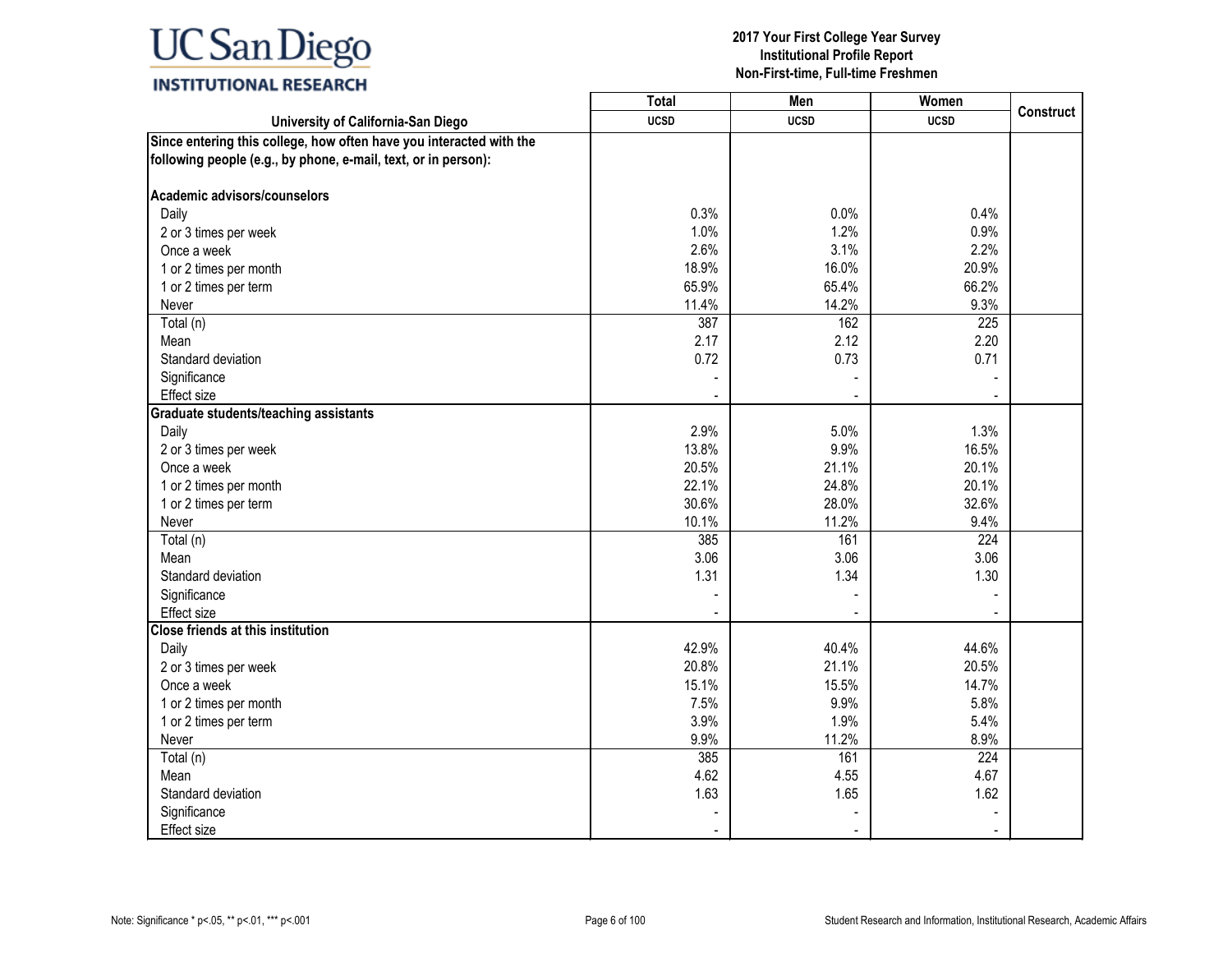| <b>Total</b> | Men                                                                                                                                                                           | Women                                                                                                                                                                         |                                                                                                                                                                     |
|--------------|-------------------------------------------------------------------------------------------------------------------------------------------------------------------------------|-------------------------------------------------------------------------------------------------------------------------------------------------------------------------------|---------------------------------------------------------------------------------------------------------------------------------------------------------------------|
| <b>UCSD</b>  | <b>UCSD</b>                                                                                                                                                                   | <b>UCSD</b>                                                                                                                                                                   | <b>Construct</b>                                                                                                                                                    |
|              |                                                                                                                                                                               |                                                                                                                                                                               |                                                                                                                                                                     |
|              |                                                                                                                                                                               |                                                                                                                                                                               |                                                                                                                                                                     |
|              |                                                                                                                                                                               | 31.8%                                                                                                                                                                         |                                                                                                                                                                     |
| 22.1%        | 23.0%                                                                                                                                                                         | 21.5%                                                                                                                                                                         |                                                                                                                                                                     |
| 12.5%        | 15.5%                                                                                                                                                                         | 10.3%                                                                                                                                                                         |                                                                                                                                                                     |
| 16.7%        | 14.9%                                                                                                                                                                         | 17.9%                                                                                                                                                                         |                                                                                                                                                                     |
| 11.5%        | 13.7%                                                                                                                                                                         | 9.9%                                                                                                                                                                          |                                                                                                                                                                     |
| 7.3%         | 5.6%                                                                                                                                                                          | 8.5%                                                                                                                                                                          |                                                                                                                                                                     |
| 384          | 161                                                                                                                                                                           | 223                                                                                                                                                                           |                                                                                                                                                                     |
|              |                                                                                                                                                                               |                                                                                                                                                                               |                                                                                                                                                                     |
|              |                                                                                                                                                                               |                                                                                                                                                                               |                                                                                                                                                                     |
|              |                                                                                                                                                                               |                                                                                                                                                                               |                                                                                                                                                                     |
|              |                                                                                                                                                                               |                                                                                                                                                                               |                                                                                                                                                                     |
|              |                                                                                                                                                                               |                                                                                                                                                                               |                                                                                                                                                                     |
|              |                                                                                                                                                                               |                                                                                                                                                                               |                                                                                                                                                                     |
|              |                                                                                                                                                                               |                                                                                                                                                                               |                                                                                                                                                                     |
|              |                                                                                                                                                                               |                                                                                                                                                                               |                                                                                                                                                                     |
|              |                                                                                                                                                                               |                                                                                                                                                                               |                                                                                                                                                                     |
|              |                                                                                                                                                                               |                                                                                                                                                                               |                                                                                                                                                                     |
|              |                                                                                                                                                                               |                                                                                                                                                                               |                                                                                                                                                                     |
|              |                                                                                                                                                                               |                                                                                                                                                                               |                                                                                                                                                                     |
|              |                                                                                                                                                                               |                                                                                                                                                                               |                                                                                                                                                                     |
|              |                                                                                                                                                                               |                                                                                                                                                                               |                                                                                                                                                                     |
|              |                                                                                                                                                                               |                                                                                                                                                                               |                                                                                                                                                                     |
|              |                                                                                                                                                                               |                                                                                                                                                                               |                                                                                                                                                                     |
|              |                                                                                                                                                                               |                                                                                                                                                                               |                                                                                                                                                                     |
|              |                                                                                                                                                                               |                                                                                                                                                                               |                                                                                                                                                                     |
|              |                                                                                                                                                                               |                                                                                                                                                                               |                                                                                                                                                                     |
|              |                                                                                                                                                                               |                                                                                                                                                                               |                                                                                                                                                                     |
|              |                                                                                                                                                                               |                                                                                                                                                                               |                                                                                                                                                                     |
|              |                                                                                                                                                                               |                                                                                                                                                                               |                                                                                                                                                                     |
|              |                                                                                                                                                                               |                                                                                                                                                                               |                                                                                                                                                                     |
|              |                                                                                                                                                                               |                                                                                                                                                                               |                                                                                                                                                                     |
|              |                                                                                                                                                                               |                                                                                                                                                                               |                                                                                                                                                                     |
|              |                                                                                                                                                                               |                                                                                                                                                                               |                                                                                                                                                                     |
|              |                                                                                                                                                                               |                                                                                                                                                                               |                                                                                                                                                                     |
|              | 29.9%<br>4.21<br>1.63<br>29.9%<br>22.1%<br>19.0%<br>15.1%<br>10.4%<br>3.6%<br>385<br>4.35<br>1.48<br>23.0%<br>18.1%<br>17.8%<br>18.6%<br>15.0%<br>7.5%<br>387<br>3.93<br>1.60 | 27.3%<br>4.19<br>1.58<br>22.2%<br>18.5%<br>25.9%<br>17.9%<br>11.7%<br>3.7%<br>162<br>4.10<br>1.43<br>14.8%<br>17.9%<br>21.6%<br>21.6%<br>16.0%<br>8.0%<br>162<br>3.70<br>1.51 | 4.22<br>1.67<br>35.4%<br>24.7%<br>13.9%<br>13.0%<br>9.4%<br>3.6%<br>223<br>4.53<br>1.49<br>28.9%<br>18.2%<br>15.1%<br>16.4%<br>14.2%<br>7.1%<br>225<br>4.10<br>1.65 |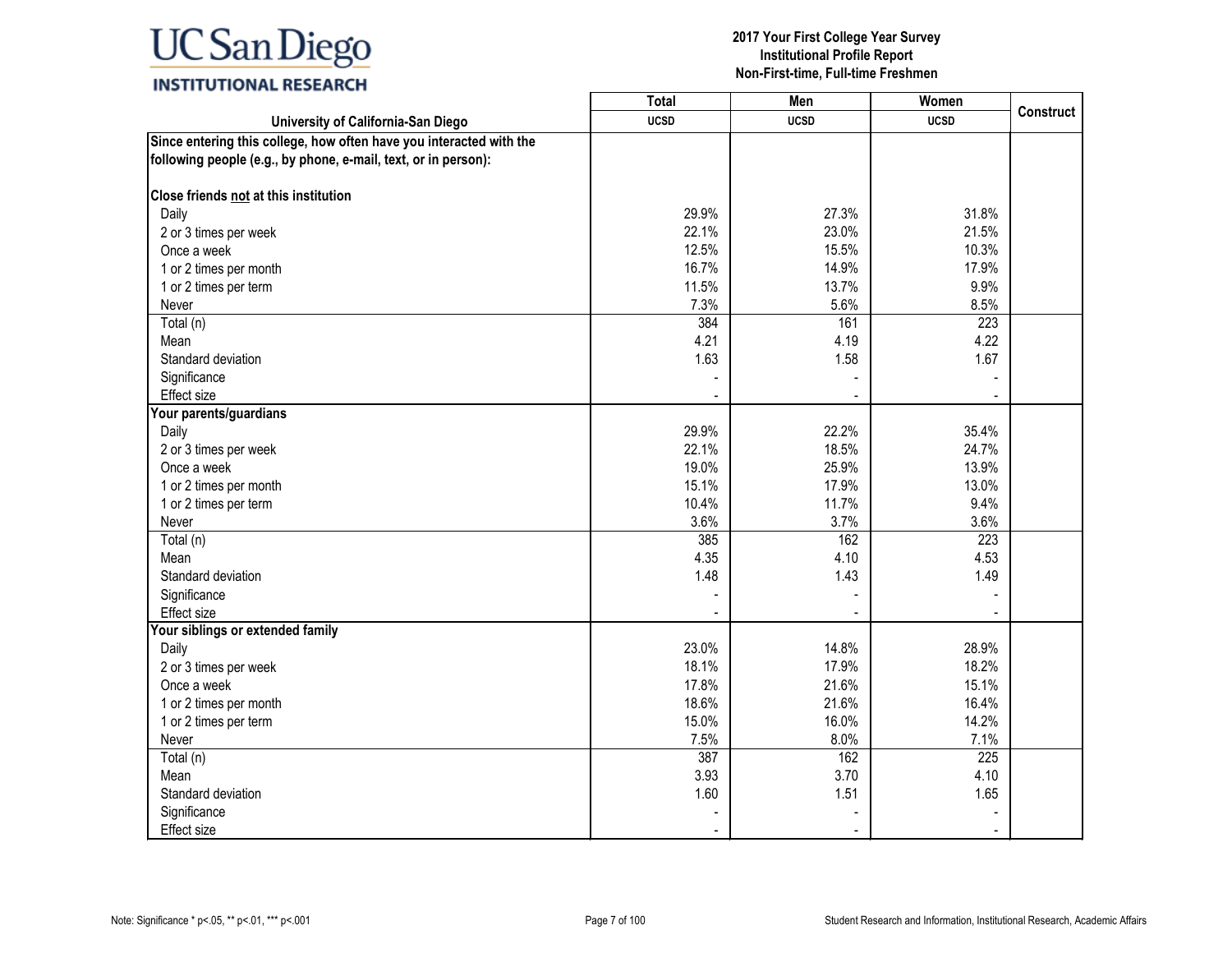|                                                                    | Total       | Men         | Women       |           |
|--------------------------------------------------------------------|-------------|-------------|-------------|-----------|
| University of California-San Diego                                 | <b>UCSD</b> | <b>UCSD</b> | <b>UCSD</b> | Construct |
| Do you have any concern about your ability to finance your college |             |             |             |           |
| leducation?                                                        |             |             |             |           |
| Major (not sure I will have enough funds to complete college)      | 24.4%       | 20.8%       | 27.0%       |           |
| Some (but I probably will have enough funds)                       | 58.5%       | 58.5%       | 58.6%       |           |
| None (I am confident that I will have sufficient funds)            | 17.1%       | 20.8%       | 14.4%       |           |
| Total (n)                                                          | 381         | 159         | 222         |           |
| Mean                                                               | 2.07        | 2.00        | 2.13        |           |
| Standard deviation                                                 | 0.64        | 0.65        | 0.63        |           |
| Significance                                                       |             |             |             |           |
| Effect size                                                        |             |             |             |           |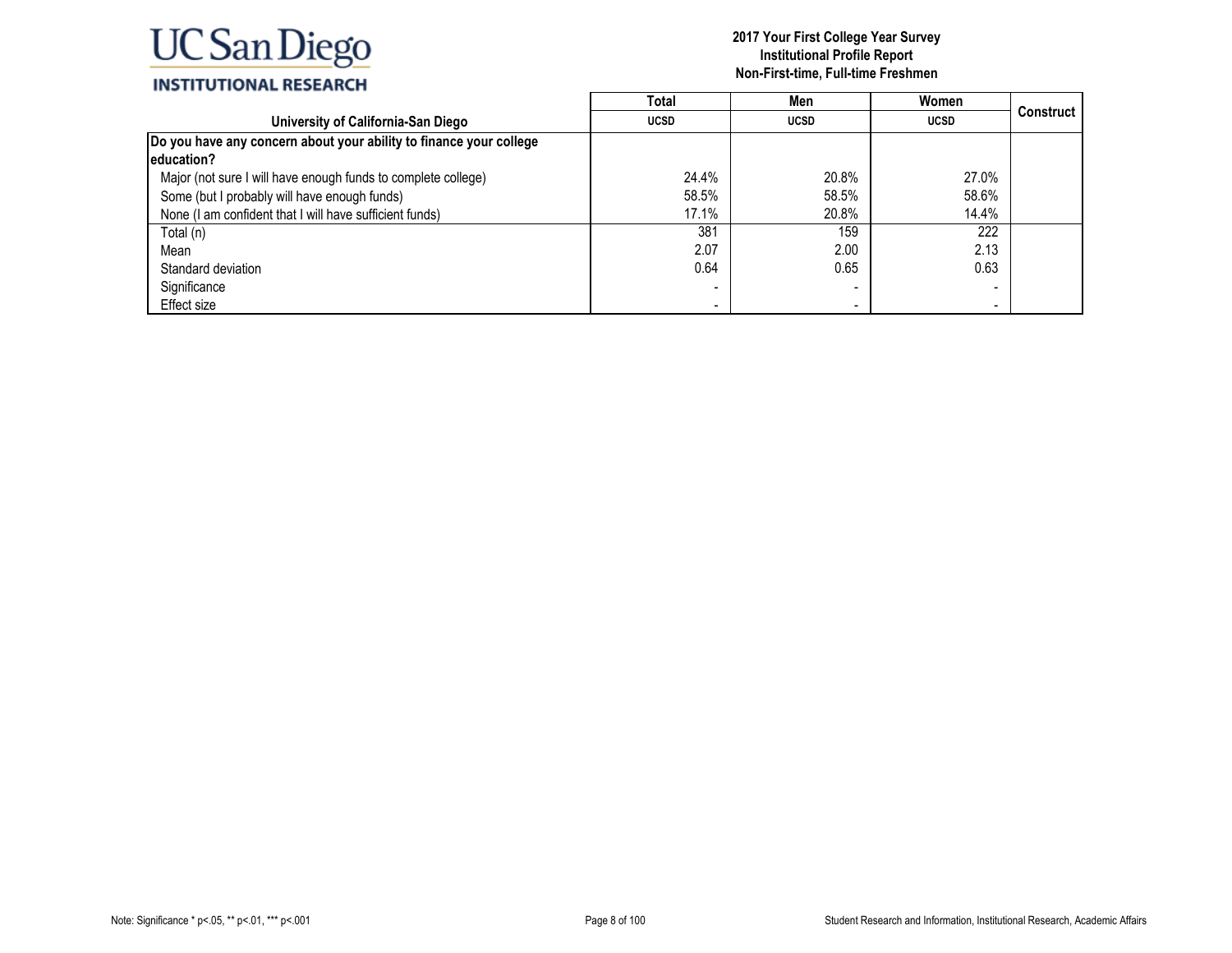### **INSTITUTIONAL RESEARCH**

|                                                                                                                                       | <b>Total</b> | Men         | Women       |                  |
|---------------------------------------------------------------------------------------------------------------------------------------|--------------|-------------|-------------|------------------|
| University of California-San Diego                                                                                                    | <b>UCSD</b>  | <b>UCSD</b> | <b>UCSD</b> | <b>Construct</b> |
| How much of the past year's educational expenses (room, board, tuition,<br>and fees) were covered from each of the following sources? |              |             |             |                  |
| Family resources (parents, relatives, spouse, etc.)                                                                                   |              |             |             |                  |
| \$15,000 or more                                                                                                                      | 25.3%        | 23.7%       | 26.5%       |                  |
| \$10,000 to \$14,999                                                                                                                  | 9.7%         | 8.3%        | 10.7%       |                  |
| \$6,000 to \$9,999                                                                                                                    | 6.7%         | 6.4%        | 7.0%        |                  |
| \$3,000 to \$5,999                                                                                                                    | 7.3%         | 7.1%        | 7.4%        |                  |
| \$1 to \$2,999                                                                                                                        | 17.8%        | 17.9%       | 17.7%       |                  |
| None                                                                                                                                  | 33.2%        | 36.5%       | 30.7%       |                  |
| Total (n)                                                                                                                             | 371          | 156         | 215         |                  |
| Mean                                                                                                                                  | 3.18         | 3.03        | 3.29        |                  |
| Standard deviation                                                                                                                    | 2.05         | 2.05        | 2.06        |                  |
| Significance                                                                                                                          |              |             |             |                  |
| Effect size                                                                                                                           |              |             |             |                  |
| My own resources (income from work, work-study, etc.)                                                                                 |              |             |             |                  |
| \$15,000 or more                                                                                                                      | 3.3%         | 1.3%        | 4.8%        |                  |
| \$10,000 to \$14,999                                                                                                                  | 1.4%         | 2.0%        | 1.0%        |                  |
| \$6,000 to \$9,999                                                                                                                    | 4.4%         | 3.3%        | 5.3%        |                  |
| \$3,000 to \$5,999                                                                                                                    | 11.1%        | 13.7%       | 9.1%        |                  |
| \$1 to \$2,999                                                                                                                        | 41.3%        | 39.2%       | 42.8%       |                  |
| None                                                                                                                                  | 38.5%        | 40.5%       | 37.0%       |                  |
| Total (n)                                                                                                                             | 361          | 153         | 208         |                  |
| Mean                                                                                                                                  | 1.99         | 1.91        | 2.05        |                  |
| Standard deviation                                                                                                                    | 1.15         | 1.03        | 1.24        |                  |
| Significance                                                                                                                          |              |             |             |                  |
| <b>Effect size</b>                                                                                                                    |              |             |             |                  |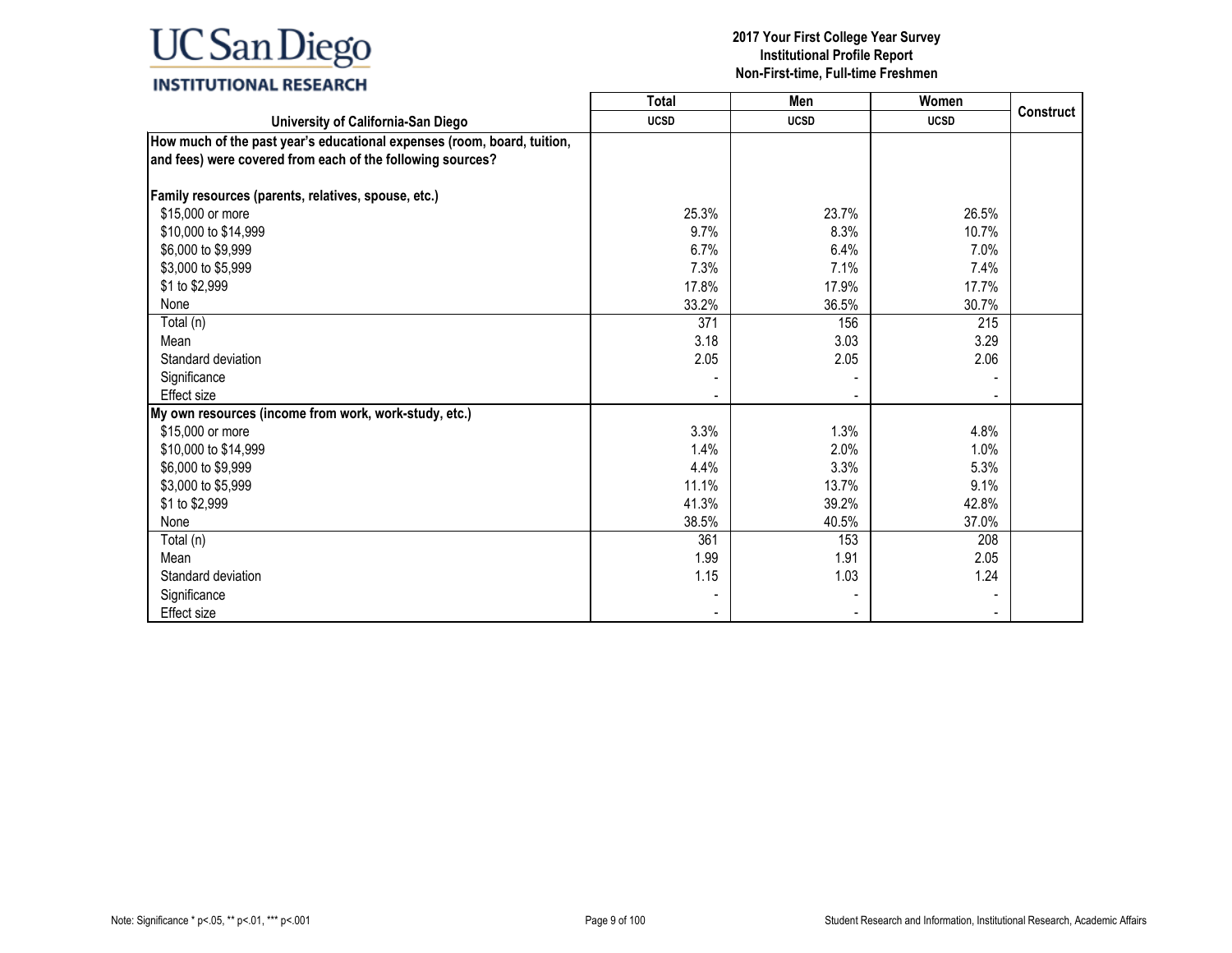#### **2017 Your First College Year Survey Institutional Profile Report Non-First-time, Full-time Freshmen**

┑

┰

### **INSTITUTIONAL RESEARCH**

|                                                                         | Total       | Men         | Women       | <b>Construct</b> |
|-------------------------------------------------------------------------|-------------|-------------|-------------|------------------|
| University of California-San Diego                                      | <b>UCSD</b> | <b>UCSD</b> | <b>UCSD</b> |                  |
| How much of the past year's educational expenses (room, board, tuition, |             |             |             |                  |
| and fees) were covered from each of the following sources?              |             |             |             |                  |
|                                                                         |             |             |             |                  |
| Aid which need not be repaid (grants, scholarships, military, etc.)     |             |             |             |                  |
| \$15,000 or more                                                        | 23.2%       | 26.8%       | 20.5%       |                  |
| \$10,000 to \$14,999                                                    | 20.4%       | 21.0%       | 20.0%       |                  |
| \$6,000 to \$9,999                                                      | 8.7%        | 7.6%        | 9.5%        |                  |
| \$3,000 to \$5,999                                                      | 11.4%       | 12.7%       | 10.5%       |                  |
| \$1 to \$2,999                                                          | 10.4%       | 6.4%        | 13.3%       |                  |
| None                                                                    | 25.9%       | 25.5%       | 26.2%       |                  |
| Total (n)                                                               | 367         | 157         | 210         |                  |
| Mean                                                                    | 3.57        | 3.73        | 3.45        |                  |
| Standard deviation                                                      | 1.95        | 1.98        | 1.93        |                  |
| Significance                                                            |             |             |             |                  |
| <b>Effect size</b>                                                      |             |             |             |                  |
| Aid which must be repaid (loans, etc.)                                  |             |             |             |                  |
| \$15,000 or more                                                        | 8.5%        | 5.2%        | 11.0%       |                  |
| \$10,000 to \$14,999                                                    | 7.9%        | 5.8%        | 9.5%        |                  |
| \$6,000 to \$9,999                                                      | 12.9%       | 14.8%       | 11.4%       |                  |
| \$3,000 to \$5,999                                                      | 17.5%       | 21.3%       | 14.8%       |                  |
| \$1 to \$2,999                                                          | 6.3%        | 7.1%        | 5.7%        |                  |
| None                                                                    | 46.8%       | 45.8%       | 47.6%       |                  |
| Total (n)                                                               | 365         | 155         | 210         |                  |
| Mean                                                                    | 2.54        | 2.43        | 2.62        |                  |
| Standard deviation                                                      | 1.72        | 1.56        | 1.82        |                  |
| Significance                                                            |             |             |             |                  |
| <b>Effect size</b>                                                      |             |             |             |                  |

Г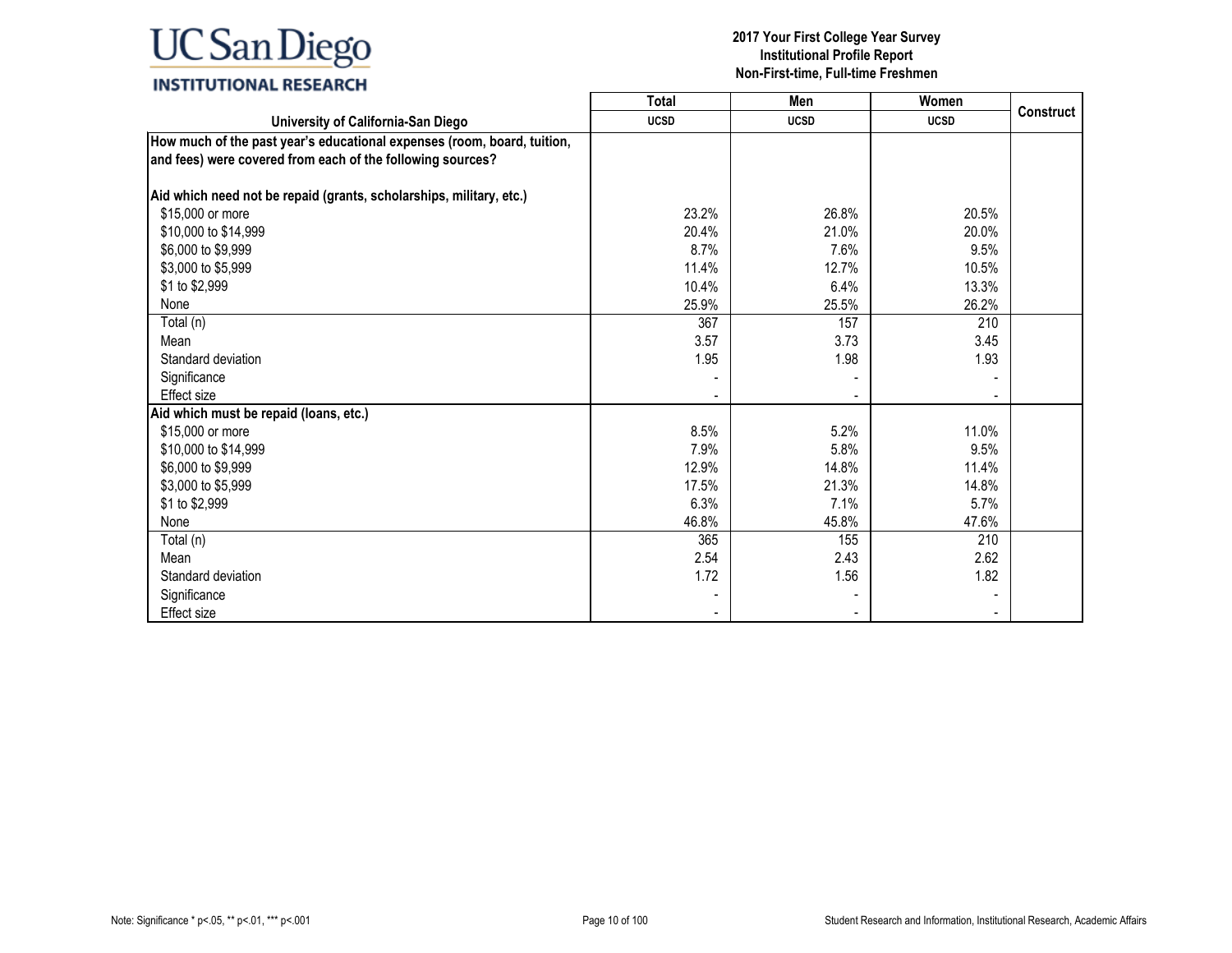|                                                       | <b>Total</b> | Men         | Women                        |                  |
|-------------------------------------------------------|--------------|-------------|------------------------------|------------------|
| University of California-San Diego                    | <b>UCSD</b>  | <b>UCSD</b> | <b>UCSD</b>                  | <b>Construct</b> |
| Since entering this college, how often have you felt: |              |             |                              |                  |
| Lonely or homesick                                    |              |             |                              |                  |
| Frequently                                            | 26.8%        | 22.5%       | 30.0%                        |                  |
| Occasionally                                          | 43.7%        | 41.9%       | 45.0%                        |                  |
| Not at all                                            | 29.5%        | 35.6%       | 25.0%                        |                  |
| Total (n)                                             | 380          | 160         | 220                          |                  |
| Mean                                                  | 1.97         | 1.87        | 2.05                         |                  |
| Standard deviation                                    | 0.75         | 0.75        | 0.74                         |                  |
| Significance                                          |              |             |                              |                  |
| Effect size                                           |              |             | $\overline{\phantom{0}}$     |                  |
| <b>Isolated from campus life</b>                      |              |             |                              |                  |
| Frequently                                            | 33.3%        | 32.5%       | 33.9%                        |                  |
| Occasionally                                          | 44.6%        | 45.6%       | 43.9%                        |                  |
| Not at all                                            | 22.0%        | 21.9%       | 22.2%                        |                  |
| Total (n)                                             | 381          | 160         | 221                          |                  |
| Mean                                                  | 2.11         | 2.11        | 2.12                         |                  |
| Standard deviation                                    | 0.74         | 0.73        | 0.74                         |                  |
| Significance                                          |              |             | $\qquad \qquad \blacksquare$ |                  |
| Effect size                                           |              |             | $\blacksquare$               |                  |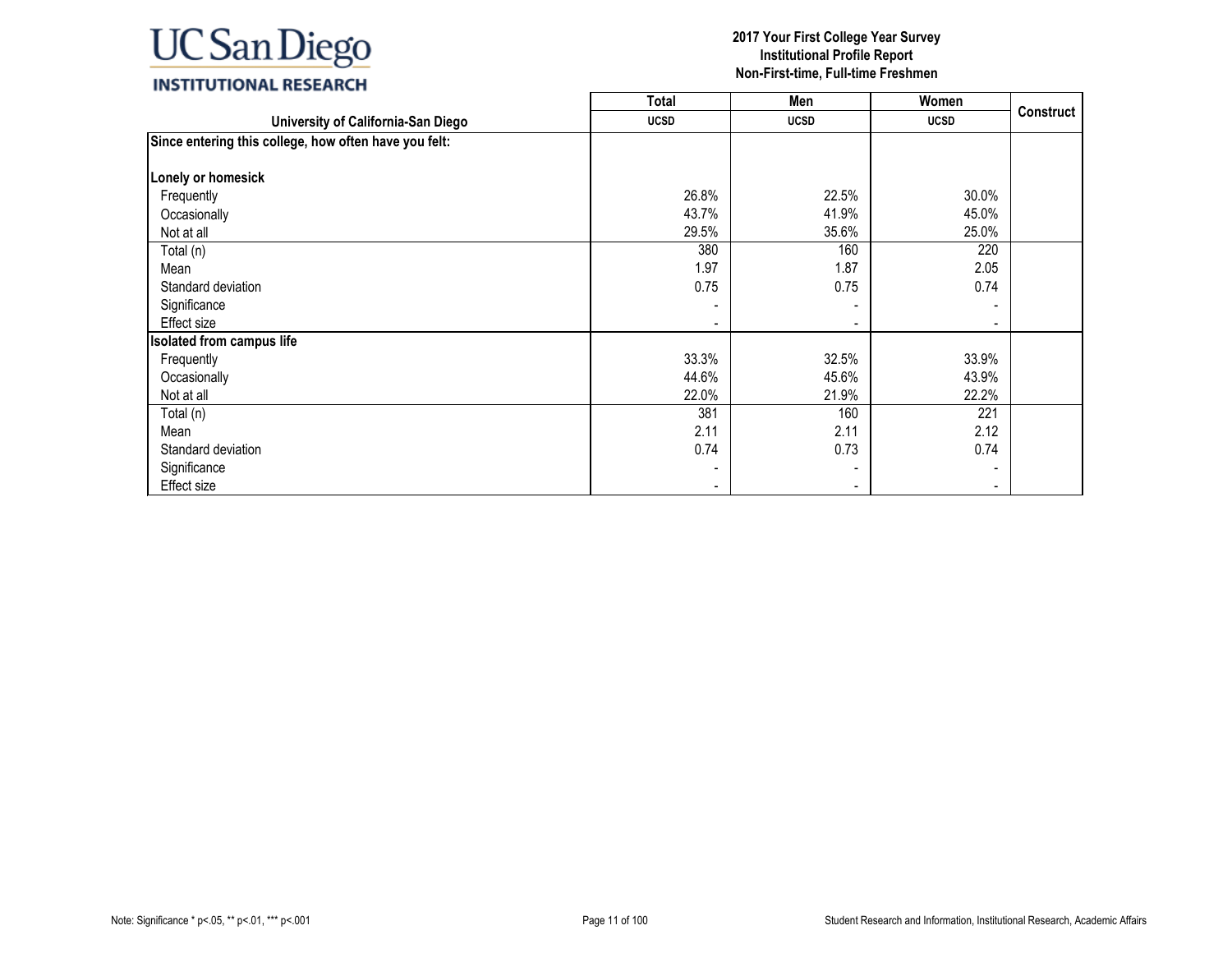### **INSTITUTIONAL RESEARCH**

|                                                       | <b>Total</b> | Men         | Women       | <b>Construct</b> |
|-------------------------------------------------------|--------------|-------------|-------------|------------------|
| University of California-San Diego                    | <b>UCSD</b>  | <b>UCSD</b> | <b>UCSD</b> |                  |
| Since entering this college, how often have you felt: |              |             |             |                  |
|                                                       |              |             |             |                  |
| Unsafe on this campus                                 |              |             |             |                  |
| Frequently                                            | 1.8%         | 1.3%        | 2.3%        |                  |
| Occasionally                                          | 21.1%        | 9.4%        | 29.5%       |                  |
| Not at all                                            | 77.1%        | 89.4%       | 68.2%       |                  |
| Total (n)                                             | 380          | 160         | 220         |                  |
| Mean                                                  | 1.25         | 1.12        | 1.34        |                  |
| Standard deviation                                    | 0.47         | 0.36        | 0.52        |                  |
| Significance                                          |              |             |             |                  |
| <b>Effect size</b>                                    |              |             |             |                  |
| Worried about your health                             |              |             |             |                  |
| Frequently                                            | 17.2%        | 15.7%       | 18.3%       |                  |
| Occasionally                                          | 44.4%        | 37.1%       | 49.8%       |                  |
| Not at all                                            | 38.4%        | 47.2%       | 32.0%       |                  |
| Total (n)                                             | 378          | 159         | 219         |                  |
| Mean                                                  | 1.79         | 1.69        | 1.86        |                  |
| Standard deviation                                    | 0.72         | 0.73        | 0.70        |                  |
| Significance                                          |              |             |             |                  |
| <b>Effect size</b>                                    |              |             |             |                  |
| That your courses inspired you to think in new ways   |              |             |             |                  |
| Frequently                                            | 41.4%        | 39.6%       | 42.7%       |                  |
| Occasionally                                          | 48.3%        | 49.7%       | 47.3%       |                  |
| Not at all                                            | 10.3%        | 10.7%       | 10.0%       |                  |
| Total (n)                                             | 379          | 159         | 220         |                  |
| Mean                                                  | 2.31         | 2.29        | 2.33        |                  |
| Standard deviation                                    | 0.65         | 0.65        | 0.65        |                  |
| Significance                                          |              |             |             |                  |
| <b>Effect size</b>                                    |              |             |             |                  |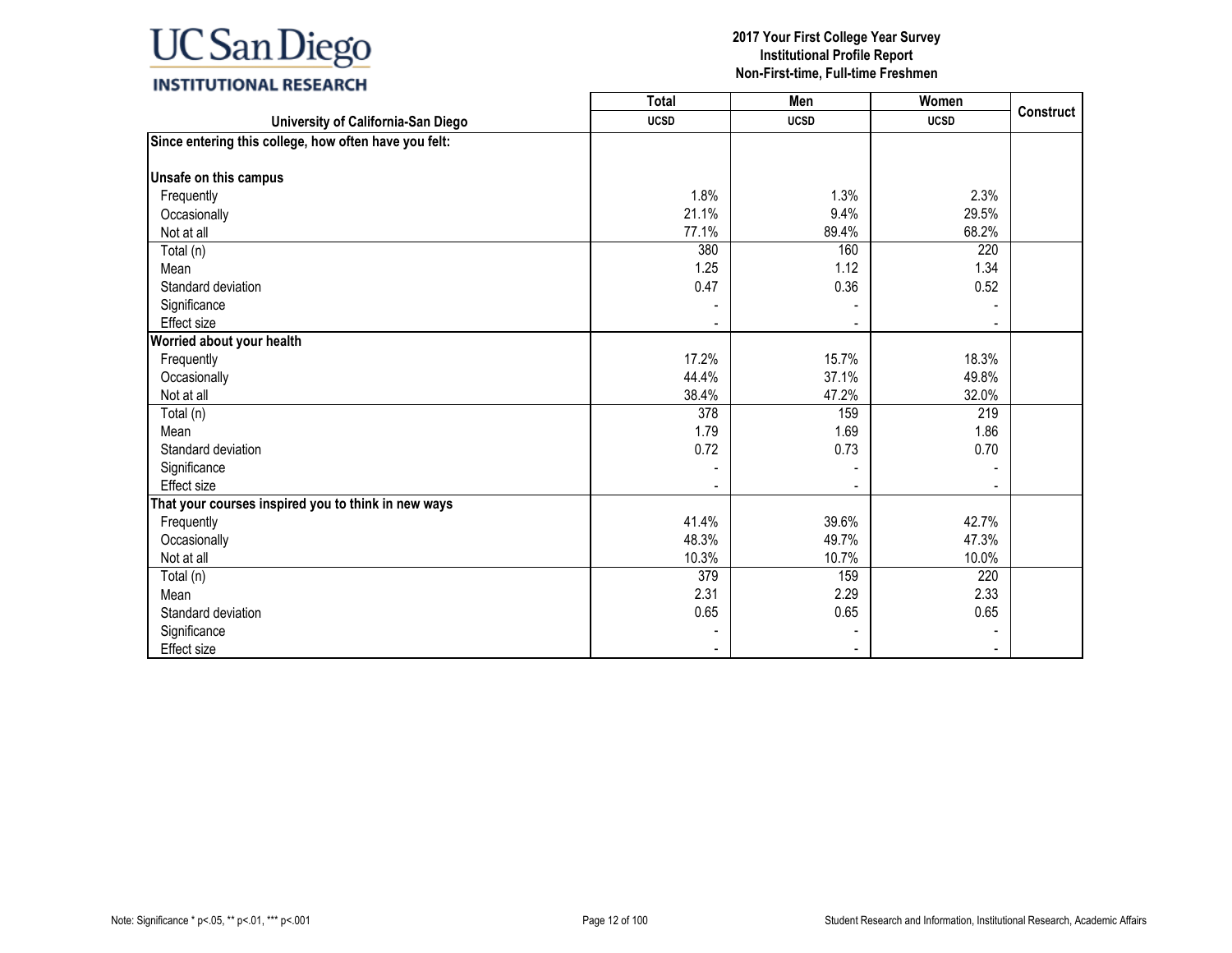|                                                                   | <b>Total</b> | Men         | Women       |                  |
|-------------------------------------------------------------------|--------------|-------------|-------------|------------------|
| University of California-San Diego                                | <b>UCSD</b>  | <b>UCSD</b> | <b>UCSD</b> | <b>Construct</b> |
| Since entering this college, how often have you felt:             |              |             |             |                  |
|                                                                   |              |             |             |                  |
| That your job responsibilities interfered with your schoolwork    |              |             |             |                  |
| Frequently                                                        | 16.3%        | 12.5%       | 19.0%       |                  |
| Occasionally                                                      | 32.5%        | 29.4%       | 34.8%       |                  |
| Not at all                                                        | 51.2%        | 58.1%       | 46.2%       |                  |
| Total (n)                                                         | 381          | 160         | 221         |                  |
| Mean                                                              | 1.65         | 1.54        | 1.73        |                  |
| Standard deviation                                                | 0.74         | 0.71        | 0.76        |                  |
| Significance                                                      |              |             |             |                  |
| Effect size                                                       |              |             |             |                  |
| That your family responsibilities interfered with your schoolwork |              |             |             |                  |
| Frequently                                                        | 15.1%        | 9.5%        | 19.1%       |                  |
| Occasionally                                                      | 42.3%        | 38.6%       | 45.0%       |                  |
| Not at all                                                        | 42.6%        | 51.9%       | 35.9%       |                  |
| Total (n)                                                         | 378          | 158         | 220         |                  |
| Mean                                                              | 1.72         | 1.58        | 1.83        |                  |
| Standard deviation                                                | 0.71         | 0.66        | 0.72        |                  |
| Significance                                                      |              |             |             |                  |
| <b>Effect size</b>                                                |              |             |             |                  |
| <b>Family support to succeed</b>                                  |              |             |             |                  |
| Frequently                                                        | 49.9%        | 42.4%       | 55.2%       |                  |
| Occasionally                                                      | 38.8%        | 41.8%       | 36.7%       |                  |
| Not at all                                                        | 11.3%        | 15.8%       | 8.1%        |                  |
| Total (n)                                                         | 379          | 158         | 221         |                  |
| Mean                                                              | 2.39         | 2.27        | 2.47        |                  |
| Standard deviation                                                | 0.68         | 0.72        | 0.64        |                  |
| Significance                                                      |              |             |             |                  |
| Effect size                                                       |              |             |             |                  |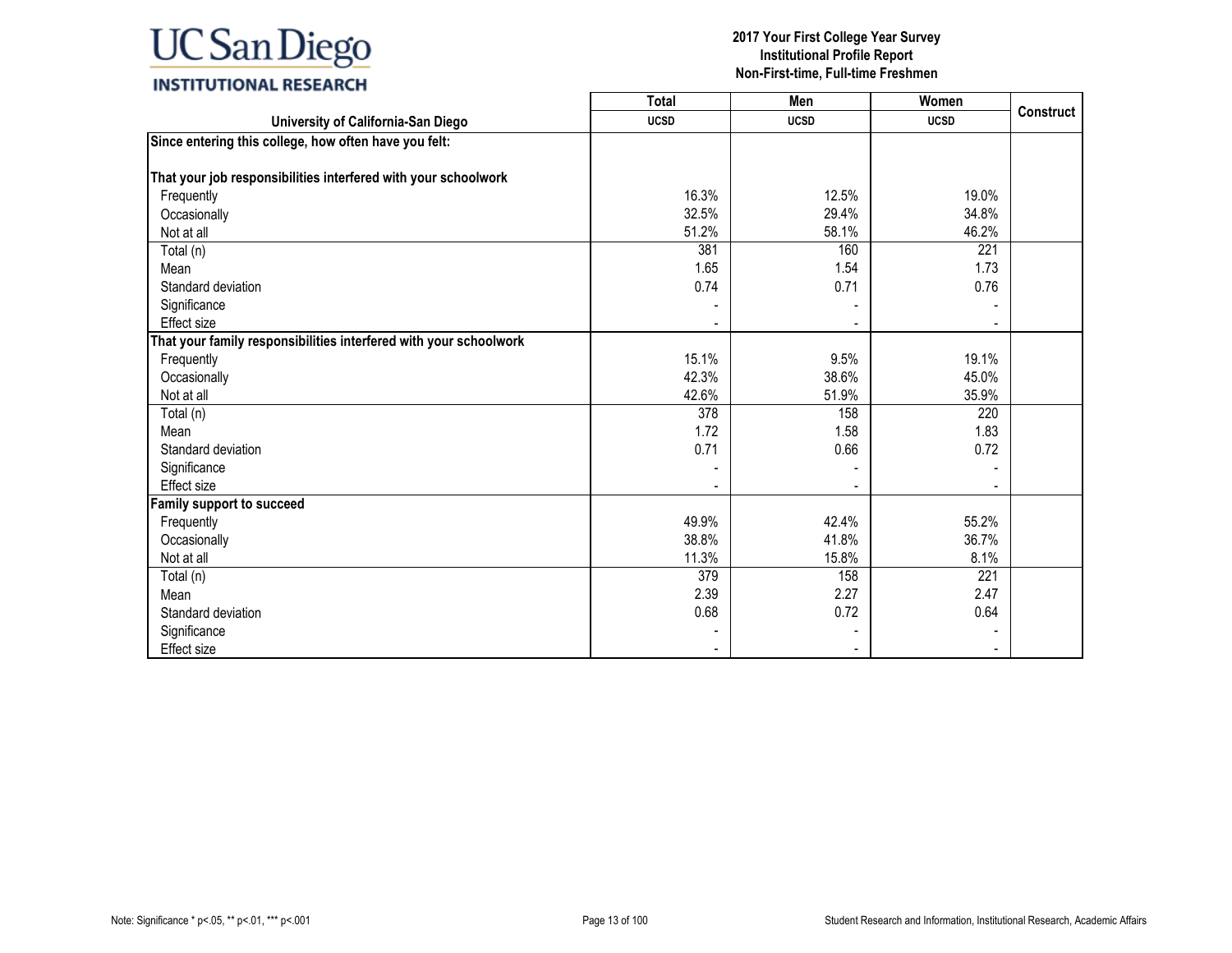### **INSTITUTIONAL RESEARCH**

|                                                                          | <b>Total</b> | Men         | Women       |                  |
|--------------------------------------------------------------------------|--------------|-------------|-------------|------------------|
| University of California-San Diego                                       | <b>UCSD</b>  | <b>UCSD</b> | <b>UCSD</b> | <b>Construct</b> |
| Since entering this college, how often have you felt:                    |              |             |             |                  |
|                                                                          |              |             |             |                  |
| That faculty provided me with feedback that helped me assess my progress |              |             |             |                  |
| in class                                                                 |              |             |             |                  |
| Frequently                                                               | 28.3%        | 24.4%       | 31.2%       |                  |
| Occasionally                                                             | 55.1%        | 56.9%       | 53.8%       |                  |
| Not at all                                                               | 16.5%        | 18.8%       | 14.9%       |                  |
| Total (n)                                                                | 381          | 160         | 221         |                  |
| Mean                                                                     | 2.12         | 2.06        | 2.16        |                  |
| Standard deviation                                                       | 0.66         | 0.66        | 0.66        |                  |
| Significance                                                             |              |             |             |                  |
| Effect size                                                              |              |             |             |                  |
| That my contributions were valued in class                               |              |             |             |                  |
| Frequently                                                               | 24.7%        | 22.6%       | 26.2%       |                  |
| Occasionally                                                             | 53.9%        | 52.8%       | 54.8%       |                  |
| Not at all                                                               | 21.3%        | 24.5%       | 19.0%       |                  |
| Total (n)                                                                | 380          | 159         | 221         |                  |
| Mean                                                                     | 2.03         | 1.98        | 2.07        |                  |
| Standard deviation                                                       | 0.68         | 0.69        | 0.67        |                  |
| Significance                                                             |              |             |             |                  |
| Effect size                                                              |              |             |             |                  |
| That faculty encouraged me to ask questions and participate in           |              |             |             |                  |
| discussions                                                              |              |             |             |                  |
| Frequently                                                               | 49.3%        | 46.9%       | 51.1%       |                  |
| Occasionally                                                             | 42.3%        | 43.1%       | 41.6%       |                  |
| Not at all                                                               | 8.4%         | 10.0%       | 7.2%        |                  |
| Total (n)                                                                | 381          | 160         | 221         |                  |
| Mean                                                                     | 2.41         | 2.37        | 2.44        |                  |
| Standard deviation                                                       | 0.64         | 0.66        | 0.63        |                  |
| Significance                                                             |              |             |             |                  |
| Effect size                                                              |              |             |             |                  |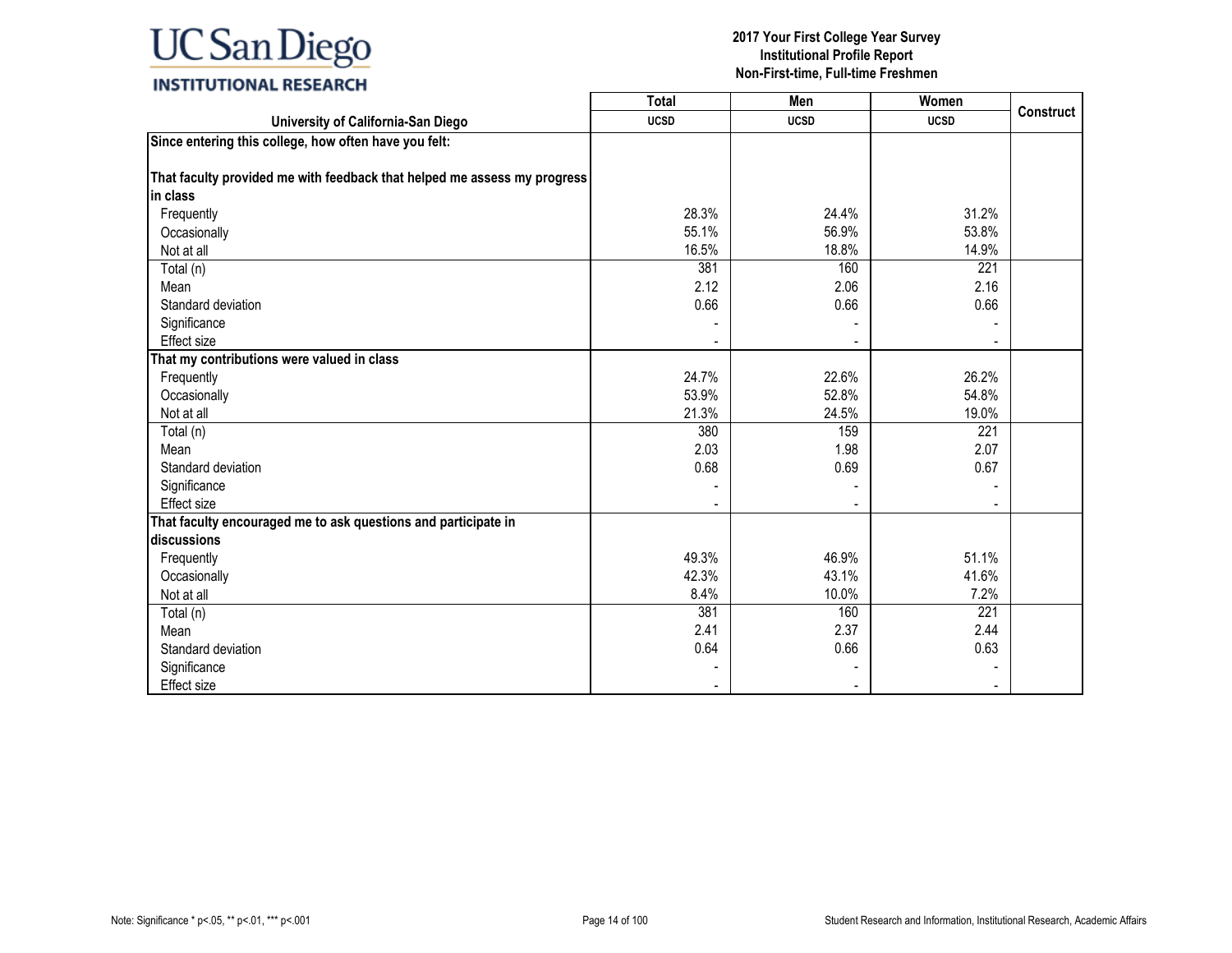### **INSTITUTIONAL RESEARCH**

|                                                                               | <b>Total</b> | Men         | Women       |              |
|-------------------------------------------------------------------------------|--------------|-------------|-------------|--------------|
| University of California-San Diego                                            | <b>UCSD</b>  | <b>UCSD</b> | <b>UCSD</b> | Construct    |
| Please rate your satisfaction with this institution on each of the aspects of |              |             |             |              |
| college life listed below:                                                    |              |             |             |              |
|                                                                               |              |             |             |              |
| General education and core curriculum courses                                 |              |             |             |              |
| Very satisfied                                                                | 21.6%        | 17.9%       | 24.4%       |              |
| Satisfied                                                                     | 36.4%        | 33.1%       | 38.8%       |              |
| Neutral                                                                       | 25.0%        | 23.2%       | 26.4%       | Satisfaction |
| Dissatisfied                                                                  | 9.9%         | 15.9%       | 5.5%        | with         |
| Very dissatisfied                                                             | 7.1%         | 9.9%        | 5.0%        | Coursework   |
| Total (n)                                                                     | 352          | 151         | 201         |              |
| Mean                                                                          | 3.55         | 3.33        | 3.72        |              |
| Standard deviation                                                            | 1.14         | 1.23        | 1.05        |              |
| Significance                                                                  |              |             |             |              |
| Effect size                                                                   |              |             |             |              |
| Your overall academic experience                                              |              |             |             |              |
| Very satisfied                                                                | 19.6%        | 15.9%       | 22.3%       |              |
| Satisfied                                                                     | 44.1%        | 45.9%       | 42.8%       |              |
| Neutral                                                                       | 20.2%        | 18.5%       | 21.4%       |              |
| <b>Dissatisfied</b>                                                           | 11.3%        | 13.4%       | 9.8%        | Overall      |
| Very dissatisfied                                                             | 4.8%         | 6.4%        | 3.7%        | Satisfaction |
| Total (n)                                                                     | 372          | 157         | 215         |              |
| Mean                                                                          | 3.62         | 3.52        | 3.70        |              |
| Standard deviation                                                            | 1.07         | 1.11        | 1.04        |              |
| Significance                                                                  |              |             |             |              |
| Effect size                                                                   |              |             |             |              |
| <b>Career services</b>                                                        |              |             |             |              |
| Very satisfied                                                                | 11.7%        | 9.1%        | 13.6%       |              |
| Satisfied                                                                     | 29.4%        | 32.3%       | 27.3%       |              |
| Neutral                                                                       | 43.3%        | 43.4%       | 43.2%       |              |
| Dissatisfied                                                                  | 11.7%        | 10.1%       | 12.9%       |              |
| Very dissatisfied                                                             | 3.9%         | 5.1%        | 3.0%        |              |
| Total (n)                                                                     | 231          | 99          | 132         |              |
| Mean                                                                          | 3.33         | 3.30        | 3.36        |              |
| Standard deviation                                                            | 0.96         | 0.95        | 0.97        |              |
| Significance                                                                  |              |             |             |              |
| <b>Effect size</b>                                                            |              |             |             |              |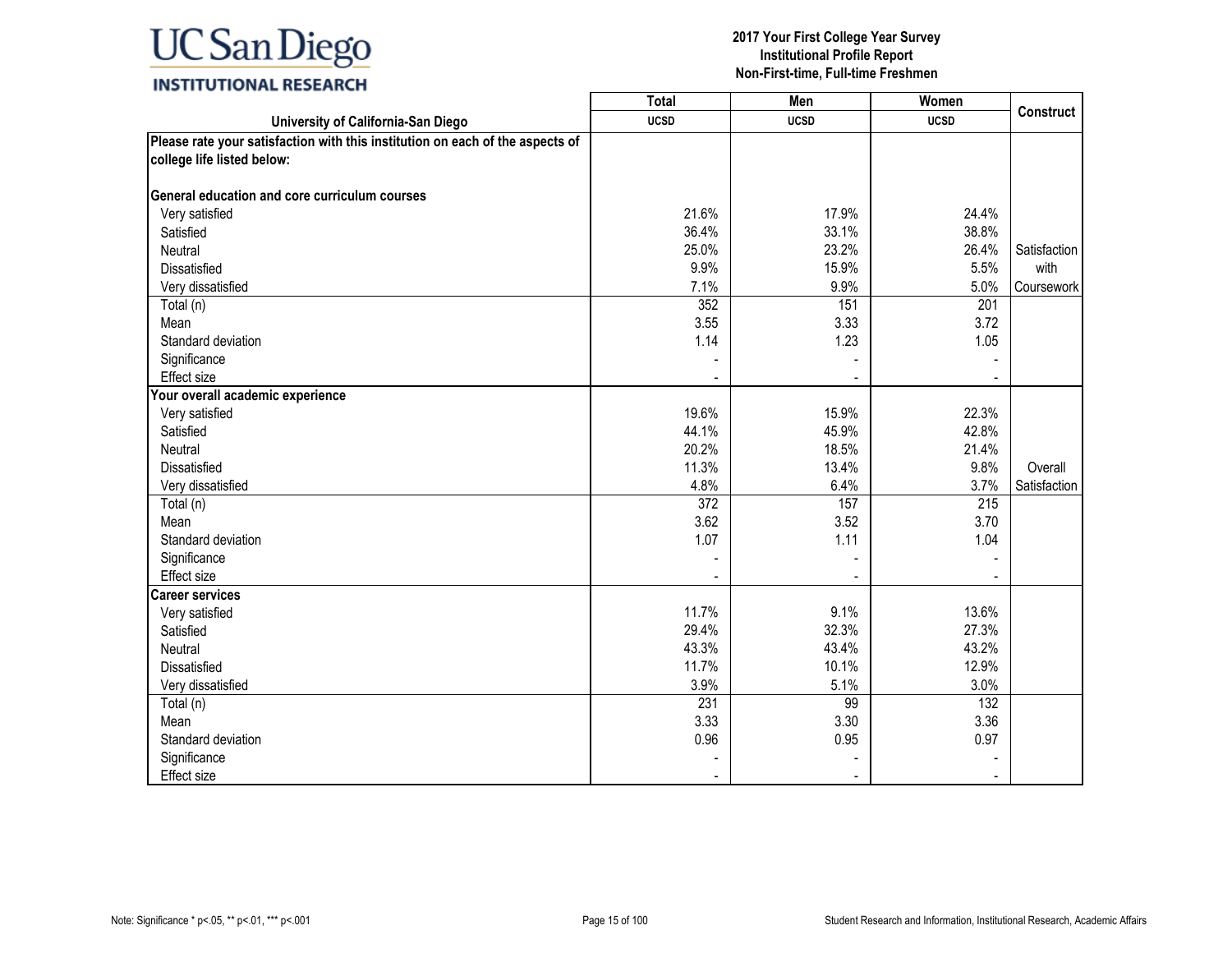

|                                    | <b>Total</b>             | Men                      | Women       |                  |
|------------------------------------|--------------------------|--------------------------|-------------|------------------|
| University of California-San Diego | <b>UCSD</b>              | <b>UCSD</b>              | <b>UCSD</b> | <b>Construct</b> |
| <b>Classroom facilities</b>        |                          |                          |             |                  |
| Very satisfied                     | 12.2%                    | 8.3%                     | 15.1%       |                  |
| Satisfied                          | 38.3%                    | 36.5%                    | 39.6%       |                  |
| Neutral                            | 30.7%                    | 33.3%                    | 28.8%       |                  |
| Dissatisfied                       | 14.9%                    | 16.0%                    | 14.2%       |                  |
| Very dissatisfied                  | 3.8%                     | 5.8%                     | 2.4%        |                  |
| Total (n)                          | 368                      | 156                      | 212         |                  |
| Mean                               | 3.40                     | 3.26                     | 3.51        |                  |
| Standard deviation                 | 1.01                     | 1.02                     | 0.99        |                  |
| Significance                       |                          | $\overline{\phantom{a}}$ |             |                  |
| Effect size                        | $\overline{\phantom{a}}$ | $\overline{\phantom{a}}$ | $\,$        |                  |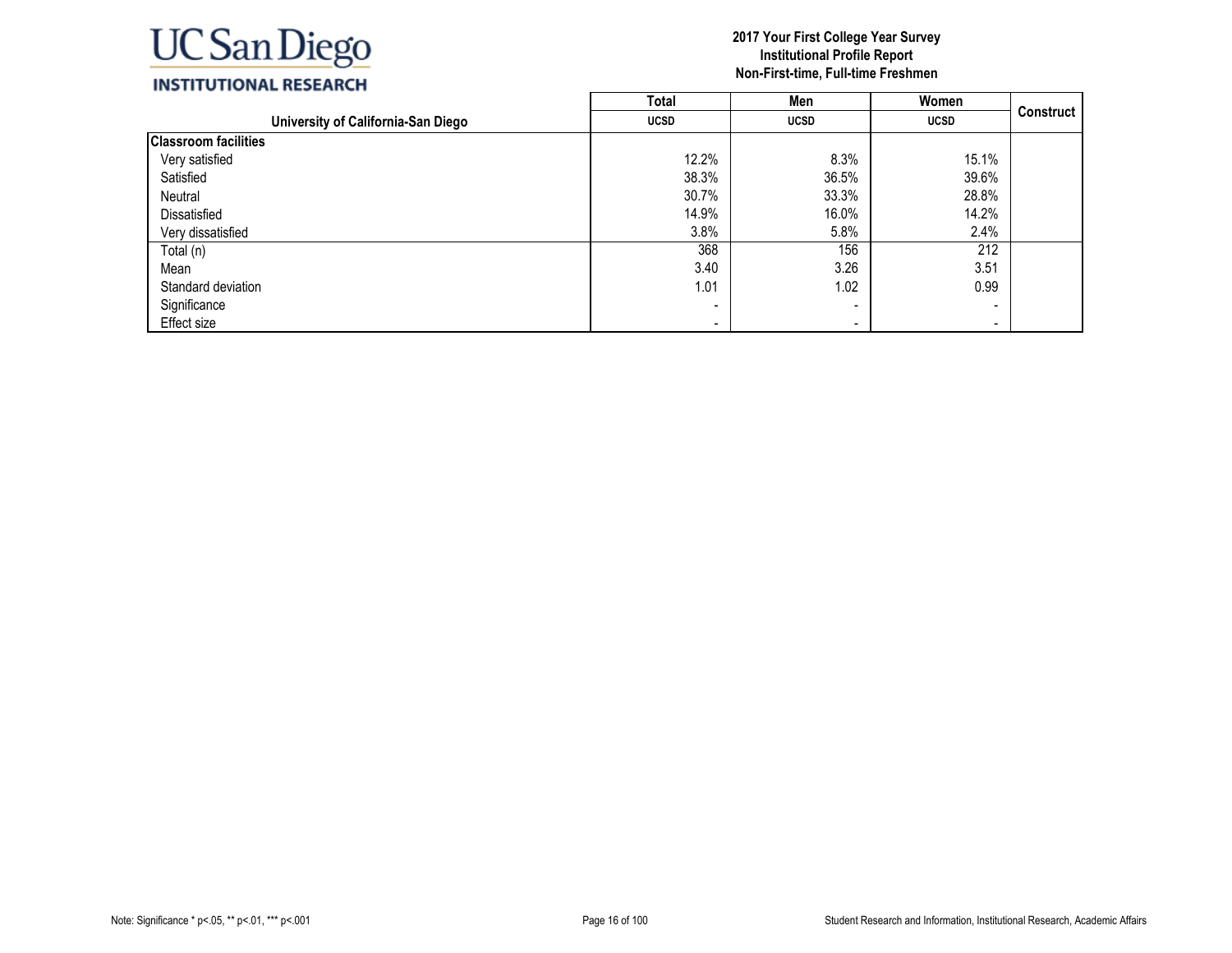### **INSTITUTIONAL RESEARCH**

|                                                                               | Total       | Men                      | Women       |                  |
|-------------------------------------------------------------------------------|-------------|--------------------------|-------------|------------------|
| University of California-San Diego                                            | <b>UCSD</b> | <b>UCSD</b>              | <b>UCSD</b> | <b>Construct</b> |
| Please rate your satisfaction with this institution on each of the aspects of |             |                          |             |                  |
| college life listed below:                                                    |             |                          |             |                  |
|                                                                               |             |                          |             |                  |
| <b>Computer facilities/labs</b>                                               |             |                          |             |                  |
| Very satisfied                                                                | 18.8%       | 16.1%                    | 20.8%       |                  |
| Satisfied                                                                     | 45.0%       | 48.9%                    | 42.1%       |                  |
| Neutral                                                                       | 25.0%       | 24.8%                    | 25.1%       |                  |
| <b>Dissatisfied</b>                                                           | 9.1%        | 7.3%                     | 10.4%       |                  |
| Very dissatisfied                                                             | 2.2%        | 2.9%                     | 1.6%        |                  |
| Total (n)                                                                     | 320         | 137                      | 183         |                  |
| Mean                                                                          | 3.69        | 3.68                     | 3.70        |                  |
| Standard deviation                                                            | 0.95        | 0.93                     | 0.97        |                  |
| Significance                                                                  |             |                          |             |                  |
| Effect size                                                                   |             |                          |             |                  |
| ibrary resources                                                              |             |                          |             |                  |
| Very satisfied                                                                | 32.8%       | 33.8%                    | 32.0%       |                  |
| Satisfied                                                                     | 47.4%       | 46.2%                    | 48.3%       |                  |
| Neutral                                                                       | 15.5%       | 15.9%                    | 15.3%       |                  |
| <b>Dissatisfied</b>                                                           | 2.6%        | 3.4%                     | 2.0%        |                  |
| Very dissatisfied                                                             | 1.7%        | 0.7%                     | 2.5%        |                  |
| Total (n)                                                                     | 348         | 145                      | 203         |                  |
| Mean                                                                          | 4.07        | 4.09                     | 4.05        |                  |
| Standard deviation                                                            | 0.86        | 0.83                     | 0.88        |                  |
| Significance                                                                  |             |                          |             |                  |
| <b>Effect size</b>                                                            |             | $\overline{\phantom{a}}$ |             |                  |
| aboratory facilities and equipment                                            |             |                          |             |                  |
| Very satisfied                                                                | 26.7%       | 23.5%                    | 29.1%       |                  |
| Satisfied                                                                     | 45.3%       | 44.9%                    | 45.5%       |                  |
| Neutral                                                                       | 22.8%       | 25.5%                    | 20.9%       |                  |
| <b>Dissatisfied</b>                                                           | 3.0%        | 3.1%                     | 3.0%        |                  |
| Very dissatisfied                                                             | 2.2%        | 3.1%                     | 1.5%        |                  |
| Total (n)                                                                     | 232         | $\overline{98}$          | 134         |                  |
| Mean                                                                          | 3.91        | 3.83                     | 3.98        |                  |
| Standard deviation                                                            | 0.90        | 0.93                     | 0.87        |                  |
| Significance                                                                  |             |                          |             |                  |
| Effect size                                                                   |             |                          |             |                  |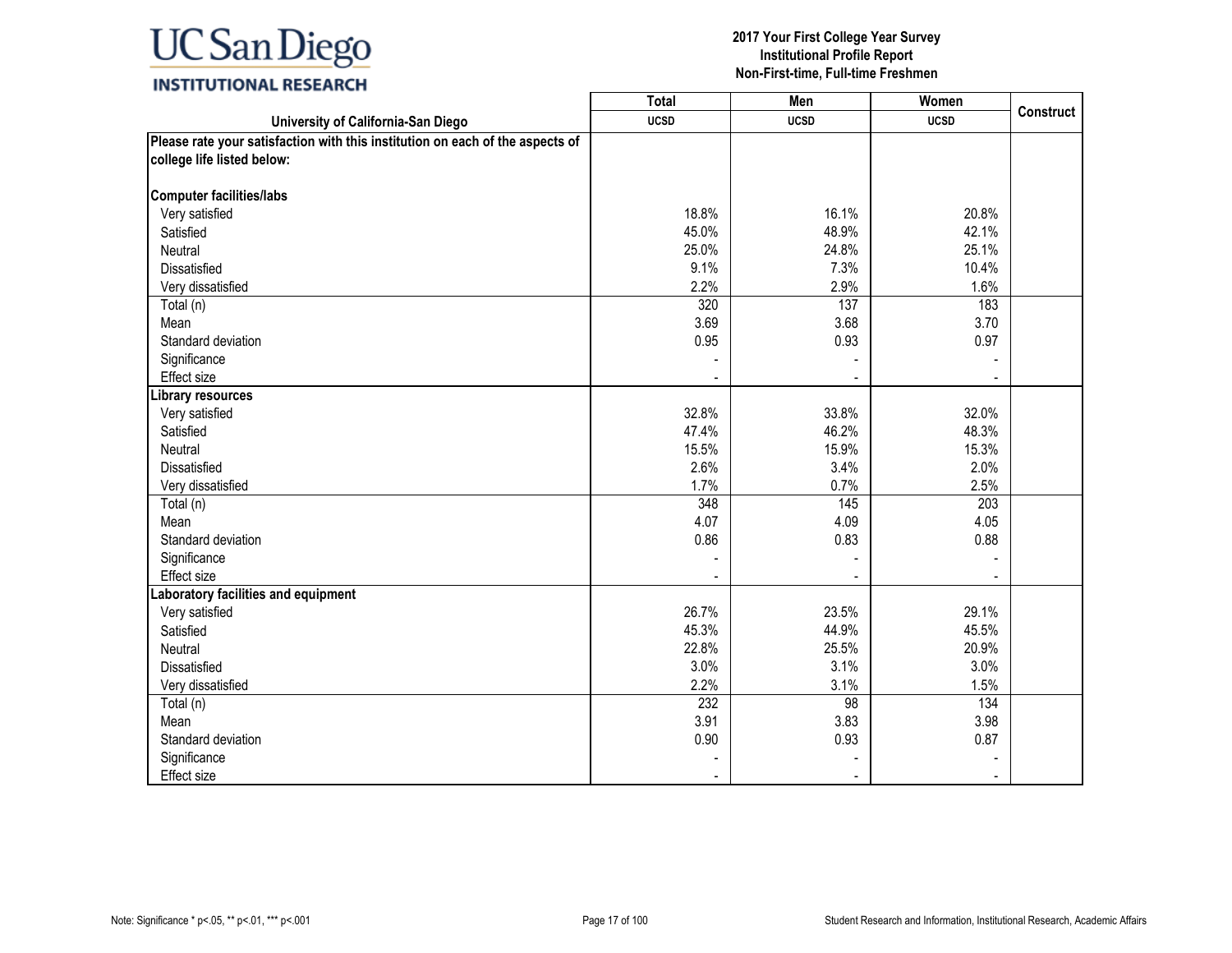### **INSTITUTIONAL RESEARCH**

|                                                                               | <b>Total</b>     | Men              | Women       |                  |
|-------------------------------------------------------------------------------|------------------|------------------|-------------|------------------|
| University of California-San Diego                                            | <b>UCSD</b>      | <b>UCSD</b>      | <b>UCSD</b> | <b>Construct</b> |
| Please rate your satisfaction with this institution on each of the aspects of |                  |                  |             |                  |
| college life listed below:                                                    |                  |                  |             |                  |
|                                                                               |                  |                  |             |                  |
| <b>Technology resources</b>                                                   |                  |                  |             |                  |
| Very satisfied                                                                | 26.8%            | 24.4%            | 28.6%       |                  |
| Satisfied                                                                     | 42.5%            | 44.3%            | 41.2%       |                  |
| Neutral                                                                       | 22.7%            | 21.4%            | 23.6%       |                  |
| Dissatisfied                                                                  | 5.8%             | 6.9%             | 4.9%        |                  |
| Very dissatisfied                                                             | 2.2%             | 3.1%             | 1.6%        |                  |
| Total (n)                                                                     | 313              | $\overline{131}$ | 182         |                  |
| Mean                                                                          | 3.86             | 3.80             | 3.90        |                  |
| Standard deviation                                                            | 0.95             | 0.99             | 0.93        |                  |
| Significance                                                                  |                  |                  |             |                  |
| Effect size                                                                   |                  |                  |             |                  |
| <b>Academic advising</b>                                                      |                  |                  |             |                  |
| Very satisfied                                                                | 26.3%            | 30.3%            | 23.6%       |                  |
| Satisfied                                                                     | 41.6%            | 36.6%            | 45.2%       |                  |
| Neutral                                                                       | 18.4%            | 17.9%            | 18.8%       |                  |
| <b>Dissatisfied</b>                                                           | 9.6%             | 9.7%             | 9.6%        |                  |
| Very dissatisfied                                                             | 4.0%             | 5.5%             | 2.9%        |                  |
| Total (n)                                                                     | 353              | 145              | 208         |                  |
| Mean                                                                          | 3.77             | 3.77             | 3.77        |                  |
| Standard deviation                                                            | 1.07             | 1.15             | 1.01        |                  |
| Significance                                                                  |                  |                  |             |                  |
| Effect size                                                                   |                  |                  |             |                  |
| Student housing (e.g., res. halls)                                            |                  |                  |             |                  |
| Very satisfied                                                                | 17.1%            | 12.4%            | 20.5%       |                  |
| Satisfied                                                                     | 36.0%            | 32.6%            | 38.5%       |                  |
| Neutral                                                                       | 25.1%            | 27.0%            | 23.8%       |                  |
| <b>Dissatisfied</b>                                                           | 13.3%            | 19.1%            | 9.0%        |                  |
| Very dissatisfied                                                             | 8.5%             | 9.0%             | 8.2%        |                  |
| Total (n)                                                                     | $\overline{211}$ | 89               | 122         |                  |
| Mean                                                                          | 3.40             | 3.20             | 3.54        |                  |
| Standard deviation                                                            | 1.17             | 1.16             | 1.16        |                  |
| Significance                                                                  |                  |                  |             |                  |
| Effect size                                                                   |                  |                  |             |                  |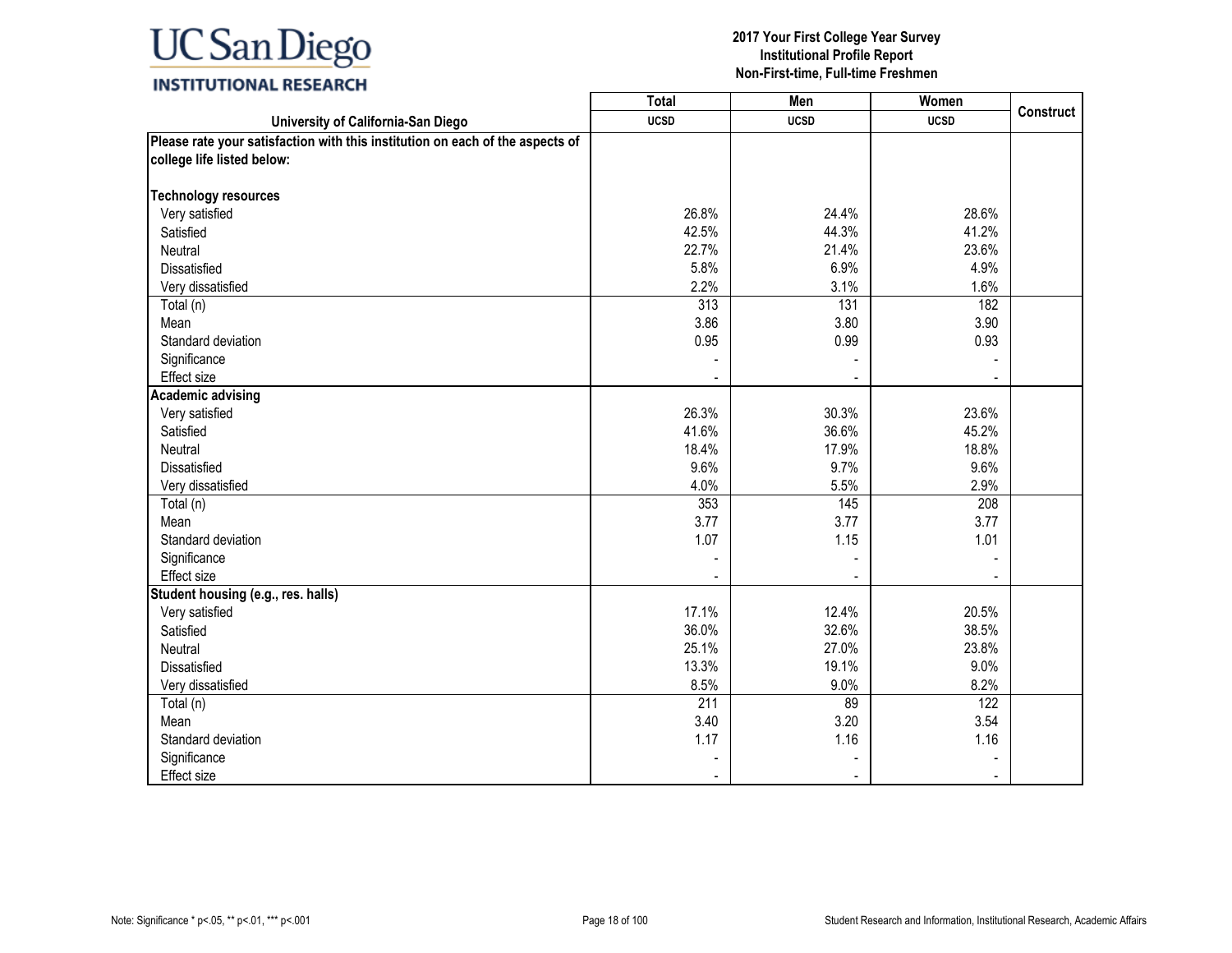### **INSTITUTIONAL RESEARCH**

|                                                                               | <b>Total</b> | Men             | Women       |                  |
|-------------------------------------------------------------------------------|--------------|-----------------|-------------|------------------|
| University of California-San Diego                                            | <b>UCSD</b>  | <b>UCSD</b>     | <b>UCSD</b> | <b>Construct</b> |
| Please rate your satisfaction with this institution on each of the aspects of |              |                 |             |                  |
| college life listed below:                                                    |              |                 |             |                  |
|                                                                               |              |                 |             |                  |
| <b>Financial aid office</b>                                                   |              |                 |             |                  |
| Very satisfied                                                                | 25.5%        | 22.6%           | 27.4%       |                  |
| Satisfied                                                                     | 37.6%        | 43.4%           | 33.8%       |                  |
| Neutral                                                                       | 27.8%        | 26.4%           | 28.7%       |                  |
| Dissatisfied                                                                  | 5.3%         | 5.7%            | 5.1%        |                  |
| Very dissatisfied                                                             | 3.8%         | 1.9%            | 5.1%        |                  |
| Total (n)                                                                     | 263          | 106             | 157         |                  |
| Mean                                                                          | 3.76         | 3.79            | 3.73        |                  |
| Standard deviation                                                            | 1.02         | 0.92            | 1.08        |                  |
| Significance                                                                  |              |                 |             |                  |
| Effect size                                                                   |              |                 |             |                  |
| <b>Financial aid package</b>                                                  |              |                 |             |                  |
| Very satisfied                                                                | 29.7%        | 29.4%           | 29.9%       |                  |
| Satisfied                                                                     | 30.4%        | 35.3%           | 26.9%       |                  |
| Neutral                                                                       | 20.6%        | 19.3%           | 21.6%       |                  |
| <b>Dissatisfied</b>                                                           | 10.8%        | 11.8%           | 10.2%       |                  |
| Very dissatisfied                                                             | 8.4%         | 4.2%            | 11.4%       |                  |
| Total (n)                                                                     | 286          | 119             | 167         |                  |
| Mean                                                                          | 3.62         | 3.74            | 3.54        |                  |
| Standard deviation                                                            | 1.25         | 1.13            | 1.32        |                  |
| Significance                                                                  |              |                 |             |                  |
| <b>Effect size</b>                                                            |              |                 |             |                  |
| <b>Student health services</b>                                                |              |                 |             |                  |
| Very satisfied                                                                | 25.9%        | 24.7%           | 26.8%       |                  |
| Satisfied                                                                     | 30.5%        | 34.0%           | 27.6%       |                  |
| Neutral                                                                       | 29.1%        | 28.9%           | 29.3%       |                  |
| Dissatisfied                                                                  | 11.8%        | 11.3%           | 12.2%       |                  |
| Very dissatisfied                                                             | 2.7%         | 1.0%            | 4.1%        |                  |
| Total (n)                                                                     | 220          | $\overline{97}$ | 123         |                  |
| Mean                                                                          | 3.65         | 3.70            | 3.61        |                  |
| Standard deviation                                                            | 1.07         | 1.00            | 1.13        |                  |
| Significance                                                                  |              |                 |             |                  |
| <b>Effect size</b>                                                            |              |                 |             |                  |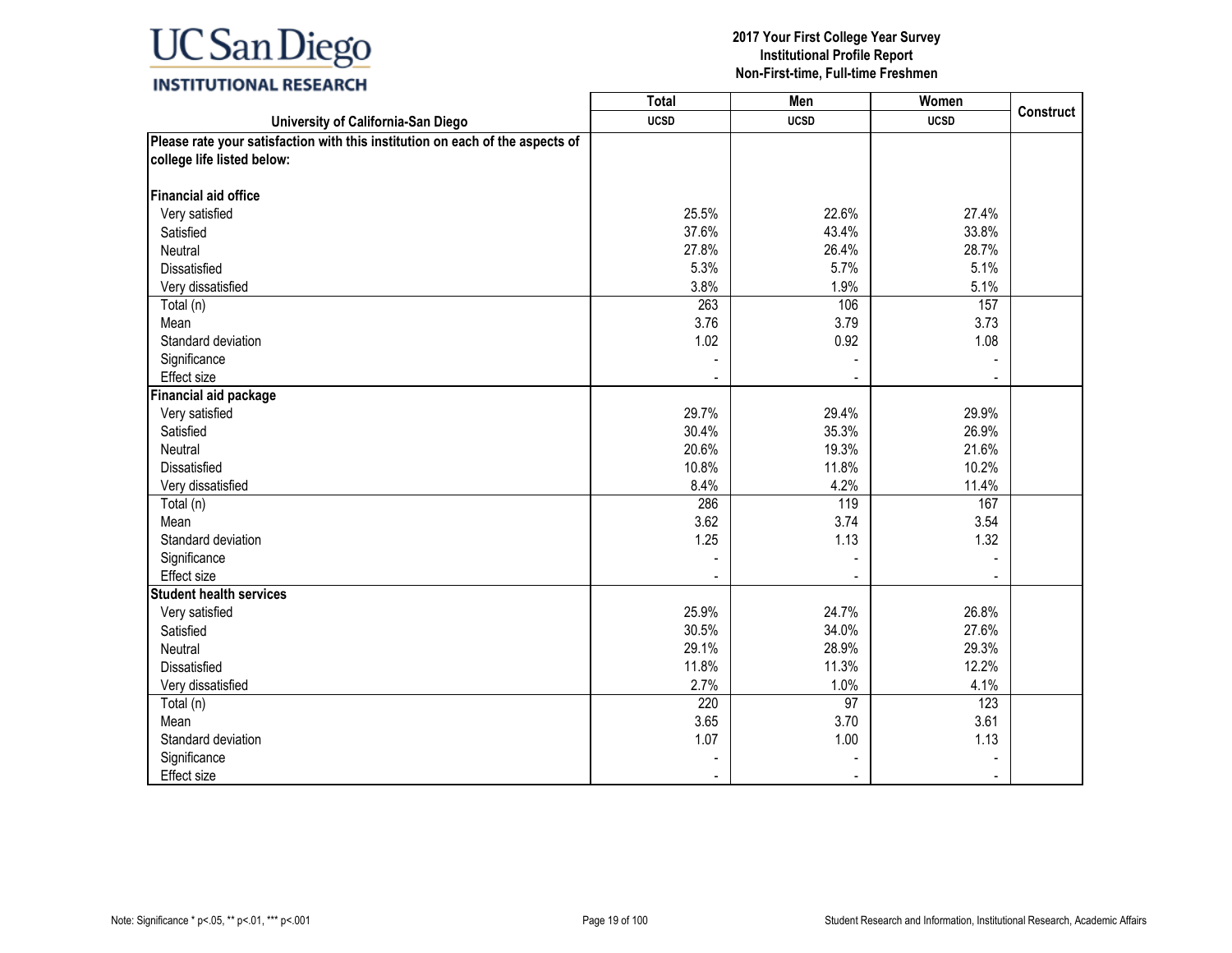### **INSTITUTIONAL RESEARCH**

|                                                                               | <b>Total</b>     | Men             | Women       |                  |
|-------------------------------------------------------------------------------|------------------|-----------------|-------------|------------------|
| University of California-San Diego                                            | <b>UCSD</b>      | <b>UCSD</b>     | <b>UCSD</b> | <b>Construct</b> |
| Please rate your satisfaction with this institution on each of the aspects of |                  |                 |             |                  |
| college life listed below:                                                    |                  |                 |             |                  |
|                                                                               |                  |                 |             |                  |
| <b>Student psychological services</b>                                         |                  |                 |             |                  |
| Very satisfied                                                                | 20.5%            | 17.5%           | 22.5%       |                  |
| Satisfied                                                                     | 25.3%            | 29.8%           | 22.5%       |                  |
| Neutral                                                                       | 33.6%            | 38.6%           | 30.3%       |                  |
| Dissatisfied                                                                  | 13.7%            | 7.0%            | 18.0%       |                  |
| Very dissatisfied                                                             | 6.8%             | 7.0%            | 6.7%        |                  |
| Total (n)                                                                     | 146              | $\overline{57}$ | 89          |                  |
| Mean                                                                          | 3.39             | 3.44            | 3.36        |                  |
| Standard deviation                                                            | 1.16             | 1.09            | 1.21        |                  |
| Significance                                                                  |                  |                 |             |                  |
| <b>Effect size</b>                                                            |                  |                 |             |                  |
| <b>Orientation for new students</b>                                           |                  |                 |             |                  |
| Very satisfied                                                                | 12.9%            | 10.1%           | 15.0%       |                  |
| Satisfied                                                                     | 31.8%            | 30.2%           | 33.0%       |                  |
| <b>Neutral</b>                                                                | 32.1%            | 32.2%           | 32.0%       |                  |
| <b>Dissatisfied</b>                                                           | 15.5%            | 18.1%           | 13.5%       |                  |
| Very dissatisfied                                                             | 7.7%             | 9.4%            | 6.5%        |                  |
| Total (n)                                                                     | 349              | 149             | 200         |                  |
| Mean                                                                          | 3.27             | 3.13            | 3.37        |                  |
| Standard deviation                                                            | 1.11             | 1.12            | 1.09        |                  |
| Significance                                                                  |                  |                 |             |                  |
| <b>Effect size</b>                                                            |                  |                 |             |                  |
| Opportunities for community service                                           |                  |                 |             |                  |
| Very satisfied                                                                | 17.7%            | 14.1%           | 20.3%       |                  |
| Satisfied                                                                     | 29.3%            | 37.0%           | 23.6%       |                  |
| Neutral                                                                       | 35.8%            | 33.7%           | 37.4%       |                  |
| <b>Dissatisfied</b>                                                           | 13.5%            | 12.0%           | 14.6%       |                  |
| Very dissatisfied                                                             | 3.7%             | 3.3%            | 4.1%        |                  |
| Total (n)                                                                     | $\overline{215}$ | 92              | 123         |                  |
| Mean                                                                          | 3.44             | 3.47            | 3.41        |                  |
| Standard deviation                                                            | 1.05             | 0.99            | 1.09        |                  |
| Significance                                                                  |                  |                 |             |                  |
| Effect size                                                                   |                  |                 |             |                  |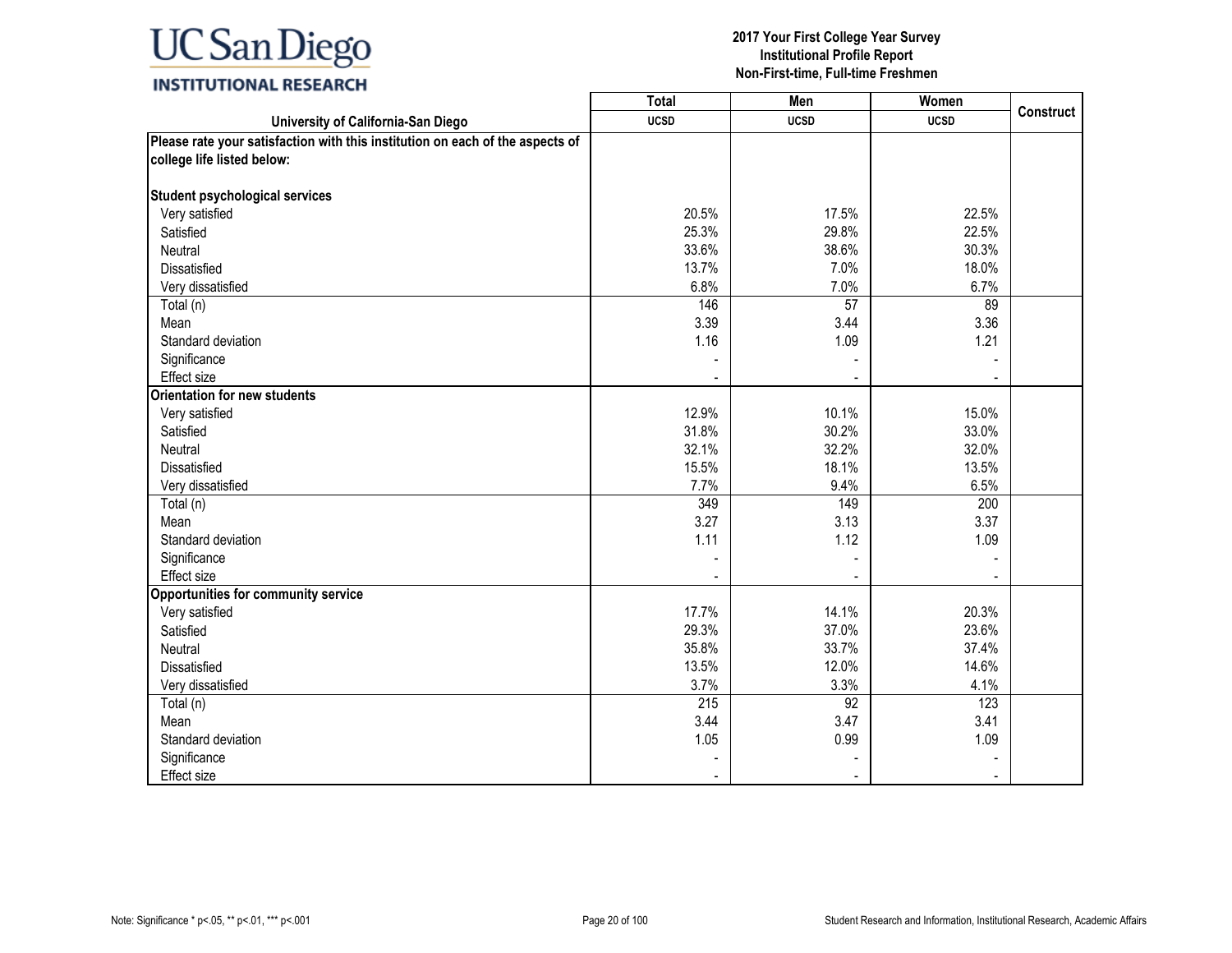### **INSTITUTIONAL RESEARCH**

|                                                                               | Total       | Men         | Women       |                  |
|-------------------------------------------------------------------------------|-------------|-------------|-------------|------------------|
| University of California-San Diego                                            | <b>UCSD</b> | <b>UCSD</b> | <b>UCSD</b> | <b>Construct</b> |
| Please rate your satisfaction with this institution on each of the aspects of |             |             |             |                  |
| college life listed below:                                                    |             |             |             |                  |
|                                                                               |             |             |             |                  |
| First-year programs (e.g., first-year seminar, learning community, linked     |             |             |             |                  |
| courses)                                                                      |             |             |             |                  |
| Very satisfied                                                                | 17.6%       | 15.6%       | 19.3%       |                  |
| Satisfied                                                                     | 23.6%       | 26.0%       | 21.6%       |                  |
| Neutral                                                                       | 38.2%       | 35.1%       | 40.9%       | Satisfaction     |
| <b>Dissatisfied</b>                                                           | 12.1%       | 13.0%       | 11.4%       | with             |
| Very dissatisfied                                                             | 8.5%        | 10.4%       | 6.8%        | Coursework       |
| Total (n)                                                                     | 165         | 77          | 88          |                  |
| Mean                                                                          | 3.30        | 3.23        | 3.35        |                  |
| Standard deviation                                                            | 1.15        | 1.18        | 1.12        |                  |
| Significance                                                                  |             |             |             |                  |
| Effect size                                                                   |             |             |             |                  |
| Since entering this college, how often have you utilized the following        |             |             |             |                  |
| services:                                                                     |             |             |             |                  |
|                                                                               |             |             |             |                  |
| <b>Study skills advising</b>                                                  |             |             |             |                  |
| Frequently                                                                    | 3.0%        | 2.0%        | 3.7%        |                  |
| Occasionally                                                                  | 17.3%       | 14.3%       | 19.6%       |                  |
| Not at all                                                                    | 79.8%       | 83.7%       | 76.7%       |                  |
| Total (n)                                                                     | 336         | 147         | 189         |                  |
| Mean                                                                          | 1.23        | 1.18        | 1.27        |                  |
| Standard deviation                                                            | 0.49        | 0.44        | 0.52        |                  |
| Significance                                                                  |             |             |             |                  |
| Effect size                                                                   |             |             |             |                  |
| <b>Financial aid advising</b>                                                 |             |             |             |                  |
| Frequently                                                                    | 6.0%        | 5.4%        | 6.3%        |                  |
| Occasionally                                                                  | 38.7%       | 36.7%       | 40.2%       |                  |
| Not at all                                                                    | 55.4%       | 57.8%       | 53.4%       |                  |
| Total (n)                                                                     | 336         | 147         | 189         |                  |
| Mean                                                                          | 1.51        | 1.48        | 1.53        |                  |
| Standard deviation                                                            | 0.61        | 0.60        | 0.61        |                  |
| Significance                                                                  |             |             |             |                  |
| Effect size                                                                   |             |             |             |                  |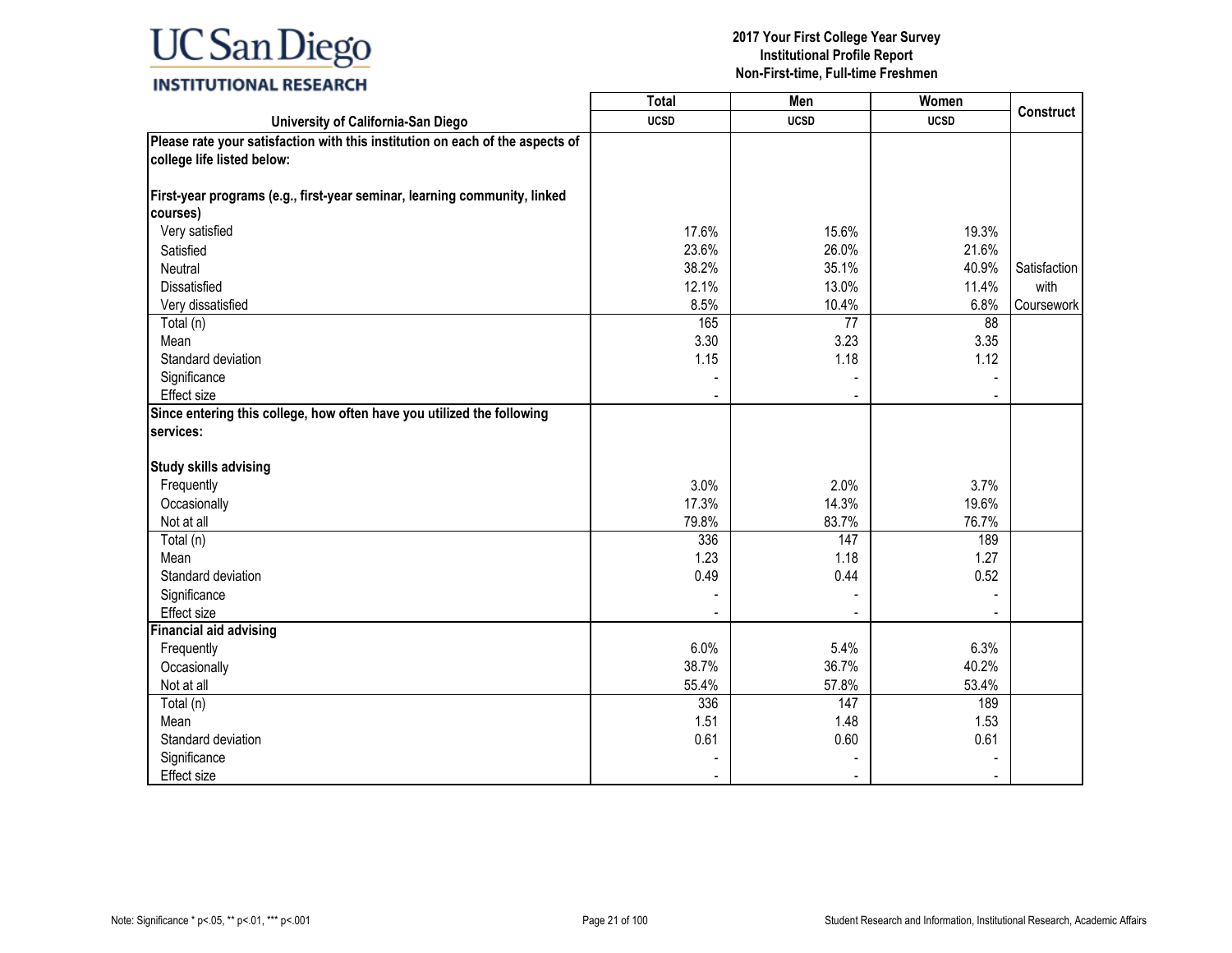### **INSTITUTIONAL RESEARCH**

|                                                                        | Total       | Men         | Women       |                  |
|------------------------------------------------------------------------|-------------|-------------|-------------|------------------|
| University of California-San Diego                                     | <b>UCSD</b> | <b>UCSD</b> | <b>UCSD</b> | <b>Construct</b> |
| Since entering this college, how often have you utilized the following |             |             |             |                  |
| services:                                                              |             |             |             |                  |
|                                                                        |             |             |             |                  |
| <b>Student health services</b>                                         |             |             |             |                  |
| Frequently                                                             | 5.4%        | 3.4%        | 6.9%        |                  |
| Occasionally                                                           | 32.1%       | 34.7%       | 30.2%       |                  |
| Not at all                                                             | 62.5%       | 61.9%       | 63.0%       |                  |
| Total (n)                                                              | 336         | 147         | 189         |                  |
| Mean                                                                   | 1.43        | 1.41        | 1.44        |                  |
| Standard deviation                                                     | 0.59        | 0.56        | 0.62        |                  |
| Significance                                                           |             |             |             |                  |
| Effect size                                                            |             |             |             |                  |
| Student psychological services                                         |             |             |             |                  |
| Frequently                                                             | 3.0%        | 2.1%        | 3.7%        |                  |
| Occasionally                                                           | 14.3%       | 12.3%       | 15.9%       |                  |
| Not at all                                                             | 82.7%       | 85.6%       | 80.4%       |                  |
| Total (n)                                                              | 335         | 146         | 189         |                  |
| Mean                                                                   | 1.20        | 1.16        | 1.23        |                  |
| Standard deviation                                                     | 0.47        | 0.42        | 0.50        |                  |
| Significance                                                           |             |             |             |                  |
| Effect size                                                            |             |             |             |                  |
| <b>Writing center</b>                                                  |             |             |             |                  |
| Frequently                                                             | 3.3%        | 1.4%        | 4.8%        |                  |
| Occasionally                                                           | 14.0%       | 9.6%        | 17.5%       |                  |
| Not at all                                                             | 82.7%       | 89.0%       | 77.8%       |                  |
| Total (n)                                                              | 335         | 146         | 189         |                  |
| Mean                                                                   | 1.21        | 1.12        | 1.27        |                  |
| Standard deviation                                                     | 0.48        | 0.37        | 0.54        |                  |
| Significance                                                           |             |             |             |                  |
| Effect size                                                            |             |             |             |                  |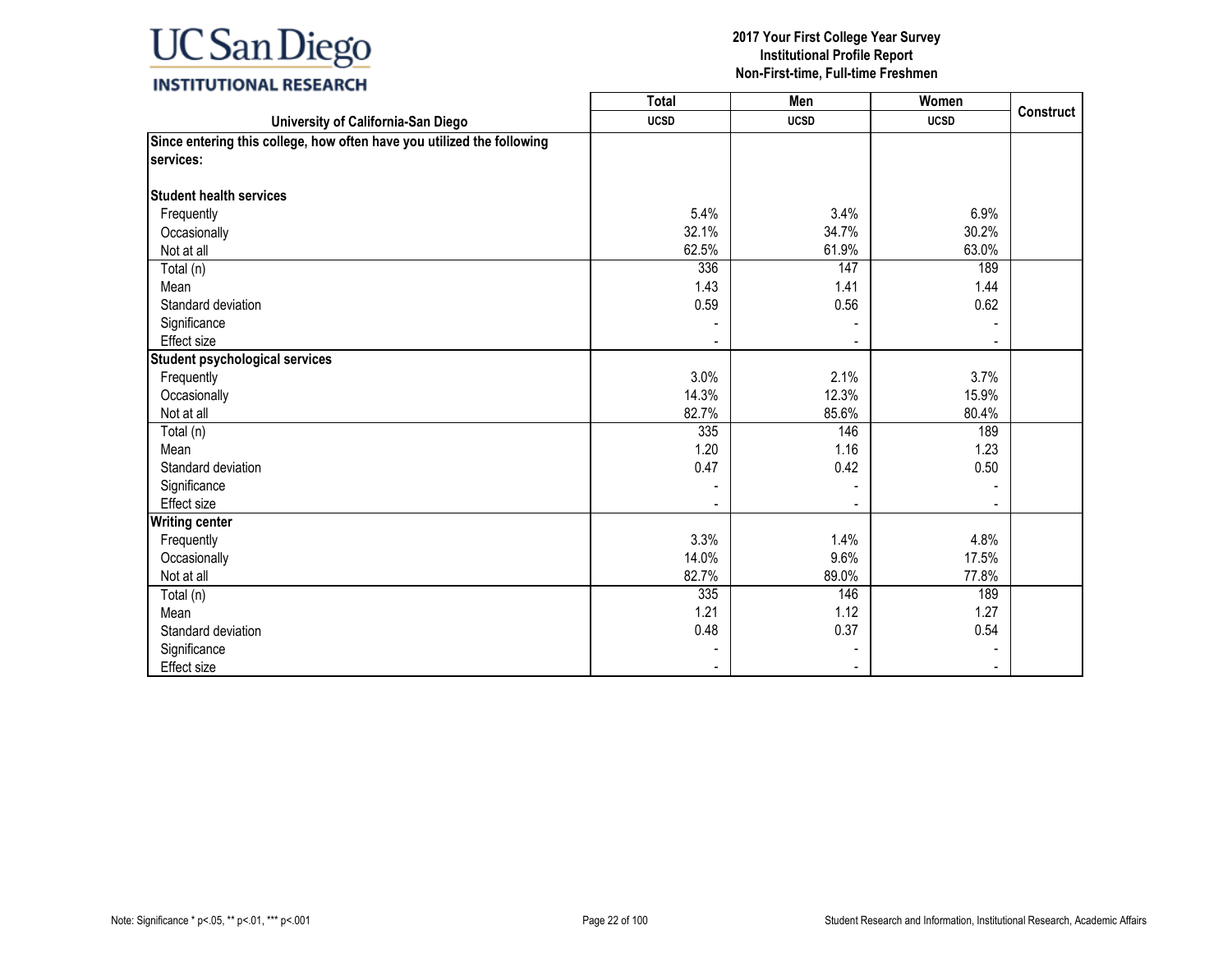### **INSTITUTIONAL RESEARCH**

| University of California-San Diego<br><b>UCSD</b><br><b>UCSD</b><br><b>UCSD</b><br>services:<br>Disability resource center<br>Frequently<br>0.9%<br>0.7%<br>1.1%<br>6.9%<br>6.8%<br>6.9%<br>Occasionally<br>92.2%<br>92.5%<br>Not at all<br>92.0%<br>335<br>Total (n)<br>147<br>188<br>1.09<br>1.08<br>1.09<br>Mean<br>Standard deviation<br>0.31<br>0.30<br>0.32<br>Significance<br>Effect size<br><b>Career services</b><br>3.0%<br>2.7%<br>3.2%<br>Frequently<br>23.8%<br>23.8%<br>23.8%<br>Occasionally<br>73.2%<br>73.5%<br>73.0%<br>Not at all<br>336<br>147<br>189<br>Total (n)<br>1.30<br>1.29<br>1.30<br>Mean<br>Standard deviation<br>0.52<br>0.51<br>0.52<br>Significance<br>Effect size<br><b>Academic advising</b><br>13.1%<br>11.0%<br>14.8%<br>Frequently<br>65.7%<br>63.0%<br>67.7%<br>Occasionally<br>21.2%<br>Not at all<br>26.0%<br>17.5%<br>335<br>146<br>189<br>Total (n)<br>1.92<br>1.85<br>1.97<br>Mean<br>Standard deviation<br>0.58<br>0.59<br>0.57<br>Significance<br>Effect size<br>$\blacksquare$<br>Campus safety services (Safe Walk, Public Safety/Police Dept., etc.)<br>1.2%<br>Frequently<br>0.7%<br>1.6%<br>11.9%<br>9.5%<br>13.8%<br>Occasionally<br>Not at all<br>86.9%<br>89.8%<br>84.6%<br>335<br>188<br>Total (n)<br>147<br>1.14<br>1.11<br>1.17<br>Mean<br>0.38<br>0.33<br>0.42<br>Standard deviation<br>Significance |                                                                        | <b>Total</b> | Men | Women |                  |
|----------------------------------------------------------------------------------------------------------------------------------------------------------------------------------------------------------------------------------------------------------------------------------------------------------------------------------------------------------------------------------------------------------------------------------------------------------------------------------------------------------------------------------------------------------------------------------------------------------------------------------------------------------------------------------------------------------------------------------------------------------------------------------------------------------------------------------------------------------------------------------------------------------------------------------------------------------------------------------------------------------------------------------------------------------------------------------------------------------------------------------------------------------------------------------------------------------------------------------------------------------------------------------------------------------------------------------------------------------------|------------------------------------------------------------------------|--------------|-----|-------|------------------|
|                                                                                                                                                                                                                                                                                                                                                                                                                                                                                                                                                                                                                                                                                                                                                                                                                                                                                                                                                                                                                                                                                                                                                                                                                                                                                                                                                                |                                                                        |              |     |       | <b>Construct</b> |
|                                                                                                                                                                                                                                                                                                                                                                                                                                                                                                                                                                                                                                                                                                                                                                                                                                                                                                                                                                                                                                                                                                                                                                                                                                                                                                                                                                | Since entering this college, how often have you utilized the following |              |     |       |                  |
|                                                                                                                                                                                                                                                                                                                                                                                                                                                                                                                                                                                                                                                                                                                                                                                                                                                                                                                                                                                                                                                                                                                                                                                                                                                                                                                                                                |                                                                        |              |     |       |                  |
|                                                                                                                                                                                                                                                                                                                                                                                                                                                                                                                                                                                                                                                                                                                                                                                                                                                                                                                                                                                                                                                                                                                                                                                                                                                                                                                                                                |                                                                        |              |     |       |                  |
|                                                                                                                                                                                                                                                                                                                                                                                                                                                                                                                                                                                                                                                                                                                                                                                                                                                                                                                                                                                                                                                                                                                                                                                                                                                                                                                                                                |                                                                        |              |     |       |                  |
|                                                                                                                                                                                                                                                                                                                                                                                                                                                                                                                                                                                                                                                                                                                                                                                                                                                                                                                                                                                                                                                                                                                                                                                                                                                                                                                                                                |                                                                        |              |     |       |                  |
|                                                                                                                                                                                                                                                                                                                                                                                                                                                                                                                                                                                                                                                                                                                                                                                                                                                                                                                                                                                                                                                                                                                                                                                                                                                                                                                                                                |                                                                        |              |     |       |                  |
|                                                                                                                                                                                                                                                                                                                                                                                                                                                                                                                                                                                                                                                                                                                                                                                                                                                                                                                                                                                                                                                                                                                                                                                                                                                                                                                                                                |                                                                        |              |     |       |                  |
|                                                                                                                                                                                                                                                                                                                                                                                                                                                                                                                                                                                                                                                                                                                                                                                                                                                                                                                                                                                                                                                                                                                                                                                                                                                                                                                                                                |                                                                        |              |     |       |                  |
|                                                                                                                                                                                                                                                                                                                                                                                                                                                                                                                                                                                                                                                                                                                                                                                                                                                                                                                                                                                                                                                                                                                                                                                                                                                                                                                                                                |                                                                        |              |     |       |                  |
|                                                                                                                                                                                                                                                                                                                                                                                                                                                                                                                                                                                                                                                                                                                                                                                                                                                                                                                                                                                                                                                                                                                                                                                                                                                                                                                                                                |                                                                        |              |     |       |                  |
|                                                                                                                                                                                                                                                                                                                                                                                                                                                                                                                                                                                                                                                                                                                                                                                                                                                                                                                                                                                                                                                                                                                                                                                                                                                                                                                                                                |                                                                        |              |     |       |                  |
|                                                                                                                                                                                                                                                                                                                                                                                                                                                                                                                                                                                                                                                                                                                                                                                                                                                                                                                                                                                                                                                                                                                                                                                                                                                                                                                                                                |                                                                        |              |     |       |                  |
|                                                                                                                                                                                                                                                                                                                                                                                                                                                                                                                                                                                                                                                                                                                                                                                                                                                                                                                                                                                                                                                                                                                                                                                                                                                                                                                                                                |                                                                        |              |     |       |                  |
|                                                                                                                                                                                                                                                                                                                                                                                                                                                                                                                                                                                                                                                                                                                                                                                                                                                                                                                                                                                                                                                                                                                                                                                                                                                                                                                                                                |                                                                        |              |     |       |                  |
|                                                                                                                                                                                                                                                                                                                                                                                                                                                                                                                                                                                                                                                                                                                                                                                                                                                                                                                                                                                                                                                                                                                                                                                                                                                                                                                                                                |                                                                        |              |     |       |                  |
|                                                                                                                                                                                                                                                                                                                                                                                                                                                                                                                                                                                                                                                                                                                                                                                                                                                                                                                                                                                                                                                                                                                                                                                                                                                                                                                                                                |                                                                        |              |     |       |                  |
|                                                                                                                                                                                                                                                                                                                                                                                                                                                                                                                                                                                                                                                                                                                                                                                                                                                                                                                                                                                                                                                                                                                                                                                                                                                                                                                                                                |                                                                        |              |     |       |                  |
|                                                                                                                                                                                                                                                                                                                                                                                                                                                                                                                                                                                                                                                                                                                                                                                                                                                                                                                                                                                                                                                                                                                                                                                                                                                                                                                                                                |                                                                        |              |     |       |                  |
|                                                                                                                                                                                                                                                                                                                                                                                                                                                                                                                                                                                                                                                                                                                                                                                                                                                                                                                                                                                                                                                                                                                                                                                                                                                                                                                                                                |                                                                        |              |     |       |                  |
|                                                                                                                                                                                                                                                                                                                                                                                                                                                                                                                                                                                                                                                                                                                                                                                                                                                                                                                                                                                                                                                                                                                                                                                                                                                                                                                                                                |                                                                        |              |     |       |                  |
|                                                                                                                                                                                                                                                                                                                                                                                                                                                                                                                                                                                                                                                                                                                                                                                                                                                                                                                                                                                                                                                                                                                                                                                                                                                                                                                                                                |                                                                        |              |     |       |                  |
|                                                                                                                                                                                                                                                                                                                                                                                                                                                                                                                                                                                                                                                                                                                                                                                                                                                                                                                                                                                                                                                                                                                                                                                                                                                                                                                                                                |                                                                        |              |     |       |                  |
|                                                                                                                                                                                                                                                                                                                                                                                                                                                                                                                                                                                                                                                                                                                                                                                                                                                                                                                                                                                                                                                                                                                                                                                                                                                                                                                                                                |                                                                        |              |     |       |                  |
|                                                                                                                                                                                                                                                                                                                                                                                                                                                                                                                                                                                                                                                                                                                                                                                                                                                                                                                                                                                                                                                                                                                                                                                                                                                                                                                                                                |                                                                        |              |     |       |                  |
|                                                                                                                                                                                                                                                                                                                                                                                                                                                                                                                                                                                                                                                                                                                                                                                                                                                                                                                                                                                                                                                                                                                                                                                                                                                                                                                                                                |                                                                        |              |     |       |                  |
|                                                                                                                                                                                                                                                                                                                                                                                                                                                                                                                                                                                                                                                                                                                                                                                                                                                                                                                                                                                                                                                                                                                                                                                                                                                                                                                                                                |                                                                        |              |     |       |                  |
|                                                                                                                                                                                                                                                                                                                                                                                                                                                                                                                                                                                                                                                                                                                                                                                                                                                                                                                                                                                                                                                                                                                                                                                                                                                                                                                                                                |                                                                        |              |     |       |                  |
|                                                                                                                                                                                                                                                                                                                                                                                                                                                                                                                                                                                                                                                                                                                                                                                                                                                                                                                                                                                                                                                                                                                                                                                                                                                                                                                                                                |                                                                        |              |     |       |                  |
|                                                                                                                                                                                                                                                                                                                                                                                                                                                                                                                                                                                                                                                                                                                                                                                                                                                                                                                                                                                                                                                                                                                                                                                                                                                                                                                                                                |                                                                        |              |     |       |                  |
|                                                                                                                                                                                                                                                                                                                                                                                                                                                                                                                                                                                                                                                                                                                                                                                                                                                                                                                                                                                                                                                                                                                                                                                                                                                                                                                                                                |                                                                        |              |     |       |                  |
|                                                                                                                                                                                                                                                                                                                                                                                                                                                                                                                                                                                                                                                                                                                                                                                                                                                                                                                                                                                                                                                                                                                                                                                                                                                                                                                                                                |                                                                        |              |     |       |                  |
|                                                                                                                                                                                                                                                                                                                                                                                                                                                                                                                                                                                                                                                                                                                                                                                                                                                                                                                                                                                                                                                                                                                                                                                                                                                                                                                                                                |                                                                        |              |     |       |                  |
|                                                                                                                                                                                                                                                                                                                                                                                                                                                                                                                                                                                                                                                                                                                                                                                                                                                                                                                                                                                                                                                                                                                                                                                                                                                                                                                                                                |                                                                        |              |     |       |                  |
|                                                                                                                                                                                                                                                                                                                                                                                                                                                                                                                                                                                                                                                                                                                                                                                                                                                                                                                                                                                                                                                                                                                                                                                                                                                                                                                                                                |                                                                        |              |     |       |                  |
|                                                                                                                                                                                                                                                                                                                                                                                                                                                                                                                                                                                                                                                                                                                                                                                                                                                                                                                                                                                                                                                                                                                                                                                                                                                                                                                                                                |                                                                        |              |     |       |                  |
|                                                                                                                                                                                                                                                                                                                                                                                                                                                                                                                                                                                                                                                                                                                                                                                                                                                                                                                                                                                                                                                                                                                                                                                                                                                                                                                                                                |                                                                        |              |     |       |                  |
|                                                                                                                                                                                                                                                                                                                                                                                                                                                                                                                                                                                                                                                                                                                                                                                                                                                                                                                                                                                                                                                                                                                                                                                                                                                                                                                                                                |                                                                        |              |     |       |                  |
|                                                                                                                                                                                                                                                                                                                                                                                                                                                                                                                                                                                                                                                                                                                                                                                                                                                                                                                                                                                                                                                                                                                                                                                                                                                                                                                                                                |                                                                        |              |     |       |                  |
|                                                                                                                                                                                                                                                                                                                                                                                                                                                                                                                                                                                                                                                                                                                                                                                                                                                                                                                                                                                                                                                                                                                                                                                                                                                                                                                                                                | Effect size                                                            |              |     |       |                  |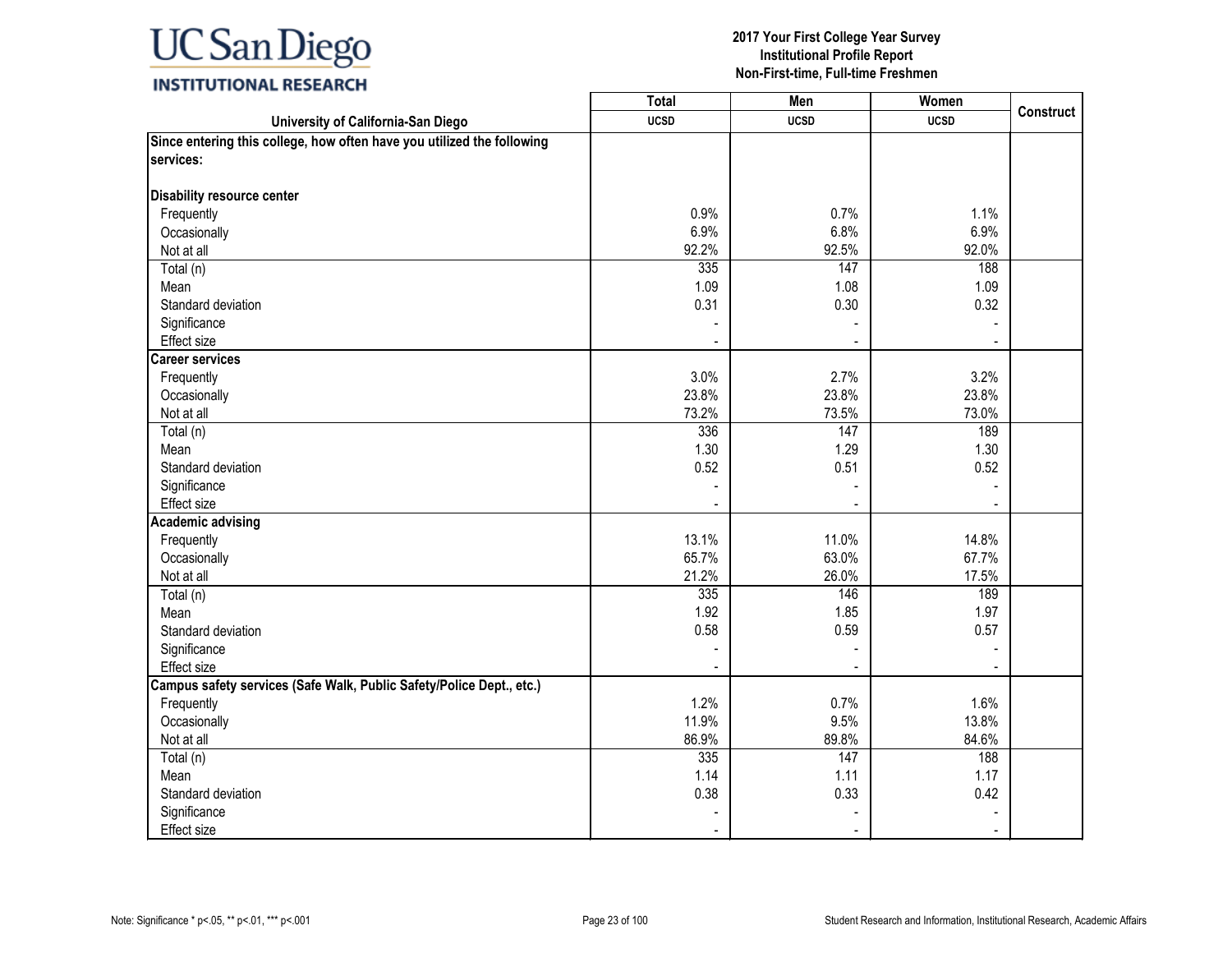### **INSTITUTIONAL RESEARCH**

|                                                                            | <b>Total</b> | Men         | Women       |           |
|----------------------------------------------------------------------------|--------------|-------------|-------------|-----------|
| University of California-San Diego                                         | <b>UCSD</b>  | <b>UCSD</b> | <b>UCSD</b> | Construct |
| Rate yourself on each of the following traits as compared with the average |              |             |             |           |
| person your age.                                                           |              |             |             |           |
|                                                                            |              |             |             | Academic  |
| <b>Academic ability</b>                                                    |              |             |             | Self-     |
| Highest 10%                                                                | 14.7%        | 19.1%       | 11.4%       | Concept   |
| Above average                                                              | 44.6%        | 44.6%       | 44.5%       |           |
| Average                                                                    | 34.2%        | 30.6%       | 37.0%       |           |
| Below average                                                              | 5.7%         | 3.8%        | 7.1%        |           |
| Lowest 10%                                                                 | 0.8%         | 1.9%        | 0.0%        |           |
| Total (n)                                                                  | 368          | 157         | 211         |           |
| Mean                                                                       | 3.67         | 3.75        | 3.60        |           |
| Standard deviation                                                         | 0.83         | 0.87        | 0.78        |           |
| Significance                                                               |              |             |             |           |
| Effect size                                                                |              |             |             |           |
| <b>Artistic ability</b>                                                    |              |             |             |           |
| Highest 10%                                                                | 6.5%         | 8.9%        | 4.8%        |           |
| Above average                                                              | 23.2%        | 17.2%       | 27.6%       |           |
| Average                                                                    | 37.9%        | 33.8%       | 41.0%       |           |
| Below average                                                              | 25.6%        | 30.6%       | 21.9%       |           |
| Lowest 10%                                                                 | 6.8%         | 9.6%        | 4.8%        |           |
| Total (n)                                                                  | 367          | 157         | 210         |           |
| Mean                                                                       | 2.97         | 2.85        | 3.06        |           |
| Standard deviation                                                         | 1.01         | 1.10        | 0.94        |           |
| Significance                                                               |              |             |             |           |
| Effect size                                                                |              |             |             |           |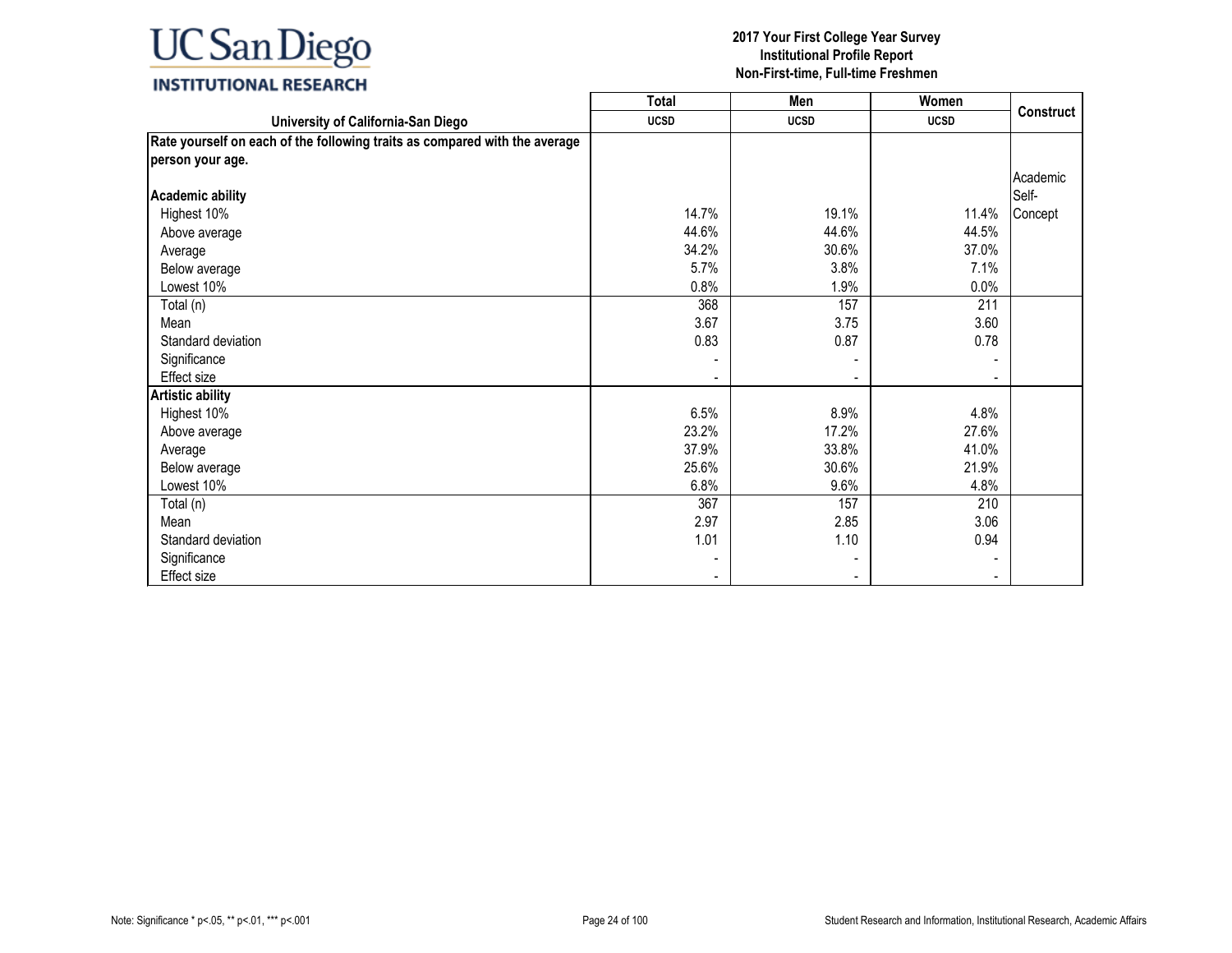### **INSTITUTIONAL RESEARCH**

|                                                                            | <b>Total</b> | Men         | Women       |           |
|----------------------------------------------------------------------------|--------------|-------------|-------------|-----------|
| University of California-San Diego                                         | <b>UCSD</b>  | <b>UCSD</b> | <b>UCSD</b> | Construct |
| Rate yourself on each of the following traits as compared with the average |              |             |             |           |
| person your age.                                                           |              |             |             |           |
|                                                                            |              |             |             |           |
| Compassion                                                                 |              |             |             |           |
| Highest 10%                                                                | 31.1%        | 25.6%       | 35.1%       |           |
| Above average                                                              | 36.5%        | 32.7%       | 39.3%       |           |
| Average                                                                    | 25.3%        | 29.5%       | 22.3%       |           |
| Below average                                                              | 6.0%         | 10.3%       | 2.8%        |           |
| Lowest 10%                                                                 | 1.1%         | 1.9%        | 0.5%        |           |
| Total (n)                                                                  | 367          | 156         | 211         |           |
| Mean                                                                       | 3.90         | 3.70        | 4.06        |           |
| Standard deviation                                                         | 0.95         | 1.02        | 0.85        |           |
| Significance                                                               |              |             |             |           |
| Effect size                                                                |              |             |             |           |
| <b>Creativity</b>                                                          |              |             |             |           |
| Highest 10%                                                                | 12.8%        | 13.4%       | 12.3%       |           |
| Above average                                                              | 32.6%        | 26.8%       | 37.0%       |           |
| Average                                                                    | 42.7%        | 47.8%       | 38.9%       |           |
| Below average                                                              | 10.9%        | 11.5%       | 10.4%       |           |
| Lowest 10%                                                                 | 1.1%         | 0.6%        | 1.4%        |           |
| Total (n)                                                                  | 368          | 157         | 211         |           |
| Mean                                                                       | 3.45         | 3.41        | 3.48        |           |
| Standard deviation                                                         | 0.89         | 0.88        | 0.89        |           |
| Significance                                                               |              |             |             |           |
| Effect size                                                                |              |             |             |           |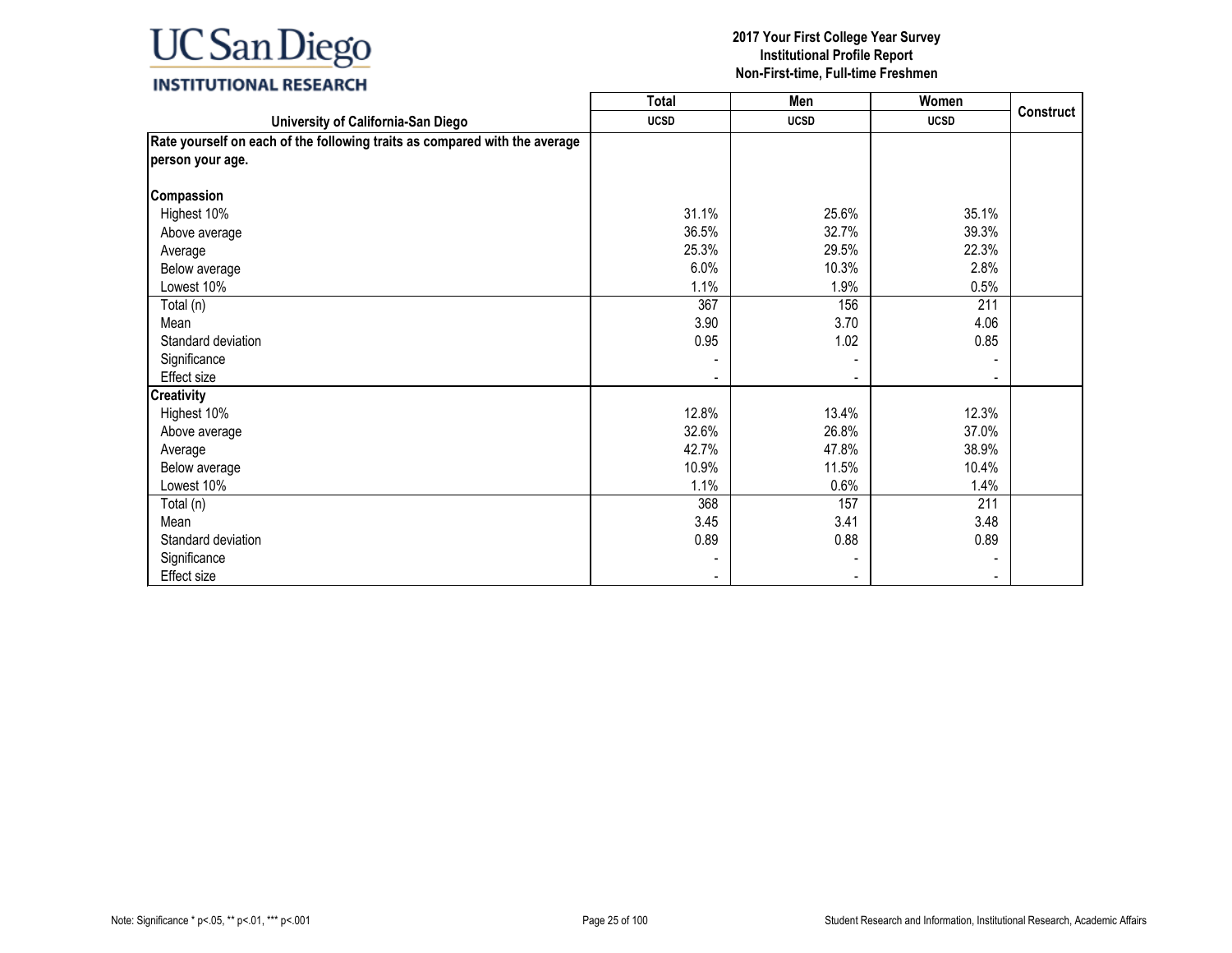### **INSTITUTIONAL RESEARCH**

|                                                                            | <b>Total</b> | Men            | Women          |                  |
|----------------------------------------------------------------------------|--------------|----------------|----------------|------------------|
| University of California-San Diego                                         | <b>UCSD</b>  | <b>UCSD</b>    | <b>UCSD</b>    | <b>Construct</b> |
| Rate yourself on each of the following traits as compared with the average |              |                |                |                  |
| person your age.                                                           |              |                |                |                  |
|                                                                            |              |                |                |                  |
| <b>Drive to achieve</b>                                                    |              |                |                |                  |
| Highest 10%                                                                | 28.6%        | 32.1%          | 26.1%          |                  |
| Above average                                                              | 38.4%        | 32.7%          | 42.7%          |                  |
| Average                                                                    | 26.2%        | 26.3%          | 26.1%          | Academic         |
| Below average                                                              | 6.0%         | 7.1%           | 5.2%           | Self-            |
| Lowest 10%                                                                 | 0.8%         | 1.9%           | 0.0%           | Concept          |
| Total (n)                                                                  | 367          | 156            | 211            |                  |
| Mean                                                                       | 3.88         | 3.86           | 3.90           |                  |
| Standard deviation                                                         | 0.92         | 1.01           | 0.85           |                  |
| Significance                                                               |              |                |                |                  |
| Effect size                                                                |              |                |                |                  |
| <b>Emotional health</b>                                                    |              |                |                |                  |
| Highest 10%                                                                | 11.2%        | 12.7%          | 10.0%          |                  |
| Above average                                                              | 24.0%        | 23.6%          | 24.3%          |                  |
| Average                                                                    | 33.5%        | 32.5%          | 34.3%          |                  |
| Below average                                                              | 25.9%        | 24.8%          | 26.7%          |                  |
| Lowest 10%                                                                 | 5.4%         | 6.4%           | 4.8%           |                  |
| Total (n)                                                                  | 367          | 157            | 210            |                  |
| Mean                                                                       | 3.10         | 3.11           | 3.08           |                  |
| Standard deviation                                                         | 1.08         | 1.11           | 1.05           |                  |
| Significance                                                               |              |                |                |                  |
| <b>Effect size</b>                                                         |              | $\blacksquare$ |                |                  |
| eadership ability                                                          |              |                |                |                  |
| Highest 10%                                                                | 21.6%        | 23.6%          | 20.2%          |                  |
| Above average                                                              | 32.9%        | 34.4%          | 31.7%          |                  |
| Average                                                                    | 31.8%        | 29.9%          | 33.2%          | Social           |
| Below average                                                              | 9.9%         | 8.3%           | 11.1%          | Self-            |
| Lowest 10%                                                                 | 3.8%         | 3.8%           | 3.8%           | Concept          |
| Total (n)                                                                  | 365          | 157            | 208            |                  |
| Mean                                                                       | 3.59         | 3.66           | 3.53           |                  |
| Standard deviation                                                         | 1.05         | 1.05           | 1.05           |                  |
| Significance                                                               |              |                |                |                  |
| <b>Effect size</b>                                                         |              |                | $\blacksquare$ | Leadership       |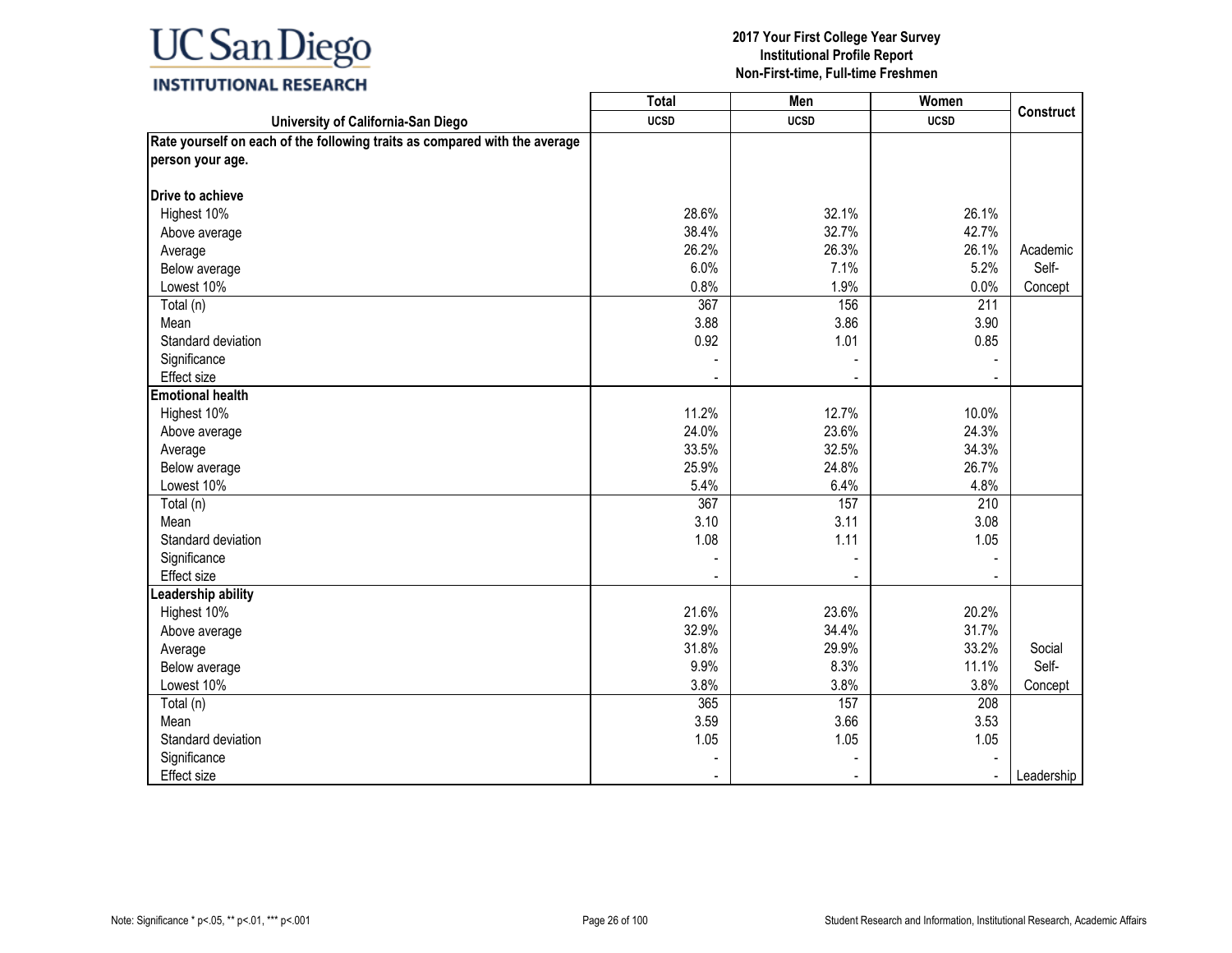### **INSTITUTIONAL RESEARCH**

|                                                                            | <b>Total</b> | Men         | Women       |           |
|----------------------------------------------------------------------------|--------------|-------------|-------------|-----------|
| University of California-San Diego                                         | <b>UCSD</b>  | <b>UCSD</b> | <b>UCSD</b> | Construct |
| Rate yourself on each of the following traits as compared with the average |              |             |             |           |
| person your age.                                                           |              |             |             |           |
|                                                                            |              |             |             |           |
| <b>Mathematical ability</b>                                                |              |             |             |           |
| Highest 10%                                                                | 10.9%        | 16.7%       | 6.6%        |           |
| Above average                                                              | 28.3%        | 31.4%       | 26.1%       |           |
| Average                                                                    | 39.5%        | 34.0%       | 43.6%       | Academic  |
| Below average                                                              | 15.5%        | 13.5%       | 17.1%       | Self-     |
| Lowest 10%                                                                 | 5.7%         | 4.5%        | 6.6%        | Concept   |
| Total (n)                                                                  | 367          | 156         | 211         |           |
| Mean                                                                       | 3.23         | 3.42        | 3.09        |           |
| Standard deviation                                                         | 1.03         | 1.06        | 0.98        |           |
| Significance                                                               |              |             |             |           |
| <b>Effect size</b>                                                         |              |             |             |           |
| <b>Physical health</b>                                                     |              |             |             |           |
| Highest 10%                                                                | 11.4%        | 15.3%       | 8.5%        |           |
| Above average                                                              | 26.9%        | 29.9%       | 24.6%       |           |
| Average                                                                    | 45.9%        | 40.1%       | 50.2%       |           |
| Below average                                                              | 14.4%        | 12.7%       | 15.6%       |           |
| Lowest 10%                                                                 | 1.4%         | 1.9%        | 0.9%        |           |
| Total (n)                                                                  | 368          | 157         | 211         |           |
| Mean                                                                       | 3.33         | 3.44        | 3.24        |           |
| Standard deviation                                                         | 0.91         | 0.96        | 0.85        |           |
| Significance                                                               |              |             |             |           |
| Effect size                                                                |              |             |             |           |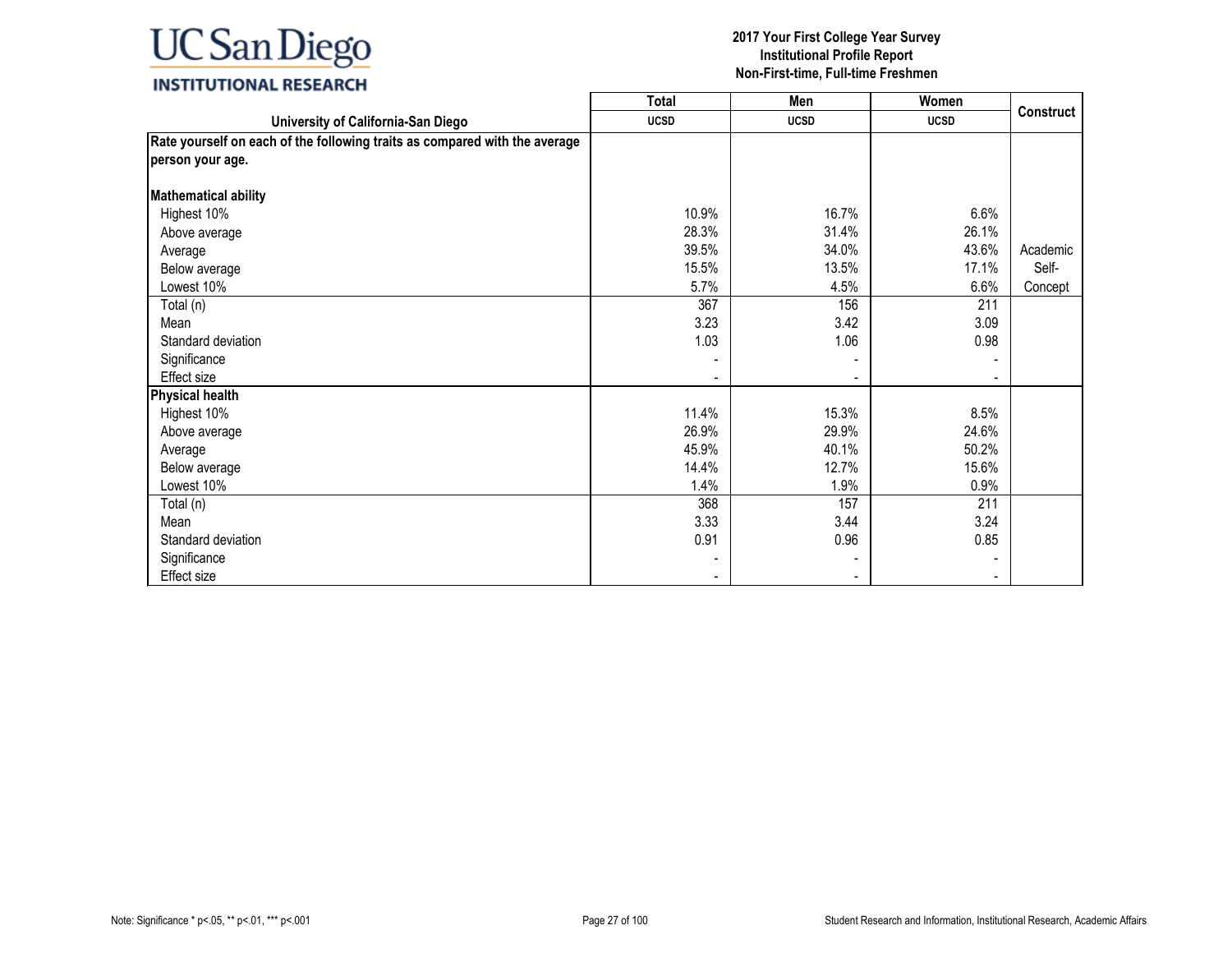### **INSTITUTIONAL RESEARCH**

|                                                                            | <b>Total</b> | Men         | Women       |                  |
|----------------------------------------------------------------------------|--------------|-------------|-------------|------------------|
| University of California-San Diego                                         | <b>UCSD</b>  | <b>UCSD</b> | <b>UCSD</b> | <b>Construct</b> |
| Rate yourself on each of the following traits as compared with the average |              |             |             |                  |
| person your age.                                                           |              |             |             |                  |
|                                                                            |              |             |             |                  |
| Public speaking ability                                                    |              |             |             |                  |
| Highest 10%                                                                | 12.8%        | 10.8%       | 14.2%       |                  |
| Above average                                                              | 29.3%        | 34.4%       | 25.6%       |                  |
| Average                                                                    | 31.0%        | 30.6%       | 31.3%       | Social           |
| Below average                                                              | 20.1%        | 17.8%       | 21.8%       | Self-            |
| Lowest 10%                                                                 | 6.8%         | 6.4%        | 7.1%        | Concept          |
| Total (n)                                                                  | 368          | 157         | 211         |                  |
| Mean                                                                       | 3.21         | 3.25        | 3.18        |                  |
| Standard deviation                                                         | 1.11         | 1.07        | 1.14        |                  |
| Significance                                                               |              |             |             |                  |
| Effect size                                                                |              |             |             |                  |
| <b>Risk-taking</b>                                                         |              |             |             |                  |
| Highest 10%                                                                | 13.9%        | 15.3%       | 12.9%       |                  |
| Above average                                                              | 28.1%        | 29.3%       | 27.1%       |                  |
| Average                                                                    | 38.4%        | 40.8%       | 36.7%       |                  |
| Below average                                                              | 16.1%        | 11.5%       | 19.5%       |                  |
| Lowest 10%                                                                 | 3.5%         | 3.2%        | 3.8%        |                  |
| Total (n)                                                                  | 367          | 157         | 210         |                  |
| Mean                                                                       | 3.33         | 3.42        | 3.26        |                  |
| Standard deviation                                                         | 1.02         | 0.99        | 1.04        |                  |
| Significance                                                               |              |             |             |                  |
| Effect size                                                                |              |             |             |                  |
| Self-confidence (intellectual)                                             |              |             |             |                  |
| Highest 10%                                                                | 18.0%        | 19.7%       | 16.7%       |                  |
| Above average                                                              | 35.4%        | 40.1%       | 31.9%       |                  |
| Average                                                                    | 28.1%        | 22.3%       | 32.4%       | Academic         |
| Below average                                                              | 15.5%        | 13.4%       | 17.1%       | Self-            |
| Lowest 10%                                                                 | 3.0%         | 4.5%        | 1.9%        | Concept          |
| Total (n)                                                                  | 367          | 157         | 210         |                  |
| Mean                                                                       | 3.50         | 3.57        | 3.44        |                  |
| Standard deviation                                                         | 1.05         | 1.09        | 1.02        |                  |
| Significance                                                               |              |             |             |                  |
| <b>Effect size</b>                                                         |              |             |             |                  |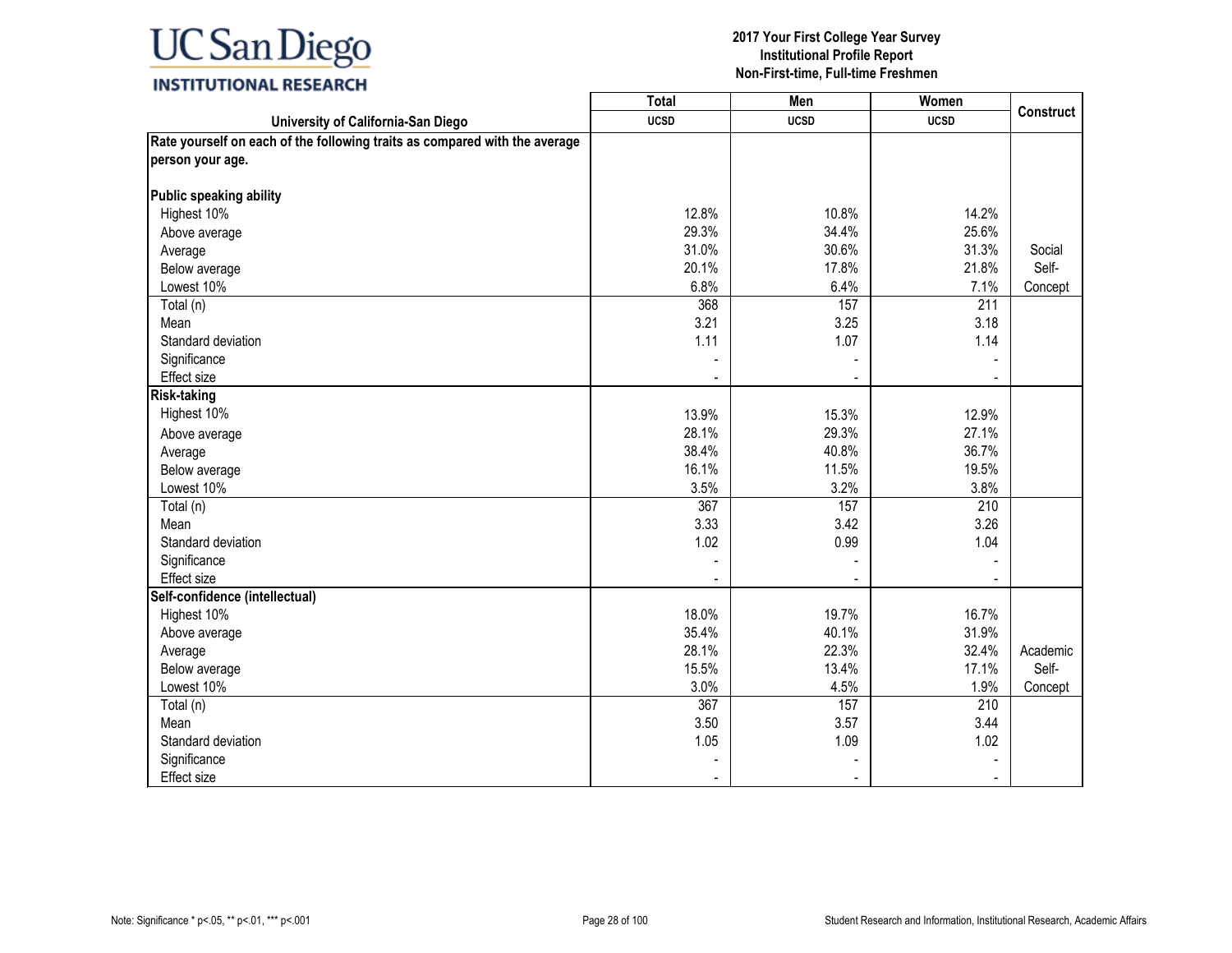### **INSTITUTIONAL RESEARCH**

|                                                                            | <b>Total</b> | Men         | Women       |           |
|----------------------------------------------------------------------------|--------------|-------------|-------------|-----------|
| University of California-San Diego                                         | <b>UCSD</b>  | <b>UCSD</b> | <b>UCSD</b> | Construct |
| Rate yourself on each of the following traits as compared with the average |              |             |             |           |
| person your age.                                                           |              |             |             |           |
|                                                                            |              |             |             |           |
| Self-confidence (social)                                                   |              |             |             |           |
| Highest 10%                                                                | 14.1%        | 17.2%       | 11.8%       |           |
| Above average                                                              | 29.1%        | 33.1%       | 26.1%       |           |
| Average                                                                    | 29.1%        | 20.4%       | 35.5%       | Social    |
| Below average                                                              | 21.5%        | 22.3%       | 20.9%       | Self-     |
| Lowest 10%                                                                 | 6.3%         | 7.0%        | 5.7%        | Concept   |
| Total (n)                                                                  | 368          | 157         | 211         |           |
| Mean                                                                       | 3.23         | 3.31        | 3.18        |           |
| Standard deviation                                                         | 1.13         | 1.20        | 1.07        |           |
| Significance                                                               |              |             |             |           |
| <b>Effect size</b>                                                         |              |             |             |           |
| <b>Spirituality</b>                                                        |              |             |             |           |
| Highest 10%                                                                | 9.5%         | 9.6%        | 9.5%        |           |
| Above average                                                              | 22.6%        | 19.7%       | 24.6%       |           |
| Average                                                                    | 37.0%        | 29.9%       | 42.2%       |           |
| Below average                                                              | 15.8%        | 19.7%       | 12.8%       |           |
| Lowest 10%                                                                 | 15.2%        | 21.0%       | 10.9%       |           |
| Total (n)                                                                  | 368          | 157         | 211         |           |
| Mean                                                                       | 2.95         | 2.77        | 3.09        |           |
| Standard deviation                                                         | 1.17         | 1.26        | 1.09        |           |
| Significance                                                               |              |             |             |           |
| Effect size                                                                |              |             |             |           |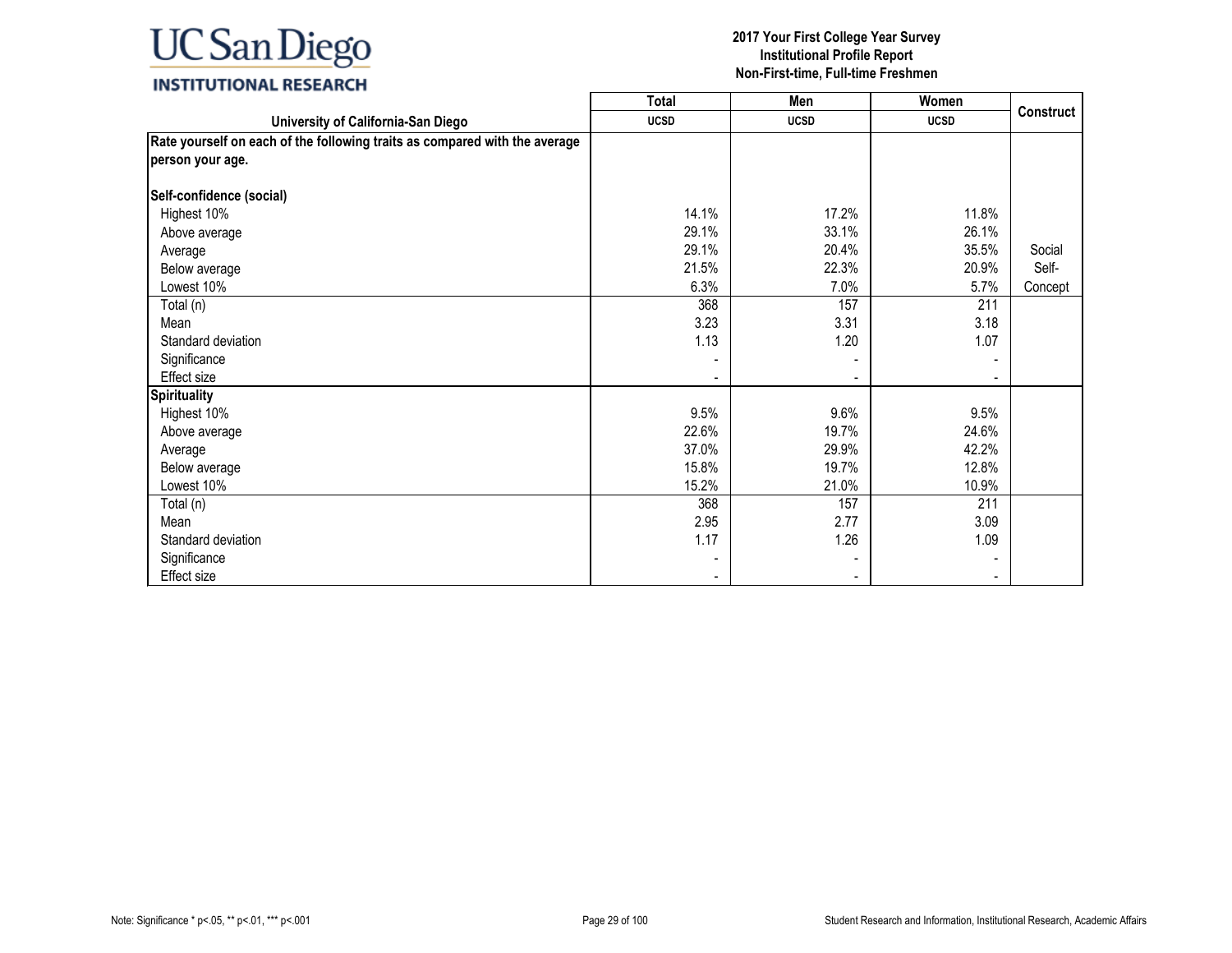### **INSTITUTIONAL RESEARCH**

|                                                                            | <b>Total</b> | Men         | Women       |                  |
|----------------------------------------------------------------------------|--------------|-------------|-------------|------------------|
| University of California-San Diego                                         | <b>UCSD</b>  | <b>UCSD</b> | <b>UCSD</b> | <b>Construct</b> |
| Rate yourself on each of the following traits as compared with the average |              |             |             |                  |
| person your age.                                                           |              |             |             |                  |
|                                                                            |              |             |             |                  |
| <b>Understanding of others</b>                                             |              |             |             |                  |
| Highest 10%                                                                | 32.1%        | 30.6%       | 33.2%       |                  |
| Above average                                                              |              |             |             |                  |
|                                                                            | 38.9%        | 35.7%       | 41.2%       |                  |
| Average                                                                    | 23.4%        | 26.1%       | 21.3%       |                  |
| Below average                                                              | 5.2%         | 6.4%        | 4.3%        |                  |
| Lowest 10%                                                                 | 0.5%         | 1.3%        | 0.0%        |                  |
| Total (n)                                                                  | 368          | 157         | 211         |                  |
| Mean                                                                       | 3.97         | 3.88        | 4.03        |                  |
| Standard deviation                                                         | 0.90         | 0.96        | 0.85        |                  |
| Significance                                                               |              |             |             |                  |
| <b>Effect size</b>                                                         |              |             |             |                  |
| <b>Writing ability</b>                                                     |              |             |             |                  |
| Highest 10%                                                                | 14.1%        | 14.6%       | 13.7%       |                  |
| Above average                                                              | 38.6%        | 43.9%       | 34.6%       |                  |
| Average                                                                    | 35.1%        | 31.2%       | 37.9%       |                  |
| Below average                                                              | 9.2%         | 7.6%        | 10.4%       |                  |
| Lowest 10%                                                                 | 3.0%         | 2.5%        | 3.3%        |                  |
| Total (n)                                                                  | 368          | 157         | 211         |                  |
| Mean                                                                       | 3.52         | 3.61        | 3.45        |                  |
| Standard deviation                                                         | 0.95         | 0.92        | 0.97        |                  |
| Significance                                                               |              |             |             |                  |
| <b>Effect size</b>                                                         |              |             |             |                  |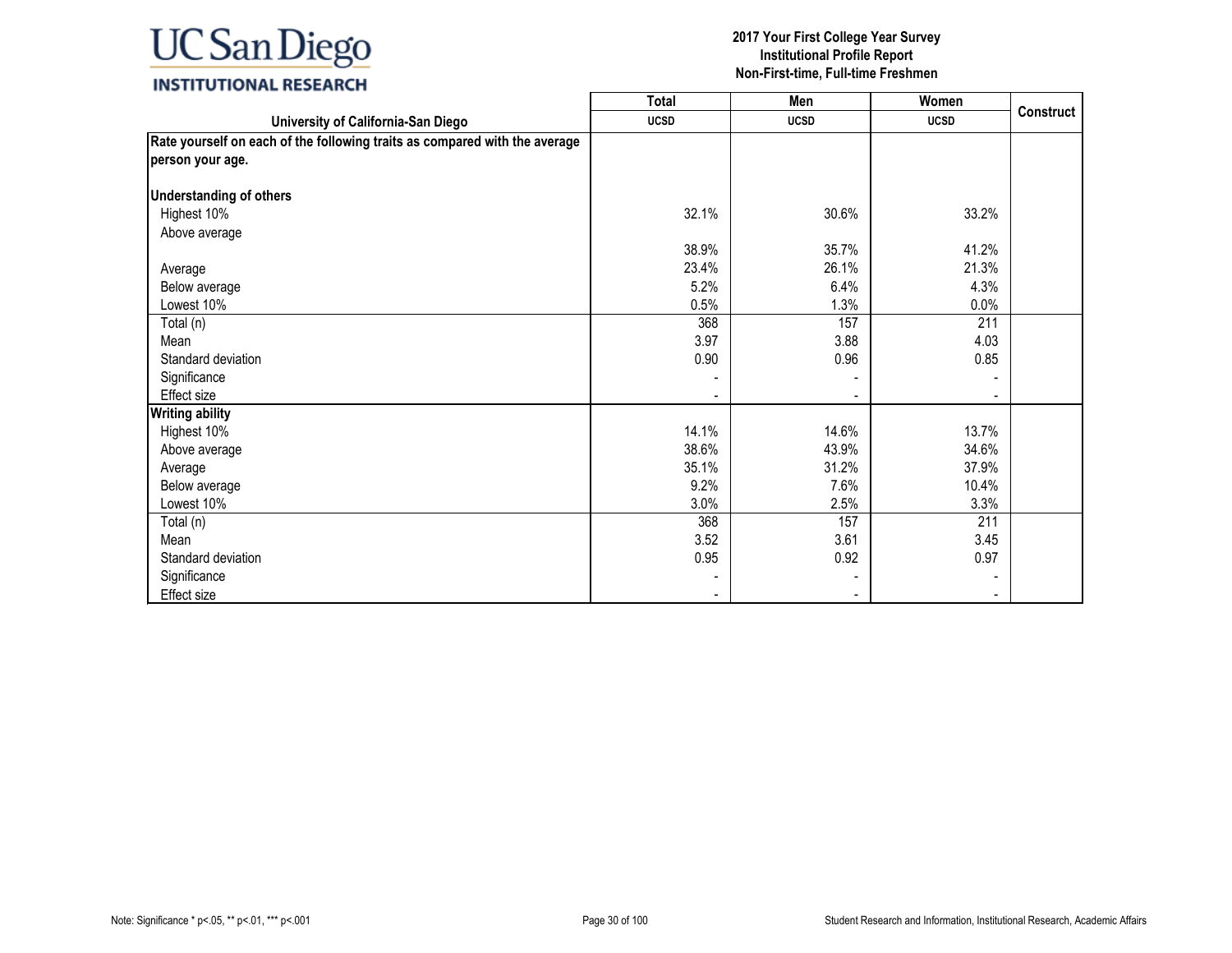|                                                            | <b>Total</b> | Men         | Women       | <b>Construct</b> |
|------------------------------------------------------------|--------------|-------------|-------------|------------------|
| University of California-San Diego                         | <b>UCSD</b>  | <b>UCSD</b> | <b>UCSD</b> |                  |
| Since entering this college, how has it been to:           |              |             |             |                  |
|                                                            |              |             |             |                  |
| Understand what your professors expect of you academically |              |             |             |                  |
| Very easy                                                  | 19.2%        | 16.0%       | 21.5%       |                  |
| Somewhat easy                                              | 51.8%        | 58.0%       | 47.3%       |                  |
| Somewhat difficult                                         | 29.0%        | 26.0%       | 31.2%       | Academic         |
| Very difficult                                             | 0.0%         | 0.0%        | 0.0%        | Adjustment       |
| Total (n)                                                  | 355          | 150         | 205         |                  |
| Mean                                                       | 2.90         | 2.90        | 2.90        |                  |
| Standard deviation                                         | 0.69         | 0.64        | 0.72        |                  |
| Significance                                               |              |             |             |                  |
| Effect size                                                |              |             |             |                  |
| Develop effective study skills                             |              |             |             |                  |
| Very easy                                                  | 10.9%        | 9.6%        | 11.8%       |                  |
| Somewhat easy                                              | 35.3%        | 33.1%       | 37.0%       |                  |
| Somewhat difficult                                         | 44.6%        | 47.1%       | 42.7%       | Academic         |
| Very difficult                                             | 9.2%         | 10.2%       | 8.5%        | Adjustment       |
| Total (n)                                                  | 368          | 157         | 211         |                  |
| Mean                                                       | 2.48         | 2.42        | 2.52        |                  |
| Standard deviation                                         | 0.81         | 0.80        | 0.81        |                  |
| Significance                                               |              |             |             |                  |
| <b>Effect size</b>                                         |              |             |             |                  |
| Adjust to the academic demands of college                  |              |             |             |                  |
| Very easy                                                  | 12.5%        | 14.0%       | 11.4%       |                  |
| Somewhat easy                                              | 29.7%        | 26.1%       | 32.4%       |                  |
| Somewhat difficult                                         | 43.1%        | 45.2%       | 41.4%       | Academic         |
| Very difficult                                             | 14.7%        | 14.6%       | 14.8%       | Adjustment       |
| Total (n)                                                  | 367          | 157         | 210         |                  |
| Mean                                                       | 2.40         | 2.39        | 2.40        |                  |
| Standard deviation                                         | 0.89         | 0.90        | 0.88        |                  |
| Significance                                               |              |             |             |                  |
| Effect size                                                |              |             |             |                  |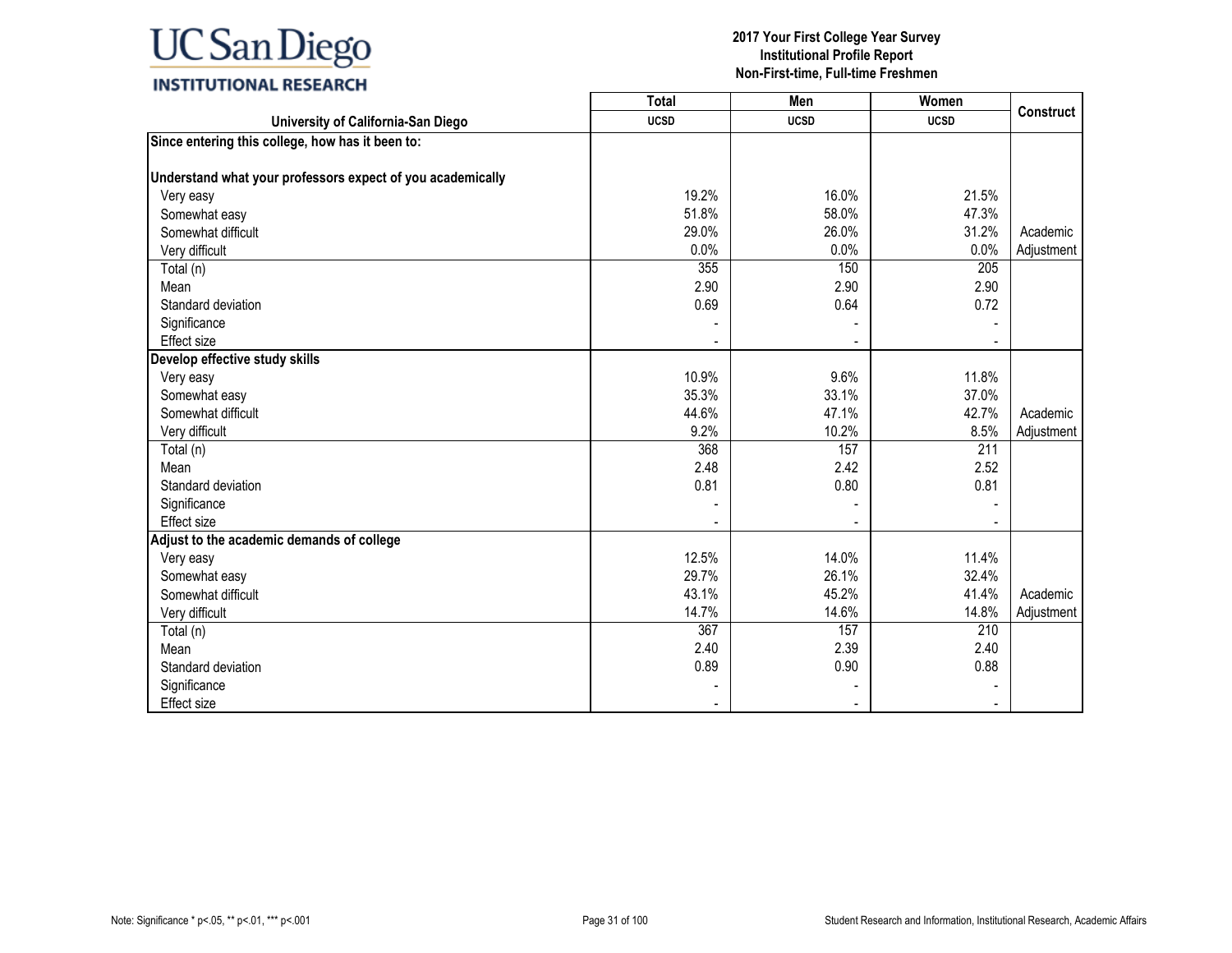|                                                  | Total       | Men         | Women       | <b>Construct</b> |
|--------------------------------------------------|-------------|-------------|-------------|------------------|
| University of California-San Diego               | <b>UCSD</b> | <b>UCSD</b> | <b>UCSD</b> |                  |
| Since entering this college, how has it been to: |             |             |             |                  |
|                                                  |             |             |             |                  |
| Manage your time effectively                     |             |             |             |                  |
| Very easy                                        | 6.0%        | 8.3%        | 4.3%        |                  |
| Somewhat easy                                    | 26.7%       | 25.5%       | 27.6%       |                  |
| Somewhat difficult                               | 53.7%       | 50.3%       | 56.2%       | Academic         |
| Very difficult                                   | 13.6%       | 15.9%       | 11.9%       | Adjustment       |
| Total (n)                                        | 367         | 157         | 210         |                  |
| Mean                                             | 2.25        | 2.26        | 2.24        |                  |
| Standard deviation                               | 0.76        | 0.83        | 0.71        |                  |
| Significance                                     |             |             |             |                  |
| Effect size                                      |             |             |             |                  |
| Develop close friendships with other students    |             |             |             |                  |
| Very easy                                        | 9.3%        | 10.3%       | 8.5%        |                  |
| Somewhat easy                                    | 28.9%       | 30.1%       | 28.0%       |                  |
| Somewhat difficult                               | 34.1%       | 30.8%       | 36.5%       |                  |
| Very difficult                                   | 27.8%       | 28.8%       | 27.0%       |                  |
| Total (n)                                        | 367         | 156         | 211         |                  |
| Mean                                             | 2.20        | 2.22        | 2.18        |                  |
| Standard deviation                               | 0.95        | 0.98        | 0.93        |                  |
| Significance                                     |             |             |             |                  |
| Effect size                                      |             |             |             |                  |
| How would you characterize your political views? |             |             |             |                  |
| Far left                                         | 8.6%        | 6.8%        | 10.1%       |                  |
| Liberal                                          | 43.0%       | 36.5%       | 48.1%       |                  |
| Middle-of-the-road                               | 35.3%       | 43.9%       | 28.6%       |                  |
| Conservative                                     | 12.5%       | 11.5%       | 13.2%       |                  |
| Far right                                        | 0.6%        | 1.4%        | 0.0%        |                  |
| Total (n)                                        | 337         | 148         | 189         |                  |
| Mean                                             | 3.47        | 3.36        | 3.55        |                  |
| Standard deviation                               | 0.84        | 0.82        | 0.85        |                  |
| Significance                                     |             |             |             |                  |
| Effect size                                      |             |             |             |                  |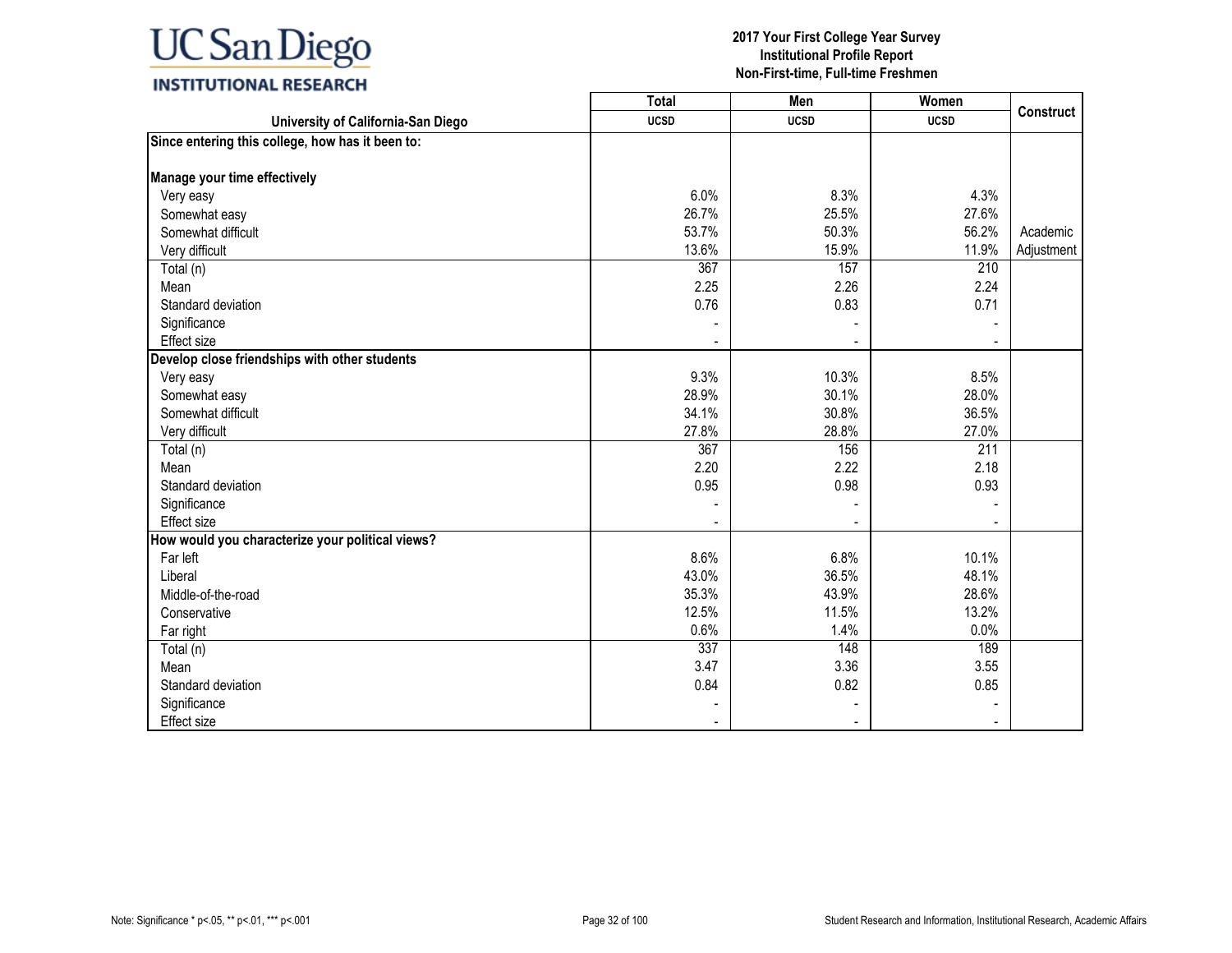|                                                          | <b>Total</b> | Men         | Women       | <b>Construct</b> |
|----------------------------------------------------------|--------------|-------------|-------------|------------------|
| University of California-San Diego                       | <b>UCSD</b>  | <b>UCSD</b> | <b>UCSD</b> |                  |
| How would you rate yourself in the following areas:      |              |             |             |                  |
|                                                          |              |             |             |                  |
| Ability to see the world from someone else's perspective |              |             |             |                  |
| A major strength                                         | 41.6%        | 37.6%       | 44.5%       |                  |
| Somewhat strong                                          | 38.9%        | 38.9%       | 38.9%       |                  |
| Average                                                  | 15.8%        | 17.2%       | 14.7%       |                  |
| Somewhat weak                                            | 2.4%         | 3.8%        | 1.4%        | Pluralistic      |
| A major weakness                                         | 1.4%         | 2.5%        | 0.5%        | Orientation      |
| Total (n)                                                | 368          | 157         | 211         |                  |
| Mean                                                     | 4.17         | 4.05        | 4.26        |                  |
| Standard deviation                                       | 0.88         | 0.97        | 0.79        |                  |
| Significance                                             |              |             |             |                  |
| <b>Effect size</b>                                       |              |             |             |                  |
| Tolerance of others with different beliefs               |              |             |             |                  |
| A major strength                                         | 43.6%        | 41.7%       | 45.0%       |                  |
| Somewhat strong                                          | 40.3%        | 37.8%       | 42.2%       |                  |
| Average                                                  | 14.2%        | 16.7%       | 12.3%       |                  |
| Somewhat weak                                            | 1.4%         | 2.6%        | 0.5%        | Pluralistic      |
| A major weakness                                         | 0.5%         | 1.3%        | 0.0%        | Orientation      |
| Total (n)                                                | 367          | 156         | 211         |                  |
| Mean                                                     | 4.25         | 4.16        | 4.32        |                  |
| Standard deviation                                       | 0.79         | 0.88        | 0.70        |                  |
| Significance                                             |              |             |             |                  |
| Effect size                                              |              |             |             |                  |
| Openness to having my own views challenged               |              |             |             |                  |
| A major strength                                         | 31.5%        | 31.8%       | 31.3%       |                  |
| Somewhat strong                                          | 40.5%        | 40.1%       | 40.8%       |                  |
| Average                                                  | 23.6%        | 22.3%       | 24.6%       |                  |
| Somewhat weak                                            | 4.1%         | 5.1%        | 3.3%        | Pluralistic      |
| A major weakness                                         | 0.3%         | 0.6%        | 0.0%        | Orientation      |
| Total (n)                                                | 368          | 157         | 211         |                  |
| Mean                                                     | 3.99         | 3.97        | 4.00        |                  |
| Standard deviation                                       | 0.86         | 0.90        | 0.83        |                  |
| Significance                                             |              |             |             |                  |
| <b>Effect size</b>                                       |              |             |             |                  |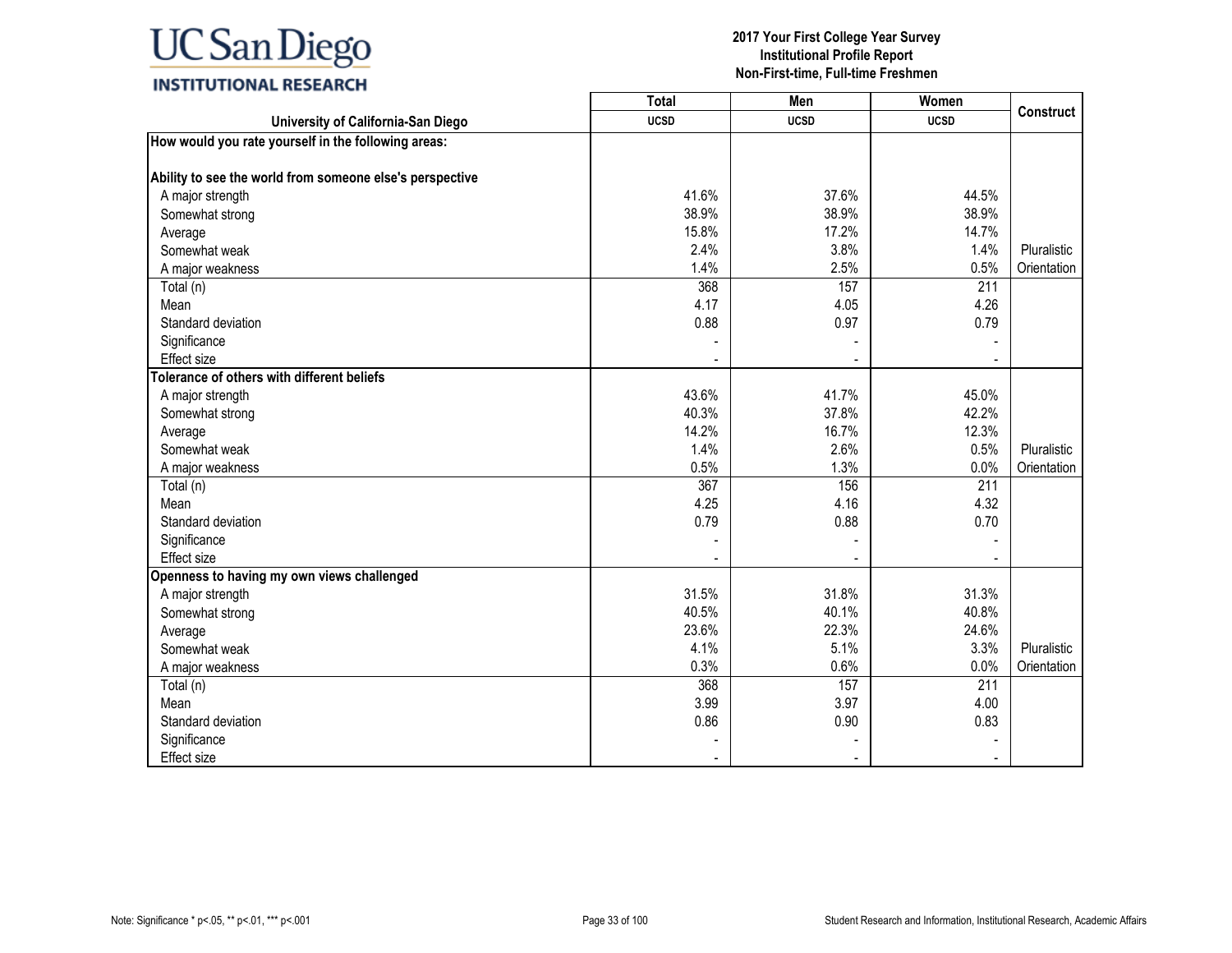|                                                       | <b>Total</b> | Men         | Women       | <b>Construct</b> |
|-------------------------------------------------------|--------------|-------------|-------------|------------------|
| University of California-San Diego                    | <b>UCSD</b>  | <b>UCSD</b> | <b>UCSD</b> |                  |
| How would you rate yourself in the following areas:   |              |             |             |                  |
|                                                       |              |             |             |                  |
| Ability to discuss and negotiate controversial issues |              |             |             |                  |
| A major strength                                      | 34.8%        | 35.0%       | 34.6%       |                  |
| Somewhat strong                                       | 29.9%        | 28.7%       | 30.8%       |                  |
| Average                                               | 29.9%        | 29.9%       | 29.9%       |                  |
| Somewhat weak                                         | 4.6%         | 4.5%        | 4.7%        | Pluralistic      |
| A major weakness                                      | 0.8%         | 1.9%        | 0.0%        | Orientation      |
| Total (n)                                             | 368          | 157         | 211         |                  |
| Mean                                                  | 3.93         | 3.90        | 3.95        |                  |
| Standard deviation                                    | 0.95         | 1.00        | 0.91        |                  |
| Significance                                          |              |             |             |                  |
| Effect size                                           |              |             |             |                  |
| Ability to work cooperatively with diverse people     |              |             |             |                  |
| A major strength                                      | 50.0%        | 47.1%       | 52.1%       |                  |
| Somewhat strong                                       | 35.6%        | 38.2%       | 33.6%       |                  |
| Average                                               | 12.2%        | 10.8%       | 13.3%       |                  |
| Somewhat weak                                         | 1.6%         | 2.5%        | 0.9%        | Pluralistic      |
| A major weakness                                      | 0.5%         | 1.3%        | 0.0%        | Orientation      |
| Total (n)                                             | 368          | 157         | 211         |                  |
| Mean                                                  | 4.33         | 4.27        | 4.37        |                  |
| Standard deviation                                    | 0.79         | 0.85        | 0.75        |                  |
| Significance                                          |              |             |             |                  |
| <b>Effect size</b>                                    |              |             |             |                  |
| <b>Critical thinking skills</b>                       |              |             |             |                  |
| A major strength                                      | 38.6%        | 37.6%       | 39.3%       |                  |
| Somewhat strong                                       | 35.1%        | 41.4%       | 30.3%       |                  |
| Average                                               | 20.4%        | 14.6%       | 24.6%       |                  |
| Somewhat weak                                         | 4.9%         | 4.5%        | 5.2%        | Pluralistic      |
| A major weakness                                      | 1.1%         | 1.9%        | 0.5%        | Orientation      |
| Total (n)                                             | 368          | 157         | 211         |                  |
| Mean                                                  | 4.05         | 4.08        | 4.03        |                  |
| Standard deviation                                    | 0.94         | 0.93        | 0.95        |                  |
| Significance                                          |              |             |             |                  |
| <b>Effect size</b>                                    |              |             |             |                  |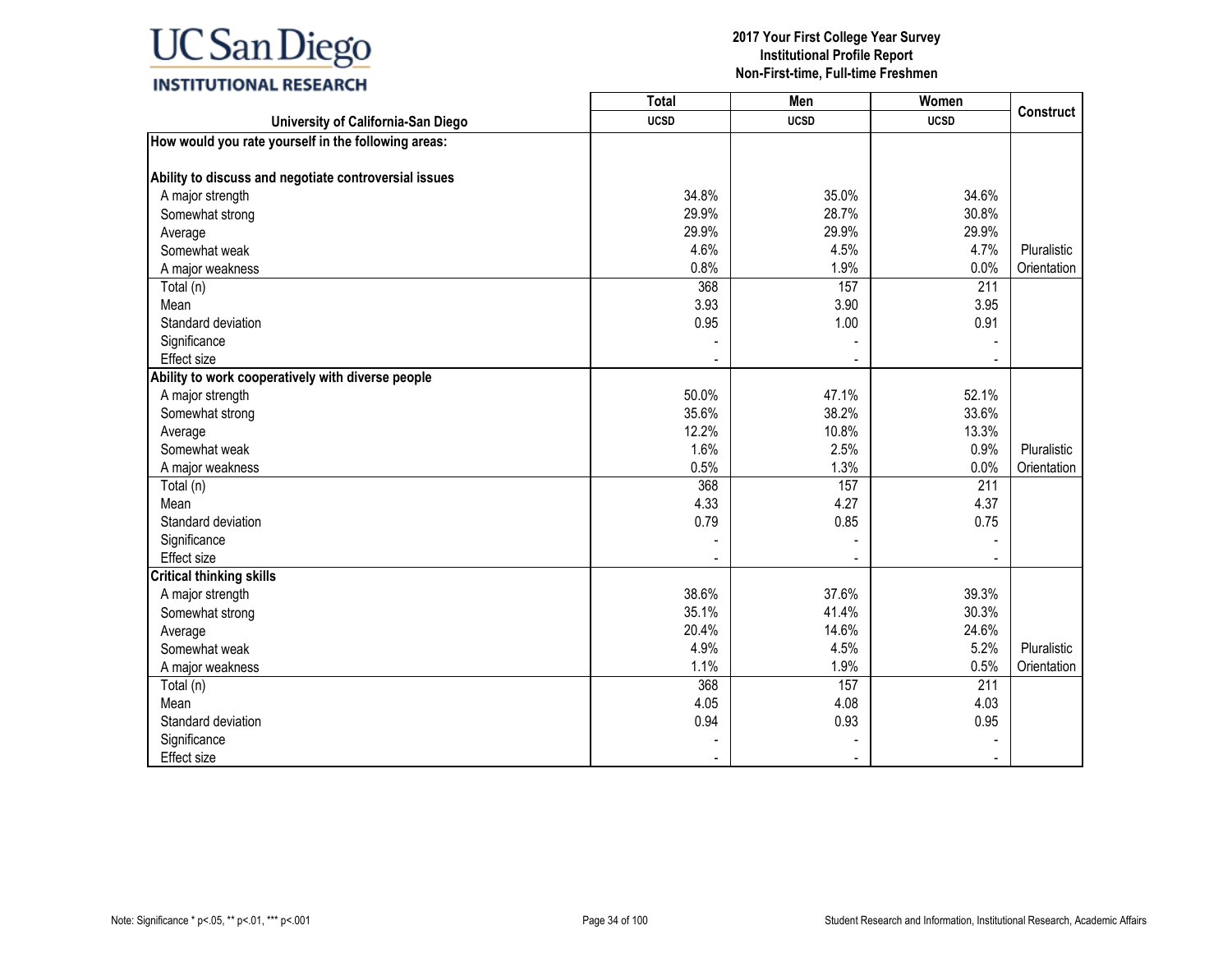### **INSTITUTIONAL RESEARCH**

|                                                          | <b>Total</b> | Men         | Women       | Construct   |
|----------------------------------------------------------|--------------|-------------|-------------|-------------|
| University of California-San Diego                       | <b>UCSD</b>  | <b>UCSD</b> | <b>UCSD</b> |             |
| Ability to manage your time effectively                  |              |             |             |             |
| A major strength                                         | 16.0%        | 14.6%       | 17.1%       |             |
| Somewhat strong                                          | 22.0%        | 20.4%       | 23.2%       |             |
| Average                                                  | 32.9%        | 31.2%       | 34.1%       |             |
| Somewhat weak                                            | 20.7%        | 23.6%       | 18.5%       | Pluralistic |
| A major weakness                                         | 8.4%         | 10.2%       | 7.1%        | Orientation |
| Total (n)                                                | 368          | 157         | 211         |             |
| Mean                                                     | 3.17         | 3.06        | 3.25        |             |
| Standard deviation                                       | 1.18         | 1.20        | 1.15        |             |
| Significance                                             |              |             |             |             |
| Effect size                                              |              |             |             |             |
| Since entering this college, how often have you:         |              |             |             |             |
| Attended a religious service                             |              |             |             |             |
| Frequently                                               | 8.7%         | 7.7%        | 9.4%        |             |
| Occasionally                                             | 14.7%        | 10.3%       | 17.9%       |             |
| Not at all                                               | 76.6%        | 82.1%       | 72.6%       |             |
| $\overline{\mathrm{Total}}$ (n)                          | 368          | 156         | 212         |             |
| Mean                                                     | 1.32         | 1.26        | 1.37        |             |
| Standard deviation                                       | 0.63         | 0.59        | 0.65        |             |
| Significance                                             |              |             |             |             |
| Effect size                                              |              |             |             |             |
| <b>Been bored in class</b>                               |              |             |             |             |
| Frequently                                               | 38.9%        | 39.1%       | 38.7%       |             |
| Occasionally                                             | 52.7%        | 53.8%       | 51.9%       |             |
| Not at all                                               | 8.4%         | 7.1%        | 9.4%        |             |
| Total (n)                                                | 368          | 156         | 212         |             |
| Mean                                                     | 2.30         | 2.32        | 2.29        |             |
| Standard deviation                                       | 0.62         | 0.60        | 0.63        |             |
| Significance                                             |              |             |             |             |
| Effect size                                              |              |             |             |             |
| Demonstrated for a cause (e.g., boycott, rally, protest) |              |             |             |             |
| Frequently                                               | 4.9%         | 1.9%        | 7.1%        | Civic       |
| Occasionally                                             | 21.2%        | 17.9%       | 23.6%       | Engage-     |
| Not at all                                               | 73.9%        | 80.1%       | 69.3%       | ment        |
| Total (n)                                                | 368          | 156         | 212         |             |
| Mean                                                     | 1.31         | 1.22        | 1.38        |             |
| Standard deviation                                       | 0.56         | 0.46        | 0.62        |             |
| Significance                                             |              |             |             |             |
| Effect size                                              |              |             |             |             |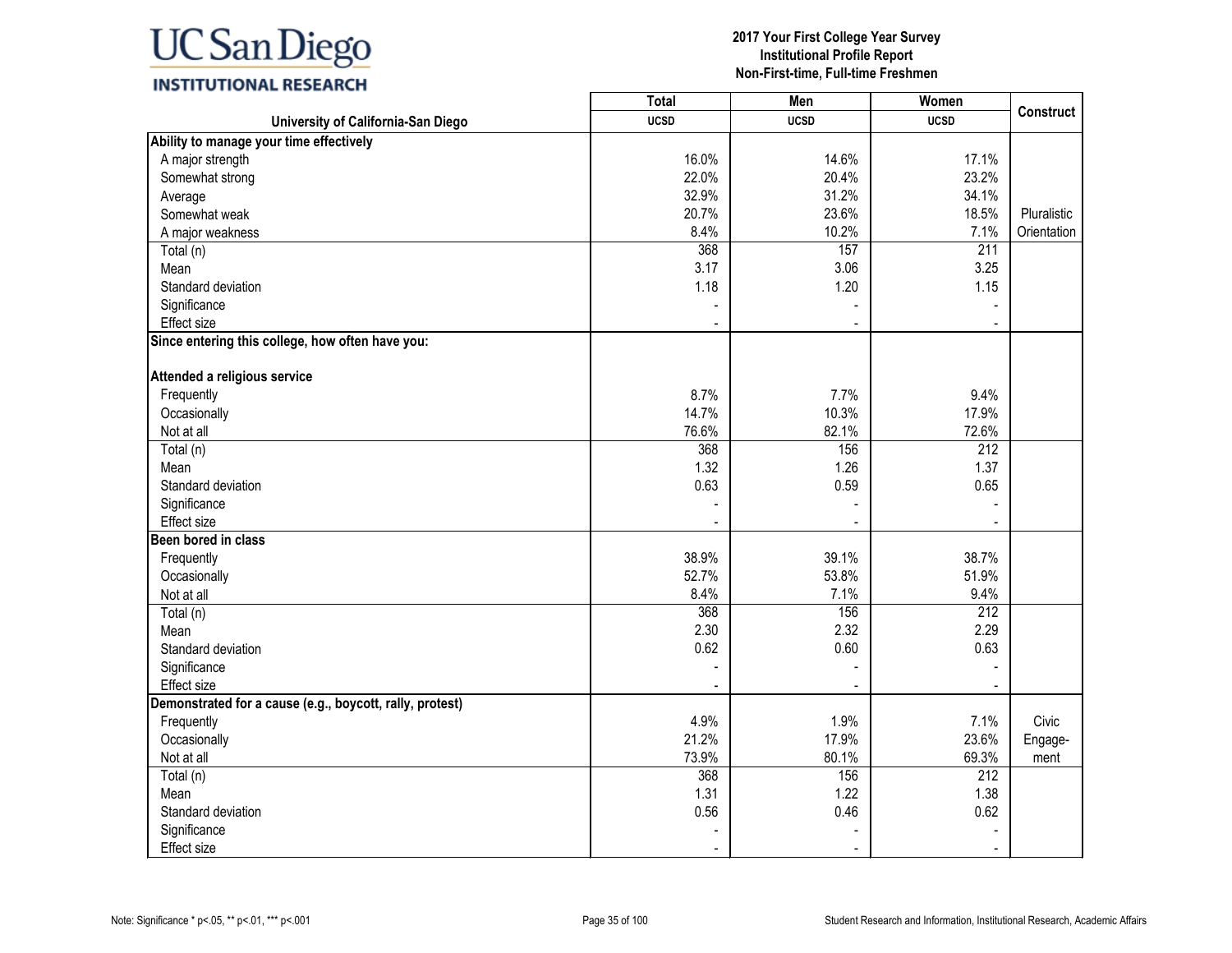|                                                  | <b>Total</b> | Men         | Women                    |                  |
|--------------------------------------------------|--------------|-------------|--------------------------|------------------|
| University of California-San Diego               | <b>UCSD</b>  | <b>UCSD</b> | <b>UCSD</b>              | <b>Construct</b> |
| Since entering this college, how often have you: |              |             |                          |                  |
| <b>Studied with other students</b>               |              |             |                          |                  |
| Frequently                                       | 31.3%        | 32.7%       | 30.2%                    |                  |
| Occasionally                                     | 51.9%        | 52.6%       | 51.4%                    |                  |
| Not at all                                       | 16.8%        | 14.7%       | 18.4%                    |                  |
| Total (n)                                        | 368          | 156         | 212                      |                  |
| Mean                                             | 2.14         | 2.18        | 2.12                     |                  |
| Standard deviation                               | 0.68         | 0.67        | 0.69                     |                  |
| Significance                                     |              |             |                          |                  |
| Effect size                                      |              |             | $\overline{\phantom{0}}$ |                  |
| <b>Consumed beer</b>                             |              |             |                          |                  |
| Frequently                                       | 13.6%        | 16.7%       | 11.3%                    |                  |
| Occasionally                                     | 38.3%        | 42.9%       | 34.9%                    |                  |
| Not at all                                       | 48.1%        | 40.4%       | 53.8%                    |                  |
| Total (n)                                        | 368          | 156         | 212                      |                  |
| Mean                                             | 1.65         | 1.76        | 1.58                     |                  |
| Standard deviation                               | 0.71         | 0.72        | 0.69                     |                  |
| Significance                                     |              |             | $\blacksquare$           |                  |
| Effect size                                      |              |             | $\blacksquare$           |                  |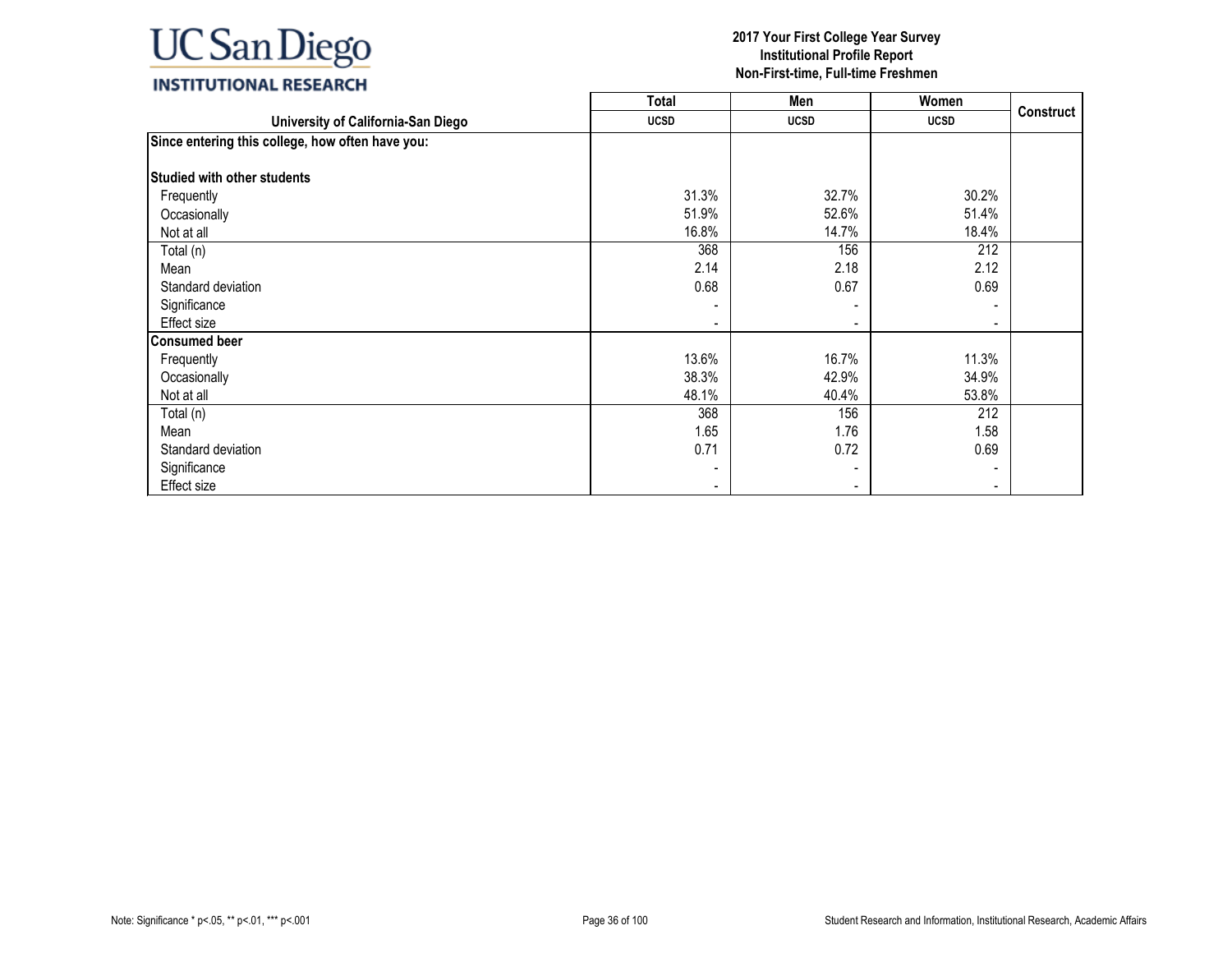## **INSTITUTIONAL RESEARCH**

|                                                  | <b>Total</b> | Men         | Women            | <b>Construct</b> |
|--------------------------------------------------|--------------|-------------|------------------|------------------|
| University of California-San Diego               | <b>UCSD</b>  | <b>UCSD</b> | <b>UCSD</b>      |                  |
| Since entering this college, how often have you: |              |             |                  |                  |
|                                                  |              |             |                  |                  |
| Consumed wine or liquor                          |              |             |                  |                  |
| Frequently                                       | 16.0%        | 18.6%       | 14.2%            |                  |
| Occasionally                                     | 43.8%        | 39.1%       | 47.2%            |                  |
| Not at all                                       | 40.2%        | 42.3%       | 38.7%            |                  |
| Total (n)                                        | 368          | 156         | 212              |                  |
| Mean                                             | 1.76         | 1.76        | 1.75             |                  |
| Standard deviation                               | 0.71         | 0.75        | 0.69             |                  |
| Significance                                     |              |             |                  |                  |
| Effect size                                      |              |             |                  |                  |
| Felt overwhelmed by all you had to do            |              |             |                  |                  |
| Frequently                                       | 56.5%        | 46.8%       | 63.7%            |                  |
| Occasionally                                     | 39.1%        | 50.6%       | 30.7%            |                  |
| Not at all                                       | 4.3%         | 2.6%        | 5.7%             |                  |
| Total (n)                                        | 368          | 156         | $\overline{212}$ |                  |
| Mean                                             | 2.52         | 2.44        | 2.58             |                  |
| Standard deviation                               | 0.58         | 0.55        | 0.60             |                  |
| Significance                                     |              |             |                  |                  |
| Effect size                                      |              |             |                  |                  |
| <b>Felt depressed</b>                            |              |             |                  |                  |
| Frequently                                       | 31.3%        | 28.8%       | 33.0%            |                  |
| Occasionally                                     | 42.4%        | 42.3%       | 42.5%            |                  |
| Not at all                                       | 26.4%        | 28.8%       | 24.5%            |                  |
| Total (n)                                        | 368          | 156         | $\overline{212}$ |                  |
| Mean                                             | 2.05         | 2.00        | 2.08             |                  |
| Standard deviation                               | 0.76         | 0.76        | 0.76             |                  |
| Significance                                     |              |             |                  |                  |
| Effect size                                      |              |             |                  |                  |
| Performed volunteer work                         |              |             |                  |                  |
| Frequently                                       | 15.5%        | 11.5%       | 18.4%            | Civic            |
| Occasionally                                     | 34.0%        | 25.6%       | 40.1%            | Engage-          |
| Not at all                                       | 50.5%        | 62.8%       | 41.5%            | ment             |
| Total (n)                                        | 368          | 156         | 212              |                  |
| Mean                                             | 1.65         | 1.49        | 1.77             |                  |
| Standard deviation                               | 0.73         | 0.70        | 0.74             |                  |
| Significance                                     |              |             |                  |                  |
| Effect size                                      |              |             |                  |                  |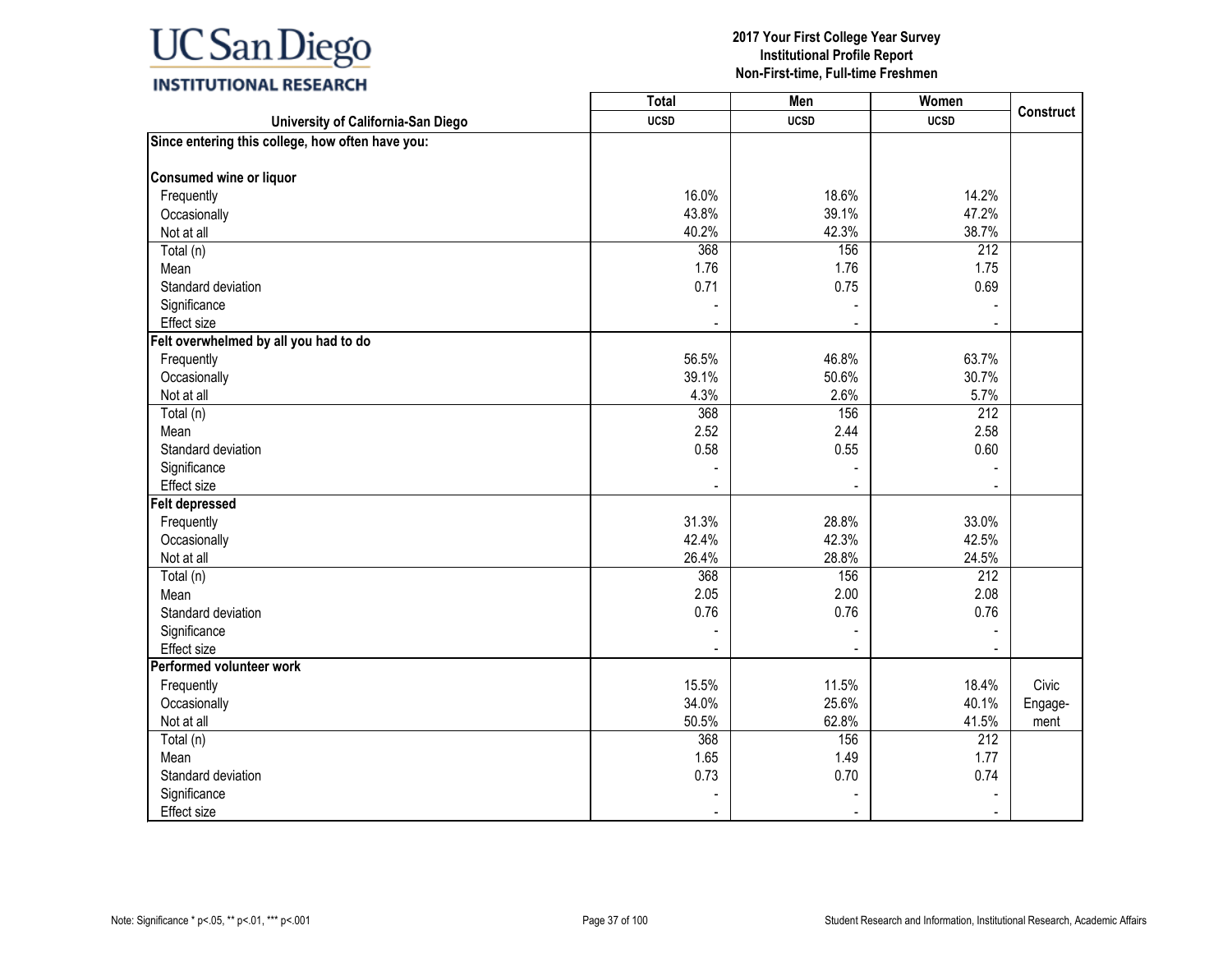#### **2017 Your First College Year Survey Institutional Profile Report Non-First-time, Full-time Freshmen**

**Construct**

Civic Engagement

Faculty Interaction

Civic Engagement

|                                                          | Total       | Men         | Women       |
|----------------------------------------------------------|-------------|-------------|-------------|
| University of California-San Diego                       | <b>UCSD</b> | <b>UCSD</b> | <b>UCSD</b> |
| Contributed money to help support my family              |             |             |             |
| Frequently                                               | 11.7%       | 10.3%       | 12.8%       |
| Occasionally                                             | 24.5%       | 21.8%       | 26.5%       |
| Not at all                                               | 63.8%       | 67.9%       | 60.7%       |
| Total (n)                                                | 367         | 156         | 211         |
| Mean                                                     | 1.48        | 1.42        | 1.52        |
| Standard deviation                                       | 0.70        | 0.67        | 0.71        |
| Significance                                             |             |             |             |
| Effect size                                              |             |             |             |
| Since entering this college, how often have you:         |             |             |             |
| Asked a professor for advice after class                 |             |             |             |
| Frequently                                               | 12.8%       | 10.9%       | 14.3%       |
| Occasionally                                             | 50.8%       | 53.2%       | 49.0%       |
| Not at all                                               | 36.3%       | 35.9%       | 36.7%       |
| Total (n)                                                | 366         | 156         | 210         |
| Mean                                                     | 1.77        | 1.75        | 1.78        |
| Standard deviation                                       | 0.66        | 0.64        | 0.68        |
| Significance                                             |             |             |             |
| <b>Effect size</b>                                       |             |             |             |
| Worked on a local, state, or national political campaign |             |             |             |
| Frequently                                               | 0.8%        | 0.6%        | 1.0%        |
| Occasionally                                             | 6.9%        | 6.5%        | 7.2%        |
| Not at all                                               | 92.3%       | 92.9%       | 91.9%       |
| Total (n)                                                | 364         | 155         | 209         |
| Mean                                                     | 1.09        | 1.08        | 1.09        |
| Standard deviation                                       | 0.31        | 0.29        | 0.32        |
| Significance                                             |             |             |             |
| <b>Effect size</b>                                       |             |             |             |
| Socialized with someone of another sexual orientation    |             |             |             |
| Frequently                                               | 37.2%       | 29.7%       | 42.7%       |

Occasionally 39.6% 40.0% 39.3% Not at all 23.2% 30.3% 18.0% Total (n) 366 155 211 Mean 2.14 1.99 2.25 Standard deviation 0.74 0.77 0.78 0.74 0.74 0.79 0.74 0.79 0.74 0.79 0.74 contract to the Contract of the Contract of the Contract of the Contract of the Contract of the Contract of the Contract of the Contract of the Cont Significance - - - Effect size - - -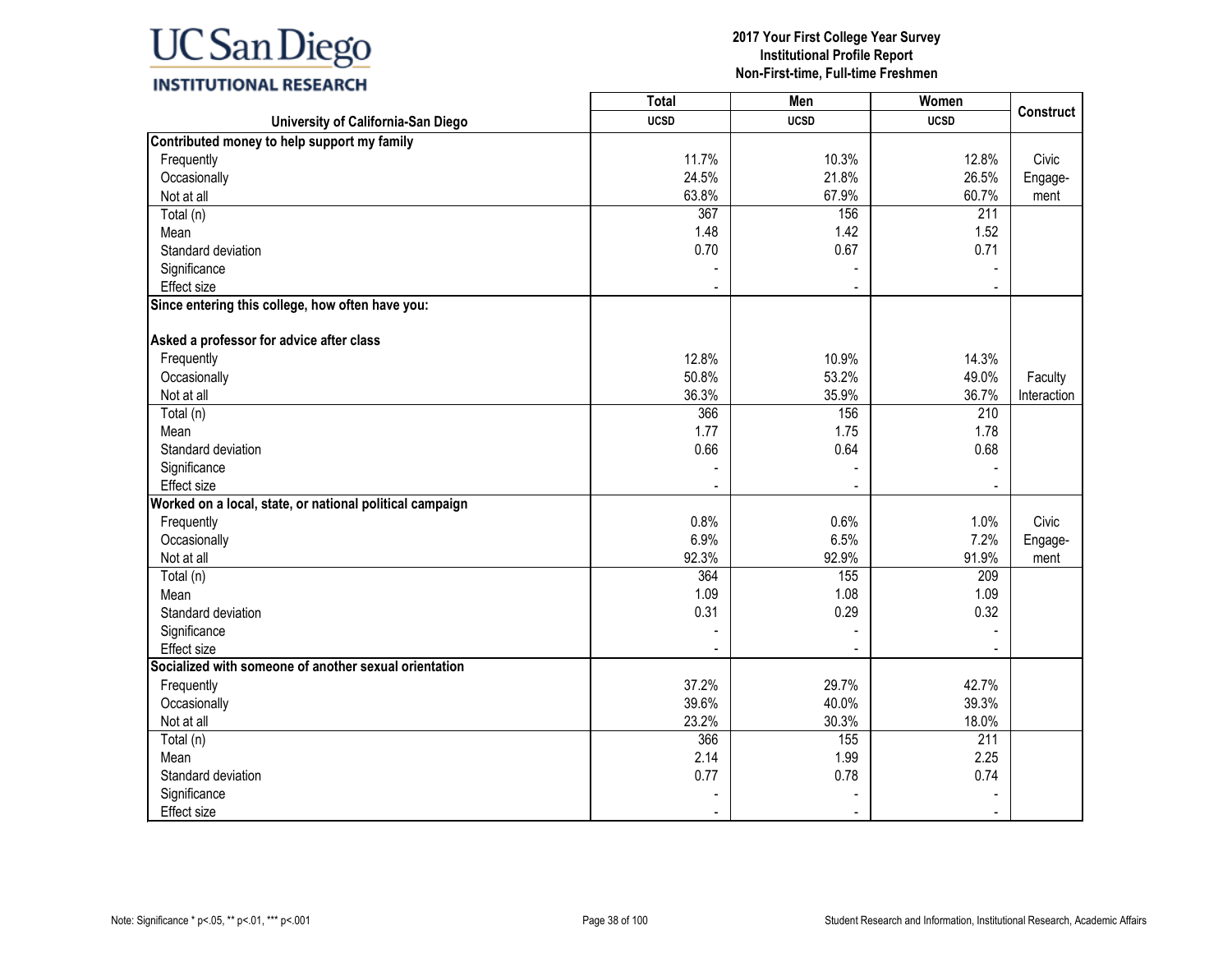## **INSTITUTIONAL RESEARCH**

|                                                     | <b>Total</b> | Men         | Women       | <b>Construct</b> |
|-----------------------------------------------------|--------------|-------------|-------------|------------------|
| University of California-San Diego                  | <b>UCSD</b>  | <b>UCSD</b> | <b>UCSD</b> |                  |
| Since entering this college, how often have you:    |              |             |             |                  |
| Been late to class                                  |              |             |             |                  |
| Frequently                                          | 13.4%        | 14.7%       | 12.3%       | Academic         |
| Occasionally                                        | 54.0%        | 51.9%       | 55.5%       | Disengage-       |
| Not at all                                          | 32.7%        | 33.3%       | 32.2%       | ment             |
| Total (n)                                           | 367          | 156         | 211         |                  |
| Mean                                                | 1.81         | 1.81        | 1.80        |                  |
| Standard deviation                                  |              |             |             |                  |
|                                                     | 0.65         | 0.67        | 0.64        |                  |
| Significance                                        |              |             |             |                  |
| Effect size                                         |              |             |             |                  |
| Posted on a course-related on-line discussion board |              |             |             |                  |
| Frequently                                          | 13.1%        | 14.1%       | 12.4%       |                  |
| Occasionally                                        | 50.0%        | 50.6%       | 49.5%       |                  |
| Not at all                                          | 36.9%        | 35.3%       | 38.1%       |                  |
| Total (n)                                           | 366          | 156         | 210         |                  |
| Mean                                                | 1.76         | 1.79        | 1.74        |                  |
| Standard deviation                                  | 0.67         | 0.67        | 0.66        |                  |
| Significance                                        |              |             |             |                  |
| Effect size                                         |              |             |             |                  |
| Performed community service as part of a class      |              |             |             |                  |
| Frequently                                          | 1.9%         | 1.9%        | 1.9%        |                  |
| Occasionally                                        | 11.2%        | 10.9%       | 11.4%       |                  |
| Not at all                                          | 86.9%        | 87.2%       | 86.7%       |                  |
| Total (n)                                           | 366          | 156         | 210         |                  |
| Mean                                                | 1.15         | 1.15        | 1.15        |                  |
| Standard deviation                                  | 0.41         | 0.41        | 0.41        |                  |
| Significance                                        |              |             |             |                  |
| Effect size                                         |              |             |             |                  |
| <b>Discussed religion</b>                           |              |             |             |                  |
| Frequently                                          | 14.7%        | 15.4%       | 14.2%       |                  |
| Occasionally                                        | 49.0%        | 44.2%       | 52.6%       |                  |
| Not at all                                          | 36.2%        | 40.4%       | 33.2%       |                  |
| Total (n)                                           | 367          | 156         | 211         |                  |
| Mean                                                | 1.78         | 1.75        | 1.81        |                  |
| Standard deviation                                  | 0.68         | 0.71        | 0.66        |                  |
| Significance                                        |              |             |             |                  |
| <b>Effect size</b>                                  |              |             |             |                  |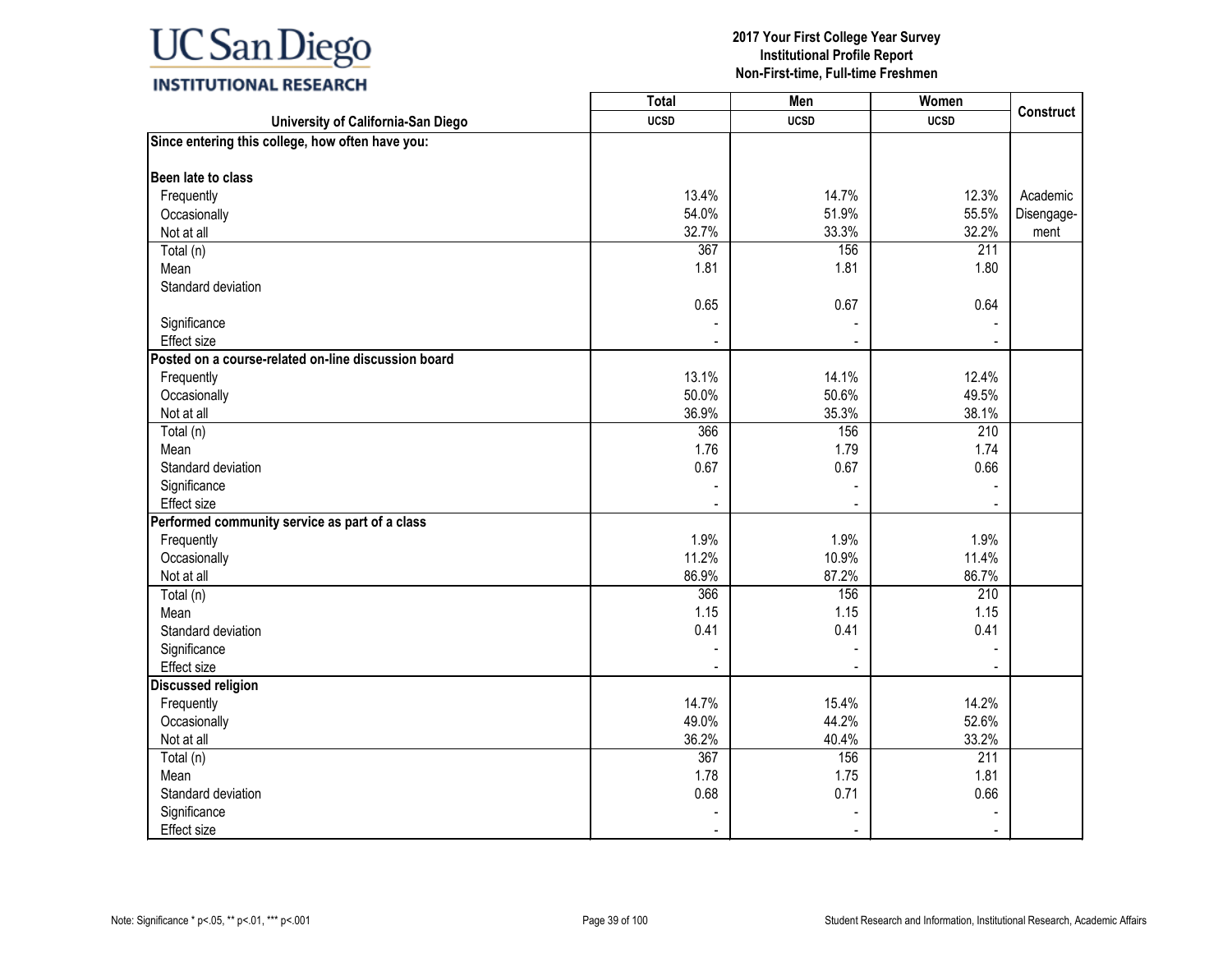## **INSTITUTIONAL RESEARCH**

|                                                  | Total       | Men         | Women            |                  |
|--------------------------------------------------|-------------|-------------|------------------|------------------|
| University of California-San Diego               | <b>UCSD</b> | <b>UCSD</b> | <b>UCSD</b>      | <b>Construct</b> |
| Since entering this college, how often have you: |             |             |                  |                  |
|                                                  |             |             |                  |                  |
| <b>Discussed politics</b>                        |             |             |                  |                  |
| Frequently                                       | 29.0%       | 27.1%       | 30.3%            |                  |
| Occasionally                                     | 48.9%       | 46.5%       | 50.7%            |                  |
| Not at all                                       | 22.1%       | 26.5%       | 19.0%            |                  |
| Total (n)                                        | 366         | 155         | $\overline{211}$ |                  |
| Mean                                             | 2.07        | 2.01        | 2.11             |                  |
| Standard deviation                               | 0.71        | 0.73        | 0.69             |                  |
| Significance                                     |             |             |                  |                  |
| Effect size                                      |             |             |                  |                  |
| Maintained a healthy diet                        |             |             |                  |                  |
| Frequently                                       | 25.1%       | 23.1%       | 26.7%            |                  |
| Occasionally                                     | 54.6%       | 55.1%       | 54.3%            |                  |
| Not at all                                       | 20.2%       | 21.8%       | 19.0%            |                  |
| Total (n)                                        | 366         | 156         | 210              |                  |
| Mean                                             | 2.05        | 2.01        | 2.08             |                  |
| Standard deviation                               | 0.67        | 0.67        | 0.67             |                  |
| Significance                                     |             |             |                  |                  |
| <b>Effect size</b>                               |             |             |                  |                  |
| Had adequate sleep                               |             |             |                  |                  |
| Frequently                                       | 20.4%       | 20.5%       | 20.3%            |                  |
| Occasionally                                     | 57.3%       | 55.1%       | 59.0%            |                  |
| Not at all                                       | 22.3%       | 24.4%       | 20.8%            |                  |
| Total (n)                                        | 368         | 156         | 212              |                  |
| Mean                                             | 1.98        | 1.96        | 2.00             |                  |
| Standard deviation                               | 0.65        | 0.67        | 0.64             |                  |
| Significance                                     |             |             |                  |                  |
| Effect size                                      |             |             |                  |                  |
| Helped raise money for a cause or campaign       |             |             |                  |                  |
| Frequently                                       | 3.0%        | 2.6%        | 3.3%             | Civic            |
| Occasionally                                     | 20.2%       | 14.8%       | 24.1%            | Engage-          |
| Not at all                                       | 76.8%       | 82.6%       | 72.6%            | ment             |
| Total (n)                                        | 367         | 155         | 212              |                  |
| Mean                                             | 1.26        | 1.20        | 1.31             |                  |
| Standard deviation                               | 0.50        | 0.46        | 0.53             |                  |
| Significance                                     |             |             |                  |                  |
| <b>Effect size</b>                               |             |             |                  |                  |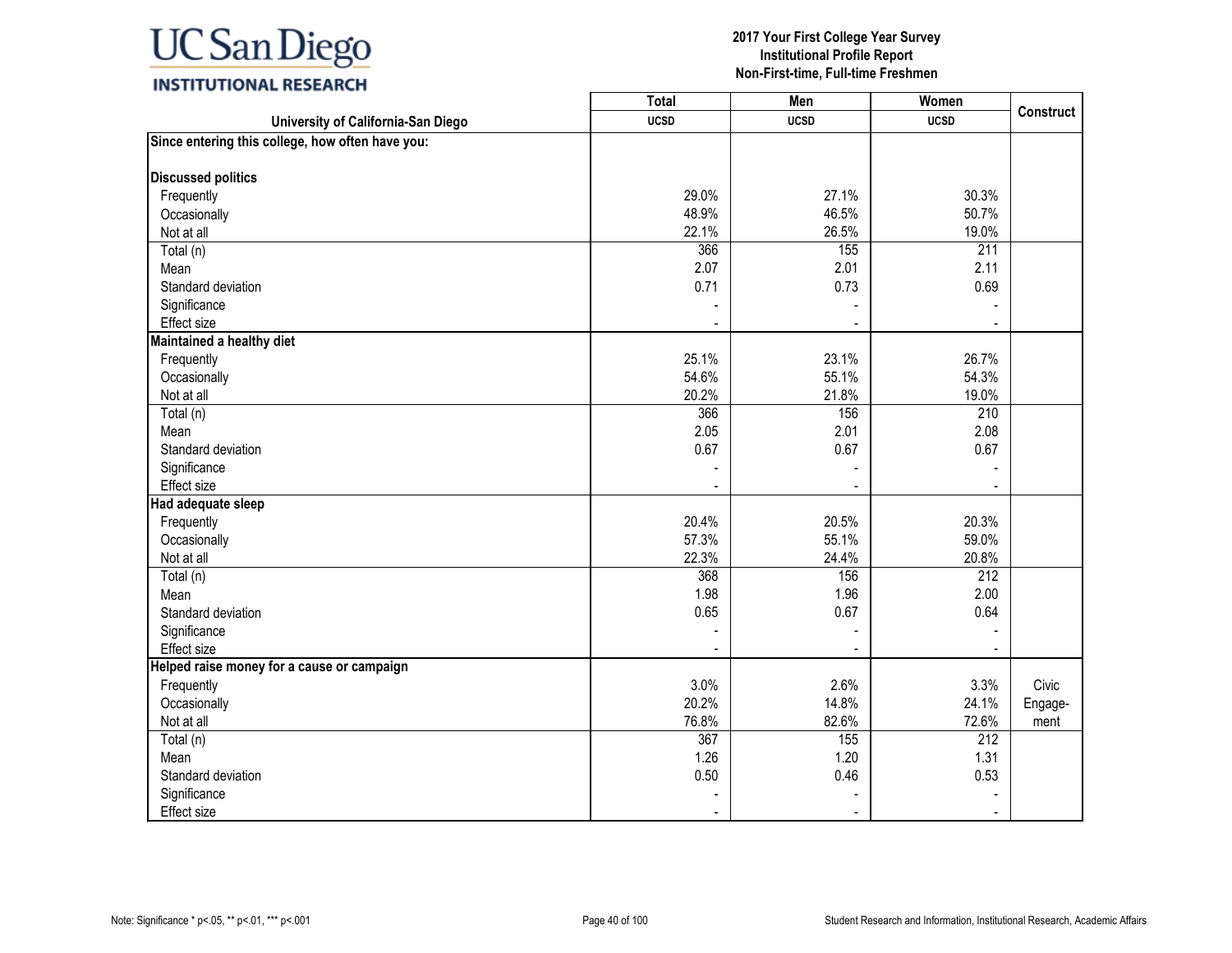|                                                                                   | Total       | Men         | Women       |                  |
|-----------------------------------------------------------------------------------|-------------|-------------|-------------|------------------|
| University of California-San Diego                                                | <b>UCSD</b> | <b>UCSD</b> | <b>UCSD</b> | <b>Construct</b> |
| Since entering this college, how often have you:                                  |             |             |             |                  |
| Publicly communicated your opinion about a cause (e.g., blog, email,<br>petition) |             |             |             |                  |
| Frequently                                                                        | 9.0%        | 5.1%        | 11.8%       | Civic            |
| Occasionally                                                                      | 27.2%       | 22.4%       | 30.7%       | Engage-          |
| Not at all                                                                        | 63.9%       | 72.4%       | 57.5%       | ment             |
| Total (n)                                                                         | 368         | 156         | 212         |                  |
| Mean                                                                              | 1.45        | 1.33        | 1.54        |                  |
| Standard deviation                                                                | 0.65        | 0.57        | 0.70        |                  |
| Significance                                                                      |             |             |             |                  |
| Effect size                                                                       |             |             |             |                  |
| <b>Felt anxious</b>                                                               |             |             |             |                  |
| Frequently                                                                        | 45.9%       | 39.1%       | 50.9%       | Civic            |
| Occasionally                                                                      | 44.6%       | 50.0%       | 40.6%       | Engage-          |
| Not at all                                                                        | 9.5%        | 10.9%       | 8.5%        | ment             |
| Total (n)                                                                         | 368         | 156         | 212         |                  |
| Mean                                                                              | 2.36        | 2.28        | 2.42        |                  |
| Standard deviation                                                                | 0.65        | 0.65        | 0.65        |                  |
| Significance                                                                      |             |             |             |                  |
| Effect size                                                                       |             |             |             |                  |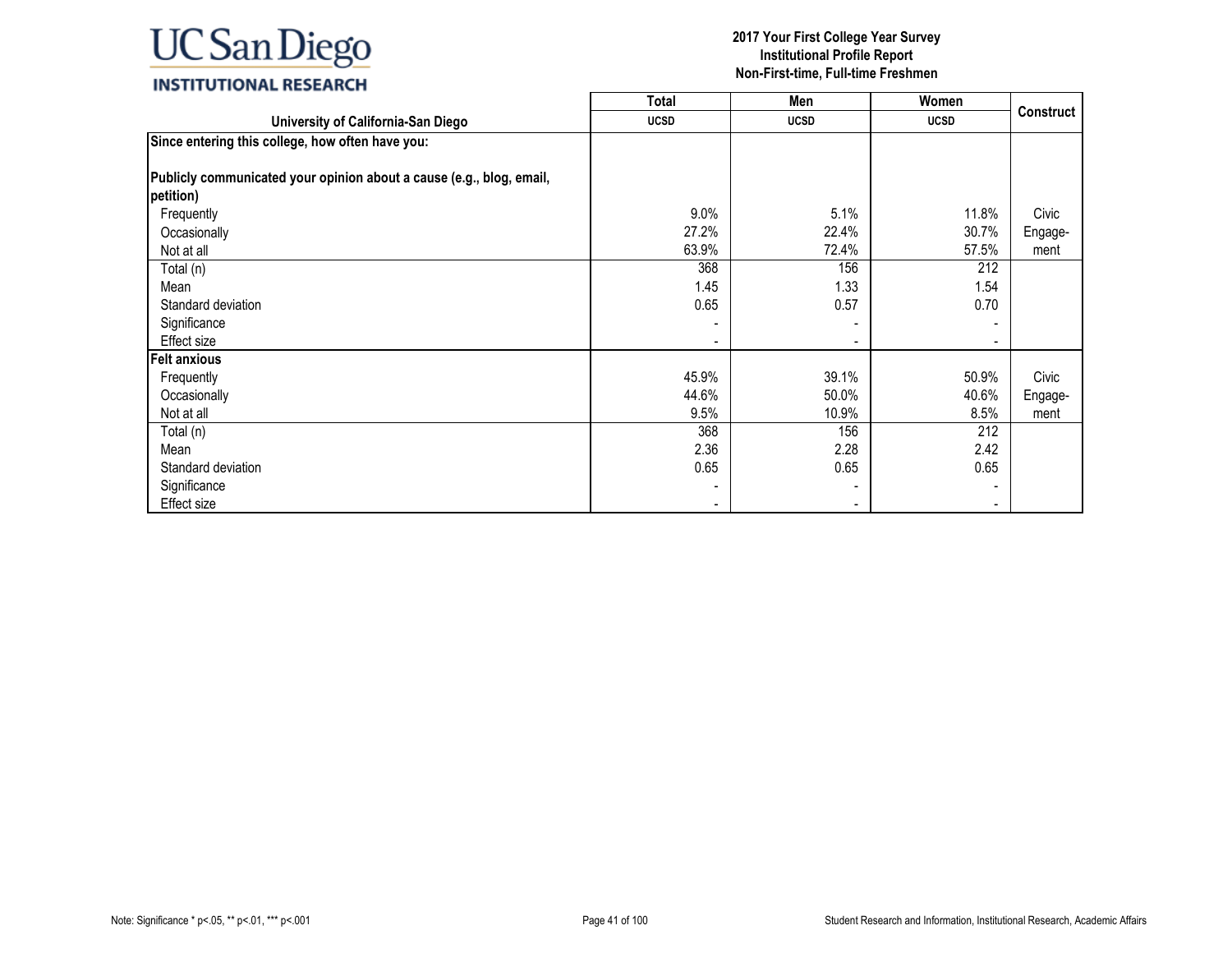|                                                                              | <b>Total</b> | Men         | Women       |                  |
|------------------------------------------------------------------------------|--------------|-------------|-------------|------------------|
| University of California-San Diego                                           | <b>UCSD</b>  | <b>UCSD</b> | <b>UCSD</b> | <b>Construct</b> |
| Please indicate the extent to which you agree or disagree with the following |              |             |             |                  |
| statements:                                                                  |              |             |             |                  |
|                                                                              |              |             |             |                  |
| I have felt discriminated against at this institution because of my          |              |             |             |                  |
| race/ethnicity, gender, sexual orientation, religion, or disability status   |              |             |             |                  |
| Strongly agree                                                               | 5.6%         | 5.2%        | 5.8%        |                  |
| Agree                                                                        | 16.1%        | 11.0%       | 19.9%       |                  |
| Disagree                                                                     | 37.5%        | 35.7%       | 38.8%       |                  |
| Strongly disagree                                                            | 40.8%        | 48.1%       | 35.4%       |                  |
| Total (n)                                                                    | 360          | 154         | 206         |                  |
| Mean                                                                         | 1.86         | 1.73        | 1.96        |                  |
| Standard deviation                                                           | 0.88         | 0.86        | 0.89        |                  |
| Significance                                                                 |              |             |             |                  |
| Effect size                                                                  |              |             |             |                  |
| see myself as part of the campus community                                   |              |             |             |                  |
| Strongly agree                                                               | 7.2%         | 6.5%        | 7.8%        |                  |
| Agree                                                                        | 55.2%        | 51.6%       | 57.8%       |                  |
| Disagree                                                                     | 26.2%        | 22.2%       | 29.1%       | Sense of         |
| Strongly disagree                                                            | 11.4%        | 19.6%       | 5.3%        | Belonging        |
| Total (n)                                                                    | 359          | 153         | 206         |                  |
| Mean                                                                         | 2.58         | 2.45        | 2.68        |                  |
| Standard deviation                                                           | 0.79         | 0.88        | 0.69        |                  |
| Significance                                                                 |              |             |             |                  |
| <b>Effect size</b>                                                           |              |             |             |                  |
| There is a lot of racial tension on this campus                              |              |             |             |                  |
| Strongly agree                                                               | 6.1%         | 4.6%        | 7.3%        |                  |
| Agree                                                                        | 20.1%        | 21.6%       | 18.9%       |                  |
| Disagree                                                                     | 48.7%        | 42.5%       | 53.4%       |                  |
| Strongly disagree                                                            | 25.1%        | 31.4%       | 20.4%       |                  |
| Total (n)                                                                    | 359          | 153         | 206         |                  |
| Mean                                                                         | 2.07         | 1.99        | 2.13        |                  |
| Standard deviation                                                           | 0.83         | 0.85        | 0.82        |                  |
| Significance                                                                 |              |             |             |                  |
| <b>Effect size</b>                                                           |              |             |             |                  |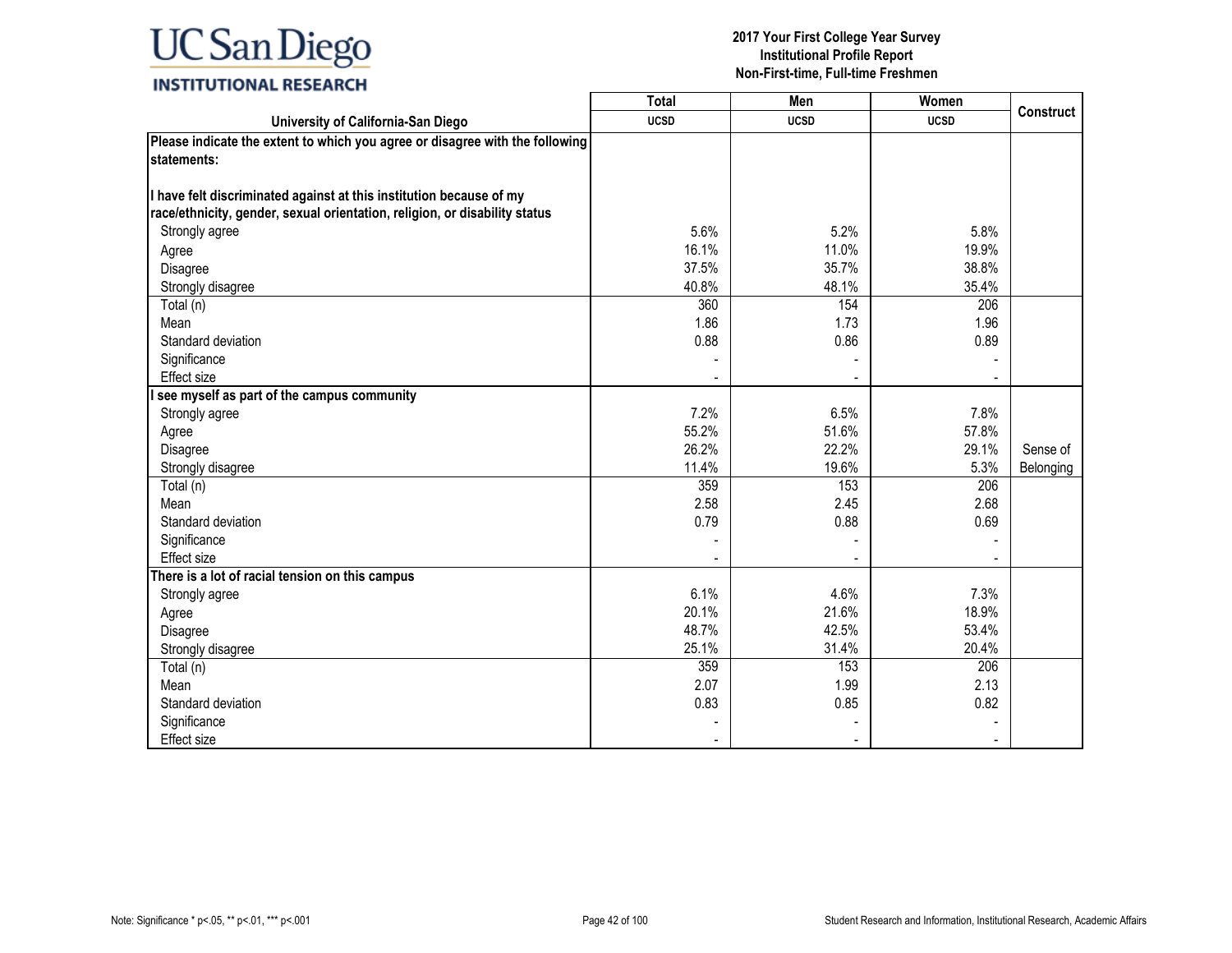## **INSTITUTIONAL RESEARCH**

|                                                                           | <b>Total</b> | Men         | Women       |                  |
|---------------------------------------------------------------------------|--------------|-------------|-------------|------------------|
| University of California-San Diego                                        | <b>UCSD</b>  | <b>UCSD</b> | <b>UCSD</b> | <b>Construct</b> |
| There is little that a person can do to be better at math- you are either |              |             |             |                  |
| "good" or "bad" at math                                                   |              |             |             |                  |
| Strongly agree                                                            | 1.9%         | 3.2%        | 1.0%        |                  |
| Agree                                                                     | 20.3%        | 18.8%       | 21.4%       |                  |
| Disagree                                                                  | 46.7%        | 41.6%       | 50.5%       |                  |
| Strongly disagree                                                         | 31.1%        | 36.4%       | 27.2%       |                  |
| Total (n)                                                                 | 360          | 154         | 206         |                  |
| Mean                                                                      | 1.93         | 1.89        | 1.96        |                  |
| Standard deviation                                                        | 0.77         | 0.82        | 0.72        |                  |
| Significance                                                              |              |             |             |                  |
| <b>Effect size</b>                                                        |              |             |             |                  |
| Sexual violence is prevalent on this campus                               |              |             |             |                  |
| Strongly agree                                                            | 2.5%         | 1.3%        | 3.4%        |                  |
| Agree                                                                     | 17.0%        | 13.0%       | 20.1%       |                  |
| Disagree                                                                  | 52.8%        | 48.7%       | 55.9%       |                  |
| Strongly disagree                                                         | 27.7%        | 37.0%       | 20.6%       |                  |
| Total (n)                                                                 | 358          | 154         | 204         |                  |
| Mean                                                                      | 1.94         | 1.79        | 2.06        |                  |
| Standard deviation                                                        | 0.74         | 0.71        | 0.74        |                  |
| Significance                                                              |              |             |             |                  |
| <b>Effect size</b>                                                        |              |             |             |                  |
| I have been able to find a balance between academics and extracurricular  |              |             |             |                  |
| activities                                                                |              |             |             |                  |
| Strongly agree                                                            | 5.0%         | 3.9%        | 5.8%        |                  |
| Agree                                                                     | 54.2%        | 53.2%       | 54.9%       |                  |
| Disagree                                                                  | 30.0%        | 29.9%       | 30.1%       |                  |
| Strongly disagree                                                         | 10.8%        | 13.0%       | 9.2%        |                  |
| Total (n)                                                                 | 360          | 154         | 206         |                  |
| Mean                                                                      | 2.53         | 2.48        | 2.57        |                  |
| Standard deviation                                                        | 0.75         | 0.77        | 0.74        |                  |
| Significance                                                              |              |             |             |                  |
| <b>Effect size</b>                                                        |              |             |             |                  |
| Faculty empower me to learn here                                          |              |             |             |                  |
| Strongly agree                                                            | 16.2%        | 16.2%       | 16.1%       |                  |
| Agree                                                                     | 61.8%        | 60.4%       | 62.9%       |                  |
| Disagree                                                                  | 18.1%        | 19.5%       | 17.1%       |                  |
| Strongly disagree                                                         | 3.9%         | 3.9%        | 3.9%        |                  |
| Total (n)                                                                 | 359          | 154         | 205         |                  |
| Mean                                                                      | 2.90         | 2.89        | 2.91        |                  |
| Standard deviation                                                        | 0.70         | 0.71        | 0.69        |                  |
| Significance                                                              |              |             |             |                  |
| Effect size                                                               |              |             |             |                  |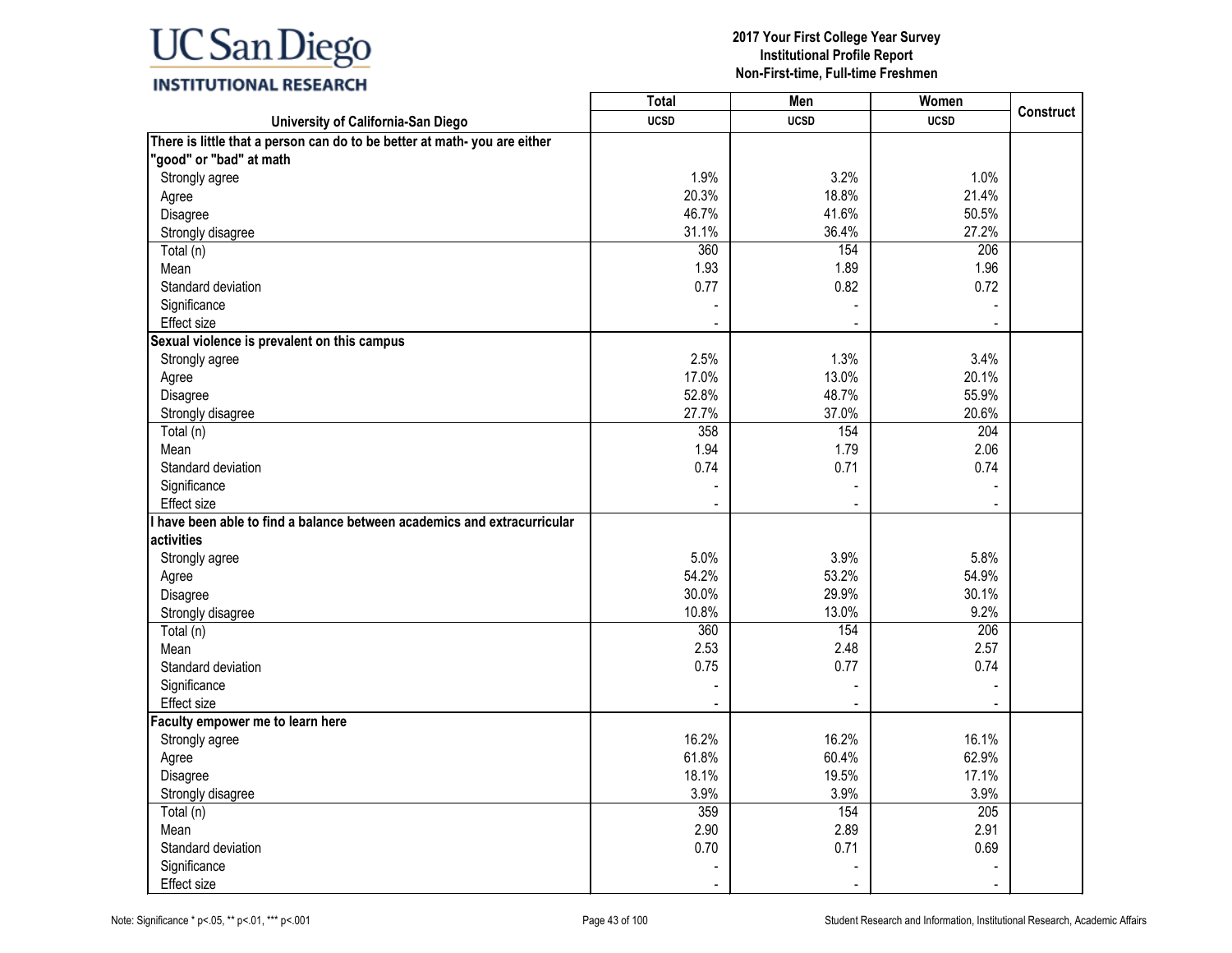### **INSTITUTIONAL RESEARCH**

|                                                                              | <b>Total</b> | Men         | Women       |                  |
|------------------------------------------------------------------------------|--------------|-------------|-------------|------------------|
| University of California-San Diego                                           | <b>UCSD</b>  | <b>UCSD</b> | <b>UCSD</b> | <b>Construct</b> |
| If asked, I would recommend this college to others                           |              |             |             |                  |
| Strongly agree                                                               | 31.1%        | 27.6%       | 33.7%       |                  |
| Agree                                                                        | 47.9%        | 46.7%       | 48.8%       |                  |
| Disagree                                                                     | 14.6%        | 17.8%       | 12.2%       | Sense of         |
| Strongly disagree                                                            | 6.4%         | 7.9%        | 5.4%        | Belonging        |
| Total (n)                                                                    | 357          | 152         | 205         |                  |
| Mean                                                                         | 3.04         | 2.94        | 3.11        |                  |
| Standard deviation                                                           | 0.85         | 0.88        | 0.82        |                  |
| Significance                                                                 |              |             |             |                  |
| <b>Effect size</b>                                                           |              |             |             |                  |
| Please indicate the extent to which you agree or disagree with the following |              |             |             |                  |
| statements:                                                                  |              |             |             |                  |
|                                                                              |              |             |             |                  |
| At least one staff member has taken an interest in my development            |              |             |             |                  |
| Strongly agree                                                               | 19.7%        | 16.3%       | 22.2%       |                  |
| Agree                                                                        | 34.8%        | 32.0%       | 36.9%       |                  |
| Disagree                                                                     | 27.5%        | 28.1%       | 27.1%       |                  |
| Strongly disagree                                                            | 18.0%        | 23.5%       | 13.8%       |                  |
| Total (n)                                                                    | 356          | 153         | 203         |                  |
| Mean                                                                         | 2.56         | 2.41        | 2.67        |                  |
| Standard deviation                                                           | 1.00         | 1.02        | 0.97        |                  |
| Significance                                                                 |              |             |             |                  |
| <b>Effect</b> size                                                           |              |             |             |                  |
| I feel valued at this institution                                            |              |             |             |                  |
| Strongly agree                                                               | 11.5%        | 9.1%        | 13.2%       |                  |
| Agree                                                                        | 39.9%        | 36.4%       | 42.6%       |                  |
| Disagree                                                                     | 33.5%        | 33.8%       | 33.3%       |                  |
| Strongly disagree                                                            | 15.1%        | 20.8%       | 10.8%       |                  |
| Total (n)                                                                    | 358          | 154         | 204         |                  |
| Mean                                                                         | 2.48         | 2.34        | 2.58        |                  |
| Standard deviation                                                           | 0.88         | 0.91        | 0.85        |                  |
| Significance                                                                 |              |             |             |                  |
| <b>Effect size</b>                                                           |              |             |             |                  |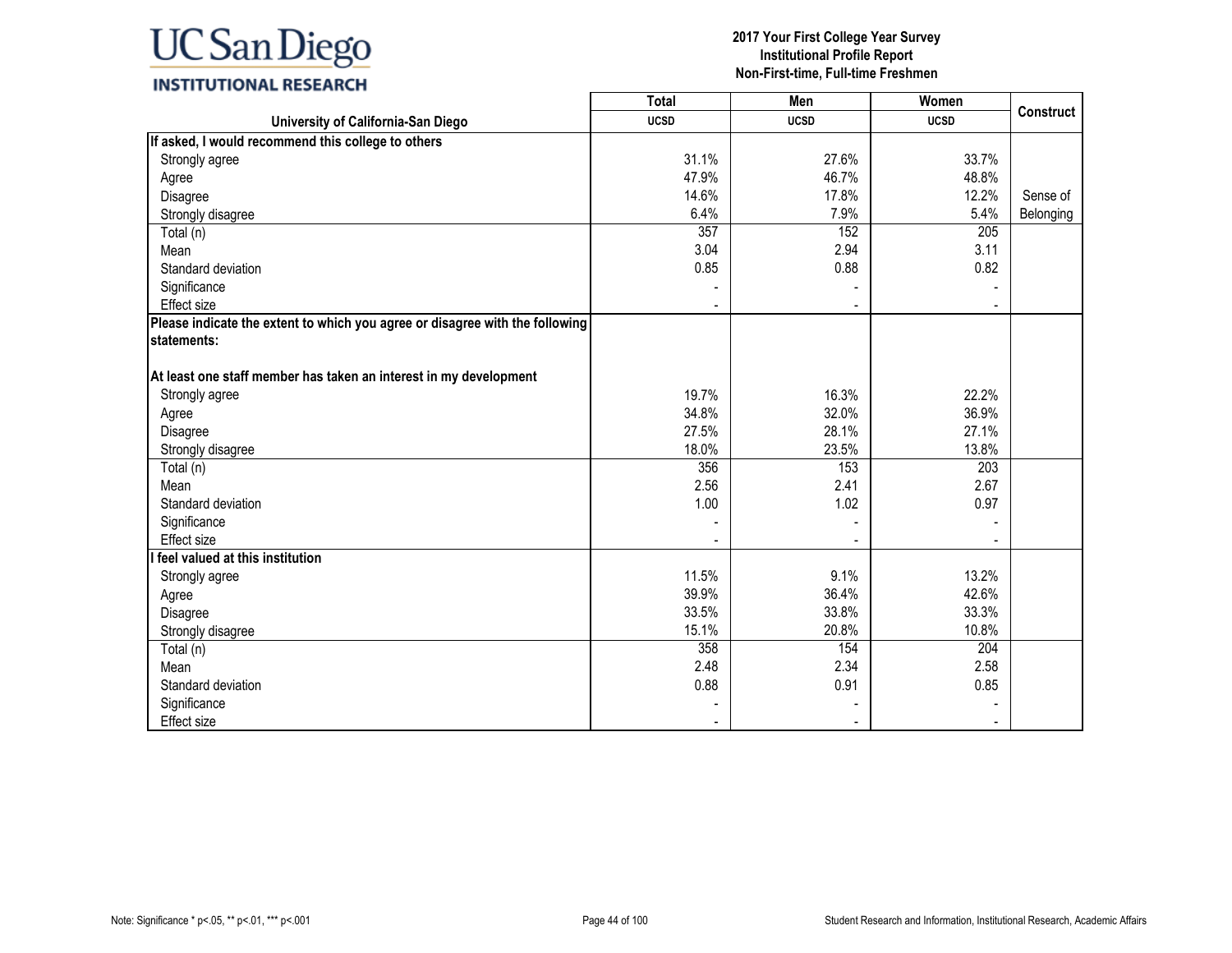### **INSTITUTIONAL RESEARCH**

|                                                                             | Total       | Men                      | Women       |                  |
|-----------------------------------------------------------------------------|-------------|--------------------------|-------------|------------------|
| University of California-San Diego                                          | <b>UCSD</b> | <b>UCSD</b>              | <b>UCSD</b> | <b>Construct</b> |
| Intelligence is something that can be improved by studying or working       |             |                          |             |                  |
| harder                                                                      |             |                          |             |                  |
| Strongly agree                                                              | 41.8%       | 35.7%                    | 46.3%       |                  |
| Agree                                                                       | 46.8%       | 51.3%                    | 43.4%       |                  |
| Disagree                                                                    | 8.1%        | 8.4%                     | 7.8%        |                  |
| Strongly disagree                                                           | 3.3%        | 4.5%                     | 2.4%        |                  |
| Total (n)                                                                   | 359         | 154                      | 205         |                  |
| Mean                                                                        | 3.27        | 3.18                     | 3.34        |                  |
| Standard deviation                                                          | 0.75        | 0.77                     | 0.73        |                  |
| Significance                                                                |             |                          |             |                  |
| Effect size                                                                 |             | $\overline{\phantom{0}}$ |             |                  |
| In class, I have heard faculty express stereotypes based on race/ethnicity, |             |                          |             |                  |
| gender, sexual orientation, or religion, or disability status               |             |                          |             |                  |
| Strongly agree                                                              |             |                          |             |                  |
|                                                                             | 6.4%        | 5.2%                     | 7.3%        |                  |
| Agree                                                                       | 20.3%       | 16.2%                    | 23.4%       |                  |
| Disagree                                                                    | 31.8%       | 33.8%                    | 30.2%       |                  |
| Strongly disagree                                                           | 41.5%       | 44.8%                    | 39.0%       |                  |
| Total (n)                                                                   | 359         | 154                      | 205         |                  |
| Mean                                                                        | 1.92        | 1.82                     | 1.99        |                  |
| Standard deviation                                                          | 0.93        | 0.89                     | 0.96        |                  |
| Significance                                                                |             |                          |             |                  |
| <b>Effect size</b>                                                          |             |                          |             |                  |
| am interested in seeking information about current social and political     |             |                          |             |                  |
| <b>issues</b>                                                               |             |                          |             |                  |
| Strongly agree                                                              | 18.2%       | 13.6%                    | 21.7%       |                  |
| Agree                                                                       | 42.6%       | 39.6%                    | 44.8%       | Civic            |
| Disagree                                                                    | 28.6%       | 32.5%                    | 25.6%       | Engage-          |
| Strongly disagree                                                           | 10.6%       | 14.3%                    | 7.9%        | ment             |
| Total (n)                                                                   | 357         | 154                      | 203         |                  |
| Mean                                                                        | 2.68        | 2.53                     | 2.80        |                  |
| Standard deviation                                                          | 0.89        | 0.90                     | 0.87        |                  |
| Significance                                                                |             |                          |             |                  |
| Effect size                                                                 |             |                          |             |                  |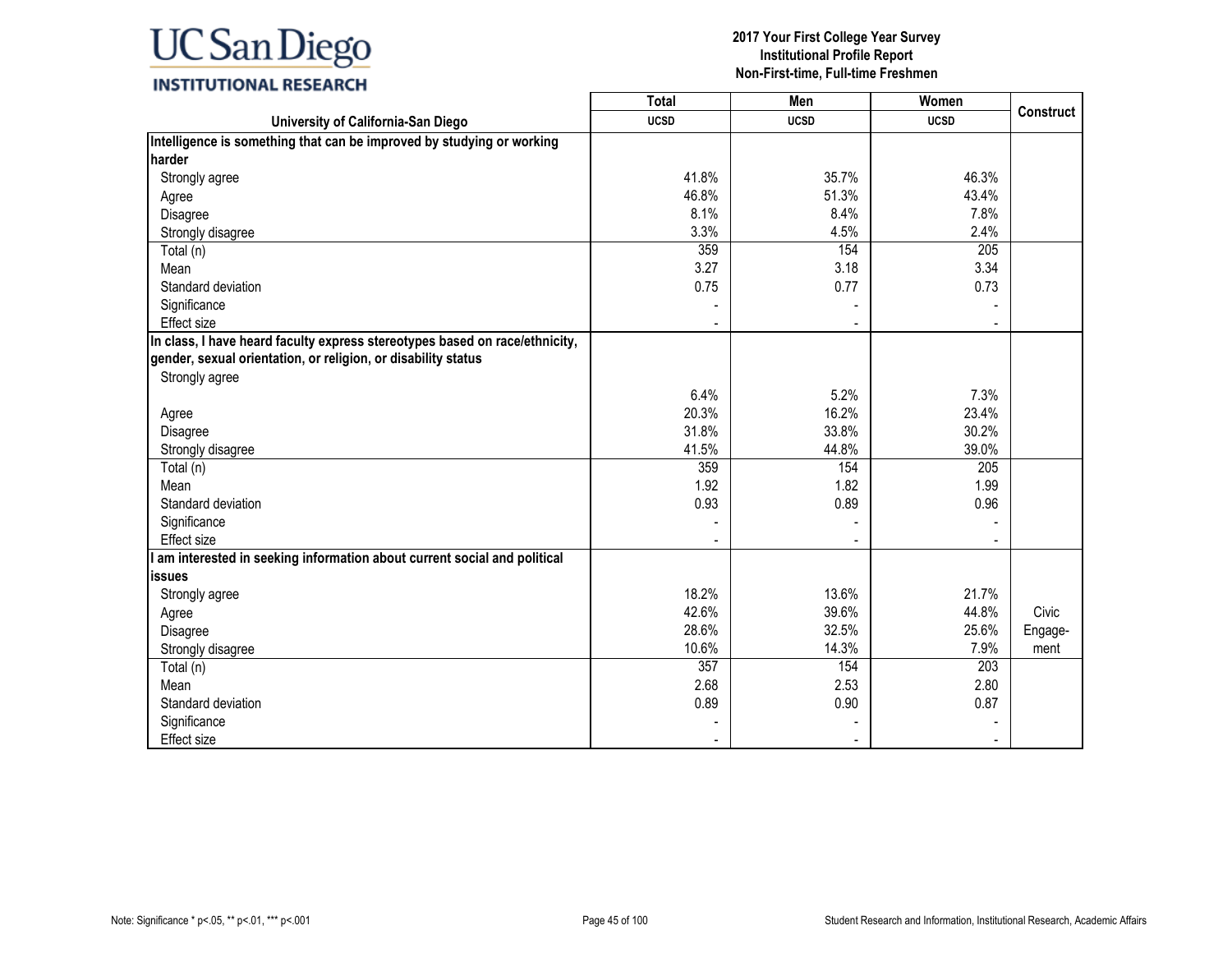## **INSTITUTIONAL RESEARCH**

|                                                                              | <b>Total</b> | Men                      | Women       |                  |
|------------------------------------------------------------------------------|--------------|--------------------------|-------------|------------------|
| University of California-San Diego                                           | <b>UCSD</b>  | <b>UCSD</b>              | <b>UCSD</b> | <b>Construct</b> |
| Please indicate the extent to which you agree or disagree with the following |              |                          |             |                  |
| statements:                                                                  |              |                          |             |                  |
|                                                                              |              |                          |             |                  |
| I feel a sense of belonging to this campus                                   |              |                          |             |                  |
| Strongly agree                                                               | 8.9%         | 7.8%                     | 9.8%        |                  |
| Agree                                                                        | 48.9%        | 45.5%                    | 51.5%       |                  |
| Disagree                                                                     | 28.8%        | 27.9%                    | 29.4%       | Sense of         |
| Strongly disagree                                                            | 13.4%        | 18.8%                    | 9.3%        | Belonging        |
| Total (n)                                                                    | 358          | 154                      | 204         |                  |
| Mean                                                                         | 2.53         | 2.42                     | 2.62        |                  |
| Standard deviation                                                           | 0.84         | 0.88                     | 0.79        |                  |
| Significance                                                                 |              |                          |             |                  |
| <b>Effect size</b>                                                           |              |                          |             |                  |
| At least one faculty member has taken an interest in my development          |              |                          |             |                  |
| Strongly agree                                                               | 18.4%        | 17.5%                    | 19.0%       |                  |
| Agree                                                                        | 33.1%        | 28.6%                    | 36.6%       |                  |
| Disagree                                                                     | 29.8%        | 31.2%                    | 28.8%       |                  |
| Strongly disagree                                                            | 18.7%        | 22.7%                    | 15.6%       |                  |
| Total (n)                                                                    | 359          | 154                      | 205         |                  |
| Mean                                                                         | 2.51         | 2.41                     | 2.59        |                  |
| Standard deviation                                                           | 1.00         | 1.03                     | 0.97        |                  |
| Significance                                                                 |              |                          |             |                  |
| Effect size                                                                  |              | $\overline{\phantom{a}}$ |             |                  |
| I feel I am a member of this college                                         |              |                          |             |                  |
| Strongly agree                                                               | 11.2%        | 9.2%                     | 12.8%       |                  |
| Agree                                                                        | 54.5%        | 52.3%                    | 56.2%       |                  |
| Disagree                                                                     | 21.9%        | 22.2%                    | 21.7%       | Sense of         |
| Strongly disagree                                                            | 12.4%        | 16.3%                    | 9.4%        | Belonging        |
| Total (n)                                                                    | 356          | 153                      | 203         |                  |
| Mean                                                                         | 2.65         | 2.54                     | 2.72        |                  |
| Standard deviation                                                           | 0.84         | 0.87                     | 0.80        |                  |
| Significance                                                                 |              |                          |             |                  |
| Effect size                                                                  |              | $\sim$                   |             |                  |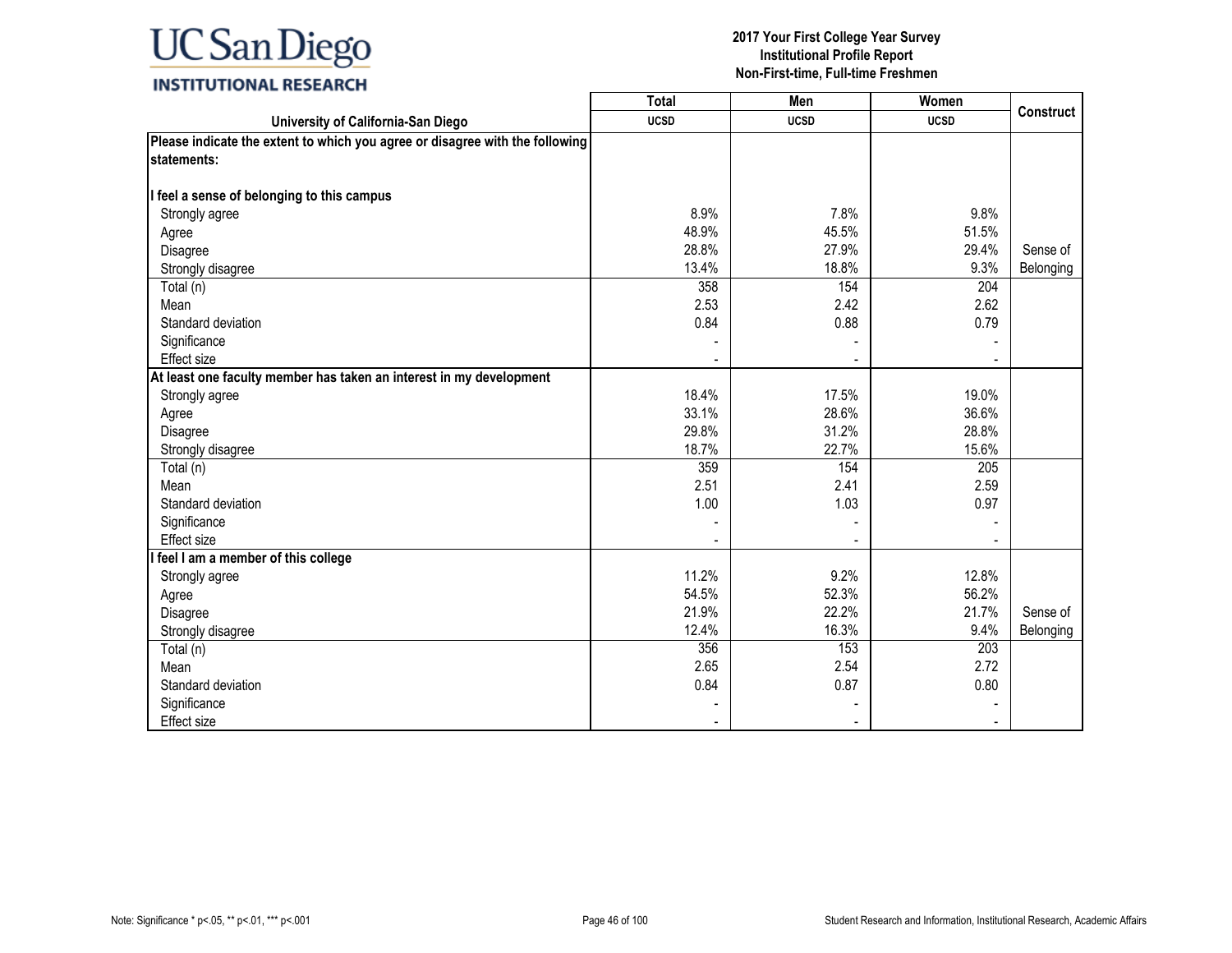## **INSTITUTIONAL RESEARCH**

|                                                                              | <b>Total</b> | Men         | Women       |                  |
|------------------------------------------------------------------------------|--------------|-------------|-------------|------------------|
| University of California-San Diego                                           | <b>UCSD</b>  | <b>UCSD</b> | <b>UCSD</b> | <b>Construct</b> |
| Please indicate the extent to which you agree or disagree with the following |              |             |             |                  |
| statements:                                                                  |              |             |             |                  |
|                                                                              |              |             |             |                  |
| I have effectively led a group to a common purpose                           |              |             |             |                  |
| Strongly agree                                                               | 9.5%         | 9.7%        | 9.4%        |                  |
| Agree                                                                        | 30.8%        | 24.7%       | 35.5%       |                  |
| Disagree                                                                     | 40.1%        | 37.7%       | 41.9%       |                  |
| Strongly disagree                                                            | 19.6%        | 27.9%       | 13.3%       | Leadership       |
| Total (n)                                                                    | 357          | 154         | 203         |                  |
| Mean                                                                         | 2.30         | 2.16        | 2.41        |                  |
| Standard deviation                                                           | 0.89         | 0.95        | 0.84        |                  |
| Significance                                                                 |              |             |             |                  |
| <b>Effect size</b>                                                           |              |             |             |                  |
| It's important for me to be thinking about my career path after college      |              |             |             |                  |
| Strongly agree                                                               | 66.0%        | 66.2%       | 65.9%       |                  |
| Agree                                                                        | 31.2%        | 31.2%       | 31.2%       |                  |
| Disagree                                                                     | 2.2%         | 1.9%        | 2.4%        |                  |
| Strongly disagree                                                            | 0.6%         | 0.6%        | 0.5%        |                  |
| Total (n)                                                                    | 359          | 154         | 205         |                  |
| Mean                                                                         | 3.63         | 3.63        | 3.62        |                  |
| Standard deviation                                                           | 0.56         | 0.56        | 0.56        |                  |
| Significance                                                                 |              |             |             |                  |
| Effect size                                                                  |              |             |             |                  |
| I have a clear idea of how to achieve my career goals                        |              |             |             |                  |
| Strongly agree                                                               | 20.6%        | 22.7%       | 19.0%       |                  |
| Agree                                                                        | 37.6%        | 35.7%       | 39.0%       |                  |
| Disagree                                                                     | 34.3%        | 34.4%       | 34.1%       |                  |
| Strongly disagree                                                            | 7.5%         | 7.1%        | 7.8%        |                  |
| Total (n)                                                                    | 359          | 154         | 205         |                  |
| Mean                                                                         | 2.71         | 2.74        | 2.69        |                  |
| Standard deviation                                                           | 0.88         | 0.89        | 0.87        |                  |
| Significance                                                                 |              |             |             |                  |
| Effect size                                                                  |              |             |             |                  |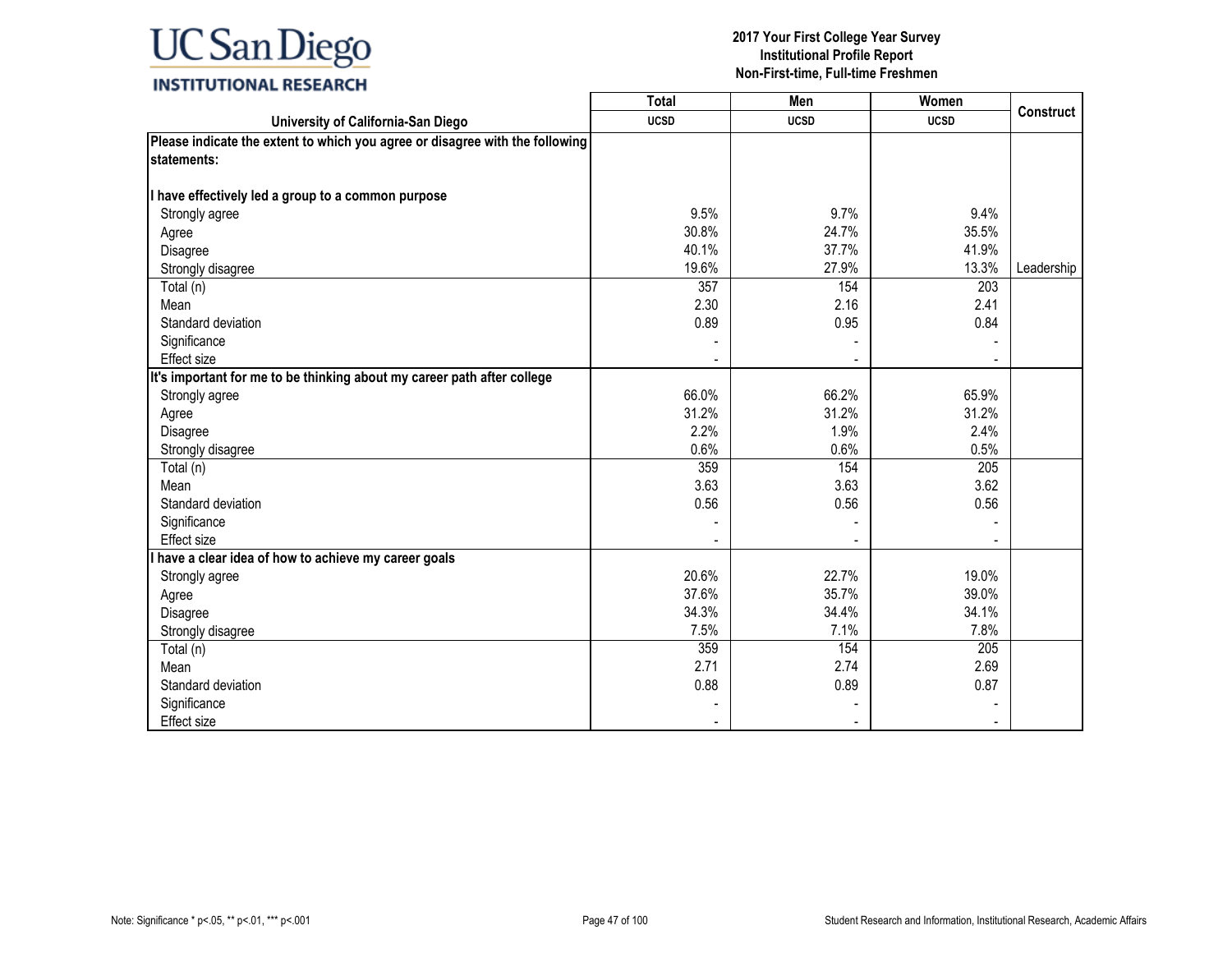## **INSTITUTIONAL RESEARCH**

|                                                                               | <b>Total</b> | Men         | Women       |                  |
|-------------------------------------------------------------------------------|--------------|-------------|-------------|------------------|
| University of California-San Diego                                            | <b>UCSD</b>  | <b>UCSD</b> | <b>UCSD</b> | <b>Construct</b> |
| Please rate your satisfaction with this institution on each of the aspects of |              |             |             |                  |
| college life listed below:                                                    |              |             |             |                  |
|                                                                               |              |             |             |                  |
| Amount of contact with faculty                                                |              |             |             |                  |
| Very satisfied                                                                | 10.6%        | 11.8%       | 9.7%        |                  |
| Satisfied                                                                     | 32.5%        | 37.9%       | 28.5%       |                  |
| Neutral                                                                       | 40.6%        | 35.3%       | 44.4%       |                  |
| Dissatisfied                                                                  | 12.8%        | 11.8%       | 13.5%       | Faculty          |
| Very dissatisfied                                                             | 3.6%         | 3.3%        | 3.9%        | Interaction      |
| Total (n)                                                                     | 360          | 153         | 207         |                  |
| Mean                                                                          | 3.34         | 3.43        | 3.27        |                  |
| Standard deviation                                                            | 0.95         | 0.96        | 0.95        |                  |
| Significance                                                                  |              |             |             |                  |
| Effect size                                                                   |              |             |             |                  |
| Ability to find a faculty or staff member                                     |              |             |             |                  |
| Very satisfied                                                                | 12.6%        | 13.7%       | 11.7%       |                  |
| Satisfied                                                                     | 34.1%        | 37.3%       | 31.7%       |                  |
| Neutral                                                                       | 36.0%        | 32.7%       | 38.5%       |                  |
| <b>Dissatisfied</b>                                                           | 11.7%        | 11.8%       | 11.7%       |                  |
| Very dissatisfied                                                             | 5.6%         | 4.6%        | 6.3%        |                  |
| Total (n)                                                                     | 358          | 153         | 205         |                  |
| Mean                                                                          | 3.36         | 3.44        | 3.31        |                  |
| Standard deviation                                                            | 1.03         | 1.02        | 1.03        |                  |
| Significance                                                                  |              |             |             |                  |
| Effect size                                                                   |              |             |             |                  |
| Racial/ethnic diversity of faculty                                            |              |             |             |                  |
| Very satisfied                                                                | 11.4%        | 14.4%       | 9.2%        |                  |
| Satisfied                                                                     | 34.3%        | 39.2%       | 30.6%       |                  |
| Neutral                                                                       | 43.7%        | 40.5%       | 46.1%       |                  |
| Dissatisfied                                                                  | 7.2%         | 3.3%        | 10.2%       |                  |
| Very dissatisfied                                                             | 3.3%         | 2.6%        | 3.9%        |                  |
| Total (n)                                                                     | 359          | 153         | 206         |                  |
| Mean                                                                          | 3.43         | 3.59        | 3.31        |                  |
| Standard deviation                                                            | 0.91         | 0.87        | 0.92        |                  |
| Significance                                                                  |              |             |             |                  |
| Effect size                                                                   |              |             |             |                  |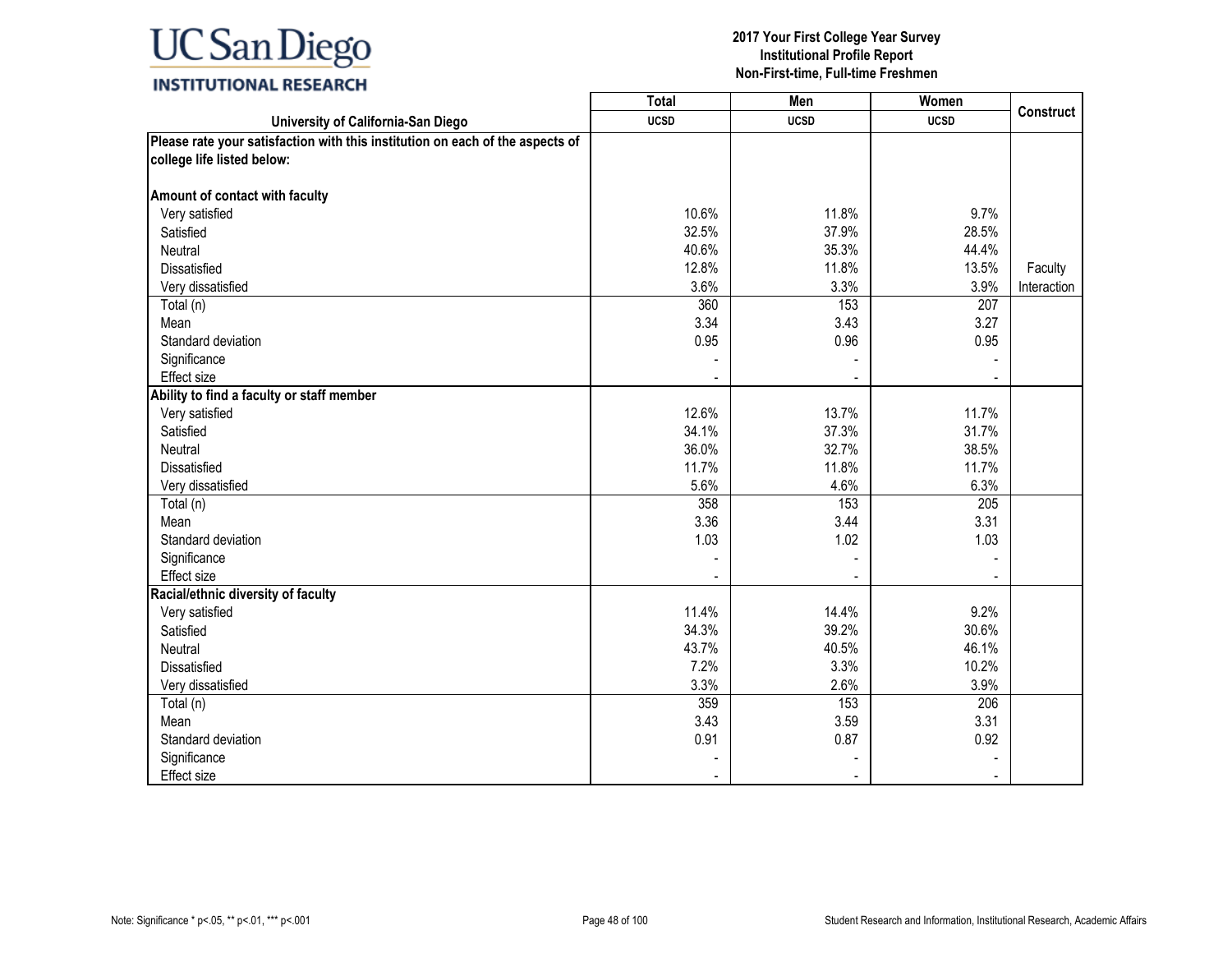## **INSTITUTIONAL RESEARCH**

|                                         | <b>Total</b> | Men         | Women       |                  |
|-----------------------------------------|--------------|-------------|-------------|------------------|
| University of California-San Diego      | <b>UCSD</b>  | <b>UCSD</b> | <b>UCSD</b> | <b>Construct</b> |
| Racial/ethnic diversity of student body |              |             |             |                  |
| Very satisfied                          | 11.1%        | 13.7%       | 9.2%        |                  |
| Satisfied                               | 27.3%        | 24.2%       | 29.6%       |                  |
| Neutral                                 | 37.9%        | 39.9%       | 36.4%       |                  |
| Dissatisfied                            | 15.0%        | 11.1%       | 18.0%       |                  |
| Very dissatisfied                       | 8.6%         | 11.1%       | 6.8%        |                  |
| Total (n)                               | 359          | 153         | 206         |                  |
| Mean                                    | 3.17         | 3.18        | 3.17        |                  |
| Standard deviation                      | 1.09         | 1.15        | 1.05        |                  |
| Significance                            |              |             |             |                  |
| Effect size                             |              |             | ۰           |                  |
| <b>Gender diversity of faculty</b>      |              |             |             |                  |
| Very satisfied                          | 12.8%        | 13.7%       | 12.2%       |                  |
| Satisfied                               | 37.4%        | 35.3%       | 39.0%       |                  |
| Neutral                                 | 41.9%        | 45.1%       | 39.5%       |                  |
| Dissatisfied                            | 5.9%         | 3.3%        | 7.8%        |                  |
| Very dissatisfied                       | 2.0%         | 2.6%        | 1.5%        |                  |
| Total (n)                               | 358          | 153         | 205         |                  |
| Mean                                    | 3.53         | 3.54        | 3.53        |                  |
| Standard deviation                      | 0.86         | 0.87        | 0.86        |                  |
| Significance                            |              |             |             |                  |
| Effect size                             |              |             |             |                  |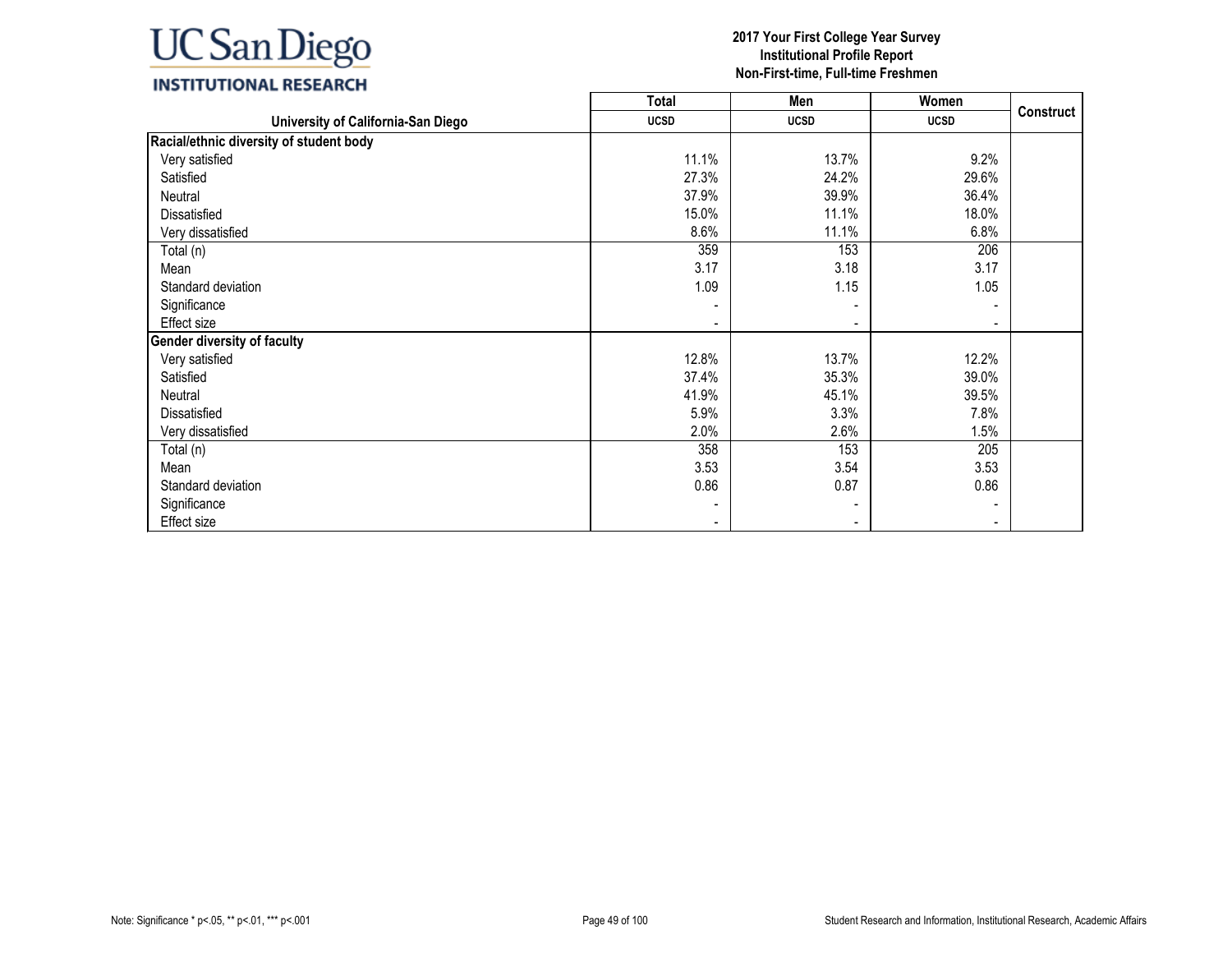### **INSTITUTIONAL RESEARCH**

|                                                                                                             | <b>Total</b> | Men         | Women       |              |
|-------------------------------------------------------------------------------------------------------------|--------------|-------------|-------------|--------------|
| University of California-San Diego                                                                          | <b>UCSD</b>  | <b>UCSD</b> | <b>UCSD</b> | Construct    |
| Please rate your satisfaction with this institution on each of the aspects of<br>college life listed below: |              |             |             |              |
| <b>Class size</b>                                                                                           |              |             |             |              |
| Very satisfied                                                                                              | 6.1%         | 5.9%        | 6.3%        |              |
| Satisfied                                                                                                   | 34.9%        | 29.6%       | 38.8%       |              |
| Neutral                                                                                                     | 29.6%        | 28.9%       | 30.1%       |              |
| Dissatisfied                                                                                                | 19.8%        | 23.0%       | 17.5%       |              |
| Very dissatisfied                                                                                           | 9.5%         | 12.5%       | 7.3%        |              |
| Total (n)                                                                                                   | 358          | 152         | 206         |              |
| Mean                                                                                                        | 3.08         | 2.93        | 3.19        |              |
| Standard deviation                                                                                          | 1.08         | 1.13        | 1.04        |              |
| Significance                                                                                                |              |             |             |              |
| Effect size                                                                                                 |              |             |             |              |
| Relevance of coursework to everyday life                                                                    |              |             |             |              |
| Very satisfied                                                                                              | 11.7%        | 11.8%       | 11.7%       |              |
| Satisfied                                                                                                   | 38.5%        | 35.9%       | 40.5%       |              |
| Neutral                                                                                                     | 28.5%        | 28.8%       | 28.3%       | Satisfaction |
| Dissatisfied                                                                                                | 16.5%        | 19.6%       | 14.1%       | with         |
| Very dissatisfied                                                                                           | 4.7%         | 3.9%        | 5.4%        | Coursework   |
| Total (n)                                                                                                   | 358          | 153         | 205         |              |
| Mean                                                                                                        | 3.36         | 3.32        | 3.39        |              |
| Standard deviation                                                                                          | 1.04         | 1.04        | 1.04        |              |
| Significance                                                                                                |              |             |             |              |
| Effect size                                                                                                 |              |             |             |              |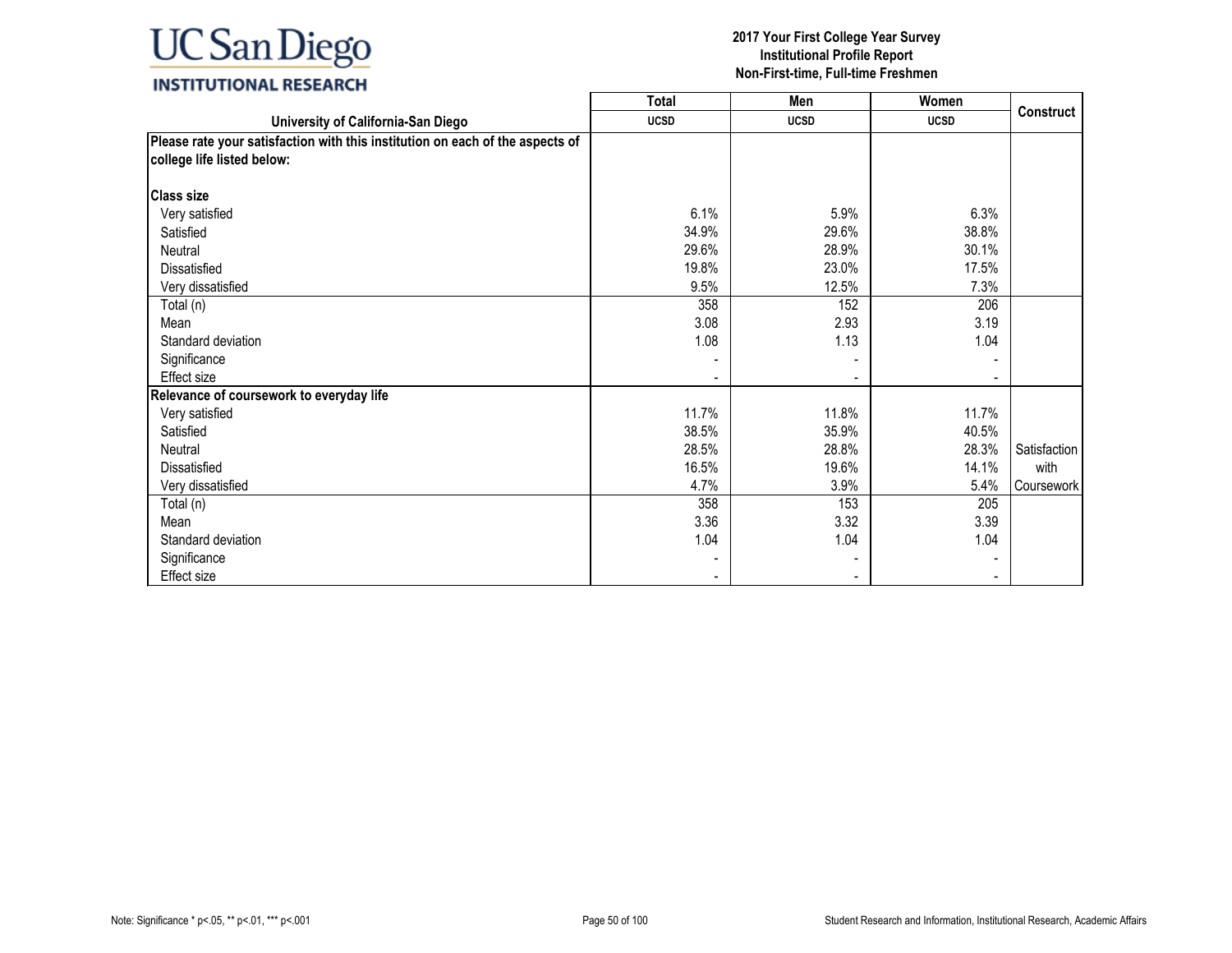### **INSTITUTIONAL RESEARCH**

|                                                                               | <b>Total</b> | Men         | Women       |              |
|-------------------------------------------------------------------------------|--------------|-------------|-------------|--------------|
| University of California-San Diego                                            | <b>UCSD</b>  | <b>UCSD</b> | <b>UCSD</b> | Construct    |
| Please rate your satisfaction with this institution on each of the aspects of |              |             |             |              |
| college life listed below:                                                    |              |             |             |              |
|                                                                               |              |             |             |              |
| Relevance of coursework to future career plans                                |              |             |             |              |
| Very satisfied                                                                | 18.2%        | 15.7%       | 20.1%       |              |
| Satisfied                                                                     | 36.1%        | 41.2%       | 32.4%       |              |
| Neutral                                                                       | 25.2%        | 20.9%       | 28.4%       | Satisfaction |
| Dissatisfied                                                                  | 15.7%        | 19.0%       | 13.2%       | with         |
| Very dissatisfied                                                             | 4.8%         | 3.3%        | 5.9%        | Coursework   |
| Total (n)                                                                     | 357          | 153         | 204         |              |
| Mean                                                                          | 3.47         | 3.47        | 3.48        |              |
| Standard deviation                                                            | 1.10         | 1.07        | 1.13        |              |
| Significance                                                                  |              |             |             |              |
| Effect size                                                                   |              |             |             |              |
| <b>Overall quality of instruction</b>                                         |              |             |             |              |
| Very satisfied                                                                | 21.5%        | 19.0%       | 23.4%       |              |
| Satisfied                                                                     | 43.9%        | 48.4%       | 40.5%       |              |
| Neutral                                                                       | 25.4%        | 22.2%       | 27.8%       |              |
| <b>Dissatisfied</b>                                                           | 7.5%         | 9.8%        | 5.9%        | Overall      |
| Very dissatisfied                                                             | 1.7%         | 0.7%        | 2.4%        | Satisfaction |
| Total (n)                                                                     | 358          | 153         | 205         |              |
| Mean                                                                          | 3.76         | 3.75        | 3.77        |              |
| Standard deviation                                                            | 0.93         | 0.90        | 0.96        |              |
| Significance                                                                  |              |             |             |              |
| <b>Effect size</b>                                                            |              |             |             |              |
| Respect for the expression of diverse beliefs                                 |              |             |             |              |
| Very satisfied                                                                | 27.7%        | 24.8%       | 29.8%       |              |
| Satisfied                                                                     | 40.5%        | 43.8%       | 38.0%       |              |
| Neutral                                                                       | 25.1%        | 24.2%       | 25.9%       |              |
| <b>Dissatisfied</b>                                                           | 5.3%         | 5.2%        | 5.4%        |              |
| Very dissatisfied                                                             | 1.4%         | 2.0%        | 1.0%        |              |
| Total (n)                                                                     | 358          | 153         | 205         |              |
| Mean                                                                          | 3.88         | 3.84        | 3.90        |              |
| Standard deviation                                                            | 0.92         | 0.93        | 0.92        |              |
| Significance                                                                  |              |             |             |              |
| Effect size                                                                   |              |             |             |              |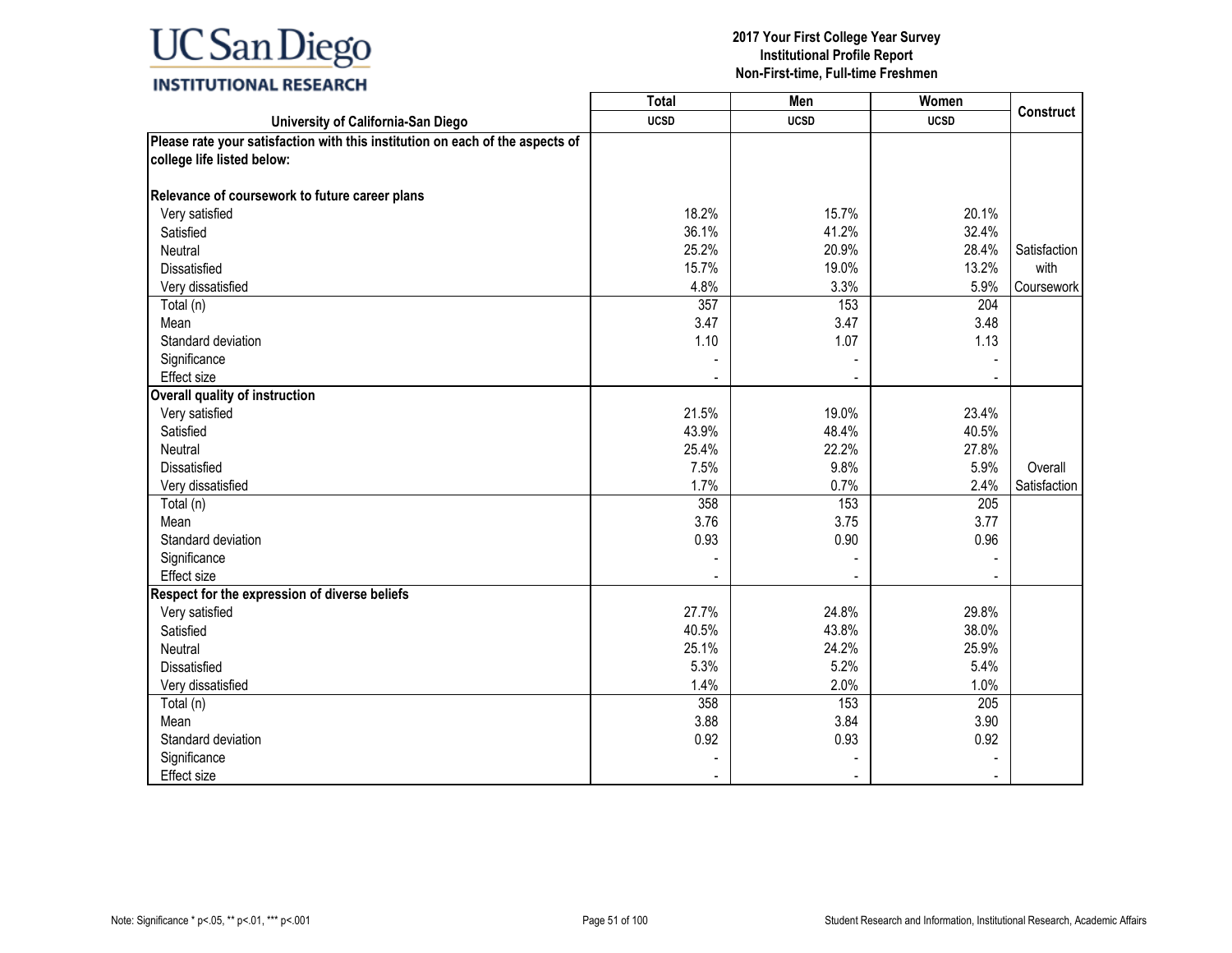### **INSTITUTIONAL RESEARCH**

|                                                                                                             | <b>Total</b> | Men         | Women       |                  |
|-------------------------------------------------------------------------------------------------------------|--------------|-------------|-------------|------------------|
| University of California-San Diego                                                                          | <b>UCSD</b>  | <b>UCSD</b> | <b>UCSD</b> | <b>Construct</b> |
| Please rate your satisfaction with this institution on each of the aspects of<br>college life listed below: |              |             |             |                  |
| Availability of campus social activities                                                                    |              |             |             |                  |
| Very satisfied                                                                                              | 17.3%        | 14.4%       | 19.5%       |                  |
| Satisfied                                                                                                   | 33.0%        | 32.7%       | 33.2%       |                  |
| Neutral                                                                                                     | 35.5%        | 35.9%       | 35.1%       |                  |
| <b>Dissatisfied</b>                                                                                         | 9.2%         | 10.5%       | 8.3%        |                  |
| Very dissatisfied                                                                                           | 5.0%         | 6.5%        | 3.9%        |                  |
| Total (n)                                                                                                   | 358          | 153         | 205         |                  |
| Mean                                                                                                        | 3.48         | 3.38        | 3.56        |                  |
| Standard deviation                                                                                          | 1.04         | 1.06        | 1.02        |                  |
| Significance                                                                                                |              |             |             |                  |
| <b>Effect size</b>                                                                                          |              |             |             |                  |
| Overall sense of community among students                                                                   |              |             |             |                  |
| Very satisfied                                                                                              | 10.4%        | 10.5%       | 10.3%       |                  |
| Satisfied                                                                                                   | 25.6%        | 25.0%       | 26.0%       |                  |
| Neutral                                                                                                     | 35.1%        | 26.3%       | 41.7%       |                  |
| <b>Dissatisfied</b>                                                                                         | 17.1%        | 23.7%       | 12.3%       |                  |
| Very dissatisfied                                                                                           | 11.8%        | 14.5%       | 9.8%        |                  |
| Total (n)                                                                                                   | 356          | 152         | 204         |                  |
| Mean                                                                                                        | 3.06         | 2.93        | 3.15        |                  |
| Standard deviation                                                                                          | 1.15         | 1.22        | 1.08        |                  |
| Significance                                                                                                |              |             |             |                  |
| Effect size                                                                                                 |              |             |             |                  |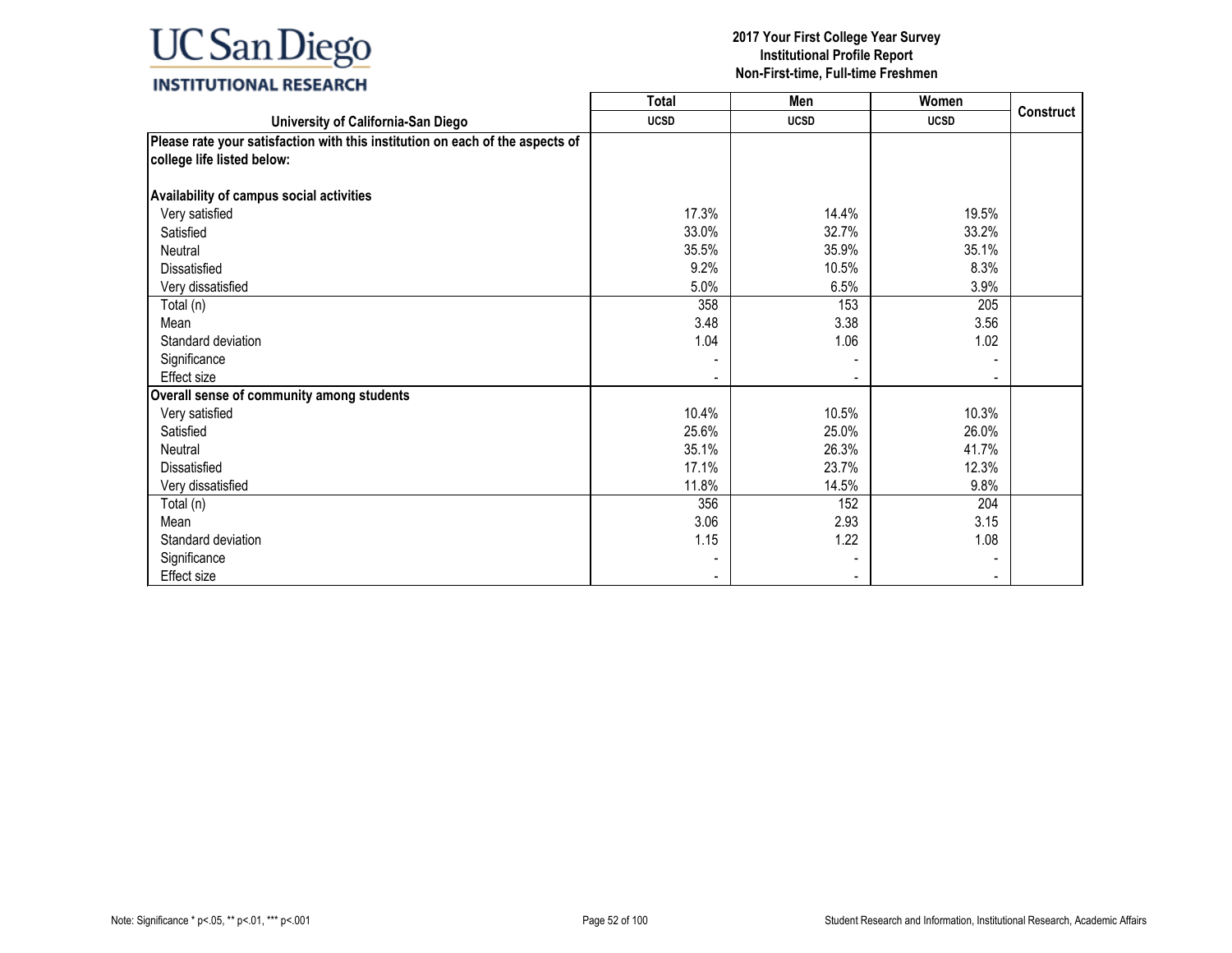## **INSTITUTIONAL RESEARCH**

|                                                                               | <b>Total</b> | Men         | Women       |                  |
|-------------------------------------------------------------------------------|--------------|-------------|-------------|------------------|
| University of California-San Diego                                            | <b>UCSD</b>  | <b>UCSD</b> | <b>UCSD</b> | <b>Construct</b> |
| Please rate your satisfaction with this institution on each of the aspects of |              |             |             |                  |
| college life listed below:                                                    |              |             |             |                  |
|                                                                               |              |             |             |                  |
| Overall college experience                                                    |              |             |             |                  |
| Very satisfied                                                                | 14.0%        | 12.4%       | 15.1%       |                  |
| Satisfied                                                                     | 42.5%        | 41.8%       | 42.9%       |                  |
| <b>Neutral</b>                                                                | 26.8%        | 24.8%       | 28.3%       |                  |
| Dissatisfied                                                                  | 11.2%        | 14.4%       | 8.8%        | Overall          |
| Very dissatisfied                                                             | 5.6%         | 6.5%        | 4.9%        | Satisfaction     |
| Total (n)                                                                     | 358          | 153         | 205         |                  |
| Mean                                                                          | 3.48         | 3.39        | 3.55        |                  |
| Standard deviation                                                            | 1.04         | 1.08        | 1.01        |                  |
| Significance                                                                  |              |             |             |                  |
| Effect size                                                                   |              |             |             |                  |
| Administrative response to incidents of: Campus emergencies                   |              |             |             |                  |
| Very satisfied                                                                | 21.2%        | 19.0%       | 22.9%       |                  |
| Satisfied                                                                     | 36.9%        | 41.2%       | 33.7%       |                  |
| Neutral                                                                       | 37.7%        | 36.6%       | 38.5%       |                  |
| Dissatisfied                                                                  | 3.9%         | 3.3%        | 4.4%        | Overall          |
| Very dissatisfied                                                             | 0.3%         | 0.0%        | 0.5%        | Satisfaction     |
| Total (n)                                                                     | 358          | 153         | 205         |                  |
| Mean                                                                          | 3.75         | 3.76        | 3.74        |                  |
| Standard deviation                                                            | 0.84         | 0.79        | 0.88        |                  |
| Significance                                                                  |              |             |             |                  |
| <b>Effect size</b>                                                            |              |             |             |                  |
| Administrative response to incidents of: Discrimination                       |              |             |             |                  |
| Very satisfied                                                                | 18.4%        | 17.6%       | 19.0%       |                  |
| Satisfied                                                                     | 31.3%        | 36.6%       | 27.3%       |                  |
| Neutral                                                                       | 42.7%        | 39.2%       | 45.4%       |                  |
| <b>Dissatisfied</b>                                                           | 5.0%         | 5.2%        | 4.9%        | Overall          |
| Very dissatisfied                                                             | 2.5%         | 1.3%        | 3.4%        | Satisfaction     |
| Total (n)                                                                     | 358          | 153         | 205         |                  |
| Mean                                                                          | 3.58         | 3.64        | 3.54        |                  |
| Standard deviation                                                            | 0.93         | 0.88        | 0.97        |                  |
| Significance                                                                  |              |             |             |                  |
| Effect size                                                                   |              |             |             |                  |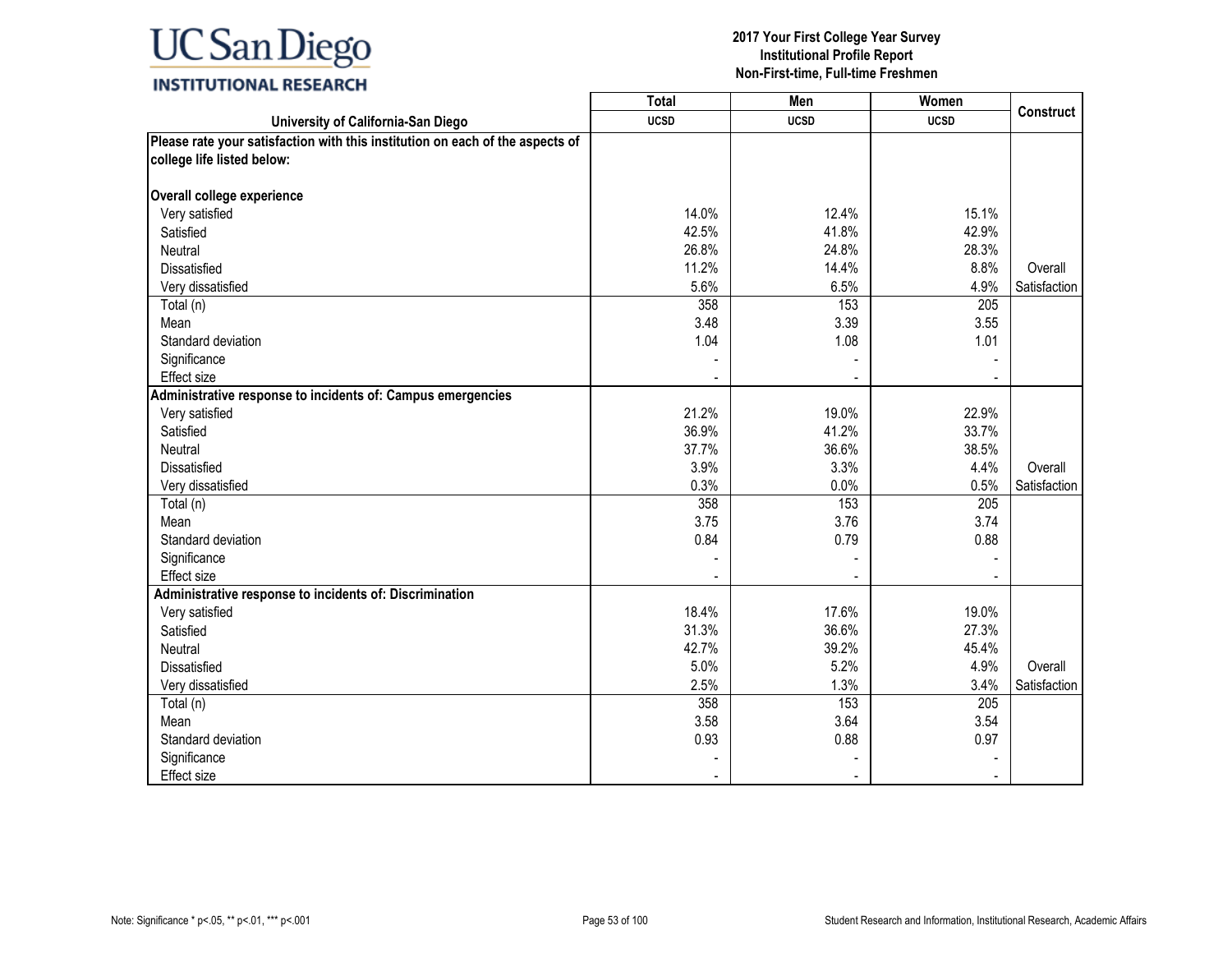### **INSTITUTIONAL RESEARCH**

|                                                                        | <b>Total</b> | Men         | Women       |              |
|------------------------------------------------------------------------|--------------|-------------|-------------|--------------|
| University of California-San Diego                                     | <b>UCSD</b>  | <b>UCSD</b> | <b>UCSD</b> | Construct    |
| Administrative response to incidents of: Sexual assaults               |              |             |             |              |
| Very satisfied                                                         | 18.5%        | 16.4%       | 20.0%       |              |
| Satisfied                                                              | 29.7%        | 33.6%       | 26.8%       |              |
| <b>Neutral</b>                                                         | 44.8%        | 45.4%       | 44.4%       |              |
| <b>Dissatisfied</b>                                                    | 4.5%         | 1.3%        | 6.8%        | Overall      |
| Very dissatisfied                                                      | 2.5%         | 3.3%        | 2.0%        | Satisfaction |
| Total (n)                                                              | 357          | 152         | 205         |              |
| Mean                                                                   | 3.57         | 3.59        | 3.56        |              |
| Standard deviation                                                     | 0.93         | 0.89        | 0.95        |              |
| Significance                                                           |              |             |             |              |
| Effect size                                                            |              |             |             |              |
| What is your overall grade average (as of your most recently completed |              |             |             |              |
| academic term)?                                                        |              |             |             |              |
| A or A+                                                                | 13.4%        | 13.0%       | 13.7%       |              |
| А-                                                                     | 21.4%        | 22.1%       | 21.0%       |              |
| $B+$                                                                   | 18.4%        | 16.2%       | 20.0%       |              |
| B                                                                      | 18.7%        | 15.6%       | 21.0%       |              |
| B-                                                                     | 9.2%         | 10.4%       | 8.3%        |              |
| $C+$                                                                   | 9.7%         | 13.0%       | 7.3%        |              |
| С                                                                      | 7.5%         | 8.4%        | 6.8%        |              |
| D                                                                      | 1.7%         | 1.3%        | 2.0%        |              |
| I did not receive grades in my courses                                 | $0.0\%$      | 0.0%        | 0.0%        |              |
| Total (n)                                                              | 359          | 154         | 205         |              |
| Mean                                                                   | 6.43         | 6.32        | 6.52        |              |
| Standard deviation                                                     | 1.87         | 1.93        | 1.82        |              |
| Significance                                                           |              |             |             |              |
| Effect size                                                            |              |             |             |              |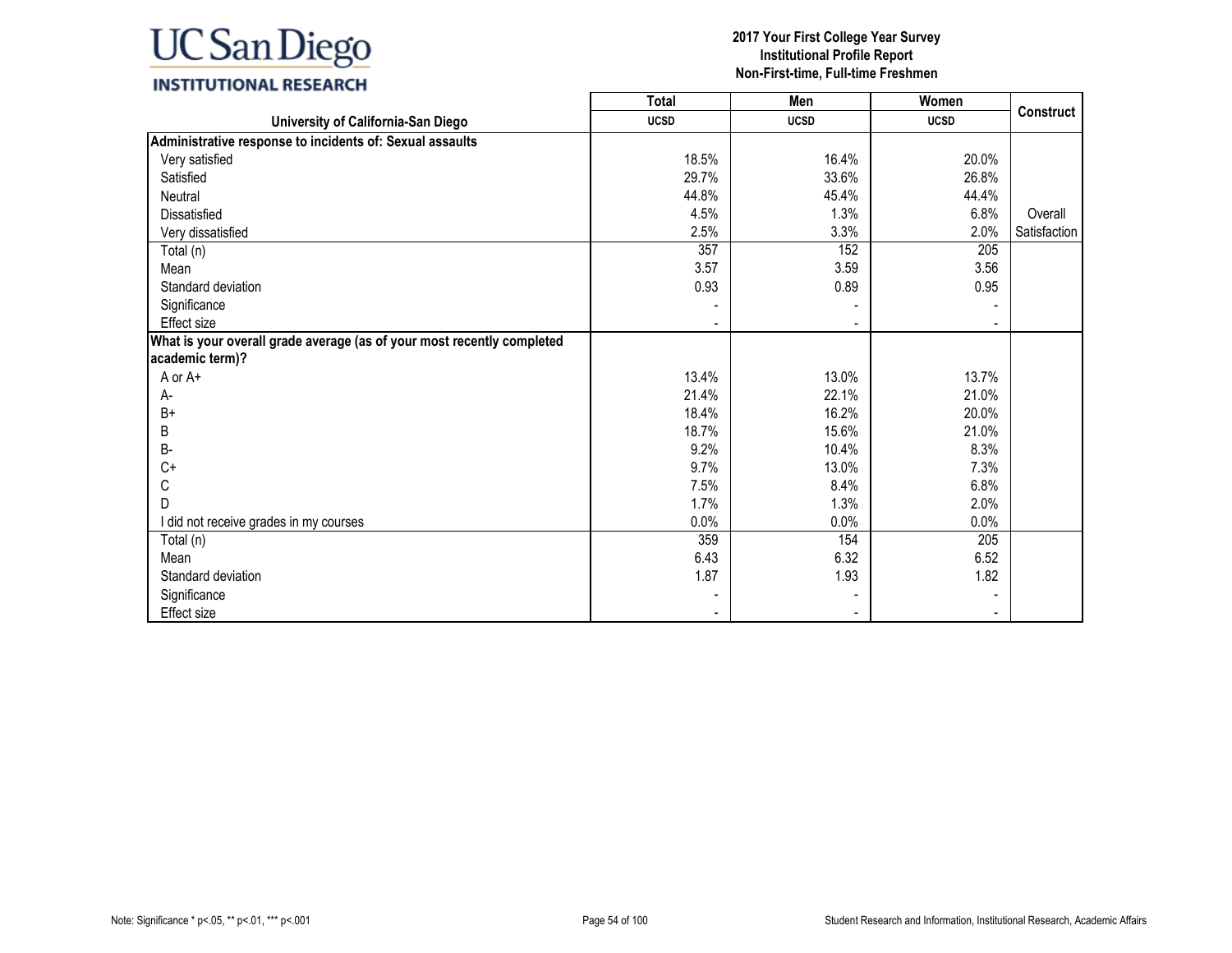## **INSTITUTIONAL RESEARCH**

|                                                                            | <b>Total</b> | Men         | Women       |           |
|----------------------------------------------------------------------------|--------------|-------------|-------------|-----------|
| University of California-San Diego                                         | <b>UCSD</b>  | <b>UCSD</b> | <b>UCSD</b> | Construct |
| Please rate your agreement with the following statements: This institution |              |             |             |           |
| has contributed to my:                                                     |              |             |             |           |
| Knowledge of a particular field or discipline                              |              |             |             |           |
| Strongly agree                                                             | 38.9%        | 43.4%       | 35.5%       |           |
| Agree                                                                      | 55.8%        | 51.3%       | 59.1%       |           |
| Disagree                                                                   | 3.4%         | 2.0%        | 4.4%        |           |
| Strongly disagree                                                          | 2.0%         | 3.3%        | 1.0%        |           |
| Total (n)                                                                  | 355          | 152         | 203         |           |
| Mean                                                                       | 3.32         | 3.35        | 3.29        |           |
| Standard deviation                                                         | 0.63         | 0.68        | 0.60        |           |
| Significance                                                               |              |             |             |           |
| <b>Effect size</b>                                                         |              |             |             |           |
| Knowledge of people from different races/cultures                          |              |             |             |           |
| Strongly agree                                                             | 23.7%        | 20.9%       | 25.7%       |           |
| Agree                                                                      | 57.2%        | 55.6%       | 58.4%       |           |
| Disagree                                                                   | 14.9%        | 17.0%       | 13.4%       |           |
| Strongly disagree                                                          | 4.2%         | 6.5%        | 2.5%        |           |
| Total (n)                                                                  | 355          | 153         | 202         |           |
| Mean                                                                       | 3.00         | 2.91        | 3.07        |           |
| Standard deviation                                                         | 0.75         | 0.80        | 0.70        |           |
| Significance                                                               |              |             |             |           |
| Effect size                                                                |              |             |             |           |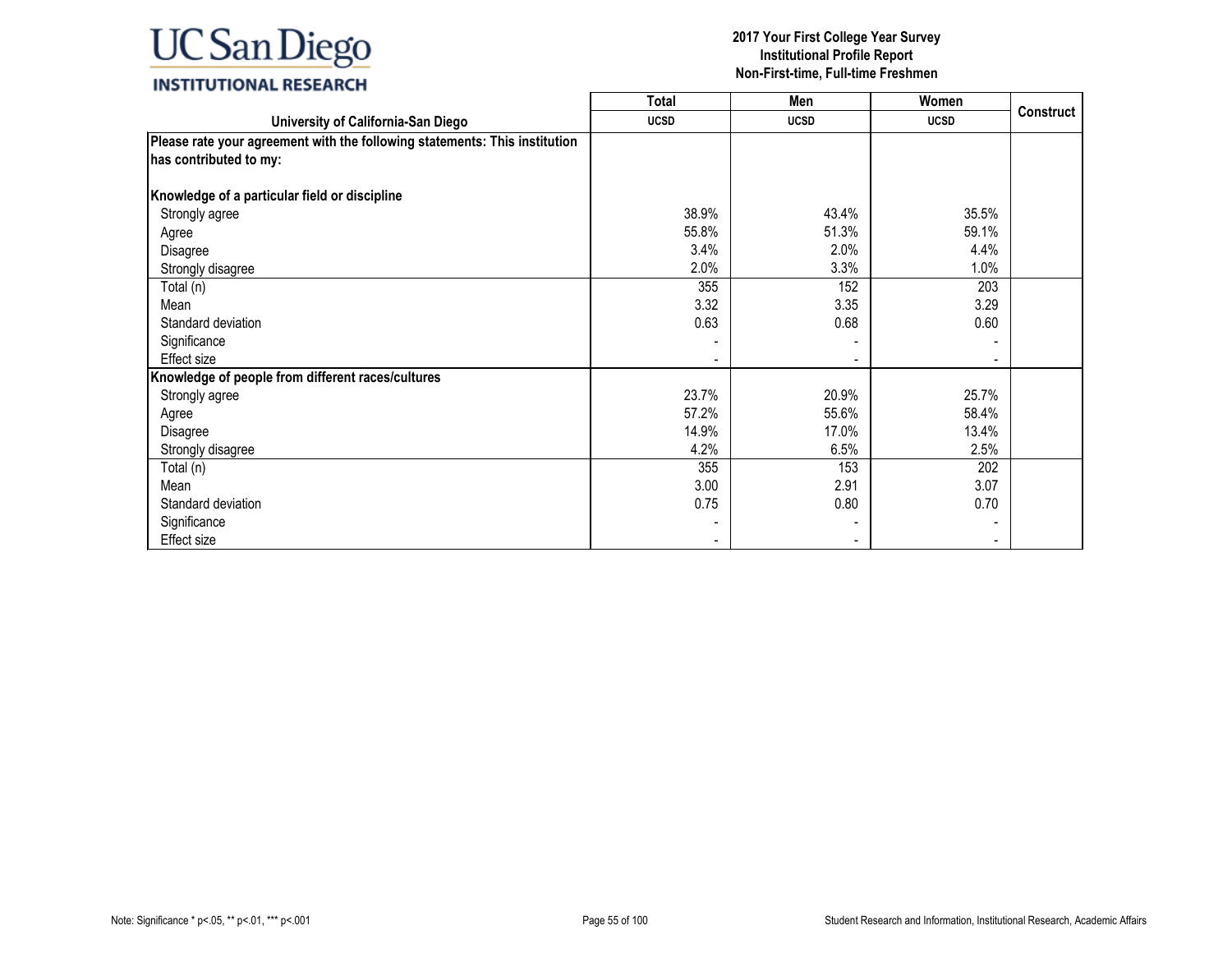### **INSTITUTIONAL RESEARCH**

|                                                                            | <b>Total</b> | Men            | Women       |                  |
|----------------------------------------------------------------------------|--------------|----------------|-------------|------------------|
| University of California-San Diego                                         | <b>UCSD</b>  | <b>UCSD</b>    | <b>UCSD</b> | <b>Construct</b> |
| Please rate your agreement with the following statements: This institution |              |                |             |                  |
| has contributed to my:                                                     |              |                |             |                  |
|                                                                            |              |                |             |                  |
| Understanding of the problems facing your community                        |              |                |             |                  |
| Strongly agree                                                             | 18.0%        | 20.3%          | 16.3%       |                  |
| Agree                                                                      | 51.1%        | 44.4%          | 56.2%       |                  |
| Disagree                                                                   | 25.6%        | 27.5%          | 24.1%       | Civic            |
| Strongly disagree                                                          | 5.3%         | 7.8%           | 3.4%        | Awareness        |
| Total (n)                                                                  | 356          | 153            | 203         |                  |
| Mean                                                                       | 2.82         | 2.77           | 2.85        |                  |
| Standard deviation                                                         | 0.79         | 0.86           | 0.72        |                  |
| Significance                                                               |              |                |             |                  |
| <b>Effect size</b>                                                         |              |                |             |                  |
| <b>Understanding of national issues</b>                                    |              |                |             |                  |
| Strongly agree                                                             | 17.7%        | 18.3%          | 17.2%       |                  |
| Agree                                                                      | 48.6%        | 43.8%          | 52.2%       |                  |
| Disagree                                                                   | 27.8%        | 29.4%          | 26.6%       | Civic            |
| Strongly disagree                                                          | 5.9%         | 8.5%           | 3.9%        | Awareness        |
| Total (n)                                                                  | 356          | 153            | 203         |                  |
| Mean                                                                       | 2.78         | 2.72           | 2.83        |                  |
| Standard deviation                                                         | 0.80         | 0.86           | 0.75        |                  |
| Significance                                                               |              |                |             |                  |
| Effect size                                                                |              | $\blacksquare$ |             |                  |
| <b>Understanding of global issues</b>                                      |              |                |             |                  |
| Strongly agree                                                             | 19.0%        | 19.1%          | 18.9%       |                  |
| Agree                                                                      | 45.6%        | 42.8%          | 47.8%       |                  |
| Disagree                                                                   | 28.6%        | 28.9%          | 28.4%       | Civic            |
| Strongly disagree                                                          | 6.8%         | 9.2%           | 5.0%        | Awareness        |
| Total (n)                                                                  | 353          | 152            | 201         |                  |
| Mean                                                                       | 2.77         | 2.72           | 2.81        |                  |
| Standard deviation                                                         | 0.83         | 0.88           | 0.80        |                  |
| Significance                                                               |              |                |             |                  |
| <b>Effect size</b>                                                         |              | $\blacksquare$ |             |                  |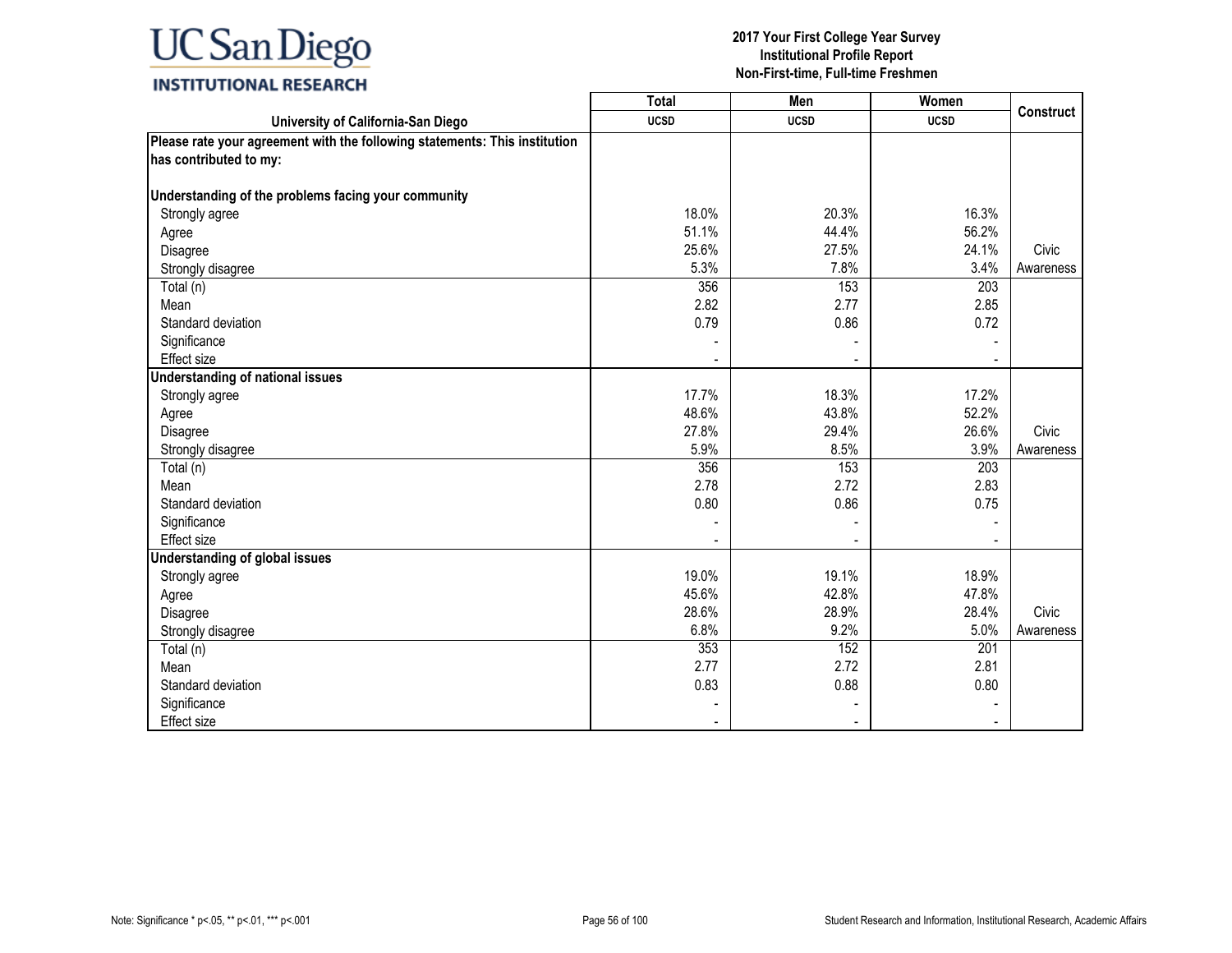## **INSTITUTIONAL RESEARCH**

|                                                                            | <b>Total</b> | Men         | Women       |           |
|----------------------------------------------------------------------------|--------------|-------------|-------------|-----------|
| University of California-San Diego                                         | <b>UCSD</b>  | <b>UCSD</b> | <b>UCSD</b> | Construct |
| Please rate your agreement with the following statements: This institution |              |             |             |           |
| has contributed to my:                                                     |              |             |             |           |
|                                                                            |              |             |             |           |
| Ability to conduct research                                                |              |             |             |           |
| Strongly agree                                                             | 23.3%        | 23.5%       | 23.2%       |           |
| Agree                                                                      | 52.2%        | 53.6%       | 51.2%       |           |
| Disagree                                                                   | 21.3%        | 19.6%       | 22.7%       |           |
| Strongly disagree                                                          | 3.1%         | 3.3%        | 3.0%        |           |
| Total (n)                                                                  | 356          | 153         | 203         |           |
| Mean                                                                       | 2.96         | 2.97        | 2.95        |           |
| Standard deviation                                                         | 0.76         | 0.75        | 0.76        |           |
| Significance                                                               |              |             |             |           |
| Effect size                                                                |              |             |             |           |
| Ability to work as part of a team                                          |              |             |             |           |
| Strongly agree                                                             | 20.8%        | 18.3%       | 22.7%       |           |
| Agree                                                                      | 53.1%        | 56.2%       | 50.7%       |           |
| Disagree                                                                   | 21.9%        | 20.9%       | 22.7%       |           |
| Strongly disagree                                                          | 4.2%         | 4.6%        | 3.9%        |           |
| Total (n)                                                                  | 356          | 153         | 203         |           |
| Mean                                                                       | 2.90         | 2.88        | 2.92        |           |
| Standard deviation                                                         | 0.77         | 0.75        | 0.78        |           |
| Significance                                                               |              |             |             |           |
| Effect size                                                                |              |             |             |           |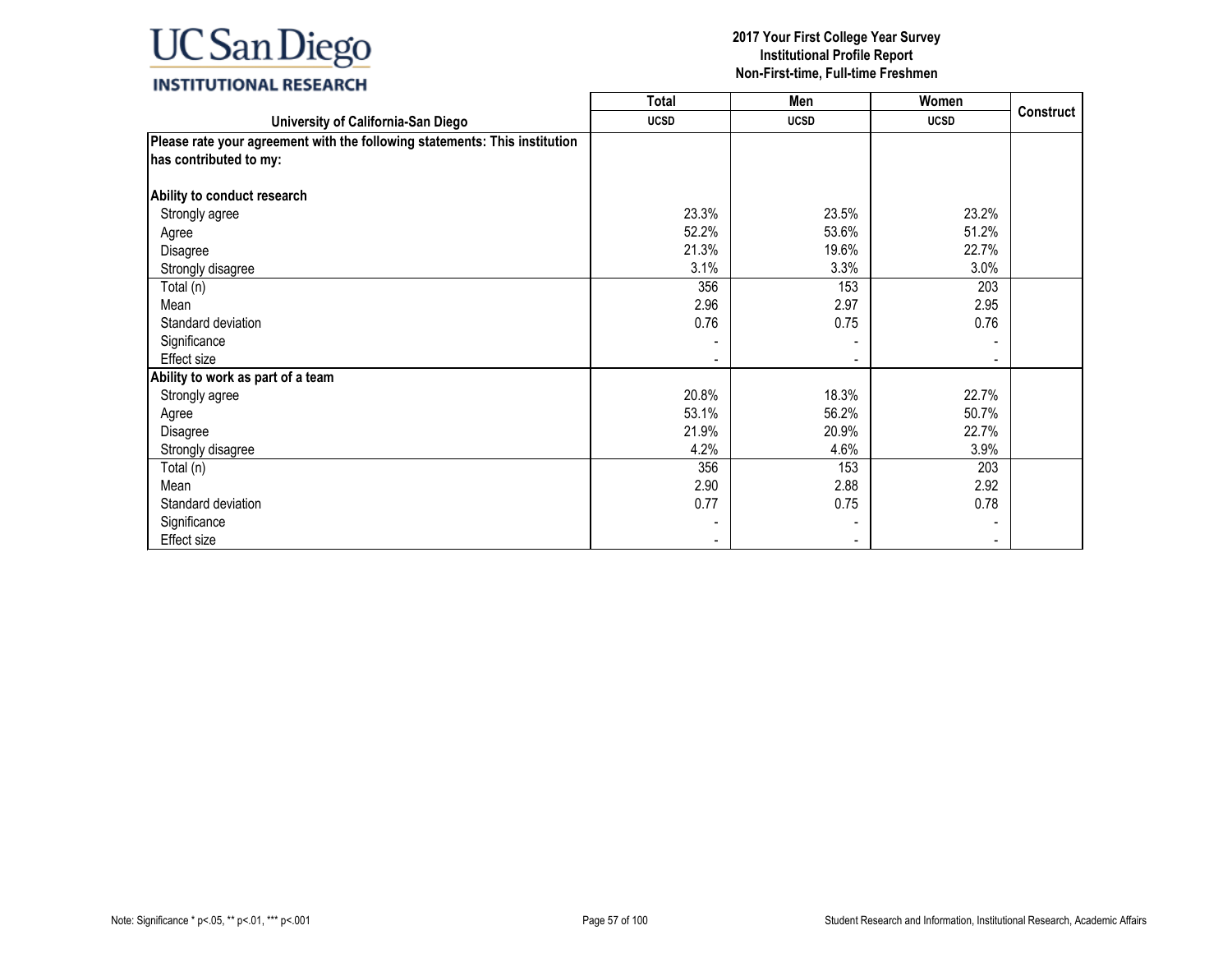## **INSTITUTIONAL RESEARCH**

|                                                                                                      | Total       | Men         | Women       |                  |
|------------------------------------------------------------------------------------------------------|-------------|-------------|-------------|------------------|
| University of California-San Diego                                                                   | <b>UCSD</b> | <b>UCSD</b> | <b>UCSD</b> | <b>Construct</b> |
| Please rate your agreement with the following statements: This institution<br>has contributed to my: |             |             |             |                  |
| Problem-solving skills                                                                               |             |             |             |                  |
| Strongly agree                                                                                       | 26.7%       | 30.1%       | 24.1%       |                  |
| Agree                                                                                                | 59.0%       | 58.8%       | 59.1%       |                  |
| Disagree                                                                                             | 12.6%       | 7.8%        | 16.3%       |                  |
| Strongly disagree                                                                                    | 1.7%        | 3.3%        | 0.5%        |                  |
| Total (n)                                                                                            | 356         | 153         | 203         |                  |
| Mean                                                                                                 | 3.11        | 3.16        | 3.07        |                  |
| Standard deviation                                                                                   | 0.67        | 0.70        | 0.65        |                  |
| Significance                                                                                         |             |             |             |                  |
| <b>Effect size</b>                                                                                   |             |             |             |                  |
| Foreign language ability                                                                             |             |             |             |                  |
| Strongly agree                                                                                       | 7.8%        | 6.5%        | 8.8%        |                  |
| Agree                                                                                                | 28.6%       | 24.8%       | 31.4%       |                  |
| Disagree                                                                                             | 48.2%       | 51.0%       | 46.1%       |                  |
| Strongly disagree                                                                                    | 15.4%       | 17.6%       | 13.7%       |                  |
| Total (n)                                                                                            | 357         | 153         | 204         |                  |
| Mean                                                                                                 | 2.29        | 2.20        | 2.35        |                  |
| Standard deviation                                                                                   | 0.82        | 0.81        | 0.83        |                  |
| Significance                                                                                         |             |             |             |                  |
| Effect size                                                                                          |             |             |             |                  |
| Where did you primarily live while attending college this past year?                                 |             |             |             |                  |
|                                                                                                      |             |             |             |                  |
| On campus special interest housing                                                                   |             |             |             |                  |
| First-year student housing                                                                           | 7.4%        | 6.0%        | 8.5%        |                  |
| Cultural or minority student housing                                                                 | 0.6%        | 0.7%        | 0.5%        |                  |
| Single-sex housing                                                                                   | 0.0%        | 0.0%        | 0.0%        |                  |
| Special academic program housing                                                                     | 1.7%        | 1.3%        | 2.0%        |                  |
| Other special interest housing                                                                       | 0.3%        | 0.7%        | 0.0%        |                  |
| On campus regular college housing                                                                    |             |             |             |                  |
| Residence hall                                                                                       | 5.7%        | 5.3%        | 6.0%        |                  |
| Apartment                                                                                            | 28.7%       | 29.1%       | 28.4%       |                  |
| Fraternity or sorority housing                                                                       | $0.0\%$     | $0.0\%$     | $0.0\%$     |                  |
| Other residential housing                                                                            | 1.4%        | 1.3%        | 1.5%        |                  |
| Off campus                                                                                           |             |             |             |                  |
| At home with family                                                                                  | 19.3%       | 17.9%       | 20.4%       |                  |
| Fraternity or sorority                                                                               | 0.0%        | 0.0%        | 0.0%        |                  |
| Rented apartment or house                                                                            | 33.2%       | 35.8%       | 31.3%       |                  |
| Other                                                                                                | 1.7%        | 2.0%        | 1.5%        |                  |
| Total (n)                                                                                            | 352         | 151         | 201         |                  |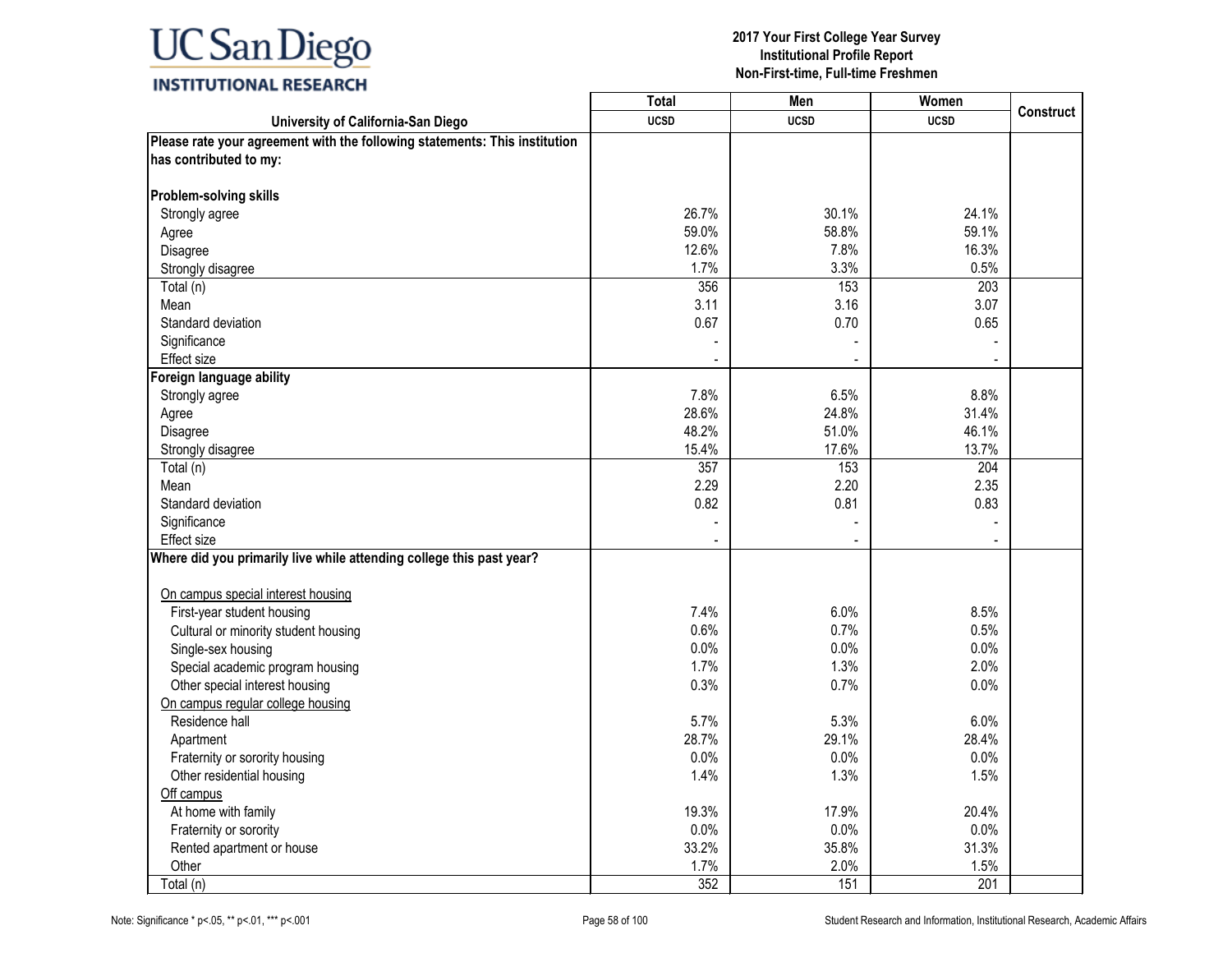|                                                                       | <b>Total</b>             | Men            | Women       |                  |
|-----------------------------------------------------------------------|--------------------------|----------------|-------------|------------------|
| University of California-San Diego                                    | <b>UCSD</b>              | <b>UCSD</b>    | <b>UCSD</b> | <b>Construct</b> |
| Indicate the importance to you personally of each of the following:   |                          |                |             |                  |
|                                                                       |                          |                |             |                  |
| Becoming accomplished in one of the performing arts (acting, dancing, |                          |                |             |                  |
| etc.)                                                                 |                          |                |             |                  |
| Essential                                                             | 6.4%                     | 6.7%           | 6.2%        |                  |
| Very important                                                        | 16.0%                    | 15.4%          | 16.5%       |                  |
| Somewhat important                                                    | 28.0%                    | 30.9%          | 25.8%       |                  |
| Not important                                                         | 49.6%                    | 47.0%          | 51.5%       |                  |
| Total (n)                                                             | 343                      | 149            | 194         |                  |
| Mean                                                                  | 1.79                     | 1.82           | 1.77        |                  |
| Standard deviation                                                    | 0.93                     | 0.93           | 0.94        |                  |
| Significance                                                          |                          |                |             |                  |
| <b>Effect size</b>                                                    |                          |                |             |                  |
| Indicate the importance to you personally of each of the following:   |                          |                |             |                  |
| Becoming an authority in my field                                     |                          |                |             |                  |
| Essential                                                             | 21.1%                    | 24.3%          | 18.6%       |                  |
| Very important                                                        | 37.4%                    | 34.5%          | 39.7%       |                  |
| Somewhat important                                                    | 29.2%                    | 32.4%          | 26.8%       |                  |
| Not important                                                         | 12.3%                    | 8.8%           | 14.9%       |                  |
| Total (n)                                                             | 342                      | 148            | 194         |                  |
| Mean                                                                  | 2.67                     | 2.74           | 2.62        |                  |
| Standard deviation                                                    | 0.94                     | 0.93           | 0.95        |                  |
| Significance                                                          |                          |                |             |                  |
| Effect size                                                           |                          |                |             |                  |
| Indicate the importance to you personally of each of the following:   |                          |                |             |                  |
| Integrating spirtuality into my life                                  |                          |                |             |                  |
| Essential                                                             | 14.0%                    | 10.9%          | 16.4%       |                  |
| Very important                                                        | 19.9%                    | 14.3%          | 24.1%       |                  |
| Somewhat important                                                    | 28.7%                    | 29.3%          | 28.2%       |                  |
|                                                                       |                          |                |             |                  |
| Not important                                                         | 37.4%                    | 45.6%          | 31.3%       |                  |
| Total (n)                                                             | 342                      | 147            | 195         |                  |
| Mean                                                                  | 2.11                     | 1.90           | 2.26        |                  |
| Standard deviation                                                    | 1.06                     | 1.02           | 1.07        |                  |
| Significance                                                          |                          |                |             |                  |
| <b>Effect size</b>                                                    | $\overline{\phantom{a}}$ | $\blacksquare$ |             |                  |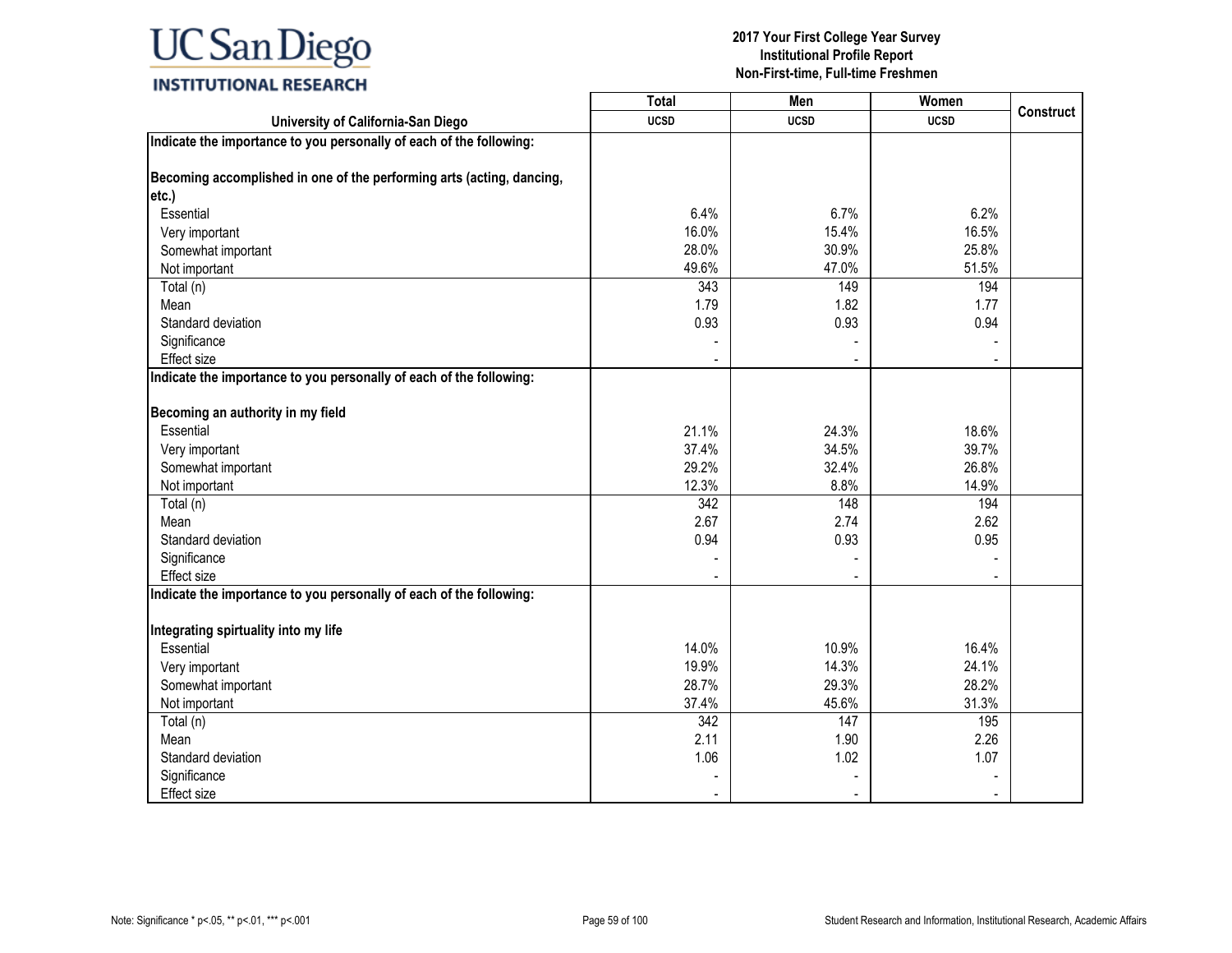|                                                                          | <b>Total</b> | Men         | Women       |                  |
|--------------------------------------------------------------------------|--------------|-------------|-------------|------------------|
| University of California-San Diego                                       | <b>UCSD</b>  | <b>UCSD</b> | <b>UCSD</b> | <b>Construct</b> |
| Indicate the importance to you personally of each of the following:      |              |             |             |                  |
|                                                                          |              |             |             |                  |
| Becoming successful in a business of my own                              |              |             |             |                  |
| Essential                                                                | 14.9%        | 19.5%       | 11.3%       |                  |
| Very important                                                           | 26.8%        | 27.5%       | 26.3%       |                  |
| Somewhat important                                                       | 35.0%        | 33.6%       | 36.1%       |                  |
| Not important                                                            | 23.3%        | 19.5%       | 26.3%       |                  |
| Total (n)                                                                | 343          | 149         | 194         |                  |
| Mean                                                                     | 2.33         | 2.47        | 2.23        |                  |
| Standard deviation                                                       | 0.99         | 1.02        | 0.97        |                  |
| Significance                                                             |              |             |             |                  |
| <b>Effect size</b>                                                       |              |             |             |                  |
| Indicate the importance to you personally of each of the following:      |              |             |             |                  |
|                                                                          |              |             |             |                  |
| Obtaining recognition from my colleagues for contributions to my special |              |             |             |                  |
| field                                                                    |              |             |             |                  |
| Essential                                                                | 18.1%        | 23.5%       | 13.9%       |                  |
| Very important                                                           | 35.0%        | 35.6%       | 34.5%       |                  |
| Somewhat important                                                       | 32.7%        | 28.2%       | 36.1%       |                  |
| Not important                                                            | 14.3%        | 12.8%       | 15.5%       |                  |
| Total (n)                                                                | 343          | 149         | 194         |                  |
| Mean                                                                     | 2.57         | 2.70        | 2.47        |                  |
| Standard deviation                                                       | 0.95         | 0.97        | 0.92        |                  |
| Significance                                                             |              |             |             |                  |
| <b>Effect size</b>                                                       |              |             |             |                  |
| Influencing the political structure                                      |              |             |             |                  |
| Essential                                                                | 12.9%        | 11.6%       | 13.9%       |                  |
| Very important                                                           | 20.2%        | 17.0%       | 22.7%       |                  |
| Somewhat important                                                       | 31.4%        | 35.4%       | 28.4%       |                  |
| Not important                                                            | 35.5%        | 36.1%       | 35.1%       |                  |
| Total (n)                                                                | 341          | 147         | 194         |                  |
| Mean                                                                     | 2.11         | 2.04        | 2.15        |                  |
| Standard deviation                                                       | 1.03         | 1.00        | 1.06        |                  |
| Significance                                                             |              |             |             |                  |
| <b>Effect size</b>                                                       |              |             |             |                  |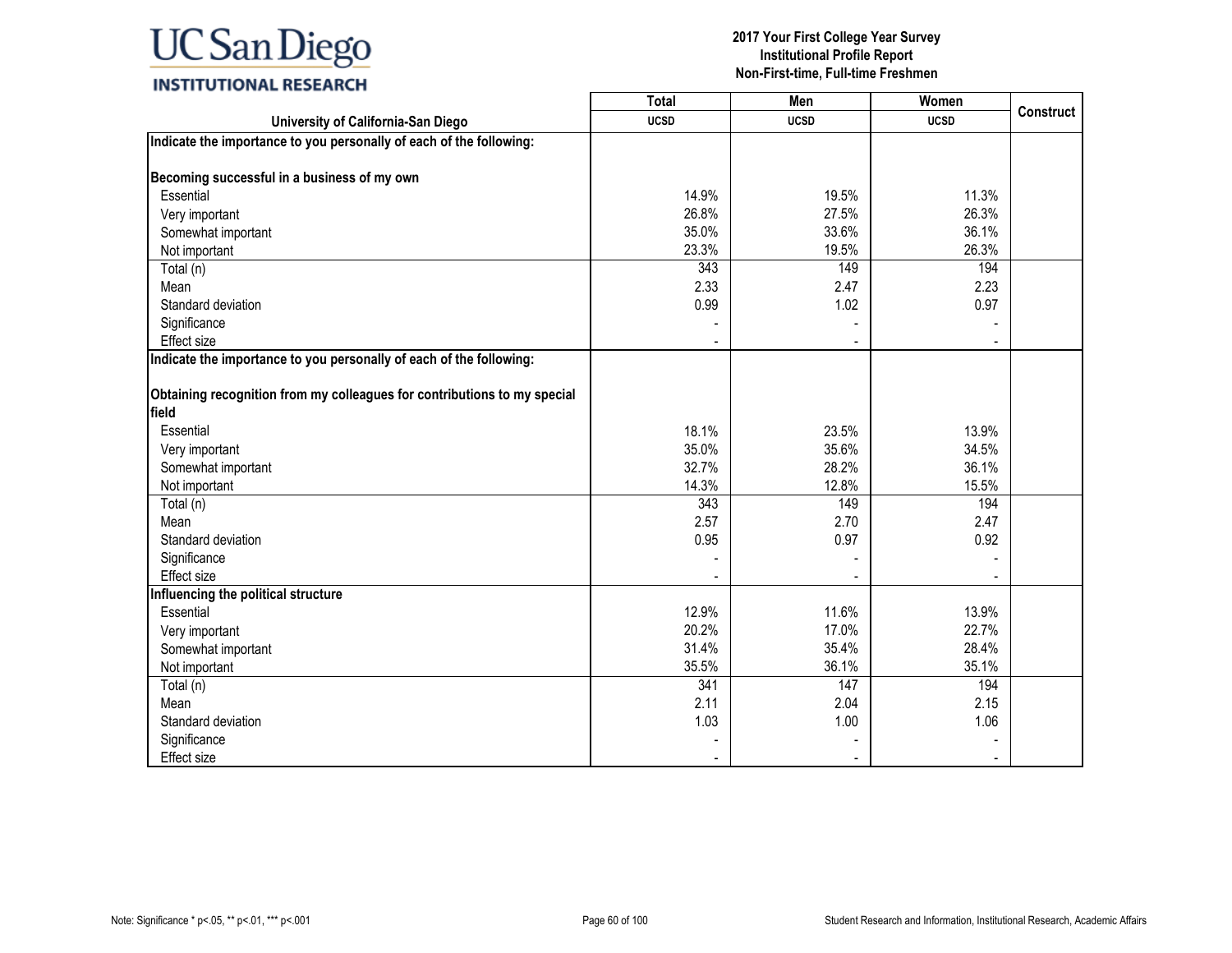

### **INSTITUTIONAL RESEARCH**

|                                                                     | <b>Total</b> | Men         | Women       | <b>Construct</b> |
|---------------------------------------------------------------------|--------------|-------------|-------------|------------------|
| University of California-San Diego                                  | <b>UCSD</b>  | <b>UCSD</b> | <b>UCSD</b> |                  |
| Influencing social values                                           |              |             |             |                  |
| Essential                                                           | 22.9%        | 20.1%       | 25.0%       |                  |
| Very important                                                      | 30.2%        | 26.8%       | 32.8%       |                  |
| Somewhat important                                                  | 33.1%        | 33.6%       | 32.8%       | Social           |
| Not important                                                       | 13.8%        | 19.5%       | 9.4%        | Agency           |
| Total (n)                                                           | 341          | 149         | 192         |                  |
| Mean                                                                | 2.62         | 2.48        | 2.73        |                  |
| Standard deviation                                                  | 0.99         | 1.02        | 0.94        | Civic            |
| Significance                                                        |              |             |             | Engage-          |
| <b>Effect size</b>                                                  |              |             |             | ment             |
| Indicate the importance to you personally of each of the following: |              |             |             |                  |
| Raising a family                                                    |              |             |             |                  |
| Essential                                                           | 33.2%        | 35.6%       | 31.4%       |                  |
| Very important                                                      | 25.9%        | 26.8%       | 25.3%       |                  |
| Somewhat important                                                  | 23.0%        | 22.8%       | 23.2%       |                  |
| Not important                                                       | 17.8%        | 14.8%       | 20.1%       |                  |
| Total (n)                                                           | 343          | 149         | 194         |                  |
| Mean                                                                | 2.75         | 2.83        | 2.68        |                  |
| Standard deviation                                                  | 1.10         | 1.07        | 1.12        |                  |
| Significance                                                        |              |             |             |                  |
| Effect size                                                         |              |             |             |                  |
| Being very well off financially                                     |              |             |             |                  |
| Essential                                                           | 42.9%        | 47.3%       | 39.5%       |                  |
| Very important                                                      | 36.7%        | 35.8%       | 37.4%       |                  |
| Somewhat important                                                  | 18.4%        | 13.5%       | 22.1%       |                  |
| Not important                                                       | 2.0%         | 3.4%        | 1.0%        |                  |
| Total (n)                                                           | 343          | 148         | 195         |                  |
| Mean                                                                | 3.20         | 3.27        | 3.15        |                  |
| Standard deviation                                                  | 0.81         | 0.82        | 0.80        |                  |
| Significance                                                        |              |             |             |                  |
| Effect size                                                         |              |             |             |                  |
| Helping others who are in difficulty                                |              |             |             |                  |
| Essential                                                           | 37.2%        | 33.6%       | 40.0%       |                  |
| Very important                                                      | 41.6%        | 38.9%       | 43.6%       |                  |
| Somewhat important                                                  | 19.8%        | 24.2%       | 16.4%       | Social           |
| Not important                                                       | 1.5%         | 3.4%        | 0.0%        | Agency           |
| Total (n)                                                           | 344          | 149         | 195         |                  |
| Mean                                                                | 3.15         | 3.03        | 3.24        |                  |
| Standard deviation                                                  | 0.78         | 0.85        | 0.71        |                  |
| Significance                                                        |              |             |             |                  |
| Effect size                                                         |              |             |             |                  |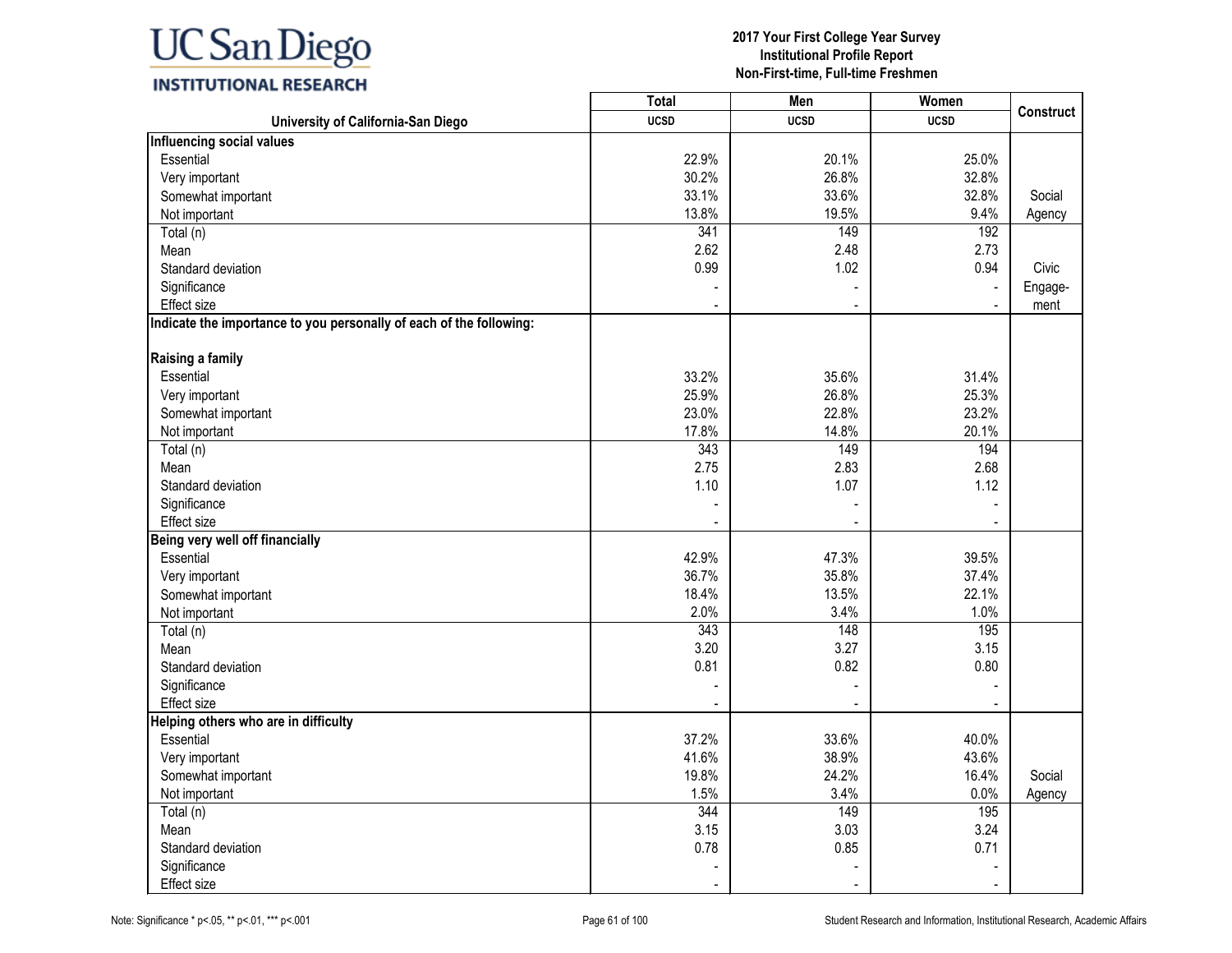|                                                                     | <b>Total</b> | Men         | Women       | <b>Construct</b> |
|---------------------------------------------------------------------|--------------|-------------|-------------|------------------|
| University of California-San Diego                                  | <b>UCSD</b>  | <b>UCSD</b> | <b>UCSD</b> |                  |
| Indicate the importance to you personally of each of the following: |              |             |             |                  |
|                                                                     |              |             |             |                  |
| Making a theoretical contribution to science                        |              |             |             |                  |
| Essential                                                           | 14.3%        | 12.1%       | 16.0%       |                  |
| Very important                                                      | 28.0%        | 29.5%       | 26.8%       |                  |
| Somewhat important                                                  | 28.0%        | 29.5%       | 26.8%       |                  |
| Not important                                                       | 29.7%        | 28.9%       | 30.4%       |                  |
| Total (n)                                                           | 343          | 149         | 194         |                  |
| Mean                                                                | 2.27         | 2.25        | 2.28        |                  |
| Standard deviation                                                  | 1.04         | 1.01        | 1.07        |                  |
| Significance                                                        |              |             |             |                  |
| Effect size                                                         |              |             |             |                  |
| Writing original works (poems, novels, etc.)                        |              |             |             |                  |
| Essential                                                           | 7.3%         | 6.0%        | 8.2%        |                  |
| Very important                                                      | 12.2%        | 12.1%       | 12.3%       |                  |
| Somewhat important                                                  | 32.8%        | 35.6%       | 30.8%       |                  |
| Not important                                                       | 47.7%        | 46.3%       | 48.7%       |                  |
| Total (n)                                                           | 344          | 149         | 195         |                  |
| Mean                                                                | 1.79         | 1.78        | 1.80        |                  |
| Standard deviation                                                  | 0.92         | 0.88        | 0.95        |                  |
| Significance                                                        |              |             |             |                  |
| <b>Effect size</b>                                                  |              |             |             |                  |
| Creating artistic works (painting, sculpture, etc.)                 |              |             |             |                  |
| Essential                                                           | 7.8%         | 5.4%        | 9.7%        |                  |
| Very important                                                      | 13.7%        | 11.4%       | 15.4%       |                  |
| Somewhat important                                                  | 29.1%        | 33.6%       | 25.6%       |                  |
| Not important                                                       | 49.4%        | 49.7%       | 49.2%       |                  |
| Total (n)                                                           | 344          | 149         | 195         |                  |
| Mean                                                                | 1.80         | 1.72        | 1.86        |                  |
| Standard deviation                                                  | 0.95         | 0.87        | 1.01        |                  |
| Significance                                                        |              |             |             |                  |
| Effect size                                                         |              |             |             |                  |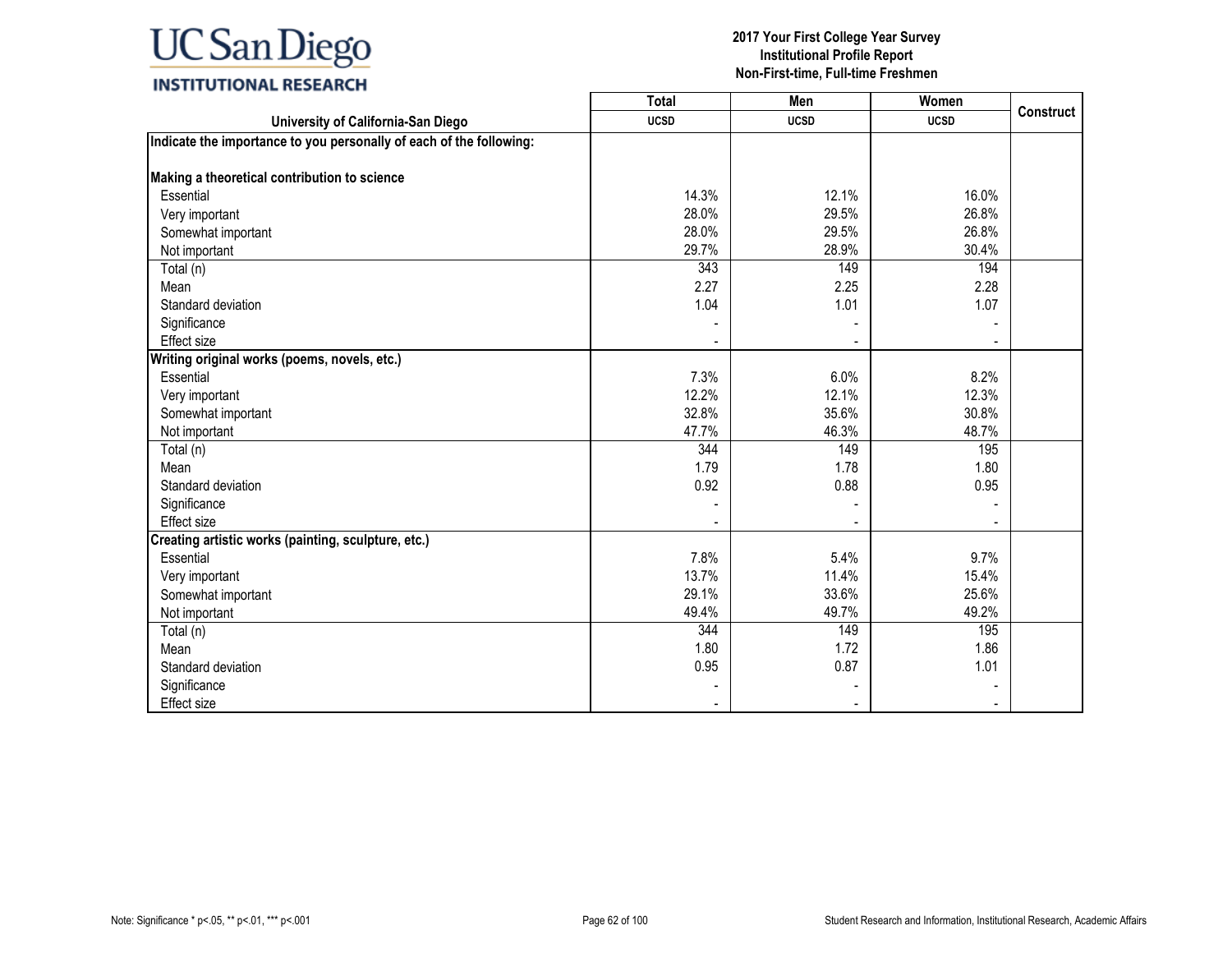|                                                                     | <b>Total</b> | Men         | Women       | <b>Construct</b> |
|---------------------------------------------------------------------|--------------|-------------|-------------|------------------|
| University of California-San Diego                                  | <b>UCSD</b>  | <b>UCSD</b> | <b>UCSD</b> |                  |
| Indicate the importance to you personally of each of the following: |              |             |             |                  |
|                                                                     |              |             |             |                  |
| Developing a meaningful philosophy of life                          |              |             |             |                  |
| Essential                                                           | 23.3%        | 26.8%       | 20.5%       |                  |
| Very important                                                      | 27.6%        | 24.2%       | 30.3%       |                  |
| Somewhat important                                                  | 31.4%        | 31.5%       | 31.3%       |                  |
| Not important                                                       | 17.7%        | 17.4%       | 17.9%       |                  |
| Total (n)                                                           | 344          | 149         | 195         |                  |
| Mean                                                                | 2.56         | 2.60        | 2.53        |                  |
| Standard deviation                                                  | 1.03         | 1.06        | 1.01        |                  |
| Significance                                                        |              |             |             |                  |
| Effect size                                                         |              |             |             |                  |
| Participating in a community action program                         |              |             |             |                  |
| Essential                                                           | 12.8%        | 10.1%       | 14.9%       |                  |
| Very important                                                      | 27.3%        | 20.8%       | 32.3%       |                  |
| Somewhat important                                                  | 37.2%        | 38.3%       | 36.4%       | Social           |
| Not important                                                       | 22.7%        | 30.9%       | 16.4%       | Agency           |
| Total (n)                                                           | 344          | 149         | 195         |                  |
| Mean                                                                | 2.30         | 2.10        | 2.46        |                  |
| Standard deviation                                                  | 0.96         | 0.96        | 0.94        |                  |
| Significance                                                        |              |             |             |                  |
| <b>Effect size</b>                                                  |              |             |             |                  |
| Helping to promote racial understanding                             |              |             |             |                  |
| Essential                                                           | 18.7%        | 16.1%       | 20.6%       |                  |
| Very important                                                      | 36.2%        | 32.2%       | 39.2%       |                  |
| Somewhat important                                                  | 32.4%        | 34.2%       | 30.9%       | Social           |
| Not important                                                       | 12.8%        | 17.4%       | 9.3%        | Agency           |
| Total (n)                                                           | 343          | 149         | 194         |                  |
| Mean                                                                | 2.61         | 2.47        | 2.71        |                  |
| Standard deviation                                                  | 0.93         | 0.96        | 0.90        |                  |
| Significance                                                        |              |             |             |                  |
| Effect size                                                         |              |             |             |                  |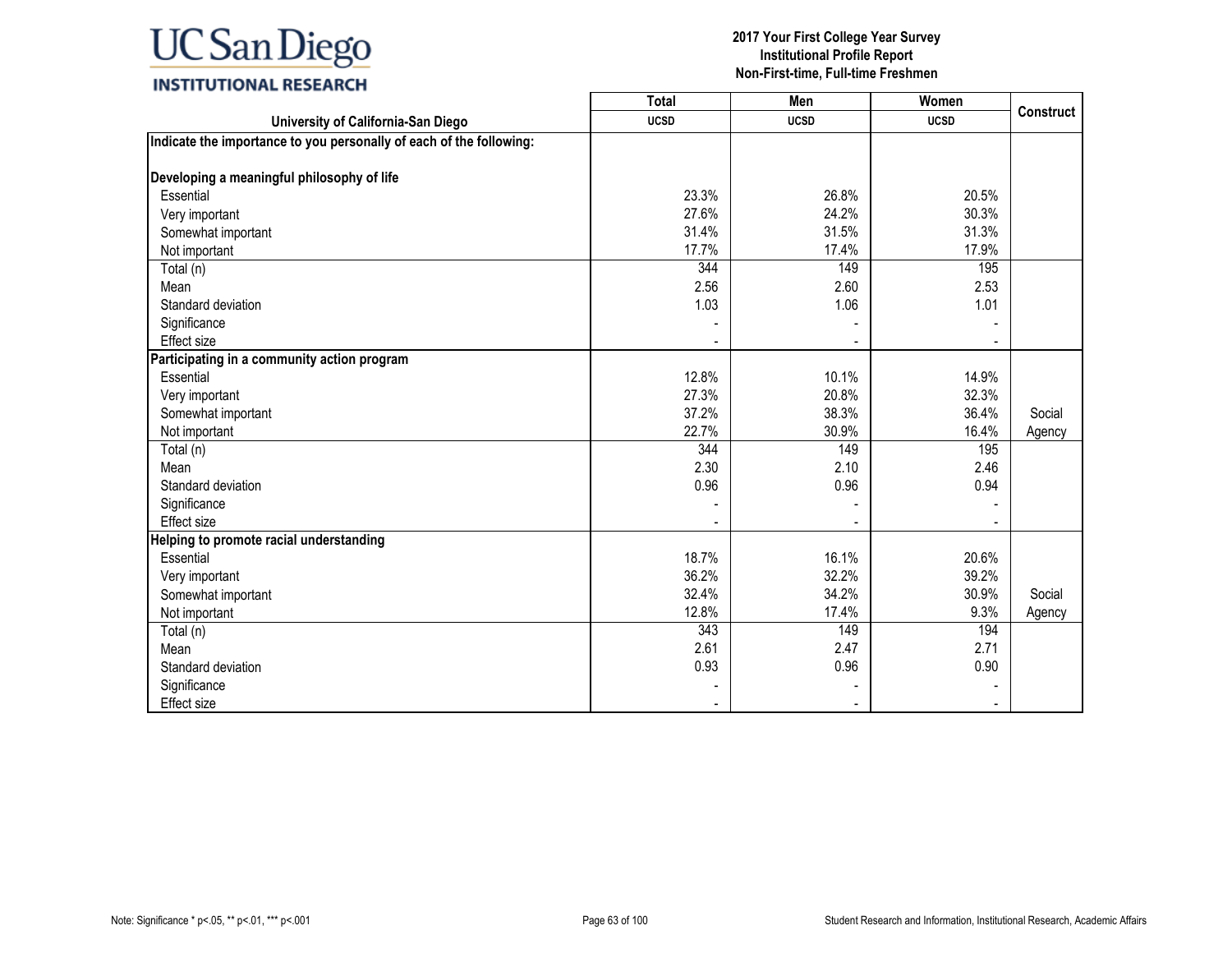|                                                                     | <b>Total</b> | Men            | Women       |                  |
|---------------------------------------------------------------------|--------------|----------------|-------------|------------------|
| University of California-San Diego                                  | <b>UCSD</b>  | <b>UCSD</b>    | <b>UCSD</b> | <b>Construct</b> |
| Indicate the importance to you personally of each of the following: |              |                |             |                  |
|                                                                     |              |                |             |                  |
| Keeping up to date with political affairs                           |              |                |             |                  |
| Essential                                                           | 16.6%        | 17.6%          | 15.9%       |                  |
| Very important                                                      | 30.9%        | 26.4%          | 34.4%       |                  |
| Somewhat important                                                  | 36.4%        | 41.2%          | 32.8%       | Social           |
| Not important                                                       | 16.0%        | 14.9%          | 16.9%       | Agency           |
| Total (n)                                                           | 343          | 148            | 195         |                  |
| Mean                                                                | 2.48         | 2.47           | 2.49        |                  |
| Standard deviation                                                  | 0.95         | 0.95           | 0.95        | Civic            |
| Significance                                                        |              |                |             | Engage-          |
| <b>Effect size</b>                                                  |              |                |             | ment             |
| <b>Becoming a community leader</b>                                  |              |                |             |                  |
| Essential                                                           | 14.6%        | 14.2%          | 14.9%       |                  |
| Very important                                                      | 25.1%        | 22.3%          | 27.2%       |                  |
| Somewhat important                                                  | 39.1%        | 38.5%          | 39.5%       | Social           |
| Not important                                                       | 21.3%        | 25.0%          | 18.5%       | Agency           |
| Total (n)                                                           | 343          | 148            | 195         |                  |
| Mean                                                                | 2.33         | 2.26           | 2.38        |                  |
| Standard deviation                                                  | 0.97         | 0.99           | 0.95        |                  |
| Significance                                                        |              |                |             |                  |
| <b>Effect size</b>                                                  |              |                |             |                  |
| Improving my understanding of other countries and cultures          |              |                |             |                  |
| Essential                                                           | 27.7%        | 20.9%          | 32.8%       |                  |
| Very important                                                      | 42.3%        | 37.8%          | 45.6%       |                  |
| Somewhat important                                                  | 23.3%        | 30.4%          | 17.9%       |                  |
| Not important                                                       | 6.7%         | 10.8%          | 3.6%        |                  |
| Total (n)                                                           | 343          | 148            | 195         |                  |
| Mean                                                                | 2.91         | 2.69           | 3.08        |                  |
| Standard deviation                                                  | 0.88         | 0.92           | 0.81        |                  |
| Significance                                                        |              |                |             |                  |
| <b>Effect size</b>                                                  |              |                |             |                  |
| Becoming involved in programs to clean up the environment           |              |                |             |                  |
| Essential                                                           | 22.4%        | 16.9%          | 26.7%       |                  |
| Very important                                                      | 30.3%        | 23.6%          | 35.4%       |                  |
| Somewhat important                                                  | 37.9%        | 44.6%          | 32.8%       |                  |
| Not important                                                       | 9.3%         | 14.9%          | 5.1%        |                  |
| Total (n)                                                           | 343          | 148            | 195         |                  |
| Mean                                                                | 2.66         | 2.43           | 2.84        |                  |
| Standard deviation                                                  | 0.93         | 0.94           | 0.88        |                  |
| Significance                                                        |              |                |             |                  |
| Effect size                                                         |              | $\blacksquare$ |             |                  |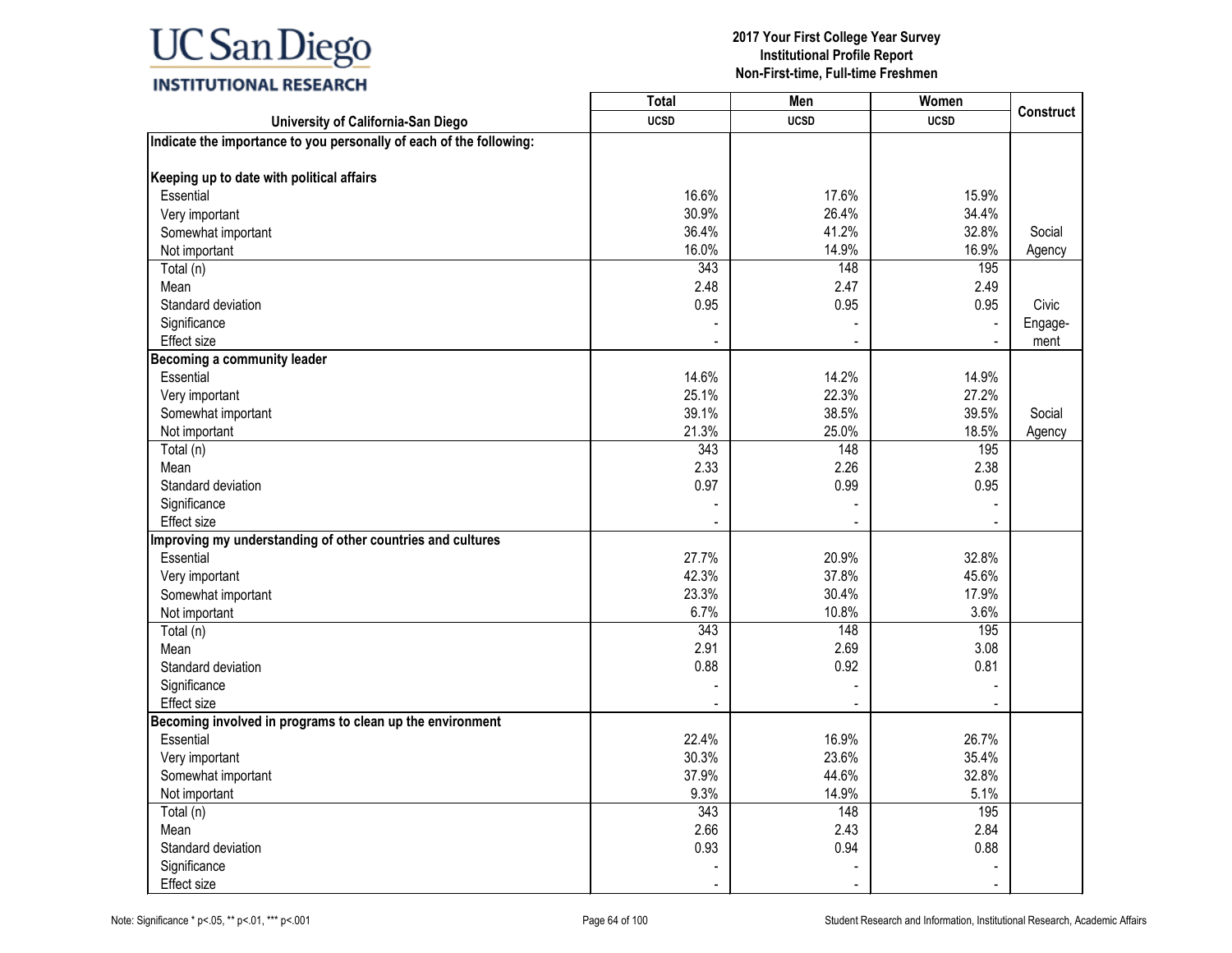### **INSTITUTIONAL RESEARCH**

|                                                                           | <b>Total</b> | Men         | Women       |             |
|---------------------------------------------------------------------------|--------------|-------------|-------------|-------------|
| University of California-San Diego                                        | <b>UCSD</b>  | <b>UCSD</b> | <b>UCSD</b> | Construct   |
| To what extent have you experienced the following with students from a    |              |             |             |             |
| racial/ethnic group other than your own?                                  |              |             |             |             |
|                                                                           |              |             |             |             |
| Dined or shared a meal                                                    |              |             |             |             |
| Very often                                                                | 28.5%        | 28.5%       | 28.5%       |             |
| Often                                                                     | 28.5%        | 25.2%       | 31.0%       | Positive    |
| Sometimes                                                                 | 19.7%        | 19.2%       | 20.0%       | Cross-      |
| Seldom                                                                    | 12.3%        | 12.6%       | 12.0%       | Racial      |
| Never                                                                     | 11.1%        | 14.6%       | 8.5%        | Interaction |
| Total (n)                                                                 | 351          | 151         | 200         |             |
| Mean                                                                      | 3.51         | 3.40        | 3.59        |             |
| Standard deviation                                                        | 1.32         | 1.40        | 1.25        |             |
| Significance                                                              |              |             |             |             |
| <b>Effect size</b>                                                        |              |             |             |             |
| Had meaningful and honest discussions about race/ethnic relations outside |              |             |             |             |
| of class                                                                  |              |             |             |             |
| Very often                                                                | 17.7%        | 13.9%       | 20.5%       |             |
| Often                                                                     | 25.1%        | 24.5%       | 25.5%       | Positive    |
| Sometimes                                                                 | 21.7%        | 23.2%       | 20.5%       | Cross-      |
| Seldom                                                                    | 17.4%        | 16.6%       | 18.0%       | Racial      |
| Never                                                                     | 18.2%        | 21.9%       | 15.5%       | Interaction |
| Total (n)                                                                 | 351          | 151         | 200         |             |
| Mean                                                                      | 3.07         | 2.92        | 3.18        |             |
| Standard deviation                                                        | 1.36         | 1.36        | 1.36        |             |
| Significance                                                              |              |             |             |             |
| <b>Effect size</b>                                                        |              |             |             |             |
| Had guarded, cautious interactions                                        | 4.8%         | 4.0%        | 5.5%        |             |
| Often                                                                     | 13.7%        | 12.6%       | 14.5%       | Negative    |
| Sometimes                                                                 | 23.6%        | 26.5%       | 21.5%       | Cross-      |
| Seldom                                                                    | 23.9%        | 27.2%       | 21.5%       | Racial      |
| Never                                                                     | 33.9%        | 29.8%       | 37.0%       | Interaction |
| Total (n)                                                                 | 351          | 151         | 200         |             |
| Mean                                                                      | 2.32         | 2.34        | 2.30        |             |
| Standard deviation                                                        | 1.21         | 1.15        | 1.26        |             |
| Significance                                                              |              |             |             |             |
| <b>Effect size</b>                                                        |              |             |             |             |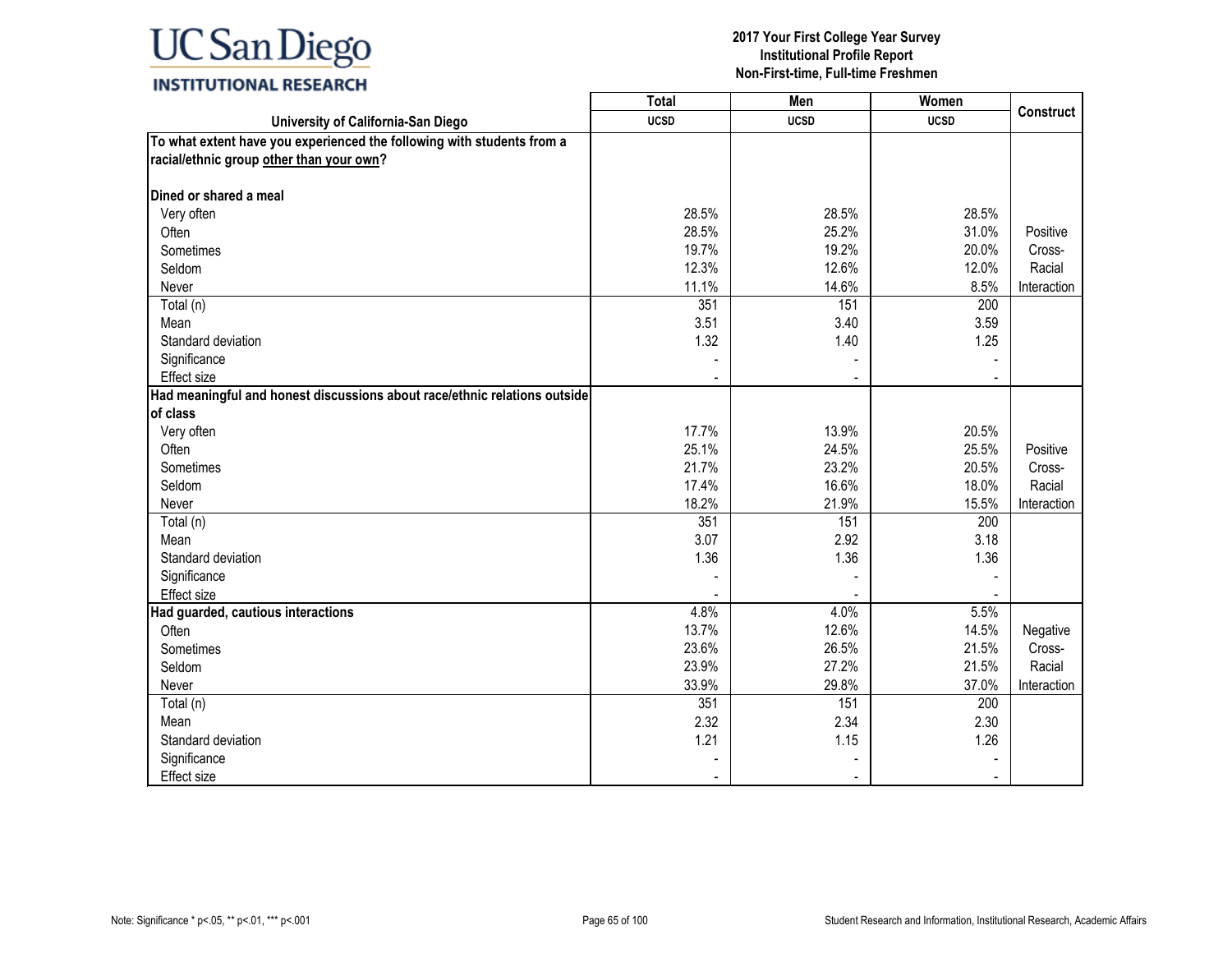### **INSTITUTIONAL RESEARCH**

|                                                                        | <b>Total</b> | Men         | Women       |                  |
|------------------------------------------------------------------------|--------------|-------------|-------------|------------------|
| University of California-San Diego                                     | <b>UCSD</b>  | <b>UCSD</b> | <b>UCSD</b> | <b>Construct</b> |
| To what extent have you experienced the following with students from a |              |             |             |                  |
| racial/ethnic group other than your own?                               |              |             |             |                  |
|                                                                        |              |             |             |                  |
| Shared personal feelings and problems                                  |              |             |             |                  |
| Very often                                                             | 16.6%        | 12.7%       | 19.6%       |                  |
| Often                                                                  | 24.1%        | 24.0%       | 24.1%       | Positive         |
| Sometimes                                                              | 31.2%        | 31.3%       | 31.2%       | Cross-           |
| Seldom                                                                 | 14.0%        | 16.7%       | 12.1%       | Racial           |
| Never                                                                  | 14.0%        | 15.3%       | 13.1%       | Interaction      |
| Total (n)                                                              | 349          | 150         | 199         |                  |
| Mean                                                                   | 3.15         | 3.02        | 3.25        |                  |
| Standard deviation                                                     | 1.26         | 1.24        | 1.27        |                  |
| Significance                                                           |              |             |             |                  |
| Effect size                                                            |              |             |             |                  |
| Had tense, somewhat hostile interactions                               |              |             |             |                  |
| Very often                                                             | 2.3%         | 0.7%        | 3.5%        |                  |
| Often                                                                  | 5.4%         | 3.3%        | 7.0%        | Negative         |
| Sometimes                                                              | 11.1%        | 12.6%       | 10.0%       | Cross-           |
| Seldom                                                                 | 23.9%        | 25.2%       | 23.0%       | Racial           |
| Never                                                                  | 57.3%        | 58.3%       | 56.5%       | Interaction      |
| Total (n)                                                              | 351          | 151         | 200         |                  |
| Mean                                                                   | 1.72         | 1.63        | 1.78        |                  |
| Standard deviation                                                     | 1.01         | 0.88        | 1.10        |                  |
| Significance                                                           |              |             |             |                  |
| <b>Effect size</b>                                                     |              |             |             |                  |
| Had intellectual discussions outside of class                          |              |             |             |                  |
| Very often                                                             | 22.5%        | 19.9%       | 24.5%       |                  |
| Often                                                                  | 28.2%        | 29.1%       | 27.5%       | Positive         |
| Sometimes                                                              | 26.2%        | 27.2%       | 25.5%       | Cross-           |
| Seldom                                                                 | 12.8%        | 14.6%       | 11.5%       | Racial           |
| Never                                                                  | 10.3%        | 9.3%        | 11.0%       | Interaction      |
| Total (n)                                                              | 351          | 151         | 200         |                  |
| Mean                                                                   | 3.40         | 3.36        | 3.43        |                  |
| Standard deviation                                                     | 1.25         | 1.22        | 1.28        |                  |
| Significance                                                           |              |             |             |                  |
| <b>Effect size</b>                                                     |              |             |             |                  |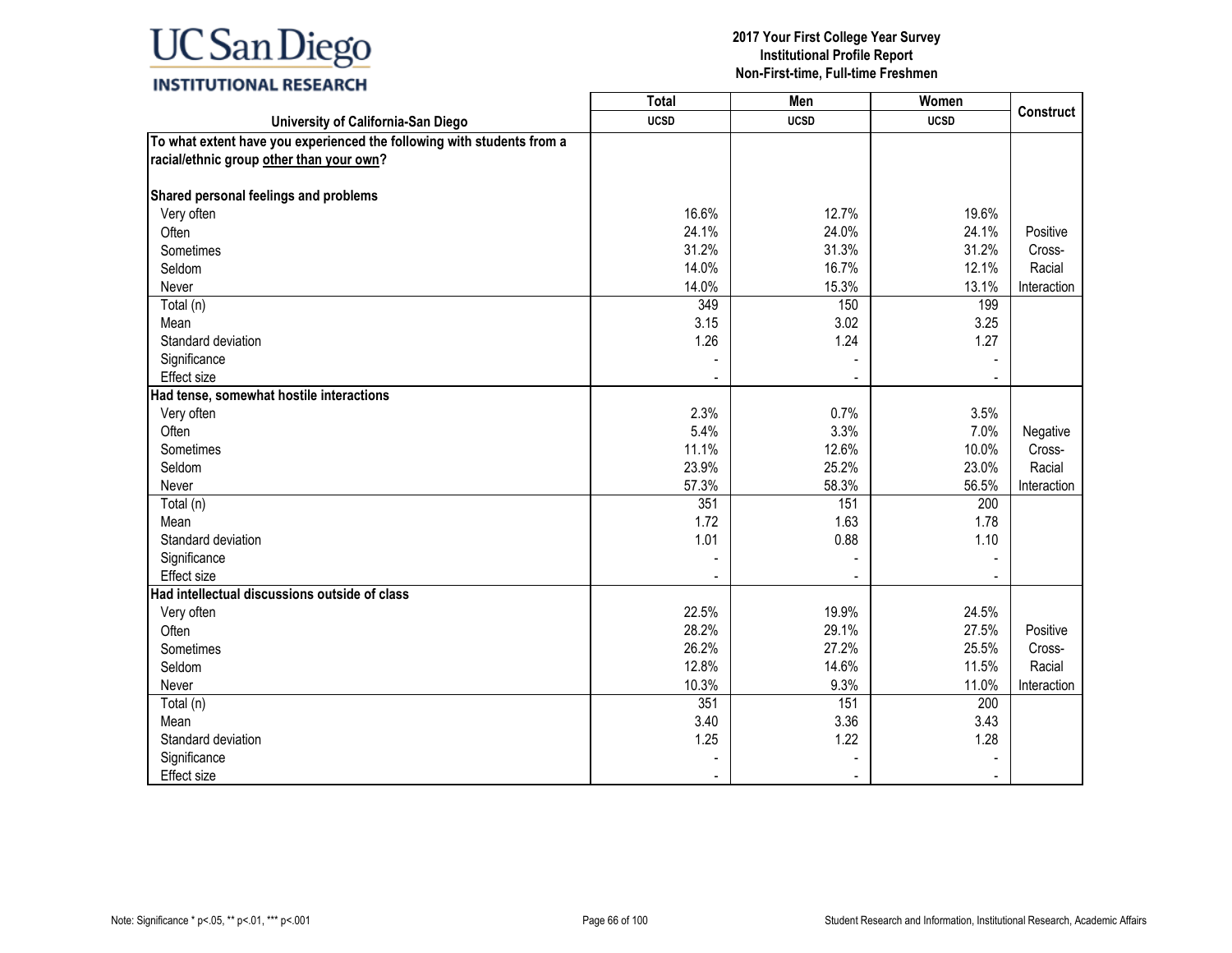### **INSTITUTIONAL RESEARCH**

|                                                                        | <b>Total</b> | Men         | Women       |                  |
|------------------------------------------------------------------------|--------------|-------------|-------------|------------------|
| University of California-San Diego                                     | <b>UCSD</b>  | <b>UCSD</b> | <b>UCSD</b> | <b>Construct</b> |
| To what extent have you experienced the following with students from a |              |             |             |                  |
| racial/ethnic group other than your own?                               |              |             |             |                  |
|                                                                        |              |             |             |                  |
| Felt insulted or threatened because of your race/ethnicity             |              |             |             |                  |
| Very often                                                             | 3.4%         | 1.3%        | 5.0%        |                  |
| Often                                                                  | 5.1%         | 6.0%        | 4.5%        | Negative         |
| Sometimes                                                              | 10.8%        | 10.6%       | 11.0%       | Cross-           |
| Seldom                                                                 | 16.5%        | 13.9%       | 18.5%       | Racial           |
| Never                                                                  | 64.1%        | 68.2%       | 61.0%       | Interaction      |
| Total (n)                                                              | 351          | 151         | 200         |                  |
| Mean                                                                   | 1.67         | 1.58        | 1.74        |                  |
| Standard deviation                                                     | 1.08         | 0.99        | 1.14        |                  |
| Significance                                                           |              |             |             |                  |
| <b>Effect size</b>                                                     |              |             |             |                  |
| Felt ignored or invisible because of your race/ethnicity               |              |             |             |                  |
| Very often                                                             | 5.7%         | 6.0%        | 5.5%        |                  |
| Often                                                                  | 7.7%         | 6.7%        | 8.5%        | Positive         |
| Sometimes                                                              | 16.0%        | 16.7%       | 15.5%       | Cross-           |
| Seldom                                                                 | 15.4%        | 13.3%       | 17.0%       | Racial           |
| Never                                                                  | 55.1%        | 57.3%       | 53.5%       | Interaction      |
| Total (n)                                                              | 350          | 150         | 200         |                  |
| Mean                                                                   | 1.93         | 1.91        | 1.96        |                  |
| Standard deviation                                                     | 1.24         | 1.24        | 1.24        |                  |
| Significance                                                           |              |             |             |                  |
| <b>Effect size</b>                                                     |              |             |             |                  |
| Studied or prepared for class                                          |              |             |             |                  |
| Very often                                                             | 26.4%        | 21.2%       | 30.3%       |                  |
| Often                                                                  | 29.2%        | 29.1%       | 29.3%       | Positive         |
| Sometimes                                                              | 24.4%        | 28.5%       | 21.2%       | Cross-           |
| Seldom                                                                 | 10.3%        | 11.9%       | 9.1%        | Racial           |
| Never                                                                  | 9.7%         | 9.3%        | 10.1%       | Interaction      |
| Total (n)                                                              | 349          | 151         | 198         |                  |
| Mean                                                                   | 3.52         | 3.41        | 3.61        |                  |
| Standard deviation                                                     | 1.25         | 1.21        | 1.28        |                  |
| Significance                                                           |              |             |             |                  |
| <b>Effect size</b>                                                     |              |             |             |                  |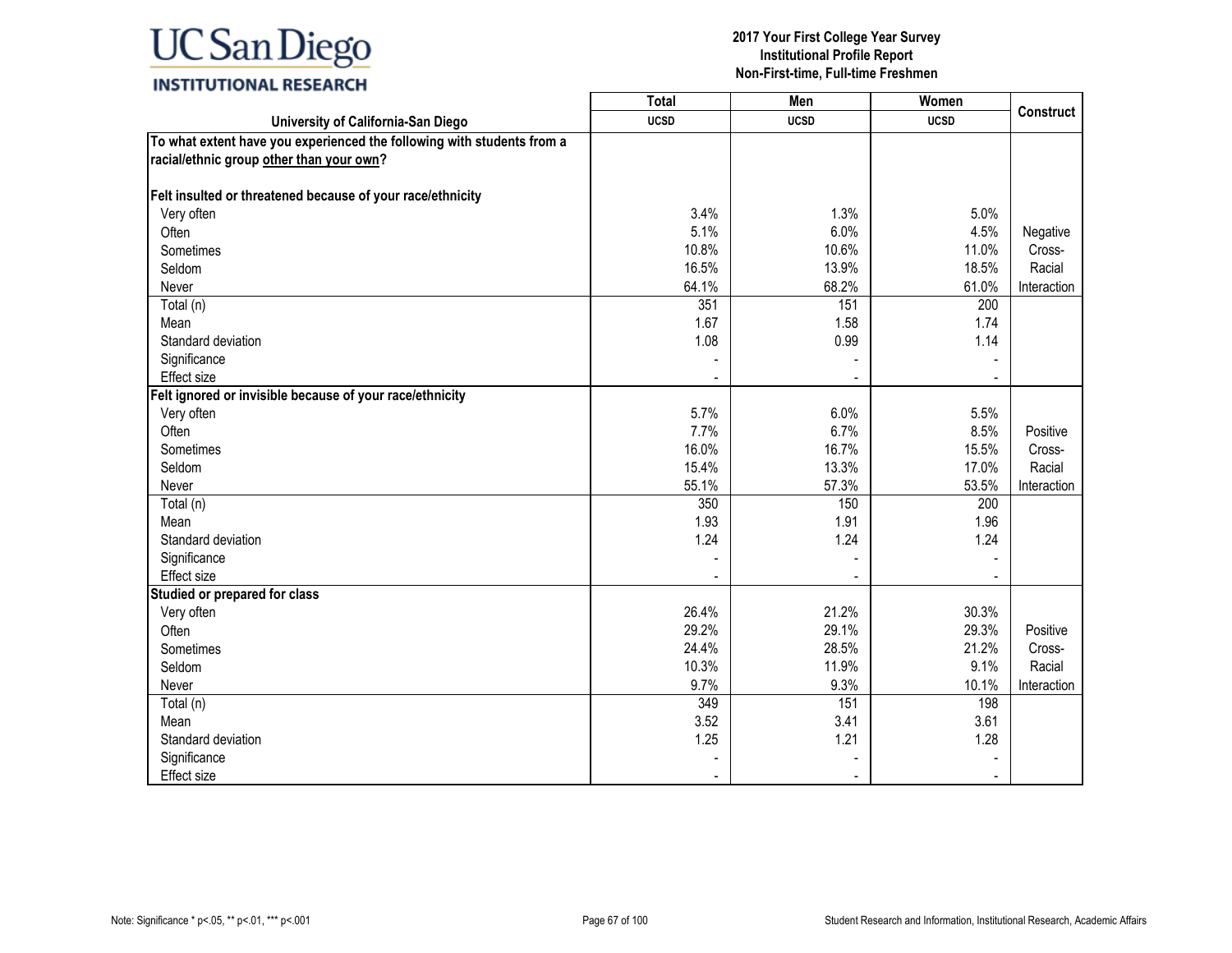

|                                    | <b>Total</b> | Men                      | Women       |                  |
|------------------------------------|--------------|--------------------------|-------------|------------------|
| University of California-San Diego | <b>UCSD</b>  | <b>UCSD</b>              | <b>UCSD</b> | <b>Construct</b> |
| Socialized or partied              |              |                          |             |                  |
| Very often                         | 17.7%        | 13.9%                    | 20.5%       |                  |
| Often                              | 22.5%        | 21.9%                    | 23.0%       | Positive         |
| Sometimes                          | 25.1%        | 26.5%                    | 24.0%       | Cross-           |
| Seldom                             | 18.5%        | 18.5%                    | 18.5%       | Racial           |
| Never                              | 16.2%        | 19.2%                    | 14.0%       | Interaction      |
| Total (n)                          | 351          | 151                      | 200         |                  |
| Mean                               | 3.07         | 2.93                     | 3.18        |                  |
| Standard deviation                 | 1.33         | 1.32                     | 1.33        |                  |
| Significance                       | -            | $\overline{\phantom{a}}$ | -           |                  |
| Effect size                        | -            | -                        | -           |                  |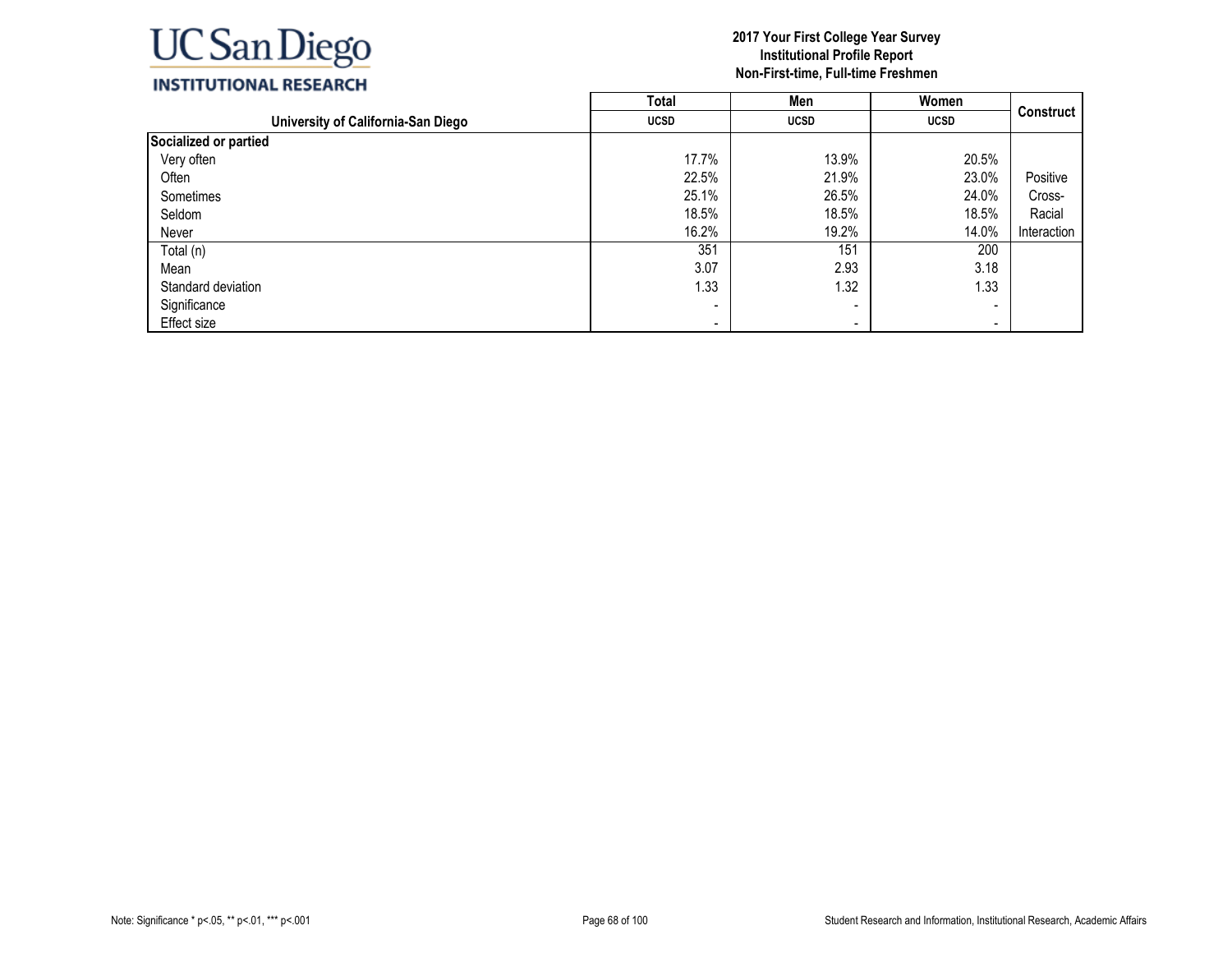## **INSTITUTIONAL RESEARCH**

|                                                                                                                    | <b>Total</b> | Men         | Women       |                  |
|--------------------------------------------------------------------------------------------------------------------|--------------|-------------|-------------|------------------|
| University of California-San Diego                                                                                 | <b>UCSD</b>  | <b>UCSD</b> | <b>UCSD</b> | <b>Construct</b> |
| Since entering this college, how much time have you spent during a typical<br>week doing the following activities? |              |             |             |                  |
| <b>Attending classes/labs</b>                                                                                      |              |             |             |                  |
| Over 20 hrs/wk                                                                                                     | 8.6%         | 8.2%        | 8.9%        |                  |
| 16 to 20 hrs/wk                                                                                                    | 17.2%        | 17.0%       | 17.4%       |                  |
| 11 to 15 hrs/wk                                                                                                    | 35.0%        | 31.3%       | 37.9%       |                  |
| 6 to 10 hrs/wk                                                                                                     | 27.9%        | 30.6%       | 25.8%       |                  |
| 3 to 5 hrs/wk                                                                                                      | 8.6%         | 11.6%       | 6.3%        |                  |
| 1 to 2 hrs/wk                                                                                                      | 0.9%         | 1.4%        | 0.5%        |                  |
| Less than one hr/wk                                                                                                | 1.2%         | 0.0%        | 2.1%        |                  |
| None                                                                                                               | 0.6%         | 0.0%        | 1.1%        |                  |
| Total (n)                                                                                                          | 337          | 147         | 190         |                  |
| Mean                                                                                                               | 5.79         | 5.76        | 5.82        |                  |
| Standard deviation                                                                                                 | 1.23         | 1.16        | 1.29        |                  |
| Significance                                                                                                       |              |             |             |                  |
| Effect size                                                                                                        |              |             |             |                  |
| Studying/homework                                                                                                  |              |             |             |                  |
| Over 20 hrs/wk                                                                                                     | 18.7%        | 18.4%       | 18.9%       |                  |
| 16 to 20 hrs/wk                                                                                                    | 9.8%         | 10.2%       | 9.5%        |                  |
| 11 to 15 hrs/wk                                                                                                    | 18.7%        | 21.1%       | 16.8%       |                  |
| 6 to 10 hrs/wk                                                                                                     | 30.9%        | 27.2%       | 33.7%       |                  |
| 3 to 5 hrs/wk                                                                                                      | 17.8%        | 19.7%       | 16.3%       |                  |
| 1 to 2 hrs/wk                                                                                                      | 3.3%         | 2.7%        | 3.7%        |                  |
| Less than one hr/wk                                                                                                | 0.9%         | 0.7%        | 1.1%        |                  |
| None                                                                                                               | 0.0%         | 0.0%        | 0.0%        |                  |
| Total (n)                                                                                                          | 337          | 147         | 190         |                  |
| Mean                                                                                                               | 5.67         | 5.69        | 5.66        |                  |
| Standard deviation                                                                                                 | 1.48         | 1.47        | 1.50        |                  |
| Significance                                                                                                       |              |             |             |                  |
| Effect size                                                                                                        |              |             |             |                  |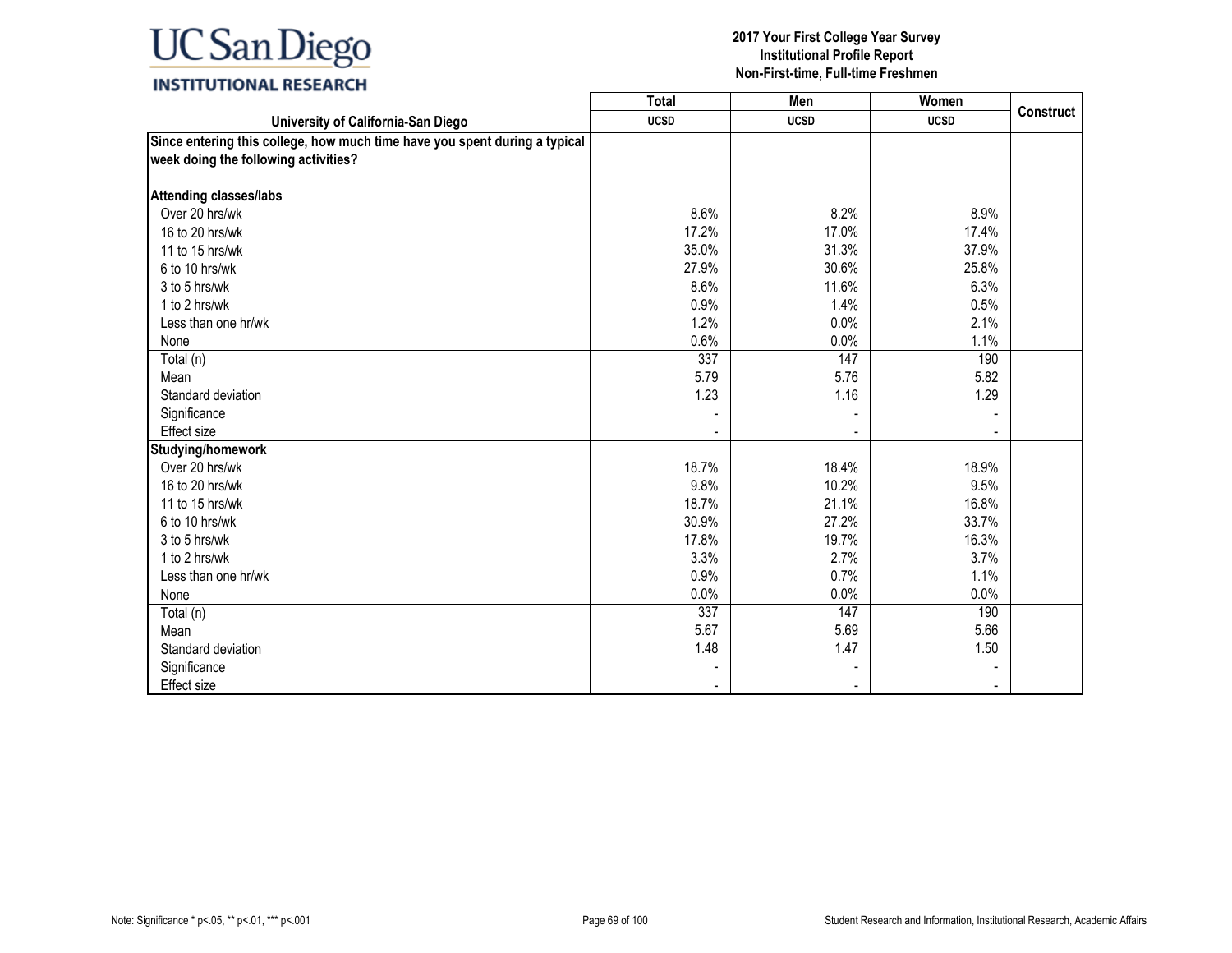## **INSTITUTIONAL RESEARCH**

|                                                                            | $\overline{\text{Total}}$ | Men         | Women       |                  |
|----------------------------------------------------------------------------|---------------------------|-------------|-------------|------------------|
| University of California-San Diego                                         | <b>UCSD</b>               | <b>UCSD</b> | <b>UCSD</b> | <b>Construct</b> |
| Since entering this college, how much time have you spent during a typical |                           |             |             |                  |
| week doing the following activities?                                       |                           |             |             |                  |
|                                                                            |                           |             |             |                  |
| Socializing with friends in person                                         |                           |             |             |                  |
| Over 20 hrs/wk                                                             | 5.1%                      | 4.8%        | 5.3%        |                  |
| 16 to 20 hrs/wk                                                            | 3.6%                      | 4.1%        | 3.2%        |                  |
| 11 to 15 hrs/wk                                                            | 9.3%                      | 12.4%       | 6.9%        |                  |
| 6 to 10 hrs/wk                                                             | 18.6%                     | 18.6%       | 18.5%       |                  |
| 3 to 5 hrs/wk                                                              | 32.0%                     | 29.7%       | 33.9%       |                  |
| 1 to 2 hrs/wk                                                              | 17.7%                     | 16.6%       | 18.5%       |                  |
| Less than one hr/wk                                                        | 10.2%                     | 11.0%       | 9.5%        |                  |
| None                                                                       | 3.6%                      | 2.8%        | 4.2%        |                  |
| Total (n)                                                                  | 334                       | 145         | 189         |                  |
| Mean                                                                       | 4.19                      | 4.28        | 4.13        |                  |
| Standard deviation                                                         | 1.60                      | 1.62        | 1.59        |                  |
| Significance                                                               |                           |             |             |                  |
| <b>Effect size</b>                                                         |                           |             |             |                  |
| Since entering this college, how much time have you spent during a typical |                           |             |             |                  |
| week doing the following activities?                                       |                           |             |             |                  |
|                                                                            |                           |             |             |                  |
| <b>Using social media</b>                                                  |                           |             |             |                  |
| Over 20 hrs/wk                                                             | 8.7%                      | 6.8%        | 10.1%       |                  |
| 16 to 20 hrs/wk                                                            | 4.8%                      | 2.7%        | 6.4%        |                  |
| 11 to 15 hrs/wk                                                            | 9.3%                      | 10.2%       | 8.5%        |                  |
| 6 to 10 hrs/wk                                                             | 20.6%                     | 21.8%       | 19.7%       |                  |
| 3 to 5 hrs/wk                                                              | 27.2%                     | 25.9%       | 28.2%       |                  |
| 1 to 2 hrs/wk                                                              | 17.3%                     | 19.0%       | 16.0%       |                  |
| Less than one hr/wk                                                        | 7.5%                      | 8.2%        | 6.9%        |                  |
| None                                                                       | 4.8%                      | 5.4%        | 4.3%        |                  |
| Total (n)                                                                  | 335                       | 147         | 188         |                  |
| Mean                                                                       | 4.41                      | 4.26        | 4.54        |                  |
| Standard deviation                                                         | 1.77                      | 1.71        | 1.81        |                  |
| Significance                                                               |                           |             |             |                  |
| <b>Effect size</b>                                                         |                           |             |             |                  |
|                                                                            |                           |             |             |                  |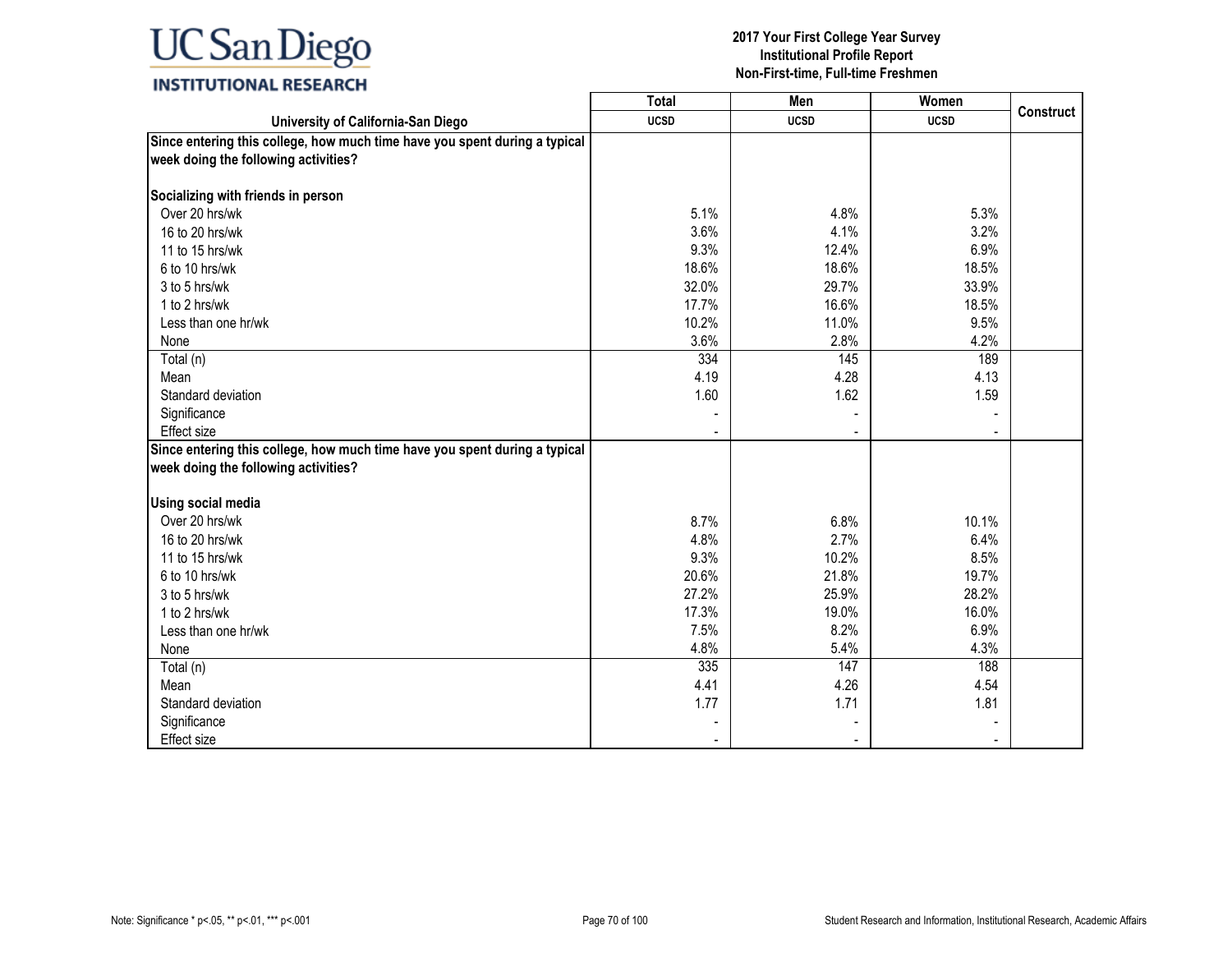## **INSTITUTIONAL RESEARCH**

|                                                                                                                    | Total       | Men                      | Women       |                  |
|--------------------------------------------------------------------------------------------------------------------|-------------|--------------------------|-------------|------------------|
| University of California-San Diego                                                                                 | <b>UCSD</b> | <b>UCSD</b>              | <b>UCSD</b> | <b>Construct</b> |
| Since entering this college, how much time have you spent during a typical<br>week doing the following activities? |             |                          |             |                  |
| Partying                                                                                                           |             |                          |             |                  |
| Over 20 hrs/wk                                                                                                     | 0.9%        | 1.4%                     | 0.5%        |                  |
| 16 to 20 hrs/wk                                                                                                    | 0.0%        | 0.0%                     | 0.0%        |                  |
| 11 to 15 hrs/wk                                                                                                    | 1.2%        | 1.4%                     | 1.1%        |                  |
| 6 to 10 hrs/wk                                                                                                     | 3.9%        | 4.1%                     | 3.7%        |                  |
| 3 to 5 hrs/wk                                                                                                      | 11.9%       | 11.6%                    | 12.1%       |                  |
| 1 to 2 hrs/wk                                                                                                      | 14.9%       | 15.8%                    | 14.2%       |                  |
| Less than one hr/wk                                                                                                | 20.5%       | 21.9%                    | 19.5%       |                  |
| None                                                                                                               | 46.7%       | 43.8%                    | 48.9%       |                  |
| Total (n)                                                                                                          | 336         | 146                      | 190         |                  |
| Mean                                                                                                               | 2.14        | 2.21                     | 2.08        |                  |
| Standard deviation                                                                                                 | 1.39        | 1.45                     | 1.34        |                  |
| Significance                                                                                                       |             |                          |             |                  |
| <b>Effect size</b>                                                                                                 |             | $\overline{\phantom{a}}$ |             |                  |
| Participating in student clubs/groups                                                                              |             |                          |             |                  |
| Over 20 hrs/wk                                                                                                     | 1.2%        | 1.4%                     | 1.1%        |                  |
| 16 to 20 hrs/wk                                                                                                    | 0.6%        | 1.4%                     | 0.0%        |                  |
| 11 to 15 hrs/wk                                                                                                    | 2.1%        | 4.8%                     | 0.0%        |                  |
| 6 to 10 hrs/wk                                                                                                     | 5.4%        | 4.8%                     | 5.9%        |                  |
| 3 to 5 hrs/wk                                                                                                      | 14.7%       | 13.7%                    | 15.5%       |                  |
| 1 to 2 hrs/wk                                                                                                      | 17.7%       | 11.6%                    | 22.5%       |                  |
| Less than one hr/wk                                                                                                | 11.1%       | 11.6%                    | 10.7%       |                  |
| None                                                                                                               | 47.1%       | 50.7%                    | 44.4%       |                  |
| Total (n)                                                                                                          | 333         | 146                      | 187         |                  |
| Mean                                                                                                               | 2.35        | 2.37                     | 2.33        |                  |
| Standard deviation                                                                                                 | 1.59        | 1.76                     | 1.45        |                  |
| Significance                                                                                                       |             |                          |             |                  |
| Effect size                                                                                                        |             |                          |             |                  |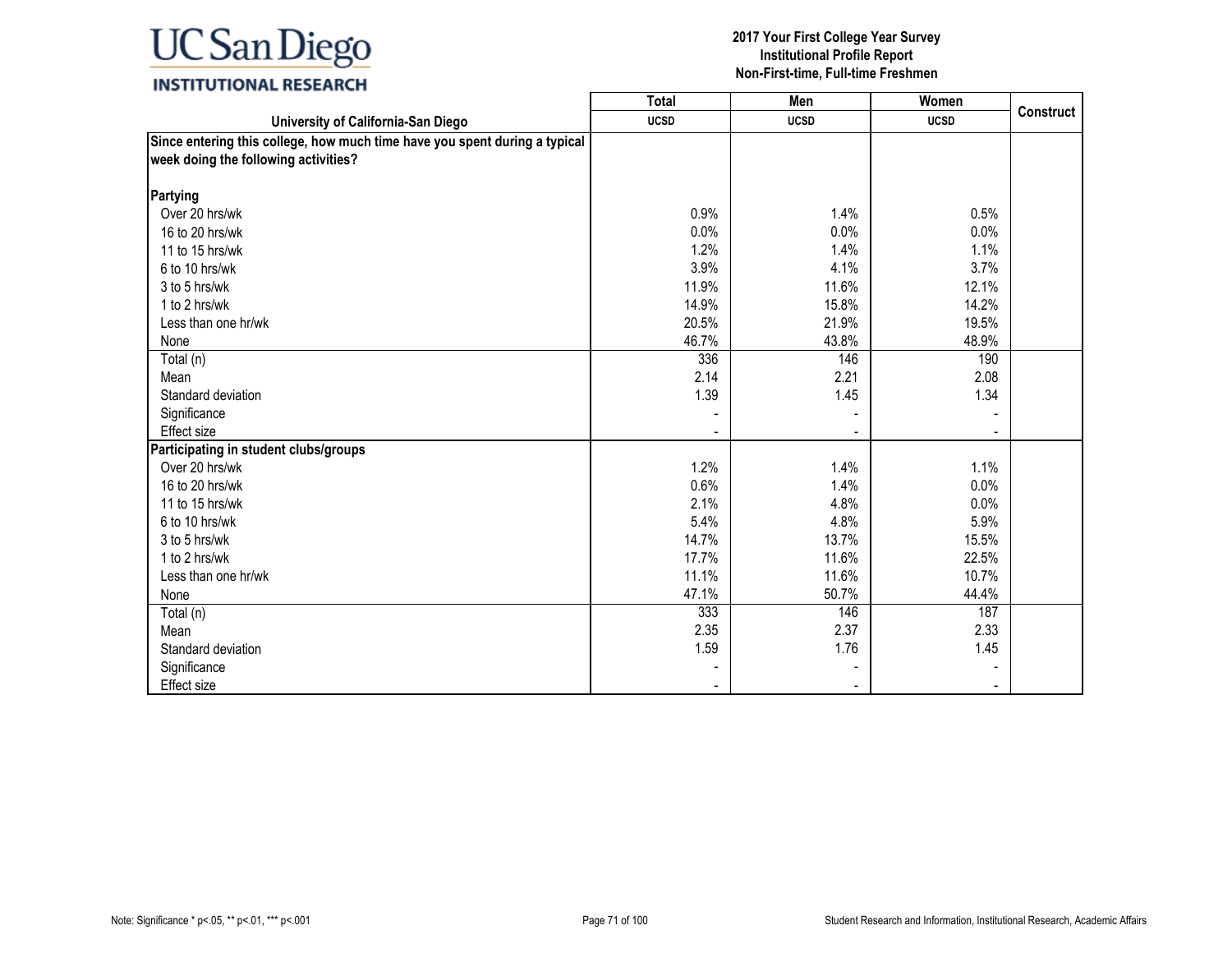

### **INSTITUTIONAL RESEARCH**

|                                    | <b>Total</b>             | Men                      | Women          | <b>Construct</b> |
|------------------------------------|--------------------------|--------------------------|----------------|------------------|
| University of California-San Diego | <b>UCSD</b>              | <b>UCSD</b>              | <b>UCSD</b>    |                  |
| <b>Exercising/sports</b>           |                          |                          |                |                  |
| Over 20 hrs/wk                     | 1.2%                     | 1.4%                     | 1.1%           |                  |
| 16 to 20 hrs/wk                    | 1.2%                     | 1.4%                     | 1.1%           |                  |
| 11 to 15 hrs/wk                    | 3.0%                     | 4.1%                     | 2.1%           |                  |
| 6 to 10 hrs/wk                     | 13.7%                    | 17.0%                    | 11.2%          |                  |
| 3 to 5 hrs/wk                      | 23.9%                    | 27.9%                    | 20.7%          |                  |
| 1 to 2 hrs/wk                      | 19.1%                    | 15.0%                    | 22.3%          |                  |
| Less than one hr/wk                | 14.0%                    | 10.9%                    | 16.5%          |                  |
| None                               | 23.9%                    | 22.4%                    | 25.0%          |                  |
| Total (n)                          | 335                      | 147                      | 188            |                  |
| Mean                               | 3.09                     | 3.31                     | 2.93           |                  |
| Standard deviation                 | 1.63                     | 1.68                     | 1.57           |                  |
| Significance                       |                          |                          |                |                  |
| <b>Effect size</b>                 |                          |                          |                |                  |
| Working (for pay) on campus        |                          |                          |                |                  |
| Over 20 hrs/wk                     | 0.9%                     | 1.4%                     | 0.5%           |                  |
| 16 to 20 hrs/wk                    | 2.1%                     | 2.1%                     | 2.1%           |                  |
| 11 to 15 hrs/wk                    | 5.4%                     | 4.1%                     | 6.3%           |                  |
| 6 to 10 hrs/wk                     | 3.9%                     | 3.4%                     | 4.2%           |                  |
| 3 to 5 hrs/wk                      | 3.0%                     | 2.1%                     | 3.7%           |                  |
| 1 to 2 hrs/wk                      | 2.1%                     | 2.7%                     | 1.6%           |                  |
| Less than one hr/wk                | 1.2%                     | 0.7%                     | 1.6%           |                  |
| None                               | 81.5%                    | 83.6%                    | 80.0%          |                  |
| Total (n)                          | 336                      | 146                      | 190            |                  |
| Mean                               | 1.75                     | 1.68                     | 1.81           |                  |
| Standard deviation                 | 1.72                     | 1.68                     | 1.75           |                  |
| Significance                       |                          |                          |                |                  |
| <b>Effect size</b>                 | $\overline{\phantom{a}}$ | $\overline{\phantom{a}}$ | $\blacksquare$ |                  |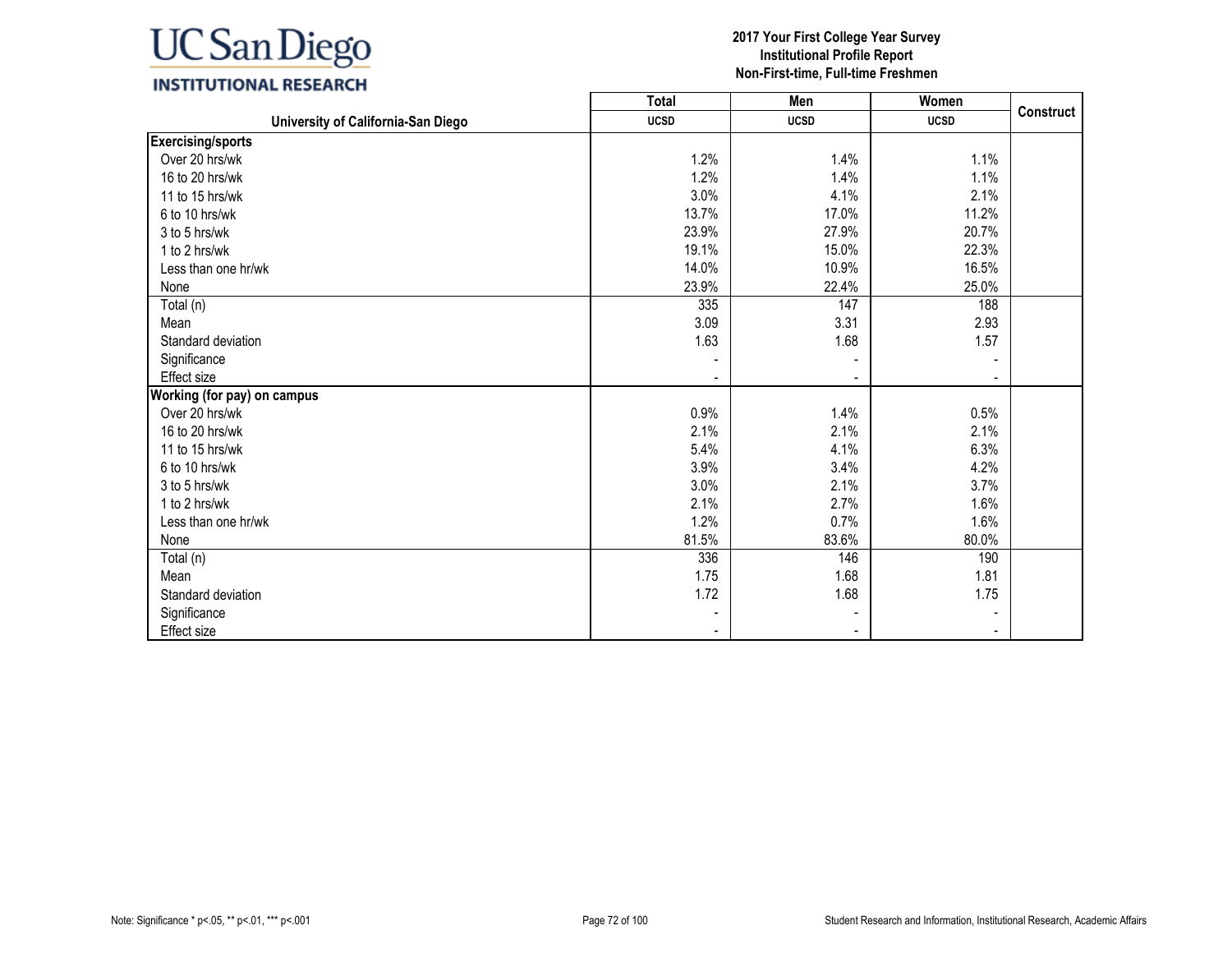## **2017 Your First College Year Survey Institutional Profile Report Non-First-time, Full-time Freshmen**

 $\overline{\phantom{0}}$ 

| INSTITUTIONAL RESEARCH |
|------------------------|
|------------------------|

|                                                                            | Total       | Men                      | Women                    |                  |
|----------------------------------------------------------------------------|-------------|--------------------------|--------------------------|------------------|
| University of California-San Diego                                         | <b>UCSD</b> | <b>UCSD</b>              | <b>UCSD</b>              | <b>Construct</b> |
| Since entering this college, how much time have you spent during a typical |             |                          |                          |                  |
| week doing the following activities?                                       |             |                          |                          |                  |
|                                                                            |             |                          |                          |                  |
| <b>Working (for pay) off campus</b>                                        |             |                          |                          |                  |
| Over 20 hrs/wk                                                             | 6.5%        | 4.1%                     | 8.4%                     |                  |
| 16 to 20 hrs/wk                                                            | 5.3%        | 6.1%                     | 4.7%                     |                  |
| 11 to 15 hrs/wk                                                            | 3.6%        | 3.4%                     | 3.7%                     |                  |
| 6 to 10 hrs/wk                                                             | 6.2%        | 6.8%                     | 5.8%                     |                  |
| 3 to 5 hrs/wk                                                              | 4.7%        | 4.8%                     | 4.7%                     |                  |
| 1 to 2 hrs/wk                                                              | 0.9%        | 1.4%                     | 0.5%                     |                  |
| Less than one hr/wk                                                        | 1.5%        | 2.0%                     | 1.1%                     |                  |
| None                                                                       | 71.2%       | 71.4%                    | 71.1%                    |                  |
| Total (n)                                                                  | 337         | 147                      | 190                      |                  |
| Mean                                                                       | 2.38        | 2.29                     | 2.45                     |                  |
| Standard deviation                                                         | 2.37        | 2.24                     | 2.46                     |                  |
| Significance                                                               |             |                          |                          |                  |
| Effect size                                                                | ۰           | $\overline{\phantom{a}}$ | $\overline{\phantom{a}}$ |                  |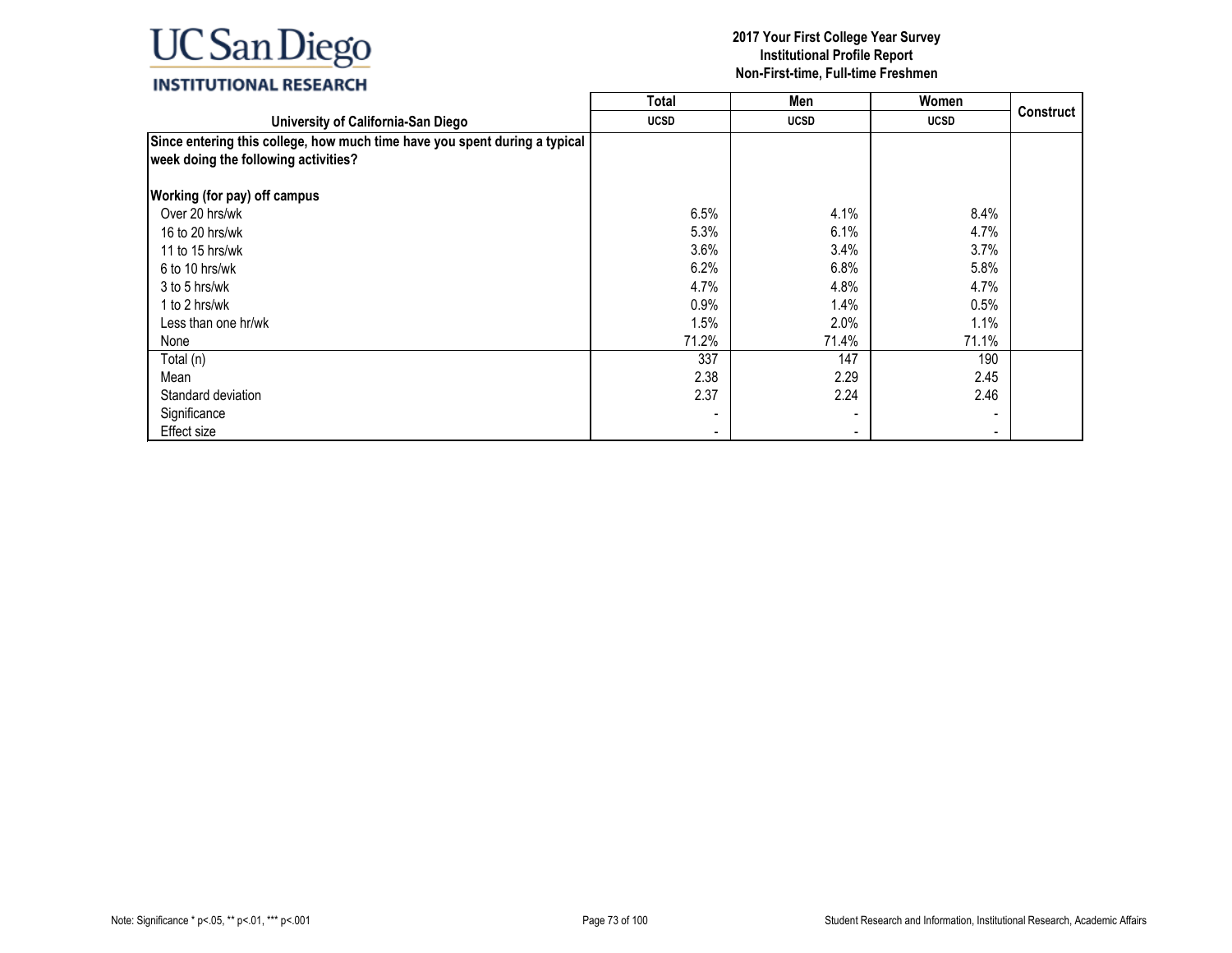## **INSTITUTIONAL RESEARCH**

|                                                                                                                    | <b>Total</b> | Men         | Women       |                  |
|--------------------------------------------------------------------------------------------------------------------|--------------|-------------|-------------|------------------|
| University of California-San Diego                                                                                 | <b>UCSD</b>  | <b>UCSD</b> | <b>UCSD</b> | <b>Construct</b> |
| Since entering this college, how much time have you spent during a typical<br>week doing the following activities? |              |             |             |                  |
| Performing Household/childcare duties                                                                              |              |             |             |                  |
| Over 20 hrs/wk                                                                                                     | 3.9%         | 1.4%        | 5.8%        |                  |
| 16 to 20 hrs/wk                                                                                                    | 0.3%         | 0.0%        | 0.5%        |                  |
| 11 to 15 hrs/wk                                                                                                    | 2.7%         | 2.7%        | 2.6%        |                  |
| 6 to 10 hrs/wk                                                                                                     | 3.9%         | 2.1%        | 5.3%        |                  |
| 3 to 5 hrs/wk                                                                                                      | 16.7%        | 14.4%       | 18.4%       |                  |
| 1 to 2 hrs/wk                                                                                                      | 18.2%        | 17.1%       | 18.9%       |                  |
| Less than one hr/wk                                                                                                | 16.1%        | 14.4%       | 17.4%       |                  |
| None                                                                                                               | 38.4%        | 47.9%       | 31.1%       |                  |
| Total (n)                                                                                                          | 336          | 146         | 190         |                  |
| Mean                                                                                                               | 2.60         | 2.23        | 2.88        |                  |
| Standard deviation                                                                                                 | 1.77         | 1.52        | 1.89        |                  |
| Significance                                                                                                       |              |             |             |                  |
| Effect size                                                                                                        |              |             |             |                  |
| Commuting                                                                                                          |              |             |             |                  |
| Over 20 hrs/wk                                                                                                     | 1.2%         | 1.4%        | 1.1%        |                  |
| 16 to 20 hrs/wk                                                                                                    | 0.3%         | 0.0%        | 0.5%        |                  |
| 11 to 15 hrs/wk                                                                                                    | 5.0%         | 6.8%        | 3.7%        |                  |
| 6 to 10 hrs/wk                                                                                                     | 15.7%        | 16.3%       | 15.3%       |                  |
| 3 to 5 hrs/wk                                                                                                      | 24.0%        | 23.1%       | 24.7%       |                  |
| 1 to 2 hrs/wk                                                                                                      | 12.2%        | 11.6%       | 12.6%       |                  |
| Less than one hr/wk                                                                                                | 9.5%         | 10.2%       | 8.9%        |                  |
| None                                                                                                               | 32.0%        | 30.6%       | 33.2%       |                  |
| Total (n)                                                                                                          | 337          | 147         | 190         |                  |
| Mean                                                                                                               | 3.04         | 3.12        | 2.98        |                  |
| Standard deviation                                                                                                 | 1.75         | 1.78        | 1.72        |                  |
| Significance                                                                                                       |              |             |             |                  |
| Effect size                                                                                                        |              |             |             |                  |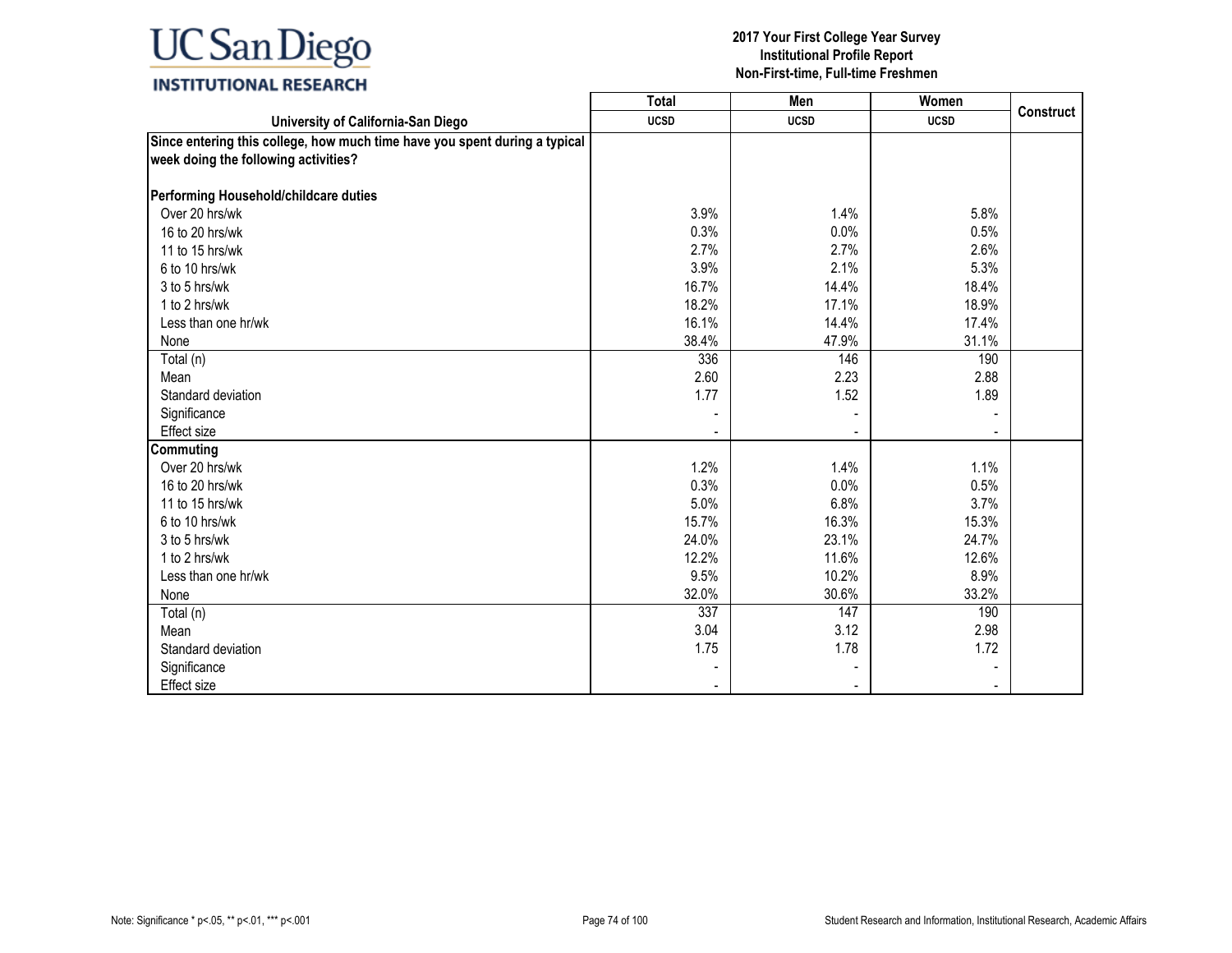# **INSTITUTIONAL RESEARCH**

|                                                                            | Total            | Men         | Women       |                  |
|----------------------------------------------------------------------------|------------------|-------------|-------------|------------------|
| University of California-San Diego                                         | <b>UCSD</b>      | <b>UCSD</b> | <b>UCSD</b> | <b>Construct</b> |
| Since entering this college, how much time have you spent during a typical |                  |             |             |                  |
| week doing the following activities?                                       |                  |             |             |                  |
| Praying/meditating                                                         |                  |             |             |                  |
| Over 20 hrs/wk                                                             | 0.6%             | 0.7%        | 0.5%        |                  |
| 16 to 20 hrs/wk                                                            | 0.0%             | 0.0%        | 0.0%        |                  |
|                                                                            |                  | 2.0%        |             |                  |
| 11 to 15 hrs/wk                                                            | 0.9%             |             | 0.0%        |                  |
| 6 to 10 hrs/wk                                                             | 2.4%             | 2.0%        | 2.6%        |                  |
| 3 to 5 hrs/wk                                                              | 3.6%             | 2.7%        | 4.2%        |                  |
| 1 to 2 hrs/wk                                                              | 9.8%             | 9.5%        | 10.0%       |                  |
| Less than one hr/wk                                                        | 22.8%            | 18.4%       | 26.3%       |                  |
| None                                                                       | 59.9%            | 64.6%       | 56.3%       |                  |
| Total (n)                                                                  | 337              | 147         | 190         |                  |
| Mean                                                                       | 1.71             | 1.69        | 1.73        |                  |
| Standard deviation                                                         | 1.15             | 1.23        | 1.09        |                  |
| Significance                                                               |                  |             |             |                  |
| <b>Effect size</b>                                                         |                  |             |             |                  |
| Since entering this college, have you:                                     |                  |             |             |                  |
|                                                                            |                  |             |             |                  |
| Decided to pursue a different major                                        |                  |             |             |                  |
| Yes                                                                        | 31.9%            | 31.5%       | 32.1%       |                  |
| No                                                                         | 68.1%            | 68.5%       | 67.9%       |                  |
| Total (n)                                                                  | 342              | 149         | 193         |                  |
| Remained undecided about a major                                           |                  |             |             |                  |
| Yes                                                                        | 9.1%             | 11.4%       | 7.3%        |                  |
| No                                                                         | 90.9%            | 88.6%       | 92.7%       |                  |
| Total (n)                                                                  | 342              | 149         | 193         |                  |
| Failed one or more courses                                                 |                  |             |             |                  |
| Yes                                                                        | 17.8%            | 18.1%       | 17.6%       |                  |
| No                                                                         | 82.2%            | 81.9%       | 82.4%       |                  |
| Total (n)                                                                  | $\overline{342}$ | 149         | 193         |                  |
| Taken an honors course                                                     |                  |             |             |                  |
| Yes                                                                        | 3.5%             | 4.1%        | 3.1%        |                  |
| No                                                                         | 96.5%            | 95.9%       | 96.9%       |                  |
| Total (n)                                                                  | 340              | 148         | 192         |                  |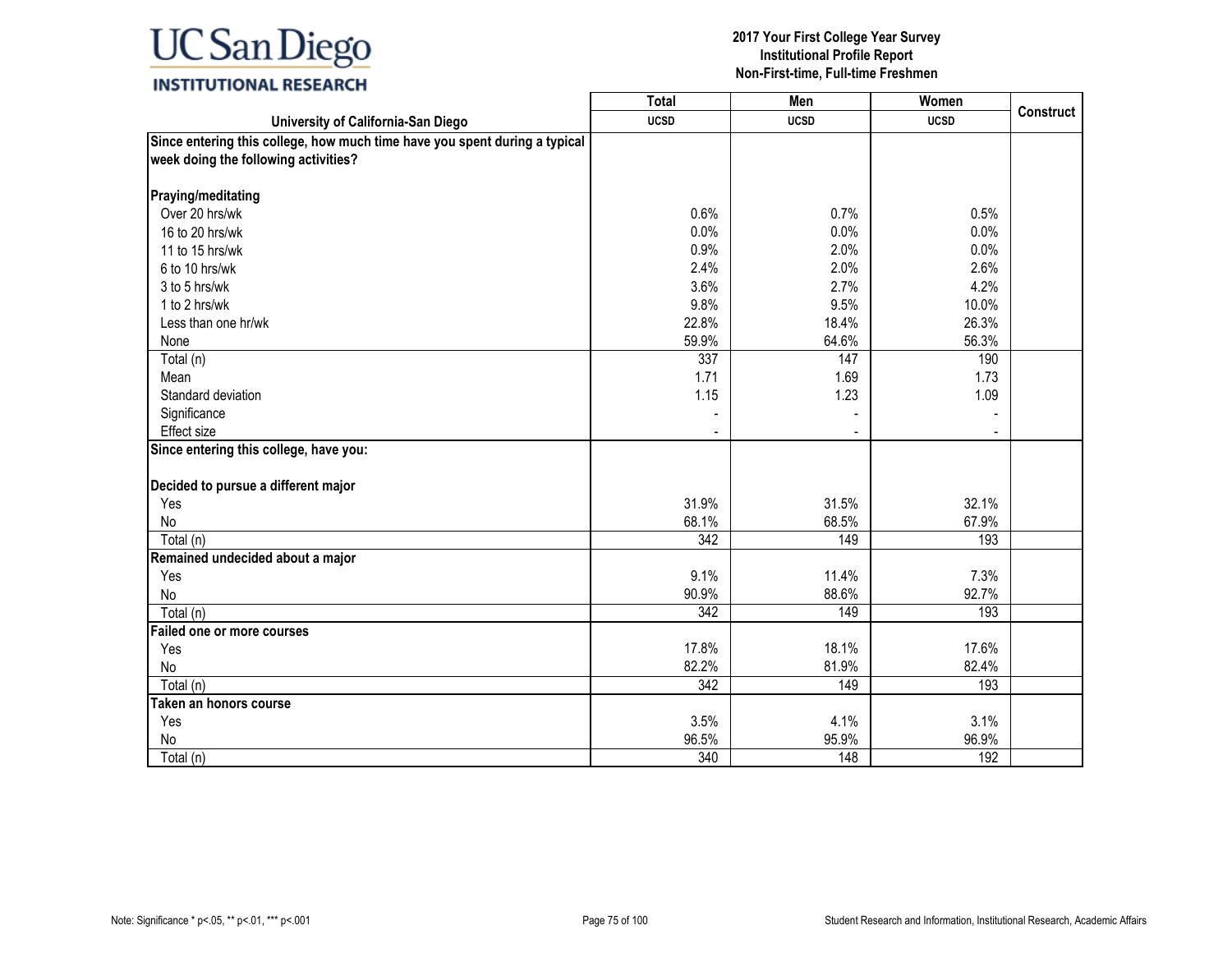|                                                                          | <b>Total</b> | Men         | Women       |                  |
|--------------------------------------------------------------------------|--------------|-------------|-------------|------------------|
| University of California-San Diego                                       | <b>UCSD</b>  | <b>UCSD</b> | <b>UCSD</b> | <b>Construct</b> |
| Since entering this college, have you:                                   |              |             |             |                  |
|                                                                          |              |             |             |                  |
| Taken a remedial or developmental course                                 |              |             |             |                  |
| Yes                                                                      | 5.8%         | 4.7%        | 6.7%        |                  |
| No                                                                       | 94.2%        | 95.3%       | 93.3%       |                  |
| Total (n)                                                                | 342          | 149         | 193         |                  |
| Enrolled in a formal program where a group of students takes two or more |              |             |             |                  |
| courses together (e.g., FIG, learning community, linked courses)         |              |             |             |                  |
| Yes                                                                      | 6.7%         | 5.4%        | 7.8%        |                  |
| No                                                                       | 93.3%        | 94.6%       | 92.2%       |                  |
| Total (n)                                                                | 342          | 149         | 193         |                  |
| Participated in an academic support program                              |              |             |             |                  |
| Yes                                                                      | 12.0%        | 10.1%       | 13.5%       |                  |
| No                                                                       | 88.0%        | 89.9%       | 86.5%       |                  |
| Total (n)                                                                | 342          | 149         | 193         |                  |
| Participated in a common book or summer reading program in which all     |              |             |             |                  |
| students read and discuss the material                                   |              |             |             |                  |
| Yes                                                                      | 1.2%         | 1.4%        | 1.0%        |                  |
| No                                                                       | 98.8%        | 98.6%       | 99.0%       |                  |
| Total (n)                                                                | 341          | 148         | 193         |                  |
| Taken a course or first-year seminar designed to help students adjust to |              |             |             |                  |
| college                                                                  |              |             |             |                  |
| Yes                                                                      | 12.9%        | 14.9%       | 11.4%       |                  |
| No                                                                       | 87.1%        | 85.1%       | 88.6%       |                  |
| Total (n)                                                                | 341          | 148         | 193         |                  |
| Taken courses from more than one institution simultaneously              |              |             |             |                  |
| Yes                                                                      | 9.9%         | 11.4%       | 8.8%        |                  |
| No                                                                       | 90.1%        | 88.6%       | 91.2%       |                  |
| Total (n)                                                                | 342          | 149         | 193         |                  |
| Since entering this college, have you:                                   |              |             |             |                  |
|                                                                          |              |             |             |                  |
| Taken a course exclusively online                                        |              |             |             |                  |
| Yes                                                                      | 4.1%         | 4.7%        | 3.6%        |                  |
| No                                                                       | 95.9%        | 95.3%       | 96.4%       |                  |
| Total (n)                                                                | 342          | 149         | 193         |                  |
| Since entering this college have you:                                    |              |             |             |                  |
| Changed your career choice                                               |              |             |             |                  |
| Yes                                                                      | 34.8%        | 27.0%       | 40.8%       |                  |
| No                                                                       | 65.2%        | 73.0%       | 59.2%       |                  |
| Total (n)                                                                | 339          | 148         |             |                  |
|                                                                          |              |             | 191         |                  |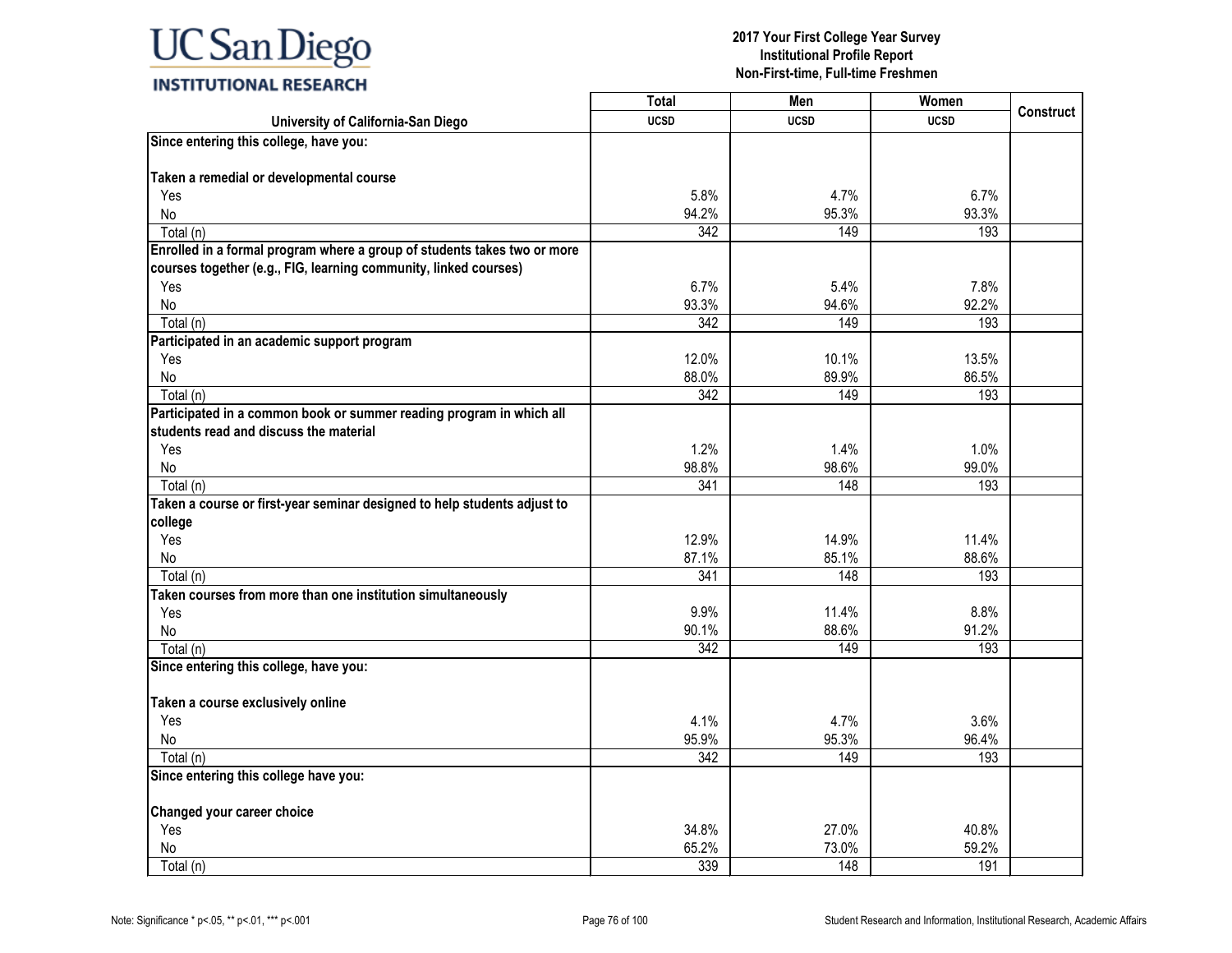|                                                                 | <b>Total</b> | Men         | Women       |                  |
|-----------------------------------------------------------------|--------------|-------------|-------------|------------------|
| University of California-San Diego                              | <b>UCSD</b>  | <b>UCSD</b> | <b>UCSD</b> | <b>Construct</b> |
| Held a full-time job (approx. 40 hours) while taking classes    |              |             |             |                  |
| Yes                                                             | 8.0%         | 4.8%        | 10.5%       |                  |
| No                                                              | 92.0%        | 95.2%       | 89.5%       |                  |
| Total (n)                                                       | 337          | 146         | 191         |                  |
| Joined a social fraternity or sorority                          |              |             |             |                  |
| Yes                                                             | 6.5%         | 6.1%        | 6.8%        |                  |
| No                                                              | 93.5%        | 93.9%       | 93.2%       |                  |
| Total (n)                                                       | 339          | 148         | 191         |                  |
| Joined a pre-professional or departmental club                  |              |             |             |                  |
| Yes                                                             | 21.8%        | 14.2%       | 27.7%       |                  |
| No                                                              | 78.2%        | 85.8%       | 72.3%       |                  |
| Total (n)                                                       | 339          | 148         | 191         |                  |
| Participated in an undergraduate research program               |              |             |             |                  |
| Yes                                                             | 13.6%        | 10.8%       | 15.7%       |                  |
| No                                                              | 86.4%        | 89.2%       | 84.3%       |                  |
| Total (n)                                                       | 339          | 148         | 191         |                  |
| Played club, intramural, or recreational sports                 |              |             |             |                  |
| Yes                                                             | 17.7%        | 25.0%       | 12.0%       |                  |
| No                                                              | 82.3%        | 75.0%       | 88.0%       |                  |
| Total (n)                                                       | 339          | 148         | 191         |                  |
| Played intercollegiate athletics (e.g., NCAA or NAIA-sponsored) |              |             |             |                  |
| Yes                                                             | 2.7%         | 3.4%        | 2.1%        |                  |
| No                                                              | 97.3%        | 96.6%       | 97.9%       |                  |
| Total (n)                                                       | 339          | 148         | 191         |                  |
| Sought personal counseling                                      |              |             |             |                  |
| Yes                                                             | 26.0%        | 18.9%       | 31.6%       |                  |
| No                                                              | 74.0%        | 81.1%       | 68.4%       |                  |
| Total (n)                                                       | 338          | 148         | 190         |                  |
| Since entering this college have you:                           |              |             |             |                  |
| Strengthened your religious or spiritual beliefs/convictions    |              |             |             |                  |
| Yes                                                             | 17.8%        | 11.6%       | 22.6%       |                  |
| No                                                              | 82.2%        | 88.4%       | 77.4%       |                  |
| Total (n)                                                       | 337          | 147         | 190         |                  |
| Had a roommate of a different race/ethnicity                    |              |             |             |                  |
| Yes                                                             | 49.9%        | 50.0%       | 49.7%       |                  |
| No                                                              | 50.1%        | 50.0%       | 50.3%       |                  |
| Total (n)                                                       | 339          | 148         | 191         |                  |
| Accumulated excessive credit card debt                          |              |             |             |                  |
| Yes                                                             | 14.8%        | 12.2%       | 16.8%       |                  |
| No                                                              | 85.2%        | 87.8%       | 83.2%       |                  |
| Total (n)                                                       | 338          | 148         | 190         |                  |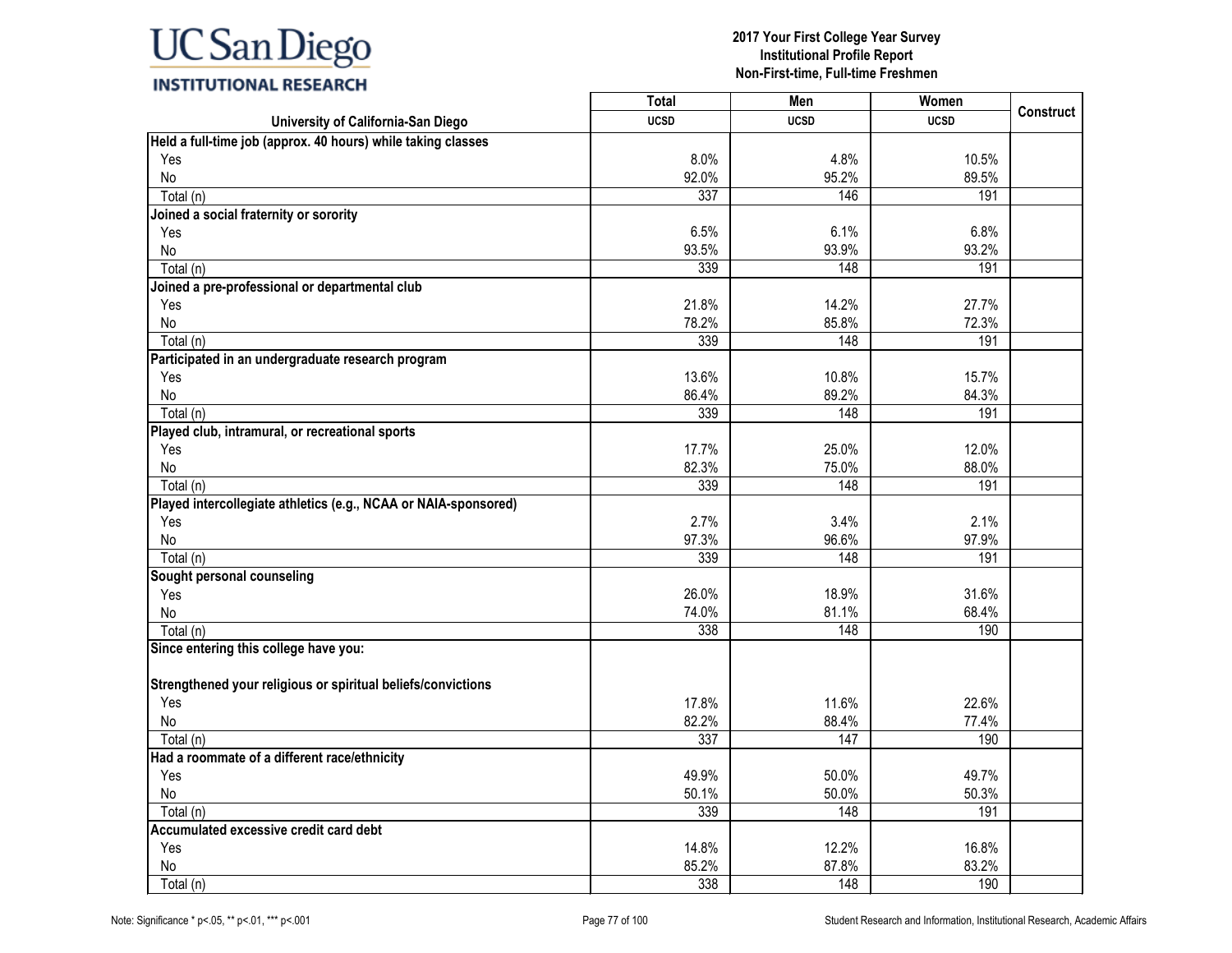

|                                                                       | <b>Total</b> | Men         | Women       | <b>Construct</b> |
|-----------------------------------------------------------------------|--------------|-------------|-------------|------------------|
| University of California-San Diego                                    | <b>UCSD</b>  | <b>UCSD</b> | <b>UCSD</b> |                  |
| Been a leader in an organization                                      |              |             |             |                  |
| Yes                                                                   | 17.9%        | 15.5%       | 19.8%       |                  |
| No                                                                    | 82.1%        | 84.5%       | 80.2%       |                  |
| Total (n)                                                             | 340          | 148         | 192         |                  |
| Voted in a national, state, or local election                         |              |             |             |                  |
| Yes                                                                   | 60.9%        | 55.8%       | 64.9%       |                  |
| No                                                                    | 39.1%        | 44.2%       | 35.1%       |                  |
| Total (n)                                                             | 338          | 147         | 191         |                  |
| Been made aware of your college's sexual harassment/assault reporting |              |             |             |                  |
| policy                                                                |              |             |             |                  |
| Yes                                                                   | 66.6%        | 64.2%       | 68.4%       |                  |
| No                                                                    | 33.4%        | 35.8%       | 31.6%       |                  |
| Total (n)                                                             | 338          | 148         | 190         |                  |
| Participated in: Student government                                   |              |             |             |                  |
| Yes                                                                   | 3.8%         | 4.1%        | 3.7%        |                  |
| No                                                                    | 96.2%        | 95.9%       | 96.3%       |                  |
| Total (n)                                                             | 338          | 148         | 190         |                  |
| Participated in: Leadership training                                  |              |             |             |                  |
| Yes                                                                   | 14.2%        | 8.8%        | 18.4%       |                  |
| No                                                                    | 85.8%        | 91.2%       | 81.6%       | Leadership       |
| Total (n)                                                             | 338          | 148         | 190         |                  |
| Participated in: An ethnic/racial student organization                |              |             |             |                  |
| Yes                                                                   | 12.4%        | 8.1%        | 15.8%       |                  |
| No                                                                    | 87.6%        | 91.9%       | 84.2%       |                  |
| Total (n)                                                             | 338          | 148         | 190         |                  |
| Participated in: An LGBTQ student organization                        |              |             |             |                  |
| Yes                                                                   | 7.7%         | 4.1%        | 10.5%       |                  |
| No                                                                    | 92.3%        | 95.9%       | 89.5%       |                  |
| Total (n)                                                             | 338          | 148         | 190         |                  |
| Participated in: A women's advocacy group                             |              |             |             |                  |
| Yes                                                                   | 7.1%         | 2.7%        | 10.5%       |                  |
| No                                                                    | 92.9%        | 97.3%       | 89.5%       |                  |
| Total (n)                                                             | 339          | 148         | 191         |                  |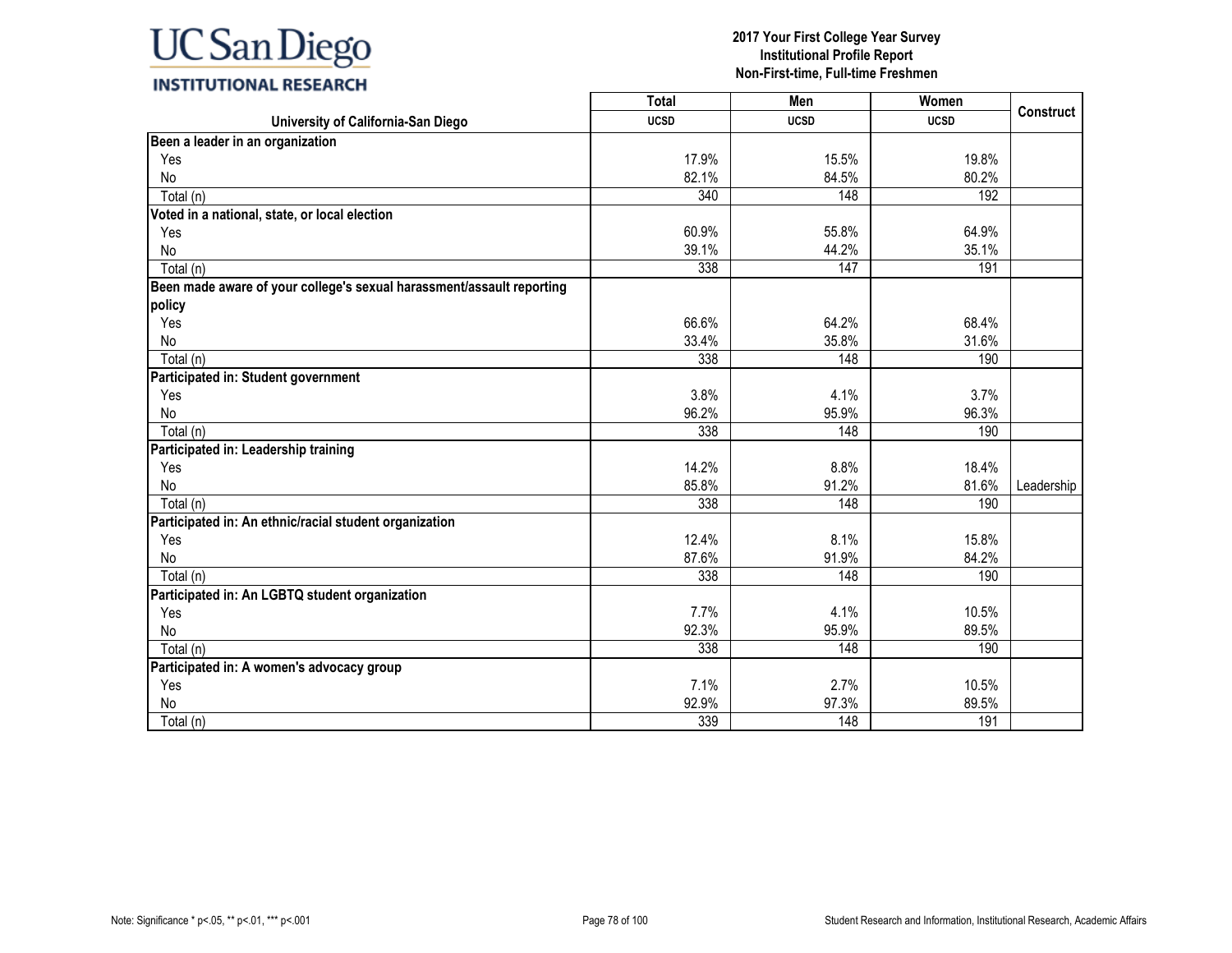|                                                         | <b>Total</b> | Men         | Women       | <b>Construct</b> |
|---------------------------------------------------------|--------------|-------------|-------------|------------------|
| University of California-San Diego                      | <b>UCSD</b>  | <b>UCSD</b> | <b>UCSD</b> |                  |
| Since entering this college, indicate how often you:    |              |             |             |                  |
| Turned in course assignment(s) late                     |              |             |             |                  |
| Frequently                                              | 3.9%         | 3.4%        | 4.2%        | Academic         |
| Occasionally                                            | 25.1%        | 26.7%       | 23.8%       | Disengage-       |
| Not at all                                              | 71.0%        | 69.9%       | 72.0%       | ment             |
| Total (n)                                               | 335          | 146         | 189         |                  |
| Mean                                                    | 1.33         | 1.34        | 1.32        |                  |
| Standard deviation                                      | 0.55         | 0.54        | 0.55        |                  |
| Significance                                            |              |             |             |                  |
| <b>Effect size</b>                                      |              | ÷           |             |                  |
| <b>Tutored another student</b>                          |              |             |             |                  |
| Frequently                                              | 5.1%         | 6.8%        | 3.7%        |                  |
| Occasionally                                            | 36.0%        | 44.5%       | 29.4%       |                  |
| Not at all                                              | 58.9%        | 48.6%       | 66.8%       |                  |
| Total (n)                                               | 333          | 146         | 187         |                  |
| Mean                                                    | 1.46         | 1.58        | 1.37        |                  |
| Standard deviation                                      | 0.59         | 0.62        | 0.56        |                  |
| Significance                                            |              |             |             |                  |
| <b>Effect size</b>                                      |              |             |             |                  |
| <b>Contributed to class discussions</b>                 |              |             |             |                  |
| Frequently                                              | 24.9%        | 21.9%       | 27.3%       |                  |
| Occasionally                                            | 58.3%        | 62.3%       | 55.1%       |                  |
| Not at all                                              | 16.8%        | 15.8%       | 17.6%       |                  |
| Total (n)                                               | 333          | 146         | 187         |                  |
| Mean                                                    | 2.08         | 2.06        | 2.10        |                  |
| Standard deviation                                      | 0.64         | 0.61        | 0.67        |                  |
| Significance                                            |              |             |             |                  |
| Effect size                                             |              |             |             |                  |
| Discussed course content with students outside of class |              |             |             |                  |
| Frequently                                              | 38.2%        | 33.6%       | 41.8%       |                  |
| Occasionally                                            | 50.1%        | 58.2%       | 43.9%       |                  |
| Not at all                                              | 11.6%        | 8.2%        | 14.3%       |                  |
| Total (n)                                               | 335          | 146         | 189         |                  |
| Mean                                                    | 2.27         | 2.25        | 2.28        |                  |
| Standard deviation                                      | 0.66         | 0.60        | 0.70        |                  |
| Significance                                            |              |             |             |                  |
| Effect size                                             |              |             |             |                  |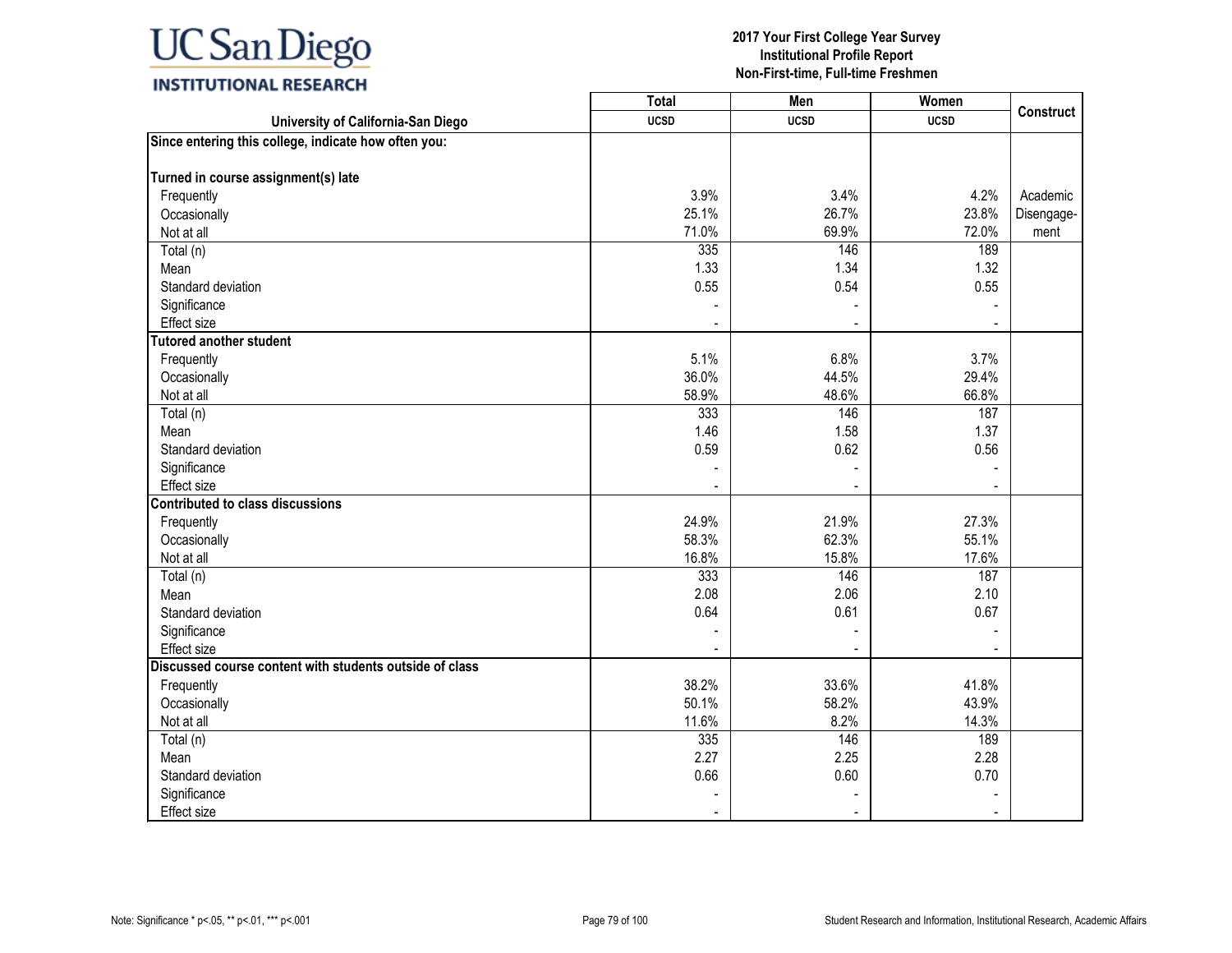# **INSTITUTIONAL RESEARCH**

|                                                      | <b>Total</b> | Men         | Women       | <b>Construct</b> |
|------------------------------------------------------|--------------|-------------|-------------|------------------|
| University of California-San Diego                   | <b>UCSD</b>  | <b>UCSD</b> | <b>UCSD</b> |                  |
| Since entering this college, indicate how often you: |              |             |             |                  |
|                                                      |              |             |             |                  |
| <b>Skipped class</b>                                 |              |             |             |                  |
| Frequently                                           | 8.7%         | 11.6%       | 6.3%        | Academic         |
| Occasionally                                         | 64.5%        | 63.0%       | 65.6%       | Disengage-       |
| Not at all                                           | 26.9%        | 25.3%       | 28.0%       | ment             |
| Total (n)                                            | 335          | 146         | 189         |                  |
| Mean                                                 | 1.82         | 1.86        | 1.78        |                  |
| Standard deviation                                   | 0.57         | 0.59        | 0.55        |                  |
| Significance                                         |              |             |             |                  |
| Effect size                                          |              |             |             |                  |
| <b>Received tutoring</b>                             |              |             |             |                  |
| Frequently                                           | 7.8%         | 6.2%        | 9.0%        |                  |
| Occasionally                                         | 31.0%        | 28.8%       | 32.8%       |                  |
| Not at all                                           | 61.2%        | 65.1%       | 58.2%       |                  |
| Total (n)                                            | 335          | 146         | 189         |                  |
| Mean                                                 | 1.47         | 1.41        | 1.51        |                  |
| Standard deviation                                   | 0.64         | 0.61        | 0.66        |                  |
| Significance                                         |              |             |             |                  |
| Effect size                                          |              |             |             |                  |
| Communicated regularly with your professors          |              |             |             |                  |
| Frequently                                           | 10.1%        | 10.3%       | 10.1%       |                  |
| Occasionally                                         | 46.3%        | 43.2%       | 48.7%       |                  |
| Not at all                                           | 43.6%        | 46.6%       | 41.3%       |                  |
| Total (n)                                            | 335          | 146         | 189         |                  |
| Mean                                                 | 1.67         | 1.64        | 1.69        |                  |
| Standard deviation                                   | 0.65         | 0.66        | 0.65        |                  |
| Significance                                         |              |             |             |                  |
| Effect size                                          |              |             |             |                  |
| Worked on a professor's research project             |              |             |             |                  |
| Frequently                                           | 3.0%         | 2.8%        | 3.2%        |                  |
| Occasionally                                         | 7.5%         | 6.9%        | 8.0%        |                  |
| Not at all                                           | 89.5%        | 90.3%       | 88.8%       |                  |
| Total (n)                                            | 333          | 145         | 188         |                  |
| Mean                                                 | 1.14         | 1.12        | 1.14        |                  |
| Standard deviation                                   | 0.42         | 0.41        | 0.43        |                  |
| Significance                                         |              |             |             |                  |
| Effect size                                          |              |             |             |                  |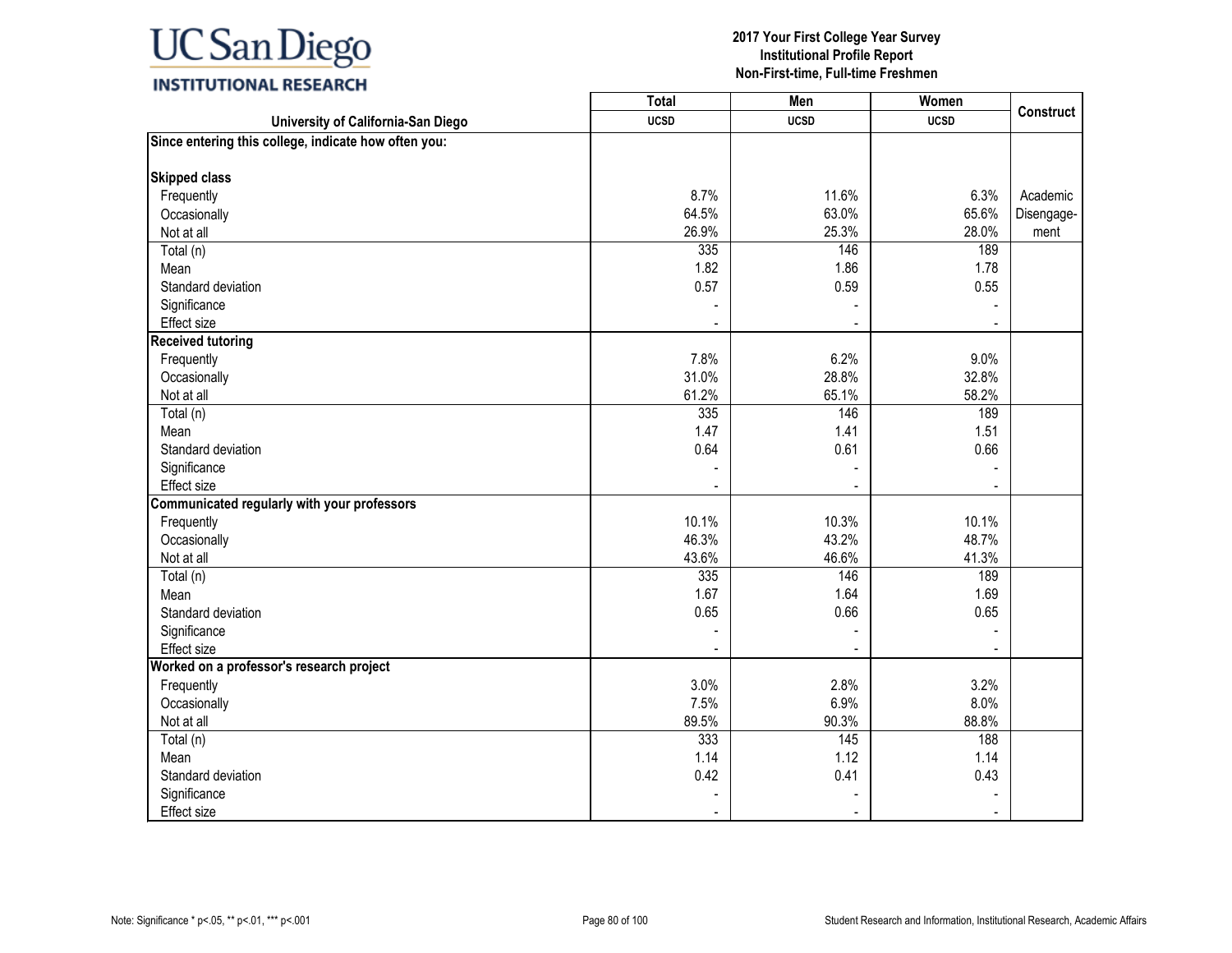|                                                                   | <b>Total</b> | Men         | Women       |                  |
|-------------------------------------------------------------------|--------------|-------------|-------------|------------------|
| University of California-San Diego                                | <b>UCSD</b>  | <b>UCSD</b> | <b>UCSD</b> | <b>Construct</b> |
| Since entering this college, indicate how often you:              |              |             |             |                  |
| Turned in course assignments that did not reflect your best work  |              |             |             |                  |
| Frequently                                                        | 12.0%        | 14.5%       | 10.1%       | Academic         |
| Occasionally                                                      | 64.4%        | 64.1%       | 64.6%       | Disengage-       |
| Not at all                                                        | 23.7%        | 21.4%       | 25.4%       | ment             |
| Total (n)                                                         | 334          | 145         | 189         |                  |
| Mean                                                              | 1.88         | 1.93        | 1.85        |                  |
| Standard deviation                                                | 0.59         | 0.60        | 0.58        |                  |
| Significance                                                      |              |             |             |                  |
| Effect size                                                       |              |             |             |                  |
| Had difficulty getting along with your roommate(s) / housemate(s) |              |             |             |                  |
| Frequently                                                        | 11.3%        | 8.9%        | 13.2%       |                  |
| Occasionally                                                      | 31.3%        | 32.2%       | 30.7%       |                  |
| Not at all                                                        | 57.3%        | 58.9%       | 56.1%       |                  |
| Total (n)                                                         | 335          | 146         | 189         |                  |
| Mean                                                              | 1.54         | 1.50        | 1.57        |                  |
| Standard deviation                                                | 0.69         | 0.66        | 0.72        |                  |
| Significance                                                      |              |             |             |                  |
| Effect size                                                       |              |             |             |                  |
| Since entering this college, indicate how often you:              |              |             |             |                  |
|                                                                   |              |             |             |                  |
| Witnessed academic dishonesty/cheating                            |              |             |             |                  |
| Frequently                                                        | 6.6%         | 6.8%        | 6.4%        |                  |
| Occasionally                                                      | 26.3%        | 28.1%       | 25.0%       |                  |
| Not at all                                                        | 67.1%        | 65.1%       | 68.6%       |                  |
| Total (n)                                                         | 334          | 146         | 188         |                  |
| Mean                                                              | 1.40         | 1.42        | 1.38        |                  |
| Standard deviation                                                | 0.61         | 0.62        | 0.60        |                  |
| Significance                                                      |              |             |             |                  |
| Effect size                                                       |              |             |             |                  |
| Went home for the weekend                                         |              |             |             |                  |
| Frequently                                                        | 33.3%        | 32.4%       | 34.0%       |                  |
| Occasionally                                                      | 29.1%        | 23.4%       | 33.5%       |                  |
| Not at all                                                        | 37.5%        | 44.1%       | 32.4%       |                  |
| Total (n)                                                         | 333          | 145         | 188         |                  |
| Mean                                                              | 1.96         | 1.88        | 2.02        |                  |
| Standard deviation                                                | 0.84         | 0.87        | 0.82        |                  |
| Significance                                                      |              |             |             |                  |
| Effect size                                                       |              |             |             |                  |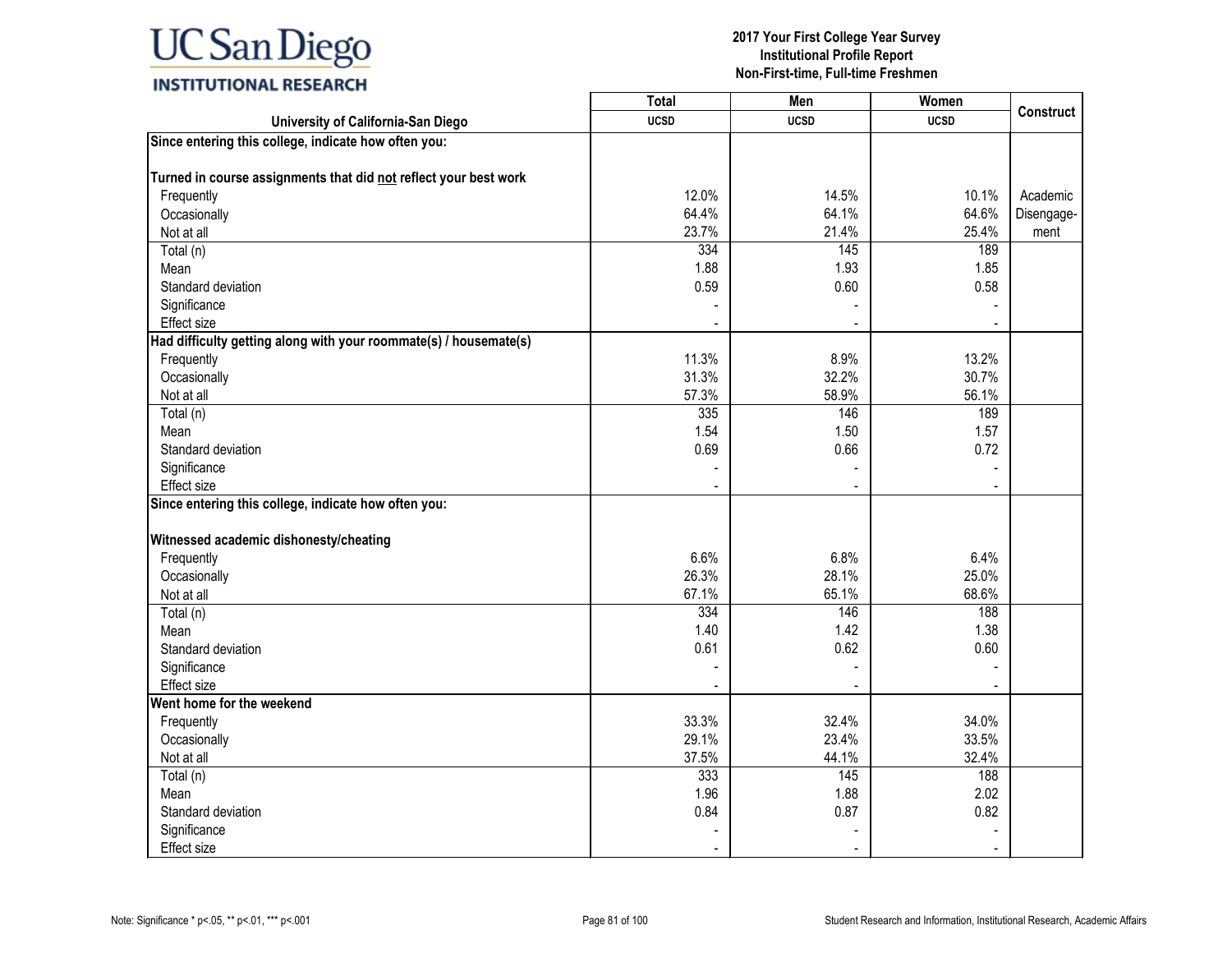## **INSTITUTIONAL RESEARCH**

|                                                      | <b>Total</b> | Men         | Women       | <b>Construct</b> |
|------------------------------------------------------|--------------|-------------|-------------|------------------|
| University of California-San Diego                   | <b>UCSD</b>  | <b>UCSD</b> | <b>UCSD</b> |                  |
| Received advice/counseling from another student      |              |             |             |                  |
| Frequently                                           | 9.0%         | 4.8%        | 12.2%       |                  |
| Occasionally                                         | 52.2%        | 54.1%       | 50.8%       |                  |
| Not at all                                           | 38.8%        | 41.1%       | 37.0%       |                  |
| Total (n)                                            | 335          | 146         | 189         |                  |
| Mean                                                 | 1.70         | 1.64        | 1.75        |                  |
| Standard deviation                                   | 0.62         | 0.57        | 0.66        |                  |
| Significance                                         |              |             |             |                  |
| Effect size                                          |              |             |             |                  |
| Since entering this college, indicate how often you: |              |             |             |                  |
| Fell asleep in class                                 |              |             |             |                  |
| Frequently                                           | 7.8%         | 8.2%        | 7.4%        | Academic         |
| Occasionally                                         | 26.9%        | 24.7%       | 28.6%       | Disengage-       |
| Not at all                                           | 65.4%        | 67.1%       | 64.0%       | ment             |
| Total (n)                                            | 335          | 146         | 189         |                  |
| Mean                                                 | 1.42         | 1.41        | 1.43        |                  |
| Standard deviation                                   | 0.63         | 0.64        | 0.63        |                  |
| Significance                                         |              |             |             |                  |
| <b>Effect size</b>                                   |              |             |             |                  |
| Had difficulty getting the courses you need          |              |             |             |                  |
| Frequently                                           | 19.7%        | 15.1%       | 23.3%       |                  |
| Occasionally                                         | 44.5%        | 46.6%       | 42.9%       |                  |
| Not at all                                           | 35.8%        | 38.4%       | 33.9%       |                  |
| Total (n)                                            | 335          | 146         | 189         |                  |
| Mean                                                 | 1.84         | 1.77        | 1.89        |                  |
| Standard deviation                                   | 0.73         | 0.70        | 0.75        |                  |
| Significance                                         |              |             |             |                  |
| <b>Effect size</b>                                   |              |             |             |                  |
| Texted or used social media during class             |              |             |             |                  |
| Frequently                                           | 28.1%        | 31.7%       | 25.4%       |                  |
| Occasionally                                         | 48.5%        | 42.8%       | 52.9%       |                  |
| Not at all                                           | 23.4%        | 25.5%       | 21.7%       |                  |
| Total (n)                                            | 334          | 145         | 189         |                  |
| Mean                                                 | 2.05         | 2.06        | 2.04        |                  |
| Standard deviation                                   | 0.72         | 0.76        | 0.69        |                  |
| Significance                                         |              |             |             |                  |
| <b>Effect size</b>                                   |              |             |             |                  |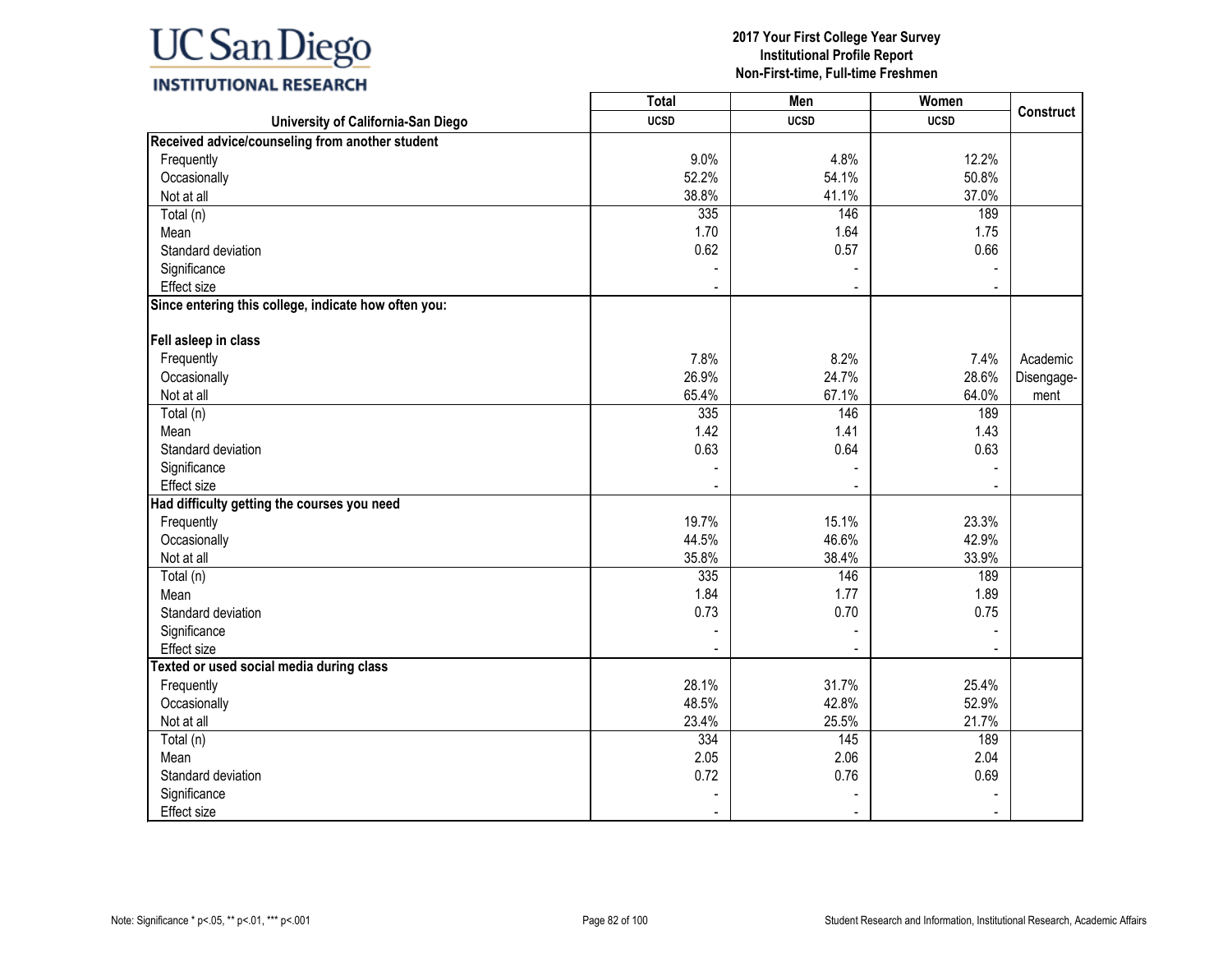

|                                                         | <b>Total</b>   | Men         | Women                    | <b>Construct</b> |
|---------------------------------------------------------|----------------|-------------|--------------------------|------------------|
| University of California-San Diego                      | <b>UCSD</b>    | <b>UCSD</b> | <b>UCSD</b>              |                  |
| Worked with classmates on group projects                |                |             |                          |                  |
| Frequently                                              | 19.5%          | 17.2%       | 21.2%                    |                  |
| Occasionally                                            | 57.5%          | 56.6%       | 58.2%                    |                  |
| Not at all                                              | 23.1%          | 26.2%       | 20.6%                    |                  |
| Total (n)                                               | 334            | 145         | 189                      |                  |
| Mean                                                    | 1.96           | 1.91        | 2.01                     |                  |
| Standard deviation                                      | 0.65           | 0.66        | 0.65                     |                  |
| Significance                                            |                |             |                          |                  |
| Effect size                                             |                |             | $\overline{\phantom{a}}$ |                  |
| Accessed your campus' library resources electronically  |                |             |                          |                  |
| Frequently                                              | 26.0%          | 21.2%       | 29.6%                    |                  |
| Occasionally                                            | 49.9%          | 40.4%       | 57.1%                    |                  |
| Not at all                                              | 24.2%          | 38.4%       | 13.2%                    |                  |
| Total (n)                                               | 335            | 146         | 189                      |                  |
| Mean                                                    | 2.02           | 1.83        | 2.16                     |                  |
| <b>Standard Deviation</b>                               | 0.71           | 0.76        | 0.64                     |                  |
| Significance                                            |                |             |                          |                  |
| <b>Effect Size</b>                                      |                |             |                          |                  |
| Made a presentation in class                            |                |             |                          |                  |
| Frequently                                              | 9.9%           | 7.6%        | 11.7%                    |                  |
| Occasionally                                            | 55.9%          | 53.1%       | 58.0%                    |                  |
| Not at all                                              | 34.2%          | 39.3%       | 30.3%                    |                  |
| Total (n)                                               | 333            | 145         | 188                      |                  |
| Mean                                                    | 1.76           | 1.68        | 1.81                     |                  |
| Standard deviation                                      | 0.62           | 0.61        | 0.62                     |                  |
| Significance                                            |                |             |                          |                  |
| Effect size                                             |                |             |                          |                  |
| Used the institution's course catalog (paper or online) |                |             |                          |                  |
| Frequently                                              | 27.8%          | 27.4%       | 28.0%                    |                  |
| Occasionally                                            | 51.0%          | 43.8%       | 56.6%                    |                  |
| Not at all                                              | 21.2%          | 28.8%       | 15.3%                    |                  |
| Total (n)                                               | 335            | 146         | 189                      |                  |
| Mean                                                    | 2.07           | 1.99        | 2.13                     |                  |
| Standard deviation                                      | 0.70           | 0.75        | 0.65                     |                  |
| Significance                                            |                |             |                          |                  |
| Effect size                                             | $\blacksquare$ |             | $\blacksquare$           |                  |
| Are you currently registered to vote?                   |                |             |                          |                  |
| Ineligible                                              | 8.6%           | 9.6%        | 7.9%                     |                  |
| Yes                                                     | 78.6%          | 76.0%       | 80.6%                    |                  |
| No                                                      | 12.8%          | 14.4%       | 11.5%                    |                  |
| Total (n)                                               | 337            | 146         | 191                      |                  |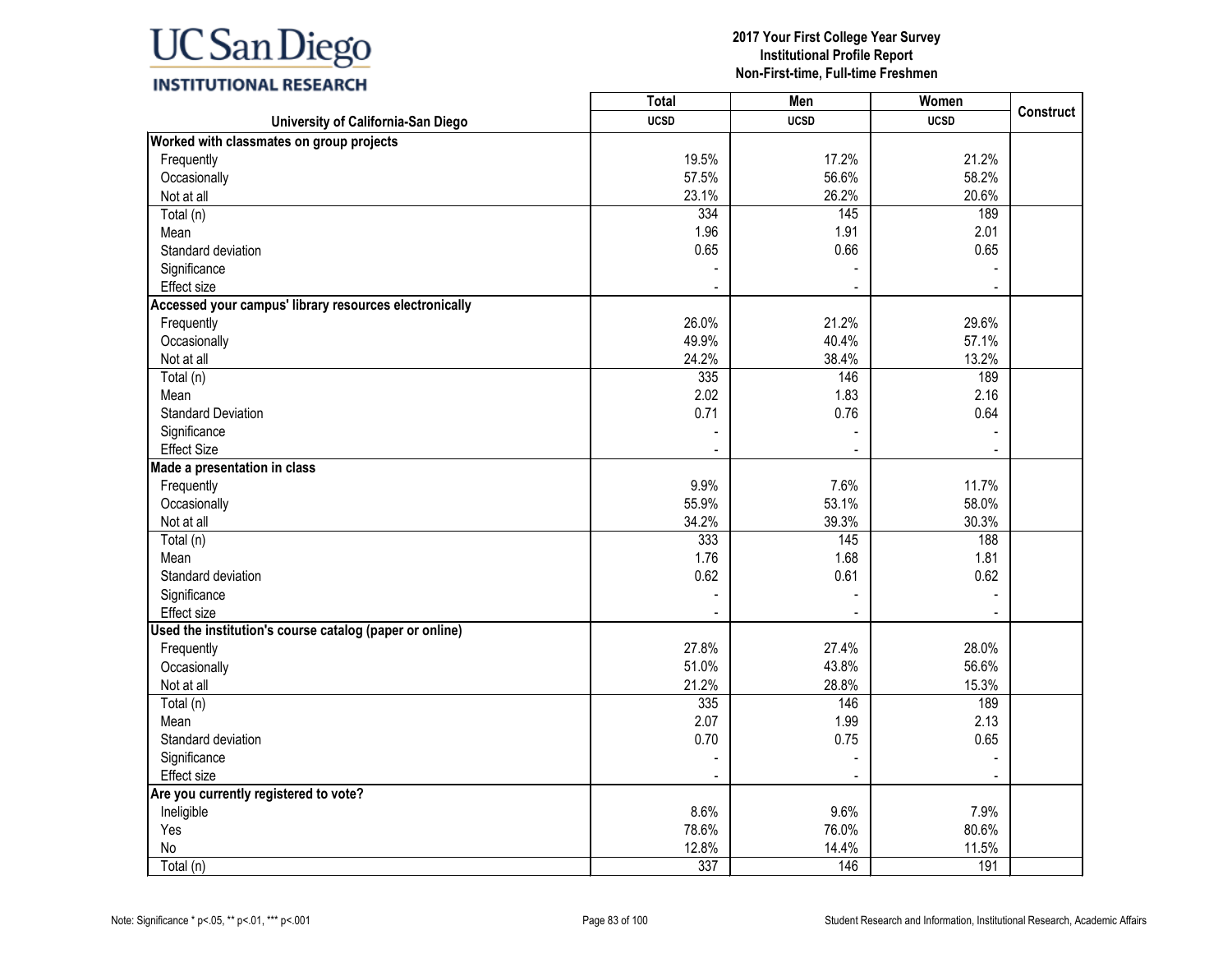## **INSTITUTIONAL RESEARCH**

|                                                                              | <b>Total</b>     | Men         | Women       |                  |
|------------------------------------------------------------------------------|------------------|-------------|-------------|------------------|
| University of California-San Diego                                           | <b>UCSD</b>      | <b>UCSD</b> | <b>UCSD</b> | <b>Construct</b> |
| If you could make your college choice over, would you still choose to enroll |                  |             |             |                  |
| at your current (or most recent) college?                                    |                  |             |             |                  |
| Definitely yes                                                               | 36.4%            | 29.7%       | 41.5%       |                  |
| Probably yes                                                                 | 34.6%            | 33.1%       | 35.8%       |                  |
| Probably not                                                                 | 13.8%            | 16.2%       | 11.9%       |                  |
| Definitely not                                                               | 7.6%             | 10.1%       | 5.7%        | Overall          |
| Not sure yet                                                                 | 7.6%             | 10.8%       | 5.2%        | Satisfaction     |
| Total (n)                                                                    | 341              | 148         | 193         |                  |
| Mean                                                                         | 3.84             | 3.61        | 4.03        |                  |
| Standard deviation                                                           | 1.21             | 1.30        | 1.11        |                  |
| Significance                                                                 |                  |             |             |                  |
| Effect size                                                                  |                  |             |             |                  |
| What do you think you will be doing in Fall 2017?                            |                  |             |             |                  |
| Attending your current (or most recent) institution                          | 95.3%            | 95.9%       | 94.8%       |                  |
| Attending another institution                                                | 2.6%             | 1.4%        | 3.6%        |                  |
| Don't know / have not decided yet                                            | 1.8%             | 2.0%        | 1.6%        |                  |
| Not attending any institution                                                | 0.3%             | 0.7%        | 0.0%        |                  |
| Total (n)                                                                    | 341              | 148         | 193         |                  |
| Do you plan to do any of the following this summer?                          |                  |             |             |                  |
|                                                                              |                  |             |             |                  |
| Take courses at this institution                                             |                  |             |             |                  |
| No                                                                           | 45.8%            | 39.4%       | 50.8%       |                  |
| Yes                                                                          | 54.2%            | 60.6%       | 49.2%       |                  |
| Total (n)                                                                    | 323              | 142         | 181         |                  |
| Take courses at another institution                                          |                  |             |             |                  |
| No                                                                           | 76.8%            | 81.0%       | 73.6%       |                  |
| Yes                                                                          | 23.2%            | 19.0%       | 26.4%       |                  |
| $\overline{T}$ otal (n)                                                      | 315              | 137         | 178         |                  |
| Work for pay                                                                 |                  |             |             |                  |
| No                                                                           | 30.6%            | 37.1%       | 25.6%       |                  |
| Yes                                                                          | 69.4%            | 62.9%       | 74.4%       |                  |
| Total (n)                                                                    | 320              | 140         | 180         |                  |
| Do you plan to do any of the following this summer?                          |                  |             |             |                  |
| Perform volunteer work                                                       |                  |             |             |                  |
| No                                                                           | 56.7%            | 71.9%       | 45.3%       |                  |
| Yes                                                                          | 43.3%            | 28.1%       | 54.7%       |                  |
| Total (n)                                                                    | $\overline{314}$ | 135         | 179         |                  |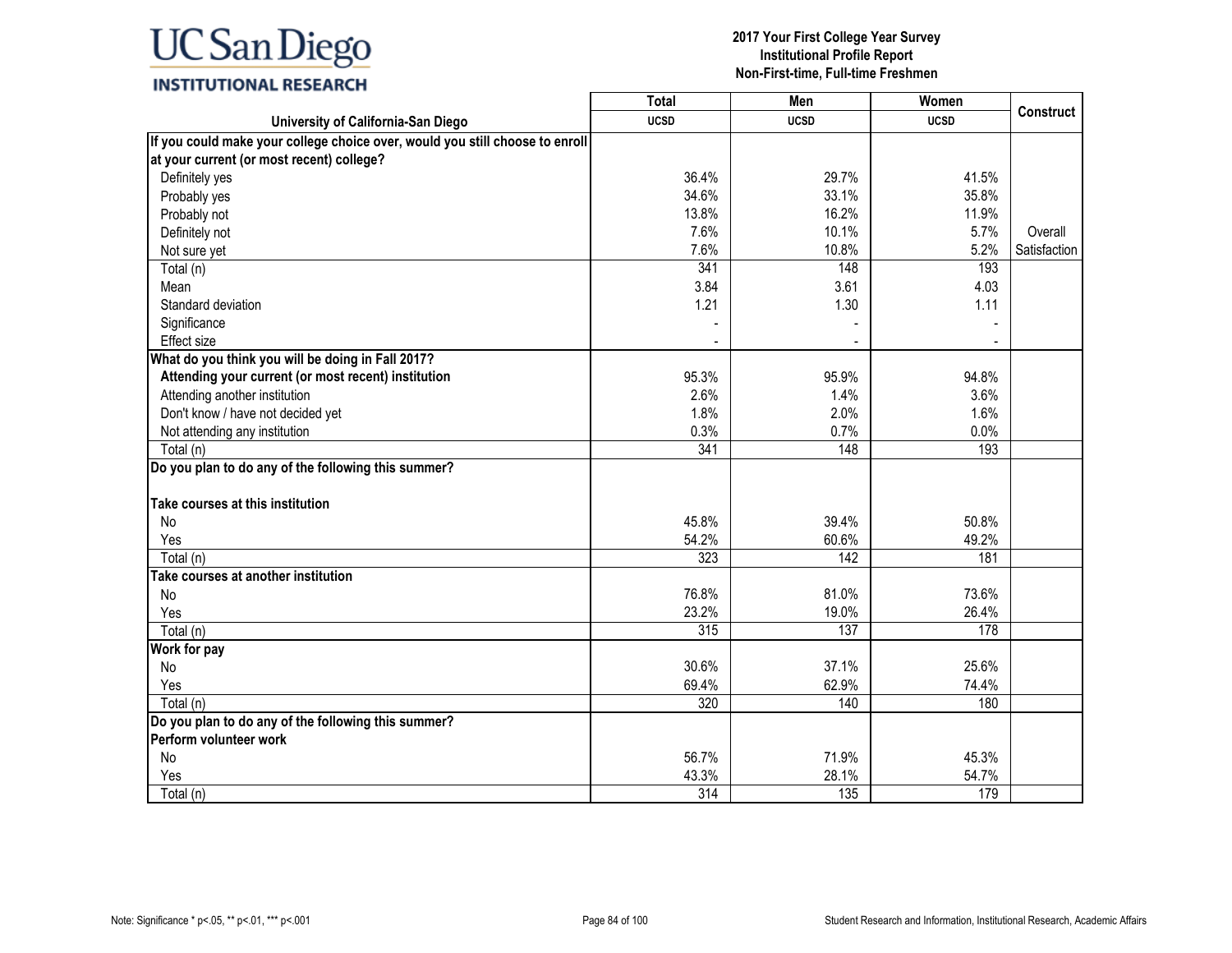|                                                                         | <b>Total</b> | Men         | Women       |                  |
|-------------------------------------------------------------------------|--------------|-------------|-------------|------------------|
| University of California-San Diego                                      | <b>UCSD</b>  | <b>UCSD</b> | <b>UCSD</b> | <b>Construct</b> |
| Do you plan to do any of the following this summer?                     |              |             |             |                  |
|                                                                         |              |             |             |                  |
| Participate in an internship                                            |              |             |             |                  |
| No                                                                      | 58.9%        | 62.1%       | 56.4%       |                  |
| Yes                                                                     | 41.1%        | 37.9%       | 43.6%       |                  |
| Total (n)                                                               | 319          | 140         | 179         |                  |
| <b>Travel</b>                                                           |              |             |             |                  |
| No                                                                      | 39.8%        | 46.1%       | 34.8%       |                  |
| Yes                                                                     | 60.2%        | 53.9%       | 65.2%       |                  |
| Total (n)                                                               | 322          | 141         | 181         |                  |
| Are you currently a full-time or part-time student?                     |              |             |             |                  |
| Full-time                                                               | 97.2%        | 98.2%       | 96.5%       |                  |
| Part-time                                                               | 2.8%         | 1.8%        | 3.5%        |                  |
| Not enrolled                                                            | 0.0%         | 0.0%        | 0.0%        |                  |
| Total (n)                                                               | 395          | 168         | 227         |                  |
| Did you transfer into this institution from another college/university? |              |             |             |                  |
| Yes                                                                     | 90.0%        | 93.2%       | 87.4%       |                  |
| No                                                                      | 10.0%        | 6.8%        | 12.6%       |                  |
| Total (n)                                                               | 330          | 147         | 183         |                  |
| What year did you first enter this college:                             |              |             |             |                  |
| 2012 or earlier                                                         | 0.0%         | 0.0%        | 0.0%        |                  |
| 2013                                                                    | 0.0%         | 0.0%        | 0.0%        |                  |
| 2014                                                                    | 0.0%         | 0.0%        | 0.0%        |                  |
| 2015                                                                    | 0.0%         | 0.0%        | 0.0%        |                  |
| 2016 or 2017                                                            | 100.0%       | 100.0%      | 100.0%      |                  |
| Total (n)                                                               | 396          | 168         | 228         |                  |
| What year did you first enter your 1st college:                         |              |             |             |                  |
| 2012 or earlier                                                         | 29.3%        | 31.0%       | 28.1%       |                  |
| 2013                                                                    | 26.1%        | 25.6%       | 26.4%       |                  |
| 2014                                                                    | 37.3%        | 37.5%       | 37.2%       |                  |
| 2015                                                                    | 4.0%         | 4.2%        | 3.9%        |                  |
| 2016 or 2017                                                            | 3.3%         | 1.8%        | 4.3%        |                  |
| Total (n)                                                               | 399          | 168         | 231         |                  |
| Is English your native language?                                        |              |             |             |                  |
| Yes                                                                     | 78.9%        | 82.4%       | 76.0%       |                  |
| No                                                                      | 21.1%        | 17.6%       | 24.0%       |                  |
| Total (n)                                                               | 331          | 148         | 183         |                  |
| Do you identify as transgender?                                         |              |             |             |                  |
| Yes                                                                     | 0.7%         | 0.0%        | 1.3%        |                  |
| $\mathsf{No}$                                                           | 99.3%        | 100.0%      | 98.7%       |                  |
| Total (n)                                                               | 405          | 171         | 234         |                  |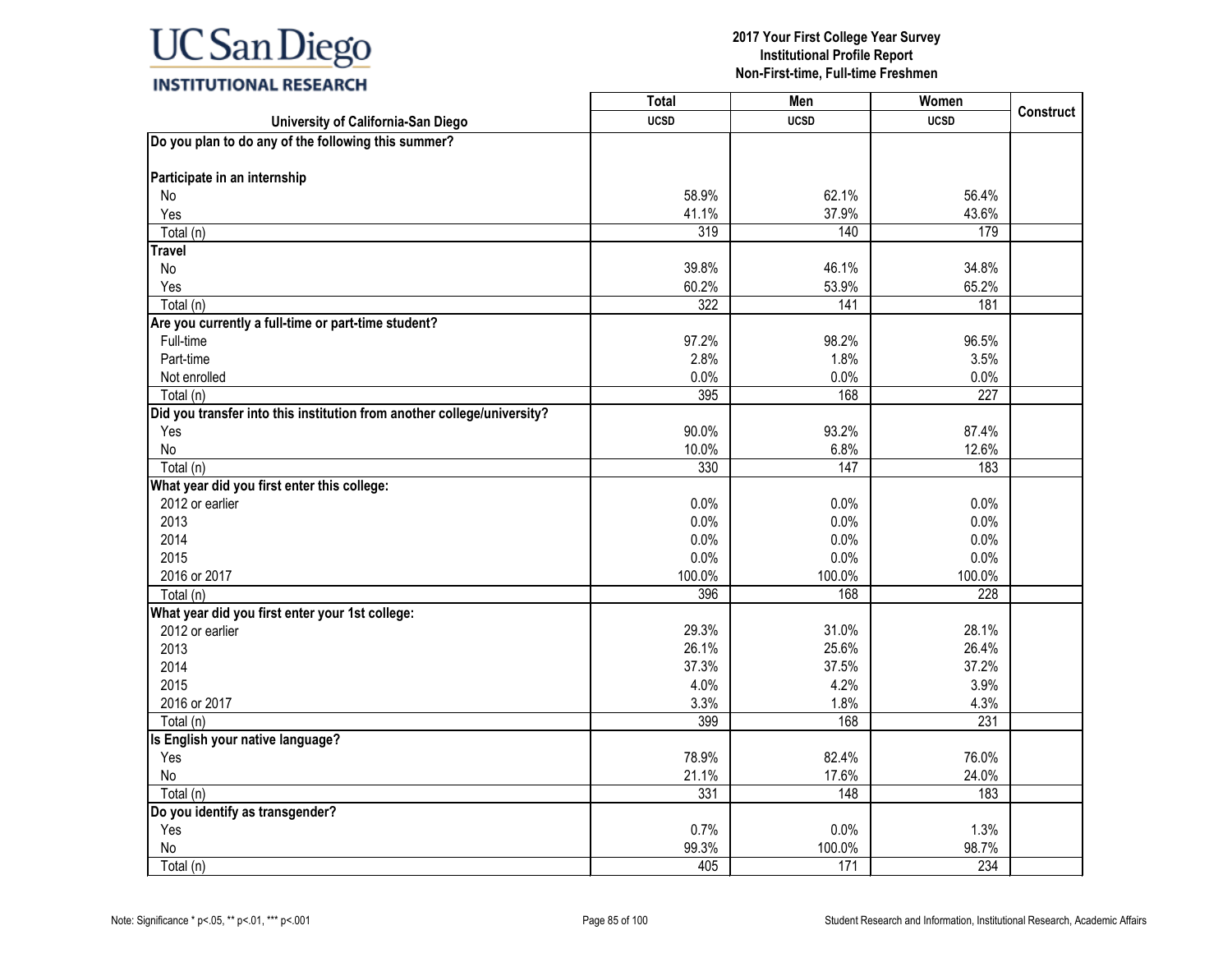

## **INSTITUTIONAL RESEARCH**

|                                                                             | <b>Total</b> | Men         | Women       | <b>Construct</b> |
|-----------------------------------------------------------------------------|--------------|-------------|-------------|------------------|
| University of California-San Diego                                          | <b>UCSD</b>  | <b>UCSD</b> | <b>UCSD</b> |                  |
| What is your sexual orientation?                                            |              |             |             |                  |
| Heterosexual/Straight                                                       | 85.5%        | 90.7%       | 81.7%       |                  |
| Gay                                                                         | 2.9%         | 7.0%        | 0.0%        |                  |
| Lesbian                                                                     | 1.7%         | 0.0%        | 3.0%        |                  |
| Bisexual                                                                    | 7.4%         | 2.3%        | 11.1%       |                  |
| Queer                                                                       | 1.7%         | 0.0%        | 3.0%        |                  |
| Other                                                                       | 0.7%         | 0.0%        | 1.3%        |                  |
| Total (n)                                                                   | 407          | 172         | 235         |                  |
| To what extent are the following statements true to you:                    |              |             |             |                  |
| I have a strong sense of belonging to a community of scientists             |              |             |             |                  |
| Strongly agree                                                              | 6.8%         | 6.2%        | 7.4%        |                  |
| Agree Somewhat                                                              | 24.7%        | 22.6%       | 26.3%       |                  |
| Neutral                                                                     | 25.3%        | 24.7%       | 25.8%       |                  |
| Disagree Somewhat                                                           | 20.5%        | 24.0%       | 17.9%       |                  |
| <b>Strongly Disagree</b>                                                    | 22.6%        | 22.6%       | 22.6%       |                  |
| Total (n)                                                                   | 336          | 146         | 190         |                  |
| Significance                                                                |              |             |             |                  |
| I derive a great personal satisfaction from working on a team that is doing |              |             |             |                  |
| important research                                                          |              |             |             |                  |
| Strongly agree                                                              | 16.1%        | 14.4%       | 17.5%       |                  |
| Agree Somewhat                                                              | 31.6%        | 33.6%       | 30.2%       |                  |
| Neutral                                                                     | 29.9%        | 32.9%       | 27.5%       |                  |
| Disagree Somewhat                                                           | 9.3%         | 9.6%        | 9.0%        |                  |
| <b>Strongly Disagree</b>                                                    | 13.1%        | 9.6%        | 15.9%       |                  |
| Total (n)                                                                   | 335          | 146         | 189         |                  |
| Mean                                                                        | 3.28         | 3.34        | 3.24        |                  |
| Standard deviation                                                          | 1.23         | 1.13        | 1.29        |                  |
| Significance                                                                |              |             |             |                  |
| <b>Effect size</b>                                                          |              |             |             |                  |
| I think of myself as a scientist                                            |              |             |             |                  |
| Strongly agree                                                              | 10.7%        | 8.2%        | 12.7%       |                  |
| Agree Somewhat                                                              | 18.5%        | 23.3%       | 14.8%       |                  |
| Neutral                                                                     | 28.4%        | 26.0%       | 30.2%       |                  |
| Disagree Somewhat                                                           | 17.3%        | 18.5%       | 16.4%       |                  |
| <b>Strongly Disagree</b>                                                    | 25.1%        | 24.0%       | 25.9%       |                  |
| Total (n)                                                                   | 335          | 146         | 189         |                  |
| Mean                                                                        | 2.73         | 2.73        | 2.72        |                  |
| Standard deviation                                                          | 1.31         | 1.28        | 1.34        |                  |
| Significance                                                                |              |             |             |                  |
| Effect size                                                                 |              |             |             |                  |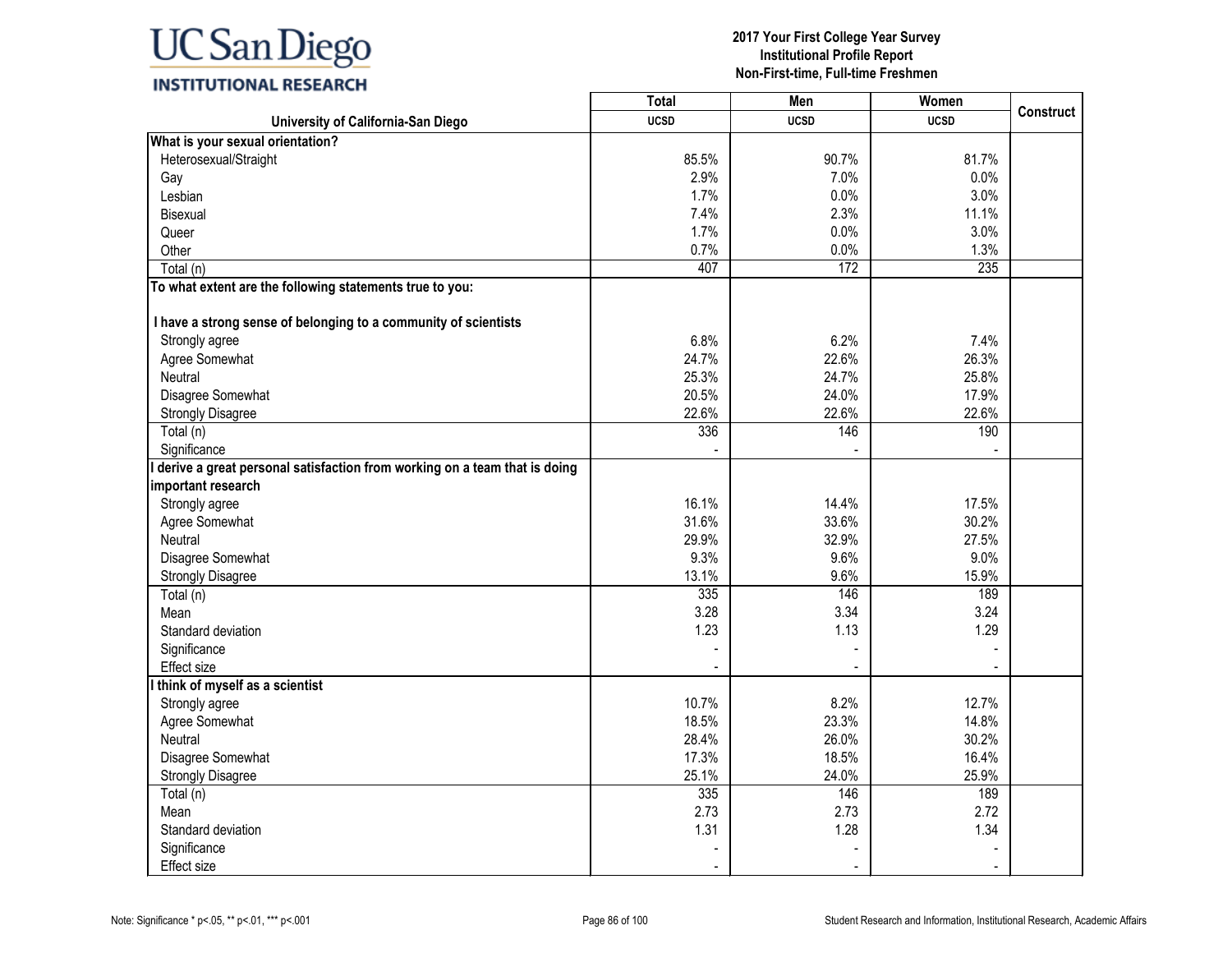## **INSTITUTIONAL RESEARCH**

|                                                                             | <b>Total</b> | Men         | Women       |                  |
|-----------------------------------------------------------------------------|--------------|-------------|-------------|------------------|
| University of California-San Diego                                          | <b>UCSD</b>  | <b>UCSD</b> | <b>UCSD</b> | <b>Construct</b> |
| I feel like I belong in the field of science                                |              |             |             |                  |
| Strongly agree                                                              | 18.5%        | 15.1%       | 21.1%       |                  |
| Agree Somewhat                                                              | 26.2%        | 31.5%       | 22.1%       |                  |
| Neutral                                                                     | 23.5%        | 22.6%       | 24.2%       |                  |
| Disagree Somewhat                                                           | 11.9%        | 11.0%       | 12.6%       |                  |
| <b>Strongly Disagree</b>                                                    | 19.9%        | 19.9%       | 20.0%       |                  |
| Total (n)                                                                   | 336          | 146         | 190         |                  |
| Mean                                                                        | 3.11         | 3.11        | 3.12        |                  |
| Standard deviation                                                          | 1.38         | 1.35        | 1.41        |                  |
| Significance                                                                |              |             |             |                  |
| <b>Effect size</b>                                                          |              |             |             |                  |
| How confident are you that you can:                                         |              |             |             |                  |
|                                                                             |              |             |             |                  |
| Use technical science skills (use of tools, instruments, and/or techniques) |              |             |             |                  |
| Absolutely                                                                  | 19.8%        | 26.2%       | 14.7%       |                  |
| Very                                                                        | 23.7%        | 23.4%       | 23.9%       |                  |
| Moderately                                                                  | 34.0%        | 33.8%       | 34.2%       |                  |
| Somewhat                                                                    | 13.4%        | 9.0%        | 16.8%       |                  |
| Not at All                                                                  | 9.1%         | 7.6%        | 10.3%       |                  |
| Total (n)                                                                   | 329          | 145         | 184         |                  |
| Mean                                                                        | 3.32         | 3.52        | 3.16        |                  |
| Standard deviation                                                          | 1.20         | 1.19        | 1.18        |                  |
| Significance                                                                |              |             |             |                  |
| Effect size                                                                 |              |             |             |                  |
| Generate a research question                                                |              |             |             |                  |
| Absolutely                                                                  | 14.6%        | 15.2%       | 14.1%       |                  |
| Very                                                                        | 23.1%        | 24.1%       | 22.3%       |                  |
| Moderately                                                                  | 33.7%        | 34.5%       | 33.2%       |                  |
| Somewhat                                                                    | 18.2%        | 16.6%       | 19.6%       |                  |
| Not at All                                                                  | 10.3%        | 9.7%        | 10.9%       |                  |
| Total (n)                                                                   | 329          | 145         | 184         |                  |
| Mean                                                                        | 3.13         | 3.19        | 3.09        |                  |
| Standard deviation                                                          | 1.18         | 1.17        | 1.19        |                  |
| Significance                                                                |              |             |             |                  |
| <b>Effect size</b>                                                          |              |             |             |                  |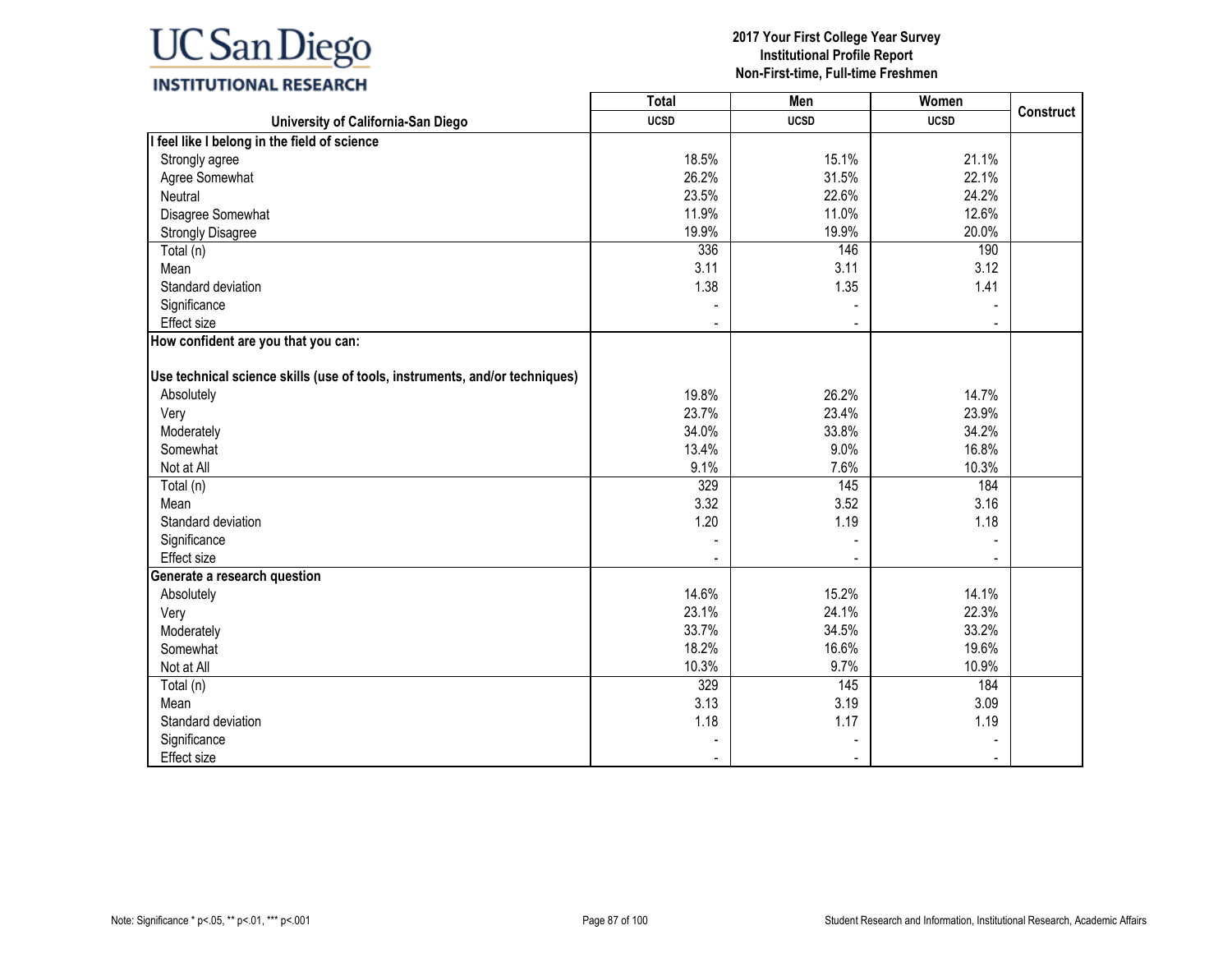# **INSTITUTIONAL RESEARCH**

|                                             | Total       | Men         | Women       |                  |
|---------------------------------------------|-------------|-------------|-------------|------------------|
| University of California-San Diego          | <b>UCSD</b> | <b>UCSD</b> | <b>UCSD</b> | <b>Construct</b> |
| Determine how to collect appropriate data   |             |             |             |                  |
| Absolutely                                  | 14.3%       | 18.1%       | 11.4%       |                  |
| Very                                        | 25.0%       | 27.8%       | 22.8%       |                  |
| Moderately                                  | 36.6%       | 36.1%       | 37.0%       |                  |
| Somewhat                                    | 16.8%       | 14.6%       | 18.5%       |                  |
| Not at All                                  | 7.3%        | 3.5%        | 10.3%       |                  |
| Total (n)                                   | 328         | 144         | 184         |                  |
| Mean                                        | 3.22        | 3.42        | 3.07        |                  |
| Standard deviation                          | 1.11        | 1.05        | 1.13        |                  |
| Significance                                |             |             |             |                  |
| Effect size                                 |             |             |             |                  |
| Explain the results of a study              |             |             |             |                  |
| Absolutely                                  | 15.5%       | 18.5%       | 13.0%       |                  |
| Very                                        | 29.1%       | 30.1%       | 28.3%       |                  |
| Moderately                                  | 33.6%       | 34.9%       | 32.6%       |                  |
| Somewhat                                    | 14.8%       | 12.3%       | 16.8%       |                  |
| Not at All                                  | 7.0%        | 4.1%        | 9.2%        |                  |
| Total (n)                                   | 330         | 146         | 184         |                  |
| Mean                                        | 3.31        | 3.47        | 3.19        |                  |
| Standard deviation                          | 1.11        | 1.06        | 1.15        |                  |
| Significance                                |             |             |             |                  |
| Effect size                                 |             |             |             |                  |
| Use scientific literature to guide research |             |             |             |                  |
| Absolutely                                  | 14.3%       | 17.2%       | 12.0%       |                  |
| Very                                        | 24.6%       | 18.6%       | 29.3%       |                  |
| Moderately                                  | 34.3%       | 38.6%       | 31.0%       |                  |
| Somewhat                                    | 14.9%       | 17.2%       | 13.0%       |                  |
| Not at All                                  | 11.9%       | 8.3%        | 14.7%       |                  |
| Total (n)                                   | 329         | 145         | 184         |                  |
| Mean                                        | 3.15        | 3.19        | 3.11        |                  |
| Standard deviation                          | 1.19        | 1.16        | 1.22        |                  |
| Significance                                |             |             |             |                  |
| Effect size                                 |             |             |             |                  |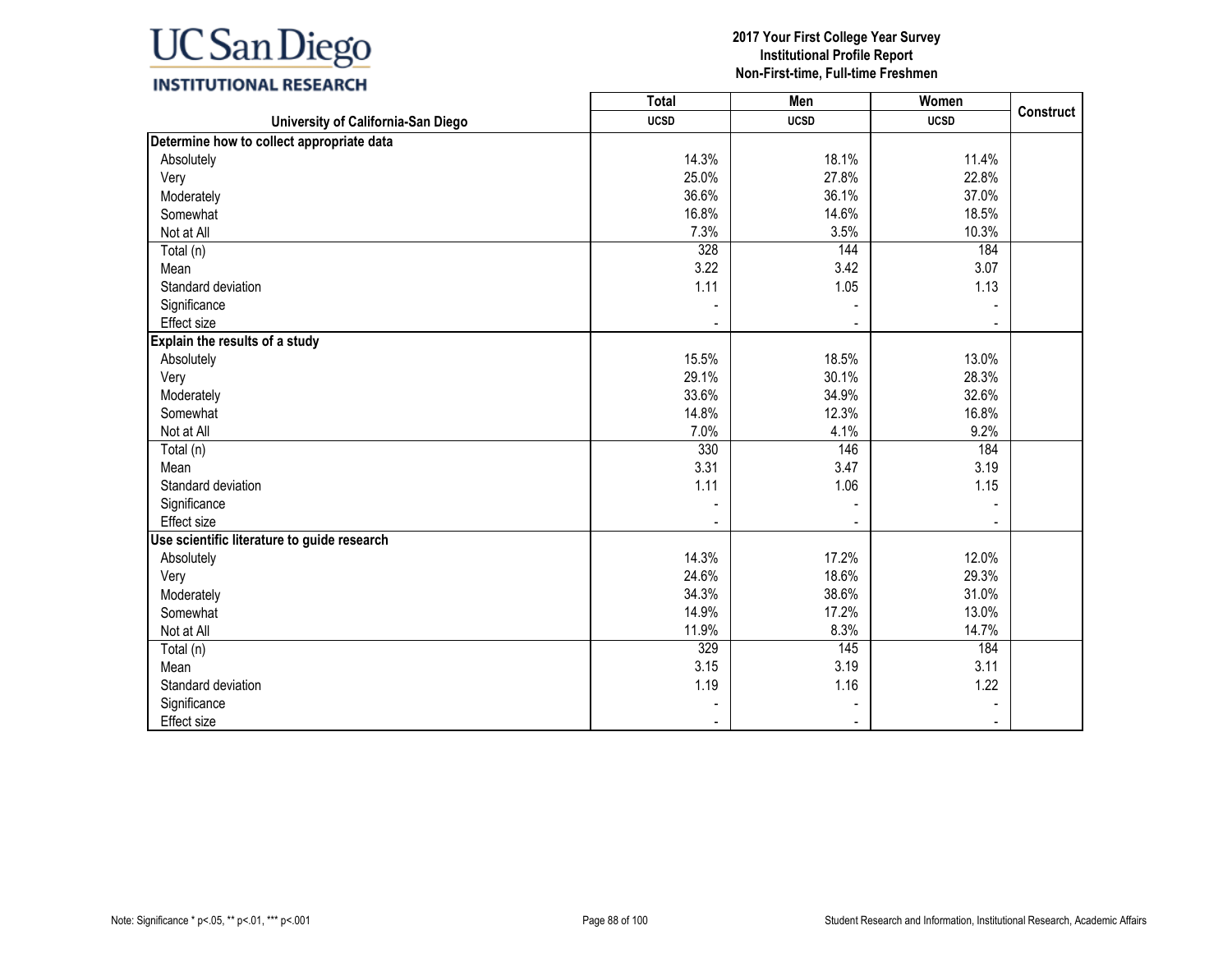# **INSTITUTIONAL RESEARCH**

|                                                      | <b>Total</b> | Men         | Women       |                  |
|------------------------------------------------------|--------------|-------------|-------------|------------------|
| University of California-San Diego                   | <b>UCSD</b>  | <b>UCSD</b> | <b>UCSD</b> | <b>Construct</b> |
| Integrate results from multiple studies              |              |             |             |                  |
| Absolutely                                           | 15.5%        | 17.1%       | 14.1%       |                  |
| Very                                                 | 24.8%        | 24.0%       | 25.5%       |                  |
| Moderately                                           | 34.2%        | 36.3%       | 32.6%       |                  |
| Somewhat                                             | 16.4%        | 16.4%       | 16.3%       |                  |
| Not at All                                           | 9.1%         | 6.2%        | 11.4%       |                  |
| Total (n)                                            | 330          | 146         | 184         |                  |
| Mean                                                 | 3.21         | 3.29        | 3.15        |                  |
| Standard deviation                                   | 1.16         | 1.12        | 1.19        |                  |
| Significance                                         |              |             |             |                  |
| Effect size                                          |              |             |             |                  |
| <b>Ask relevant questions</b>                        |              |             |             |                  |
| Absolutely                                           | 19.5%        | 23.4%       | 16.3%       |                  |
| Very                                                 | 30.1%        | 30.3%       | 29.9%       |                  |
| Moderately                                           | 31.9%        | 30.3%       | 33.2%       |                  |
| Somewhat                                             | 14.6%        | 13.8%       | 15.2%       |                  |
| Not at All                                           | 4.0%         | 2.1%        | 5.4%        |                  |
| Total (n)                                            | 329          | 145         | 184         |                  |
| Mean                                                 | 3.47         | 3.59        | 3.36        |                  |
| Standard deviation                                   | 1.08         | 1.06        | 1.09        |                  |
| Significance                                         |              |             |             |                  |
| <b>Effect</b> size                                   |              |             |             |                  |
| Identity what is known and not known about a problem |              |             |             |                  |
| Absolutely                                           | 14.9%        | 16.7%       | 13.6%       |                  |
| Very                                                 | 30.5%        | 33.3%       | 28.3%       |                  |
| Moderately                                           | 35.7%        | 33.3%       | 37.5%       |                  |
| Somewhat                                             | 13.4%        | 13.2%       | 13.6%       |                  |
| Not at All                                           | 5.5%         | 3.5%        | 7.1%        |                  |
| Total (n)                                            | 328          | 144         | 184         |                  |
| Mean                                                 | 3.36         | 3.47        | 3.28        |                  |
| Standard deviation                                   | 1.06         | 1.03        | 1.08        |                  |
| Significance                                         |              |             |             |                  |
| Effect size                                          |              |             |             |                  |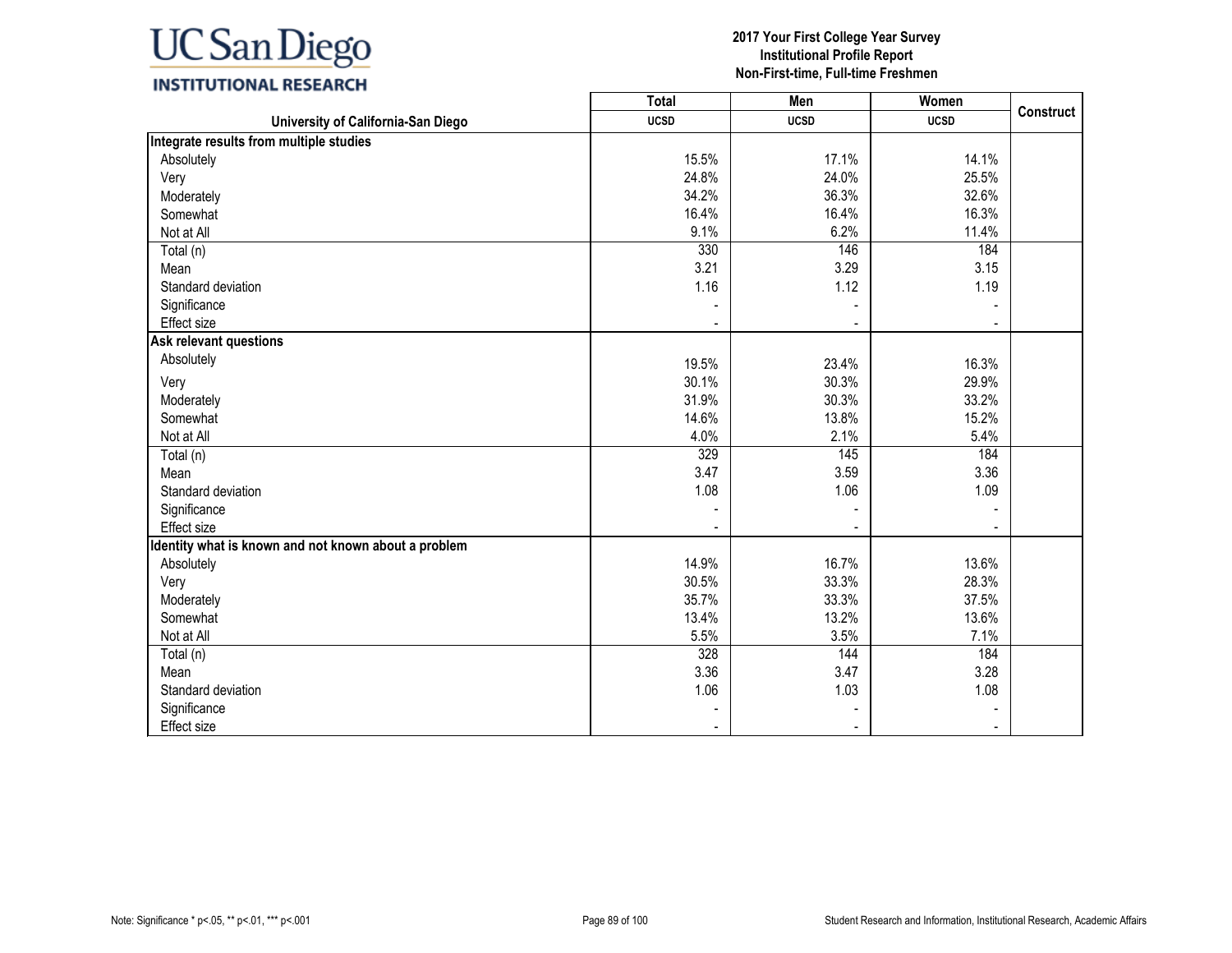

## **INSTITUTIONAL RESEARCH**

|                                                                    | <b>Total</b> | Men         | Women       | <b>Construct</b> |
|--------------------------------------------------------------------|--------------|-------------|-------------|------------------|
| University of California-San Diego                                 | <b>UCSD</b>  | <b>UCSD</b> | <b>UCSD</b> |                  |
| <b>Understand scientific concepts</b>                              |              |             |             |                  |
| Absolutely                                                         | 18.5%        | 25.3%       | 13.0%       |                  |
| Very                                                               | 29.7%        | 32.9%       | 27.2%       |                  |
| Moderately                                                         | 31.8%        | 26.7%       | 35.9%       |                  |
| Somewhat                                                           | 13.9%        | 10.3%       | 16.8%       |                  |
| Not at All                                                         | 6.1%         | 4.8%        | 7.1%        |                  |
| Total (n)                                                          | 330          | 146         | 184         |                  |
| Mean                                                               | 3.41         | 3.64        | 3.22        |                  |
| Standard deviation                                                 | 1.12         | 1.11        | 1.10        |                  |
| Significance                                                       |              |             |             |                  |
| Effect size                                                        |              |             |             |                  |
| See connections between different areas of science and mathematics |              |             |             |                  |
| Absolutely                                                         | 16.4%        | 21.2%       | 12.5%       |                  |
| Very                                                               | 26.4%        | 31.5%       | 22.3%       |                  |
| Moderately                                                         | 33.0%        | 30.1%       | 35.3%       |                  |
| Somewhat                                                           | 14.2%        | 10.3%       | 17.4%       |                  |
| Not at All                                                         | 10.0%        | 6.8%        | 12.5%       |                  |
| Total (n)                                                          | 330          | 146         | 184         |                  |
| Mean                                                               | 3.25         | 3.50        | 3.05        |                  |
| Standard deviation                                                 | 1.18         | 1.14        | 1.18        |                  |
| Significance                                                       |              |             |             |                  |
| <b>Effect size</b>                                                 |              |             |             |                  |
| Will you pursue a science-related research career?                 |              |             |             |                  |
| Definitely                                                         | 18.1%        | 15.0%       | 20.5%       |                  |
| Probably                                                           | 20.5%        | 21.1%       | 20.0%       |                  |
| Uncertain                                                          | 21.7%        | 23.8%       | 20.0%       |                  |
| Probably No                                                        | 22.0%        | 23.8%       | 20.5%       |                  |
| Definitely No                                                      | 17.8%        | 16.3%       | 18.9%       |                  |
| Total (n)                                                          | 332          | 147         | 185         |                  |
| Mean                                                               | 2.99         | 2.95        | 3.03        |                  |
| Standard deviation                                                 | 1.37         | 1.31        | 1.41        |                  |
| Significance                                                       |              |             |             |                  |
| <b>Effect size</b>                                                 |              |             |             |                  |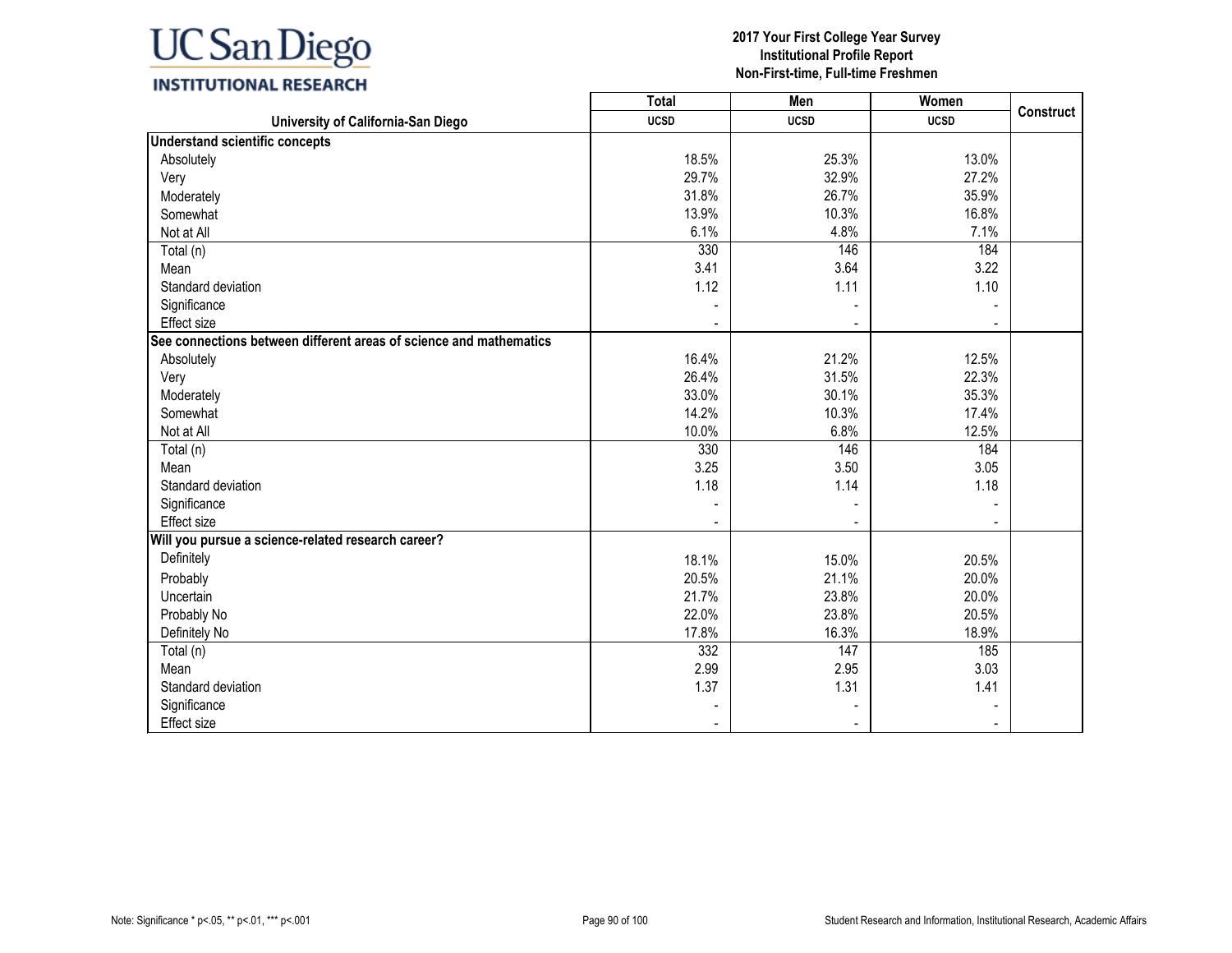|                                                             | <b>Total</b> | Men         | Women       |                  |
|-------------------------------------------------------------|--------------|-------------|-------------|------------------|
| University of California-San Diego                          | <b>UCSD</b>  | <b>UCSD</b> | <b>UCSD</b> | <b>Construct</b> |
| Race/Ethnicity (Mark all that apply)                        |              |             |             |                  |
| (total may add to more than 100%)                           |              |             |             |                  |
| American Indian/Alaska Native                               | 2.3%         | 3.3%        | 1.6%        |                  |
| East Asian (e.g., Chinese, Japanese, Korean, Taiwanese)     | 23.2%        | 24.9%       | 22.0%       |                  |
| Filipino                                                    | 8.4%         | 7.2%        | 9.3%        |                  |
| Southeast Asian (e.g., Cambodian, Vietnamese, Hmong)        | 8.4%         | 9.4%        | 7.7%        |                  |
| South Asian (e.g., Indian, Pakistani, Nepalese, Sir Lankan) | 1.9%         | 2.2%        | 1.6%        |                  |
| Other Asian                                                 | 3.3%         | 4.4%        | 2.4%        |                  |
| Native Hawaiian/Pacific Islander                            | 1.2%         | 1.7%        | 0.8%        |                  |
| African American/Black                                      | 4.2%         | 3.3%        | 4.9%        |                  |
| Mexican American/Chicano                                    | 14.3%        | 14.9%       | 13.8%       |                  |
| Puerto Rican                                                | 0.7%         | 0.0%        | 1.2%        |                  |
| Other Latino                                                | 4.4%         | 2.8%        | 5.7%        |                  |
| White/Caucasian                                             | 41.2%        | 43.1%       | 39.8%       |                  |
| Other                                                       | 6.1%         | 5.0%        | 6.9%        |                  |
| Total (n)                                                   | 427          | 181         | 246         |                  |
| <b>Race/Ethnicity</b>                                       |              |             |             |                  |
| (total adds to 100%)                                        |              |             |             |                  |
| American Indian                                             | 0.2%         | 0.0%        | 0.4%        |                  |
| Asian                                                       | 37.6%        | 38.4%       | 37.0%       |                  |
| <b>Black</b>                                                | 2.2%         | 1.2%        | 3.0%        |                  |
| Hispanic                                                    | 10.8%        | 8.7%        | 12.3%       |                  |
| White                                                       | 27.0%        | 28.5%       | 26.0%       |                  |
| Other                                                       | 2.9%         | 1.7%        | 3.8%        |                  |
| Two or more race/ethnicity                                  | 19.2%        | 21.5%       | 17.4%       |                  |
| Total (n)                                                   | 407          | 172         | 235         |                  |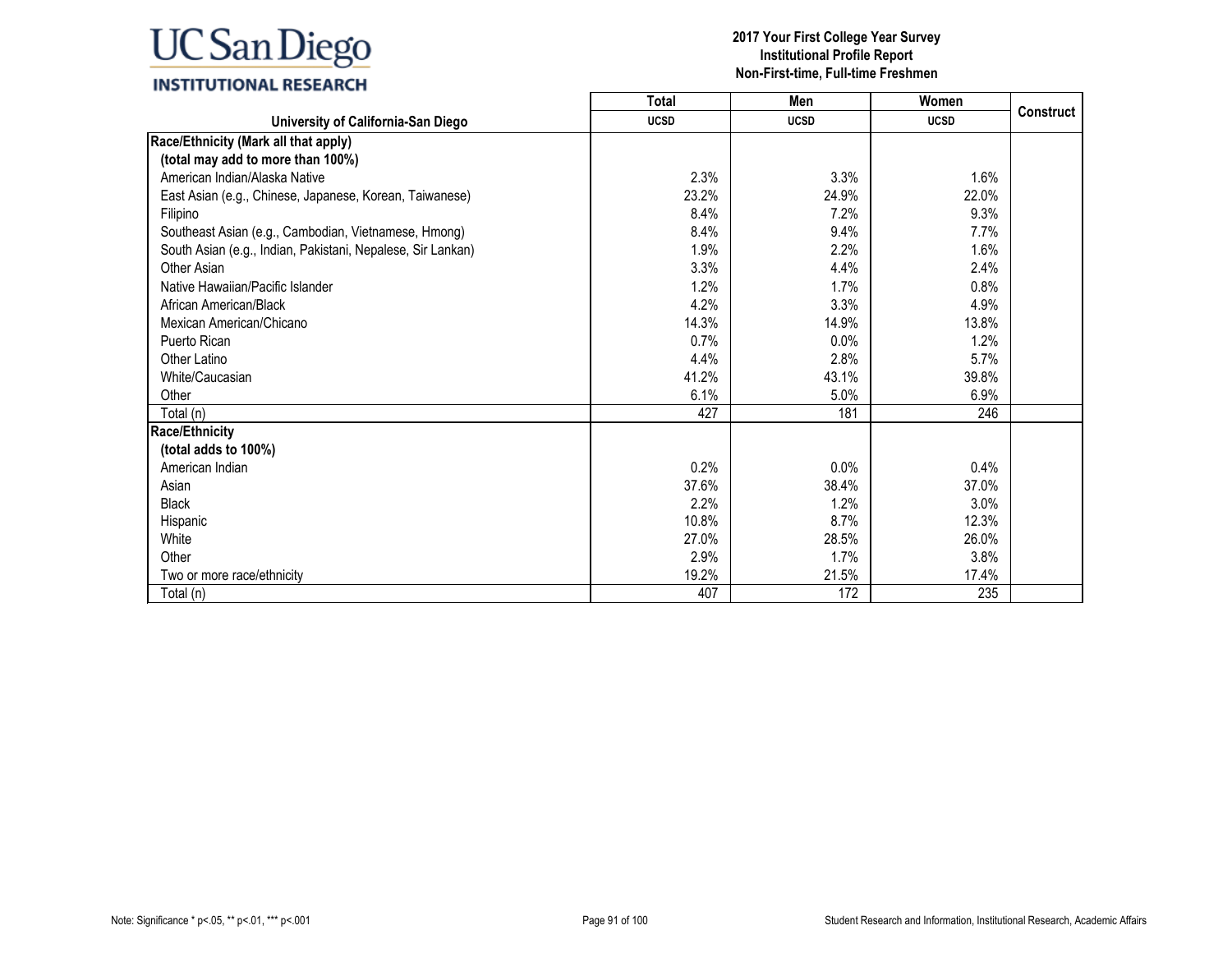|                                                                | <b>Total</b> | Men         | Women       |                  |
|----------------------------------------------------------------|--------------|-------------|-------------|------------------|
| University of California-San Diego                             | <b>UCSD</b>  | <b>UCSD</b> | <b>UCSD</b> | <b>Construct</b> |
| Your major (disaggregated)                                     |              |             |             |                  |
| Art, fine and applied                                          | 1.8%         | 0.0%        | 3.1%        |                  |
| English (language and literature)                              | 2.1%         | 0.7%        | 3.1%        |                  |
| History                                                        | 0.6%         | 1.4%        | 0.0%        |                  |
| Journalism/Communication                                       | 3.5%         | 2.7%        | 4.2%        |                  |
| Classical and Modern Languages and Literature (except English) | 0.0%         | 0.0%        | 0.0%        |                  |
| Media/Film Studies                                             | 0.9%         | 1.4%        | 0.5%        |                  |
| Music                                                          | 0.6%         | 0.7%        | 0.5%        |                  |
| Philosophy                                                     | 0.0%         | 0.0%        | 0.0%        |                  |
| Theatre/Drama                                                  | 1.2%         | 0.7%        | 1.6%        |                  |
| Theology/Religion                                              | 0.0%         | 0.0%        | 0.0%        |                  |
| Other Arts and Humanities                                      | 0.9%         | 0.0%        | 1.6%        |                  |
| Biology (general)                                              | 4.4%         | 2.0%        | 6.3%        |                  |
| Animal Biology (zoology)                                       | 0.0%         | 0.0%        | 0.0%        |                  |
| Ecology & Evolutionary Biology                                 | 0.9%         | 0.0%        | 1.6%        |                  |
| Marine Biology                                                 | 1.5%         | 0.7%        | 2.1%        |                  |
| Microbiology                                                   | 1.5%         | 1.4%        | 1.6%        |                  |
| Molecular, Cellular, & Developmental Biology                   | 2.1%         | 1.4%        | 2.6%        |                  |
| Your major (disaggregated)                                     |              |             |             |                  |
| Neurobiology/Neuroscience                                      | 2.4%         | 3.4%        | 1.6%        |                  |
| Plant Biology (botany)                                         | 0.0%         | 0.0%        | 0.0%        |                  |
| Agriculture/Natural Resources                                  | 0.0%         | 0.0%        | 0.0%        |                  |
| Biochemistry/Biophysics                                        | 4.7%         | 2.7%        | 6.3%        |                  |
| <b>Environmental Science</b>                                   | 0.9%         | 0.7%        | 1.0%        |                  |
| Other Biological Science                                       | 4.7%         | 4.8%        | 4.7%        |                  |
| Accounting                                                     | 0.3%         | 0.0%        | 0.5%        |                  |
| Business Admin. (general)                                      | 0.0%         | 0.0%        | 0.0%        |                  |
| Entrepreneurship                                               | 0.0%         | 0.0%        | 0.0%        |                  |
| Finance                                                        | 0.0%         | 0.0%        | 0.0%        |                  |
| Hospitality/Tourism                                            | 0.0%         | 0.0%        | 0.0%        |                  |
| Human Resources Management                                     | 0.0%         | 0.0%        | 0.0%        |                  |
| <b>International Business</b>                                  | 3.5%         | 2.0%        | 4.7%        |                  |
| Marketing                                                      | 0.0%         | 0.0%        | 0.0%        |                  |
| Management                                                     | 0.3%         | 0.7%        | 0.0%        |                  |
| Computer/Management Information Systems                        | 0.0%         | $0.0\%$     | 0.0%        |                  |
| <b>Real Estate</b>                                             | 0.0%         | 0.0%        | 0.0%        |                  |
| <b>Other Business</b>                                          | 0.0%         | 0.0%        | 0.0%        |                  |
| <b>Elementary Education</b>                                    | 0.0%         | 0.0%        | 0.0%        |                  |
| Music/Art Education                                            | 0.0%         | 0.0%        | 0.0%        |                  |
| <b>Physical Education/Recreation</b>                           | 0.0%         | 0.0%        | 0.0%        |                  |
| Secondary Education                                            | 0.0%         | 0.0%        | 0.0%        |                  |
| <b>Special Education</b>                                       | 0.0%         | 0.0%        | 0.0%        |                  |
| Other Education                                                | 0.0%         | 0.0%        | $0.0\%$     |                  |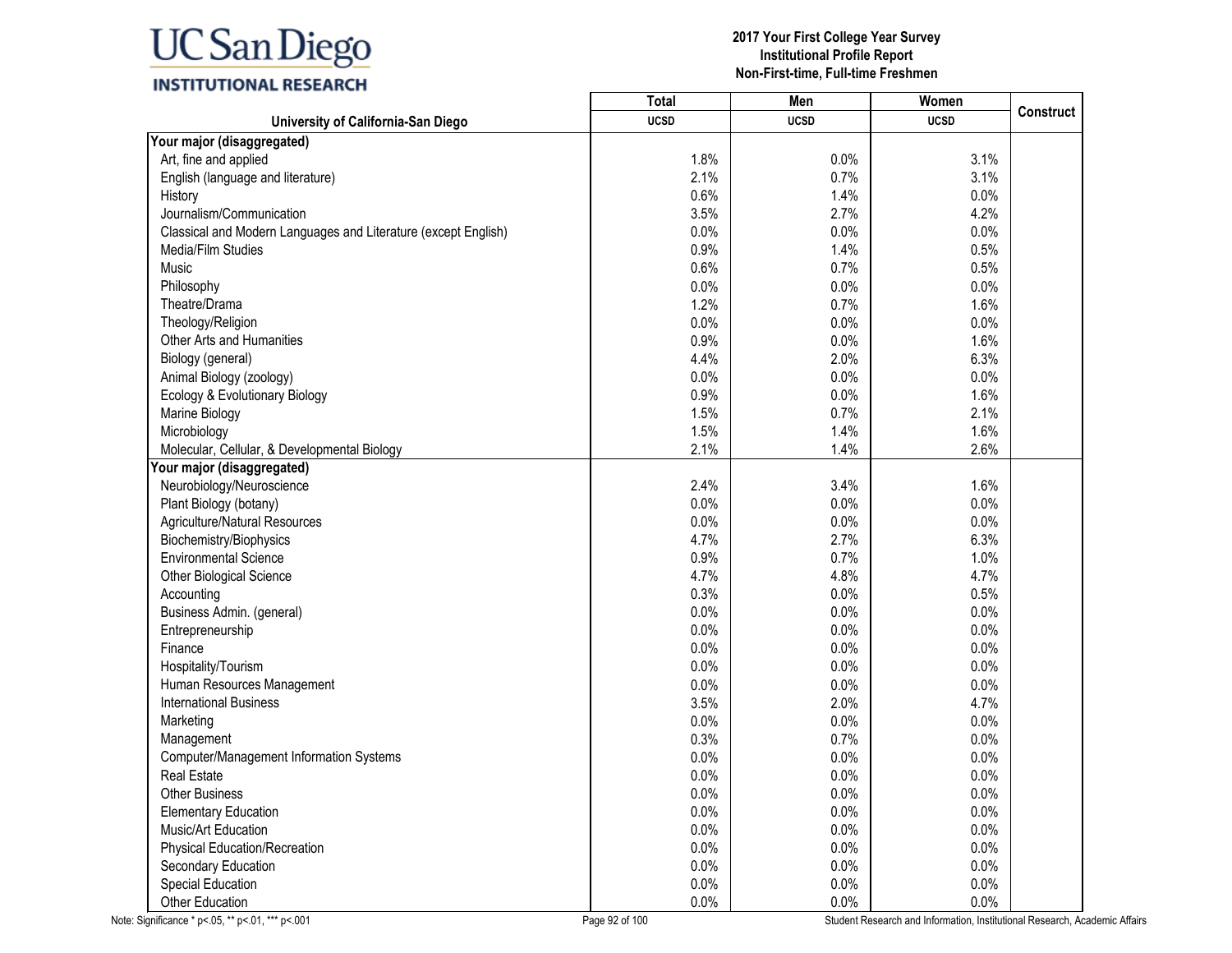| ,,,,,,,,,,,,,,,,,,,,                                | <b>Total</b> | Men         | Women       |                  |
|-----------------------------------------------------|--------------|-------------|-------------|------------------|
| University of California-San Diego                  | <b>UCSD</b>  | <b>UCSD</b> | <b>UCSD</b> | <b>Construct</b> |
| Your major (disaggregated)                          |              |             |             |                  |
| Aerospace/Aeronautical/Astronautical Engineering    | 1.2%         | 2.7%        | 0.0%        |                  |
| <b>Biological/Agricultural Engineering</b>          | 0.0%         | 0.0%        | 0.0%        |                  |
| <b>Biomedical Engineering</b>                       | 1.2%         | 1.4%        | 1.0%        |                  |
| <b>Chemical Engineering</b>                         | 0.0%         | 0.0%        | 0.0%        |                  |
| <b>Civil Engineering</b>                            | 0.3%         | 0.7%        | 0.0%        |                  |
| <b>Computer Engineering</b>                         | 0.6%         | 1.4%        | 0.0%        |                  |
| Electrical/Electronic Communications Engineering    | 0.9%         | 2.0%        | 0.0%        |                  |
| <b>Engineering Science/Engineering Physics</b>      | 0.0%         | 0.0%        | 0.0%        |                  |
| Environmental/Environmental Health Engineering      | 0.9%         | 0.7%        | 1.0%        |                  |
| Industrial/Manufacturing Engineering                | 0.0%         | 0.0%        | 0.0%        |                  |
| Materials Engineering                               | 0.0%         | 0.0%        | 0.0%        |                  |
| Mechanical Engineering                              | 0.6%         | 1.4%        | 0.0%        |                  |
| Other Engineering                                   | 1.2%         | 2.0%        | 0.5%        |                  |
| <b>Clinical Laboratory Science</b>                  | 0.0%         | 0.0%        | 0.0%        |                  |
| Health Care Administration/Studies                  | 0.6%         | 0.0%        | 1.0%        |                  |
| <b>Health Technology</b>                            | 0.0%         | 0.0%        | 0.0%        |                  |
| Kinesiology                                         | 0.0%         | 0.0%        | 0.0%        |                  |
| Nursing                                             | 0.0%         | 0.0%        | 0.0%        |                  |
| Pharmacy                                            | 0.6%         | 0.0%        | 1.0%        |                  |
| Therapy (occupational, physical, speech)            | 0.0%         | 0.0%        | 0.0%        |                  |
| Other Health Profession                             | 0.9%         | 0.7%        | 1.0%        |                  |
| Your major (disaggregated)                          |              |             |             |                  |
| <b>Computer Science</b>                             | 3.5%         | 6.8%        | 1.0%        |                  |
| Mathematics/Statistics                              | 4.4%         | 6.1%        | 3.1%        |                  |
| Other Math and Computer Science                     | 3.5%         | 4.8%        | 2.6%        |                  |
| Astronomy & Astrophysics                            | 0.6%         | 0.0%        | 1.0%        |                  |
| Atmospheric Sciences                                | 0.0%         | 0.0%        | 0.0%        |                  |
| Chemistry                                           | 3.2%         | 5.4%        | 1.6%        |                  |
| Earth & Planetary Sciences                          | 0.6%         | 0.0%        | 1.0%        |                  |
| <b>Marine Sciences</b>                              | 0.3%         | 0.0%        | 0.5%        |                  |
| Physics                                             | 2.7%         | 4.1%        | 1.6%        |                  |
| Other Physical Science                              | 0.3%         | 0.0%        | 0.5%        |                  |
| Anthropology                                        | 0.9%         | 0.7%        | 1.0%        |                  |
| Economics                                           | 4.4%         | 5.4%        | 3.6%        |                  |
| <b>Ethnic/Cultural Studies</b>                      | 0.0%         | 0.0%        | 0.0%        |                  |
| Geography                                           | 0.0%         | 0.0%        | 0.0%        |                  |
| Political Science (gov't., international relations) | 5.6%         | 6.8%        | 4.7%        |                  |
| Psychology                                          | 5.3%         | 2.0%        | 7.8%        |                  |
| <b>Public Policy</b>                                | 0.3%         | 0.0%        | 0.5%        |                  |
| Social Work                                         | 0.0%         | 0.0%        | 0.0%        |                  |
| Sociology                                           | 3.2%         | 2.0%        | 4.2%        |                  |
| Women's/Gender Studies                              | 0.3%         | 0.0%        | 0.5%        |                  |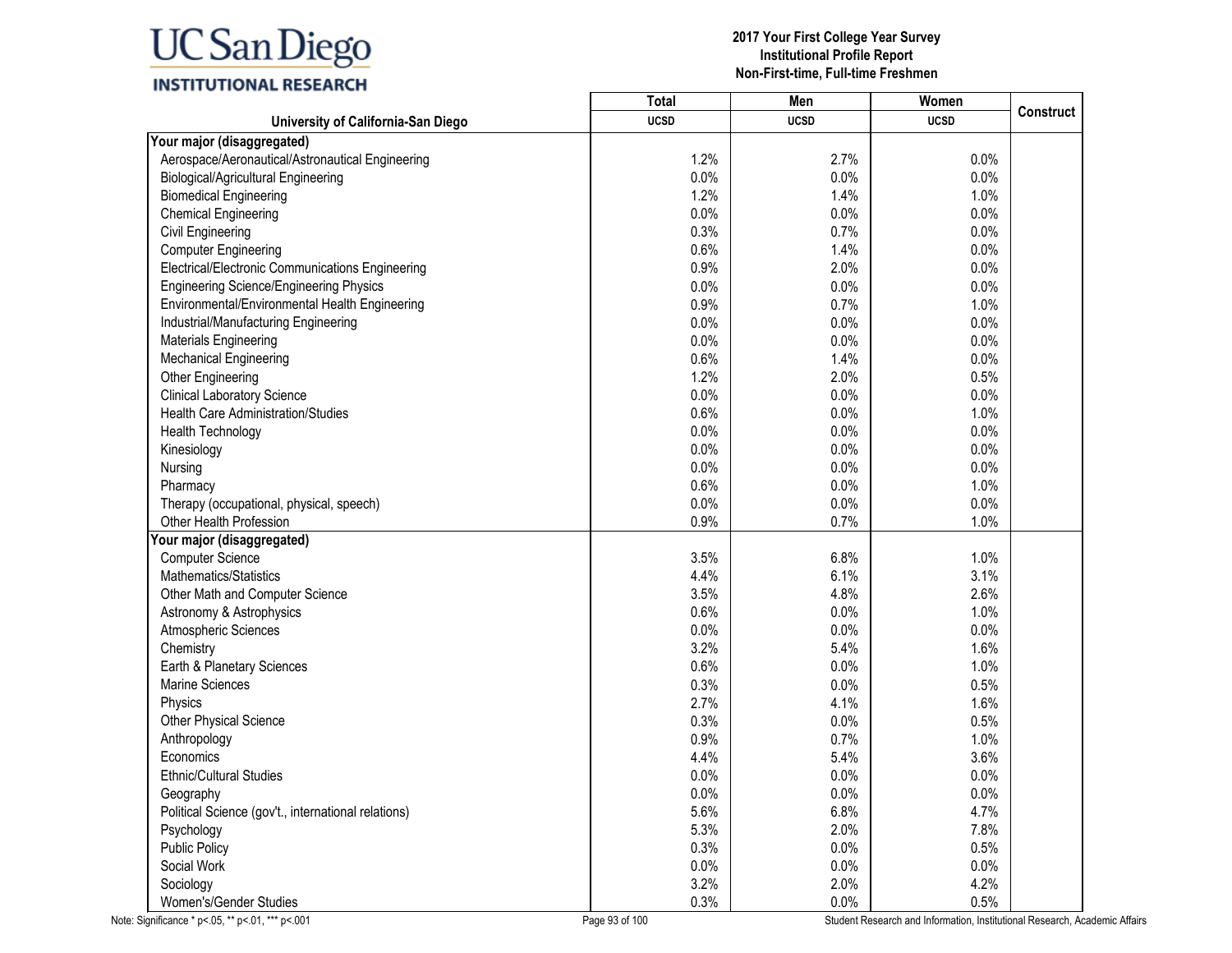# **INSTITUTIONAL RESEARCH**

|                                         | <b>Total</b> | Men         | Women       |                  |
|-----------------------------------------|--------------|-------------|-------------|------------------|
| University of California-San Diego      | <b>UCSD</b>  | <b>UCSD</b> | <b>UCSD</b> | <b>Construct</b> |
| Your major (disaggregated)              |              |             |             |                  |
| <b>Other Social Science</b>             | 1.2%         | 0.7%        | 1.6%        |                  |
| Architecture/Urban Planning             | 0.0%         | 0.0%        | 0.0%        |                  |
| <b>Criminal Justice</b>                 | 0.0%         | 0.0%        | 0.0%        |                  |
| Library Science                         | 0.0%         | 0.0%        | 0.0%        |                  |
| Security & Protective Services          | 0.0%         | 0.0%        | 0.0%        |                  |
| Military Sciences/Technology/Operations | 0.0%         | 0.0%        | 0.0%        |                  |
| Other                                   | 11.5%        | 14.3%       | 9.4%        |                  |
| Undecided                               | 0.6%         | 0.7%        | 0.5%        |                  |
| Total (n)                               | 339.00       | 147.00      | 192.00      |                  |
| Your major (aggregated)                 |              |             |             |                  |
| Agriculture                             | 0.0%         | 0.0%        | 0.0%        |                  |
| Biological & Life Sciences              | 23.0%        | 17.0%       | 27.6%       |                  |
| <b>Business</b>                         | 4.1%         | 2.7%        | 5.2%        |                  |
| Education                               | 0.0%         | 0.0%        | 0.0%        |                  |
| Engineering                             | 6.8%         | 12.2%       | 2.6%        |                  |
| English                                 | 2.1%         | 0.7%        | 3.1%        |                  |
| <b>Health Professions</b>               | 2.1%         | 0.7%        | 3.1%        |                  |
| History or Political Science            | 6.2%         | 8.2%        | 4.7%        |                  |
| Arts & Humanities                       | 4.4%         | 2.7%        | 5.7%        |                  |
| Fine Arts                               | 4.4%         | 2.7%        | 5.7%        |                  |
| Mathematics or Computer Science         | 11.5%        | 17.7%       | 6.8%        |                  |
| <b>Physical Science</b>                 | 7.7%         | 9.5%        | 6.3%        |                  |
| Social Science                          | 15.6%        | 10.9%       | 19.3%       |                  |
| Justice and Security                    | 0.0%         | 0.0%        | 0.0%        |                  |
| Library Science                         | 0.0%         | 0.0%        | 0.0%        |                  |
| Other Non-technical                     | 11.5%        | 14.3%       | 9.4%        |                  |
| Undecided                               | 0.6%         | 0.7%        | 0.5%        |                  |
| Total (n)                               | 339          | 147         | 192         |                  |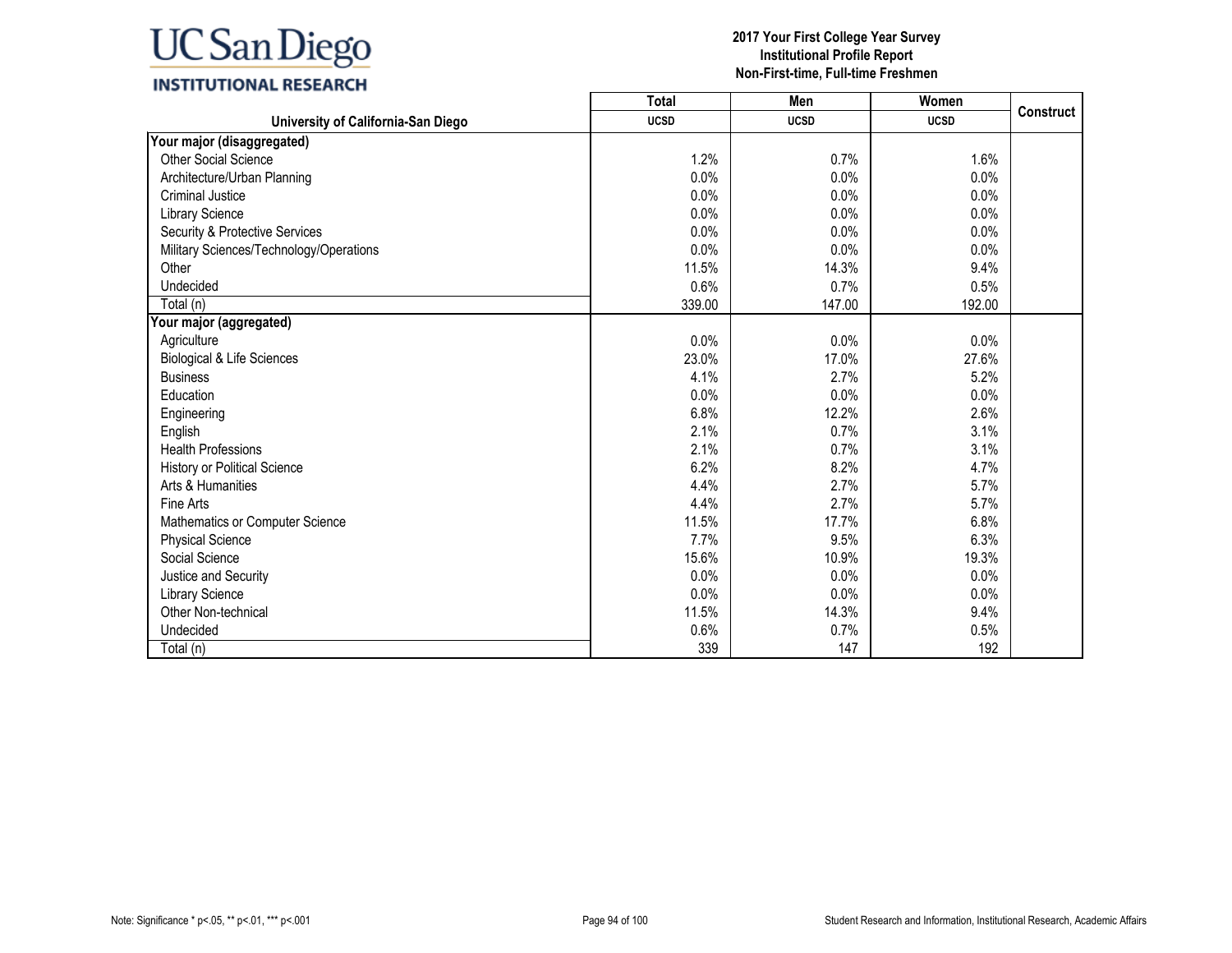# **INSTITUTIONAL RESEARCH**

|                                                                                                                              | <b>Total</b> | Men         | Women       |                  |
|------------------------------------------------------------------------------------------------------------------------------|--------------|-------------|-------------|------------------|
| University of California-San Diego                                                                                           | <b>UCSD</b>  | <b>UCSD</b> | <b>UCSD</b> | <b>Construct</b> |
| Which of the following describe how you spent your time the year after<br>graduating from high school: (Mark all that apply) |              |             |             |                  |
| I enrolled in college the fall term after graduating from high school                                                        |              |             |             |                  |
| Marked                                                                                                                       | 55.9%        | 53.3%       | 57.8%       |                  |
| Not Marked                                                                                                                   | 44.1%        | 46.7%       | 42.2%       |                  |
| Total (n)                                                                                                                    | 417          | 180         | 237         |                  |
| Domestic gap year: Worked for pay                                                                                            |              |             |             |                  |
| Marked                                                                                                                       | 29.7%        | 32.8%       | 27.4%       |                  |
| Not Marked                                                                                                                   | 70.3%        | 67.2%       | 72.6%       |                  |
| Total (n)                                                                                                                    | 417          | 180         | 237         |                  |
| Domestic gap year: Traveled                                                                                                  |              |             |             |                  |
| Marked                                                                                                                       | 14.6%        | 17.2%       | 12.7%       |                  |
| Not Marked                                                                                                                   | 85.4%        | 82.8%       | 87.3%       |                  |
| Total (n)                                                                                                                    | 417          | 180         | 237         |                  |
| Domestic gap year: Interned                                                                                                  |              |             |             |                  |
| Marked                                                                                                                       | 8.9%         | 9.4%        | 8.4%        |                  |
| Not Marked                                                                                                                   | 91.1%        | 90.6%       | 91.6%       |                  |
| Total (n)                                                                                                                    | 417          | 180         | 237         |                  |
| Domestic gap year: Volunteered                                                                                               |              |             |             |                  |
| Marked                                                                                                                       | 14.4%        | 13.9%       | 14.8%       |                  |
| Not Marked                                                                                                                   | 85.6%        | 86.1%       | 85.2%       |                  |
| Total (n)                                                                                                                    | 417          | 180         | 237         |                  |
| Domestic gap year: Other                                                                                                     |              |             |             |                  |
| Marked                                                                                                                       | 7.2%         | 9.4%        | 5.5%        |                  |
| Not Marked                                                                                                                   | 92.8%        | 90.6%       | 94.5%       |                  |
| Total (n)                                                                                                                    | 417          | 180         | 237         |                  |
| International gap year: Worked for pay                                                                                       |              |             |             |                  |
| <b>Marked</b>                                                                                                                | 3.1%         | 5.0%        | 1.7%        |                  |
| Not Marked                                                                                                                   | 96.9%        | 95.0%       | 98.3%       |                  |
| Total (n)                                                                                                                    | 417          | 180         | 237         |                  |
| International gap year: Traveled                                                                                             |              |             |             |                  |
| <b>Marked</b>                                                                                                                | 9.8%         | 8.3%        | 11.0%       |                  |
| Not Marked                                                                                                                   | 90.2%        | 91.7%       | 89.0%       |                  |
| Total (n)                                                                                                                    | 417          | 180         | 237         |                  |
| International gap year: Interned                                                                                             |              |             |             |                  |
| <b>Marked</b>                                                                                                                | 1.2%         | 1.7%        | 0.8%        |                  |
| Not Marked                                                                                                                   | 98.8%        | 98.3%       | 99.2%       |                  |
| Total (n)                                                                                                                    | 417          | 180         | 237         |                  |
| International gap year: Volunteered                                                                                          |              |             |             |                  |
| <b>Marked</b>                                                                                                                | 2.6%         | 2.8%        | 2.5%        |                  |
| Not Marked                                                                                                                   | 97.4%        | 97.2%       | 97.5%       |                  |
| Total (n)                                                                                                                    | 417          | 180         | 237         |                  |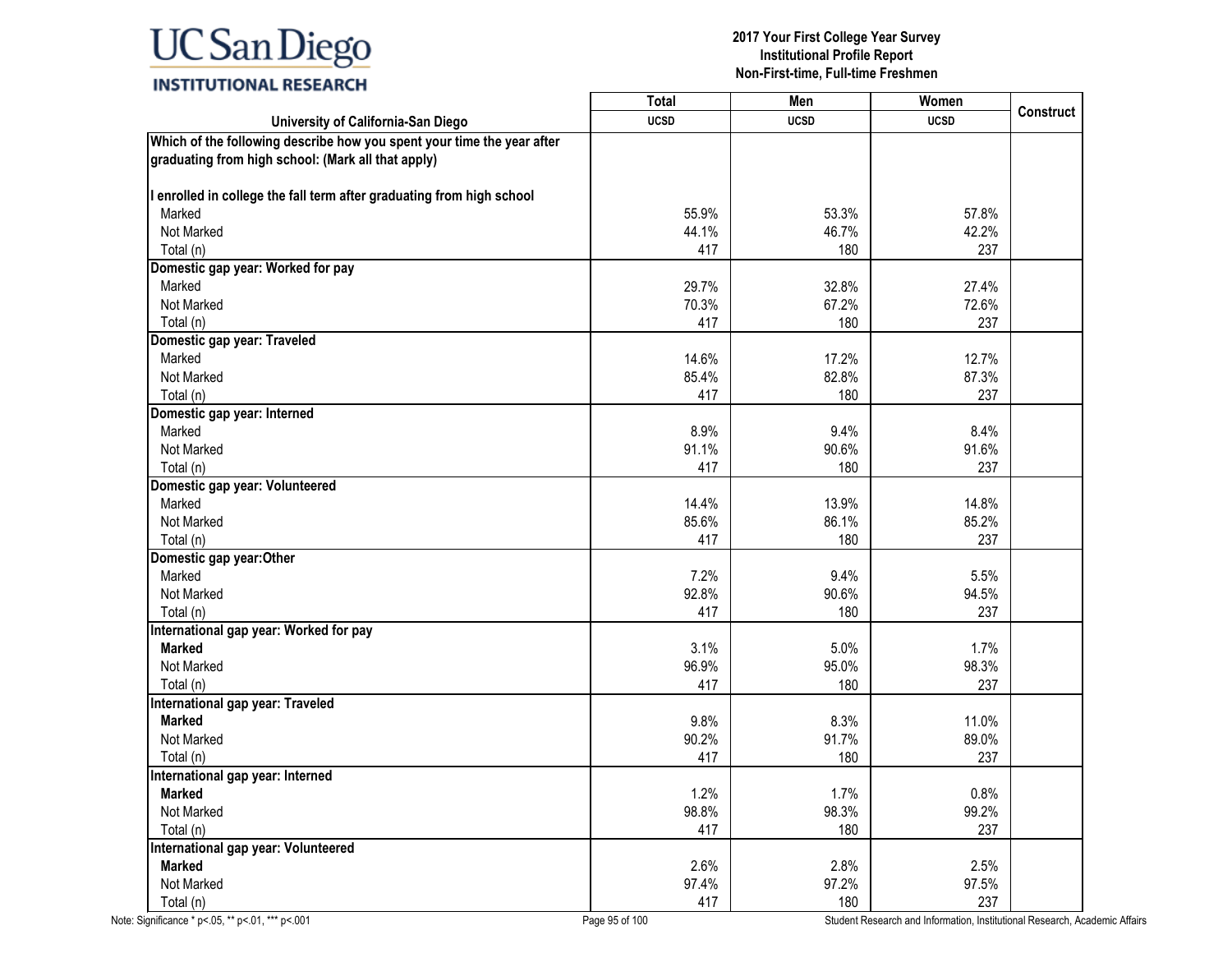

## **INSTITUTIONAL RESEARCH**

|                                                   | <b>Total</b> | Men         | Women          |                  |
|---------------------------------------------------|--------------|-------------|----------------|------------------|
| University of California-San Diego                | <b>UCSD</b>  | <b>UCSD</b> | <b>UCSD</b>    | <b>Construct</b> |
| International gap year: Other                     |              |             |                |                  |
| <b>Marked</b>                                     | 3.6%         | 4.4%        | 3.0%           |                  |
| Not Marked                                        | 96.4%        | 95.6%       | 97.0%          |                  |
| Total (n)                                         | 417          | 180         | 237            |                  |
| How much time did you spend during your gap year: | 62.90%       | 62.50%      | 63.30%         |                  |
| <b>Working for pay</b>                            |              |             |                |                  |
| More than 12 months                               |              |             |                |                  |
| 12 months                                         | 4.30%        | 0.00%       | 10.00%         |                  |
| 11 months                                         | 1.40%        | 2.50%       | 0.00%          |                  |
| 10 months                                         | $0.00\%$     | 0.00%       | $0.00\%$       |                  |
| 9 months                                          | 1.40%        | 2.50%       | 0.00%          |                  |
| 8 months                                          | 4.30%        | 2.50%       | 6.70%          |                  |
| 7 months                                          | $0.00\%$     | 0.00%       | 0.00%          |                  |
| 6 months                                          | 2.90%        | 5.00%       | $0.00\%$       |                  |
| 5 months                                          | 1.40%        | 0.00%       | 3.30%          |                  |
| 4 months                                          | 4.30%        | 5.00%       | 3.30%          |                  |
| 3 months                                          | 2.90%        | 2.50%       | 3.30%          |                  |
| 2 months                                          | 1.40%        | 2.50%       | 0.00%          |                  |
| 1 month                                           | 1.40%        | 2.50%       | 0.00%          |                  |
| Less than 1 month                                 | 11.40%       | 12.50%      | 10.00%         |                  |
| Total (n)                                         | 70           | 40          | 30             |                  |
| Mean                                              | 10.86        | 10.48       | 11.37          |                  |
| Standard deviation                                | 4.86         | 5.11        | 4.54           |                  |
| Significance                                      |              |             |                |                  |
| <b>Effect size</b>                                |              |             | $\blacksquare$ |                  |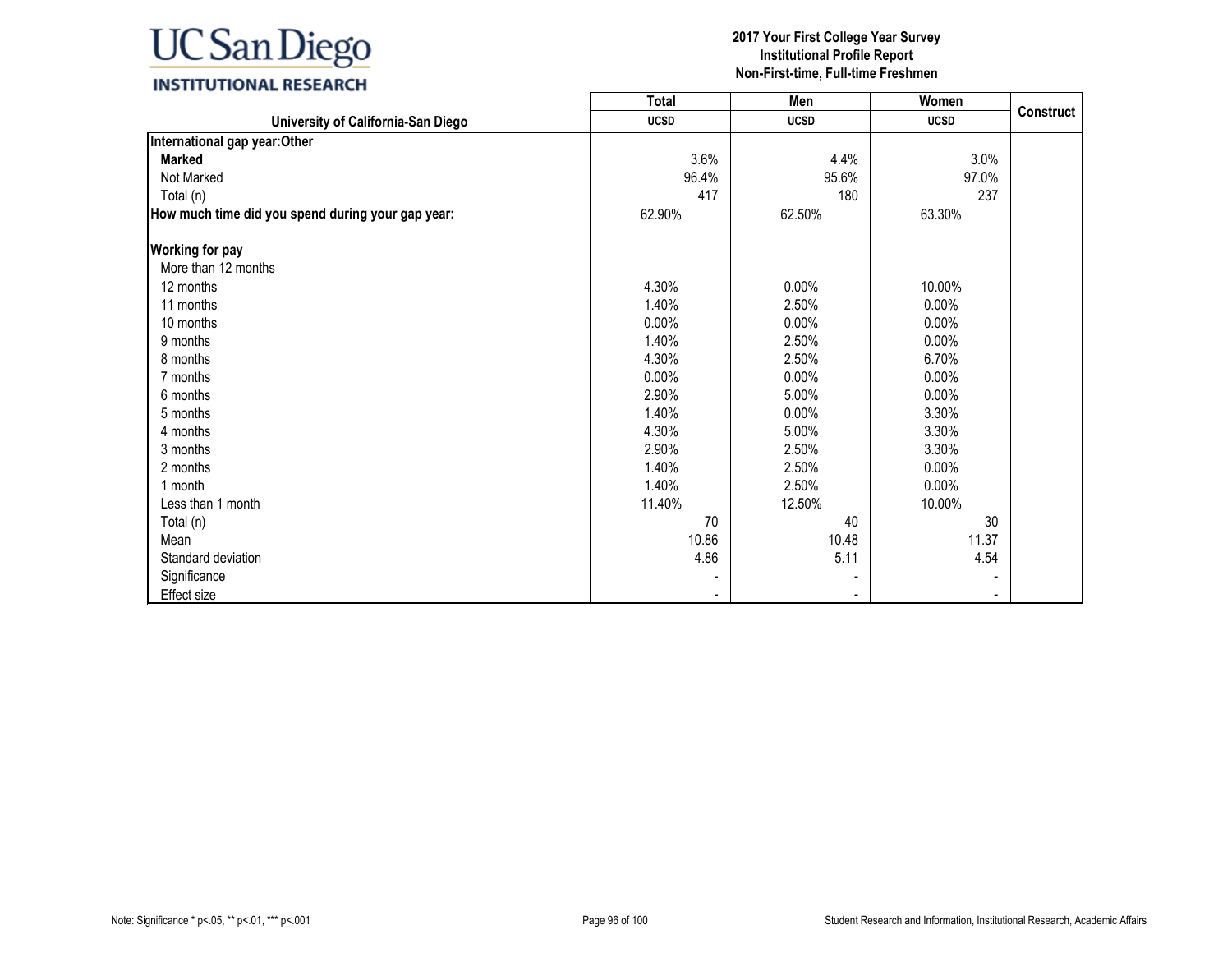|                                                   | <b>Total</b>   | Men            | Women          |                  |
|---------------------------------------------------|----------------|----------------|----------------|------------------|
| University of California-San Diego                | <b>UCSD</b>    | <b>UCSD</b>    | <b>UCSD</b>    | <b>Construct</b> |
| How much time did you spend during your gap year: | 15.90%         | 12.00%         | 21.10%         |                  |
| <b>Traveling</b>                                  |                |                |                |                  |
| More than 12 months                               |                |                |                |                  |
| 12 months                                         | $0.00\%$       | 0.00%          | $0.00\%$       |                  |
| 11 months                                         | $0.00\%$       | 0.00%          | $0.00\%$       |                  |
| 10 months                                         | $0.00\%$       | $0.00\%$       | 0.00%          |                  |
| 9 months                                          | 2.30%          | 4.00%          | $0.00\%$       |                  |
| 8 months                                          | $0.00\%$       | $0.00\%$       | 0.00%          |                  |
|                                                   |                |                |                |                  |
| 7 months                                          | $0.00\%$       | $0.00\%$       | $0.00\%$       |                  |
| 6 months                                          | 6.80%          | 4.00%          | 10.50%         |                  |
| 5 months                                          | 2.30%          | 4.00%          | $0.00\%$       |                  |
| 4 months                                          | 4.50%          | 8.00%          | $0.00\%$       |                  |
| 3 months                                          | 9.10%          | $0.00\%$       | 21.10%         |                  |
| 2 months                                          | 6.80%          | 12.00%         | $0.00\%$       |                  |
| 1 month                                           | 4.50%          | 4.00%          | 5.30%          |                  |
| Less than 1 month                                 | 47.70%         | 52.00%         | 42.10%         |                  |
| Total (n)                                         | 44             | 25             | 19             |                  |
| Mean                                              | 4.43           | 3.96           | 5.05           |                  |
| Standard deviation                                | 4.73           | 4.45           | 5.13           |                  |
| Significance                                      |                |                |                |                  |
| Effect size                                       | $\blacksquare$ | $\blacksquare$ | $\blacksquare$ |                  |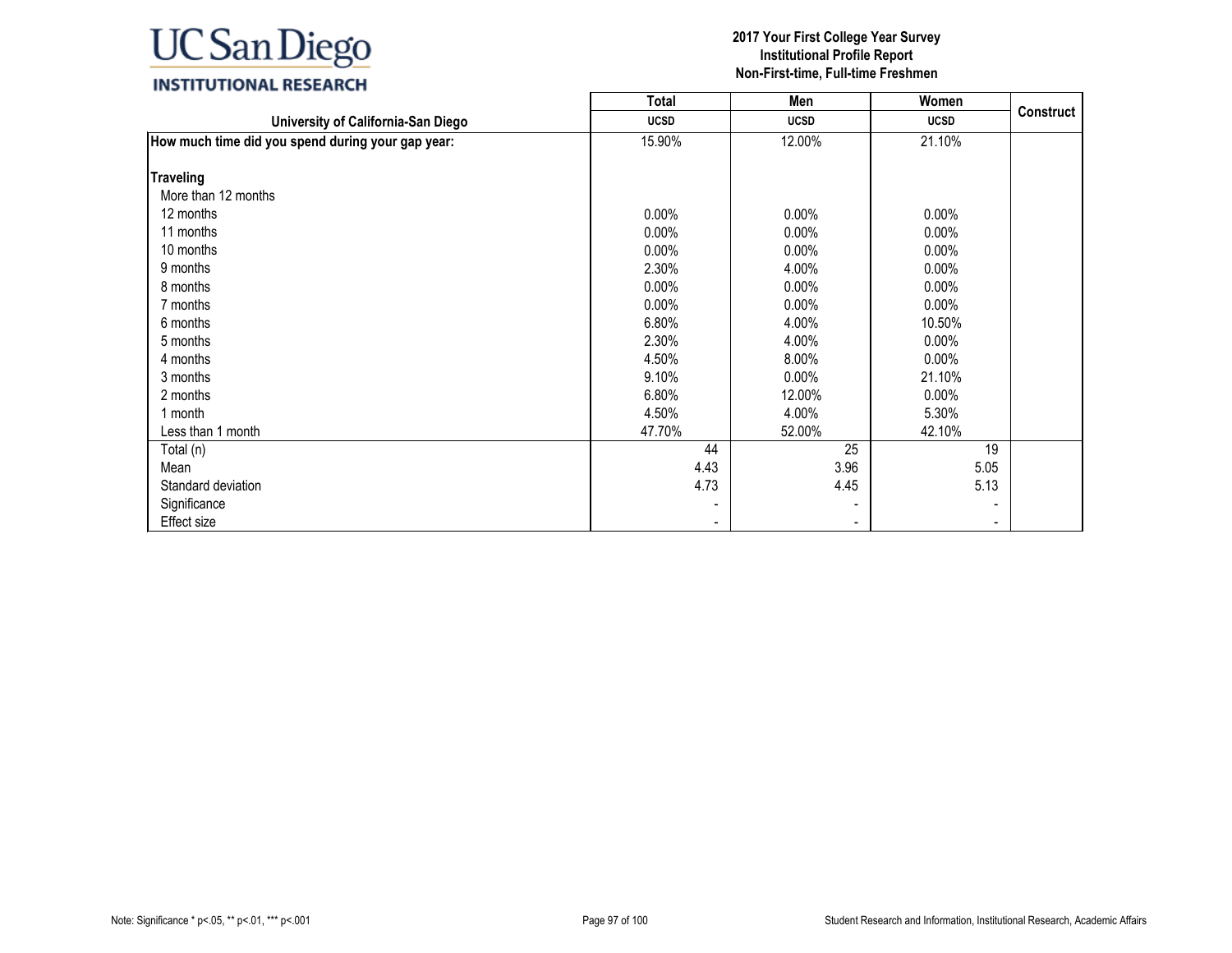|                                                   | <b>Total</b>   | Men            | Women          |                  |
|---------------------------------------------------|----------------|----------------|----------------|------------------|
| University of California-San Diego                | <b>UCSD</b>    | <b>UCSD</b>    | <b>UCSD</b>    | <b>Construct</b> |
| How much time did you spend during your gap year: | 9.10%          | $0.00\%$       | 21.40%         |                  |
| Interning                                         |                |                |                |                  |
| More than 12 months                               |                |                |                |                  |
|                                                   |                |                |                |                  |
| 12 months                                         | $0.00\%$       | 0.00%          | $0.00\%$       |                  |
| 11 months                                         | $0.00\%$       | 0.00%          | $0.00\%$       |                  |
| 10 months                                         | $0.00\%$       | $0.00\%$       | 0.00%          |                  |
| 9 months                                          | $0.00\%$       | 0.00%          | $0.00\%$       |                  |
| 8 months                                          | $0.00\%$       | $0.00\%$       | 0.00%          |                  |
| 7 months                                          | $0.00\%$       | $0.00\%$       | $0.00\%$       |                  |
| 6 months                                          | $0.00\%$       | $0.00\%$       | $0.00\%$       |                  |
| 5 months                                          | $0.00\%$       | $0.00\%$       | $0.00\%$       |                  |
| 4 months                                          | $0.00\%$       | $0.00\%$       | $0.00\%$       |                  |
| 3 months                                          | $0.00\%$       | $0.00\%$       | $0.00\%$       |                  |
| 2 months                                          | 3.00%          | 5.30%          | $0.00\%$       |                  |
| 1 month                                           | 9.10%          | 10.50%         | 7.10%          |                  |
| Less than 1 month                                 | 78.80%         | 84.20%         | 71.40%         |                  |
| Total (n)                                         | 33             | 19             | 14             |                  |
| Mean                                              | 2.33           | 1.21           | 3.86           |                  |
| Standard deviation                                | 3.77           | 0.54           | 5.50           |                  |
| Significance                                      |                |                |                |                  |
| Effect size                                       | $\blacksquare$ | $\blacksquare$ | $\blacksquare$ |                  |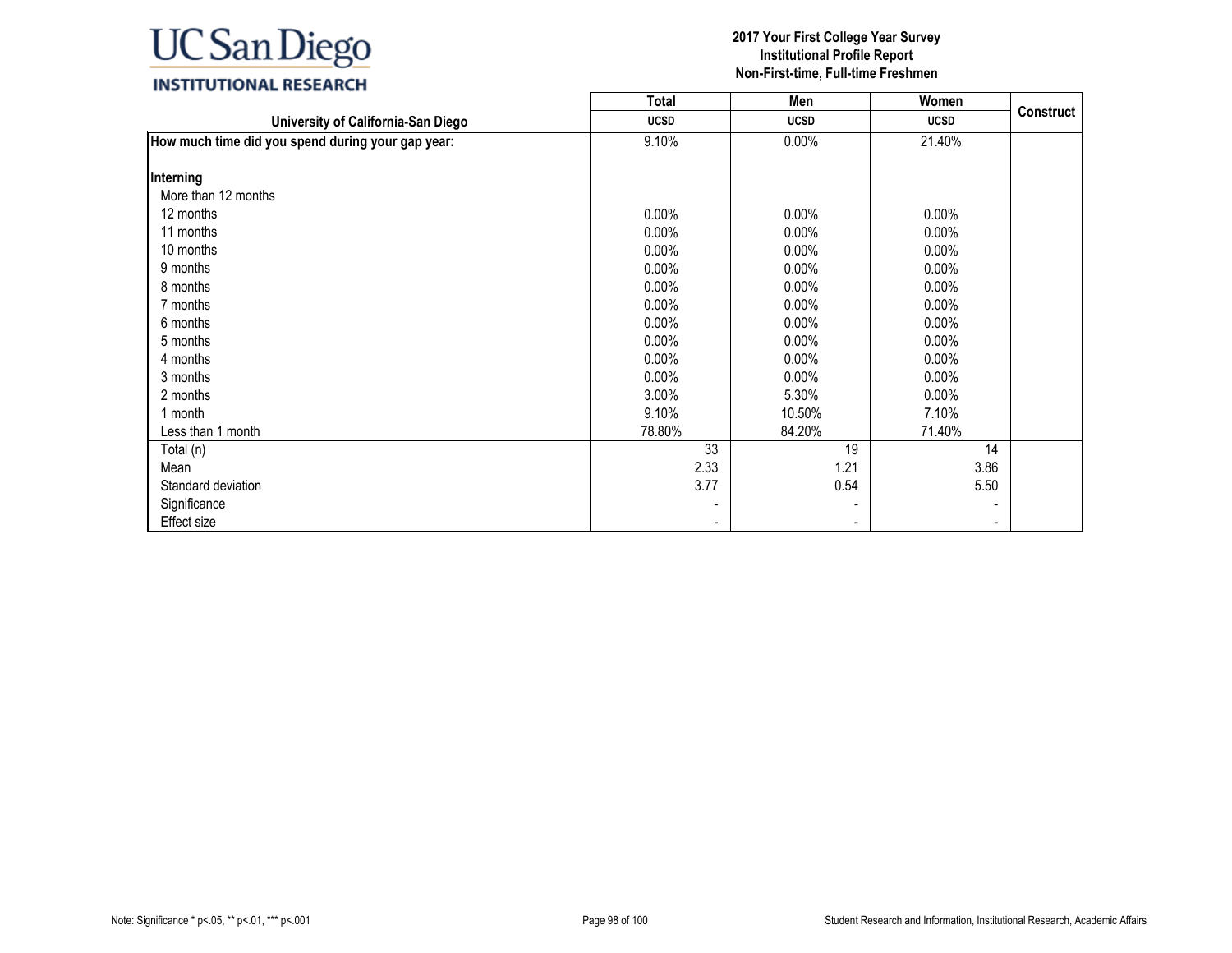|                                                   | <b>Total</b> | Men                      | Women       |           |
|---------------------------------------------------|--------------|--------------------------|-------------|-----------|
| University of California-San Diego                | <b>UCSD</b>  | <b>UCSD</b>              | <b>UCSD</b> | Construct |
| How much time did you spend during your gap year: | 17.50%       | 16.70%                   | 18.80%      |           |
|                                                   |              |                          |             |           |
| Volunteering                                      |              |                          |             |           |
| More than 12 months                               |              |                          |             |           |
| 12 months                                         | $0.00\%$     | 0.00%                    | $0.00\%$    |           |
| 11 months                                         | $0.00\%$     | 0.00%                    | 0.00%       |           |
| 10 months                                         | $0.00\%$     | 0.00%                    | 0.00%       |           |
| 9 months                                          | $0.00\%$     | 0.00%                    | $0.00\%$    |           |
| 8 months                                          | $0.00\%$     | $0.00\%$                 | 0.00%       |           |
| 7 months                                          | 2.50%        | $0.00\%$                 | 6.30%       |           |
| 6 months                                          | 2.50%        | 4.20%                    | $0.00\%$    |           |
| 5 months                                          | $0.00\%$     | $0.00\%$                 | $0.00\%$    |           |
| 4 months                                          | 2.50%        | $0.00\%$                 | 6.30%       |           |
| 3 months                                          | 10.00%       | 8.30%                    | 12.50%      |           |
| 2 months                                          | 2.50%        | $0.00\%$                 | 6.30%       |           |
| 1 month                                           | 5.00%        | $0.00\%$                 | 12.50%      |           |
| Less than 1 month                                 | 57.50%       | 70.80%                   | 37.50%      |           |
| Total (n)                                         | 40           | 24                       | 16          |           |
| Mean                                              | 4.10         | 3.67                     | 4.75        |           |
| Standard deviation                                | 4.91         | 4.93                     | 4.97        |           |
| Significance                                      |              |                          |             |           |
| Effect size                                       |              | $\overline{\phantom{a}}$ |             |           |